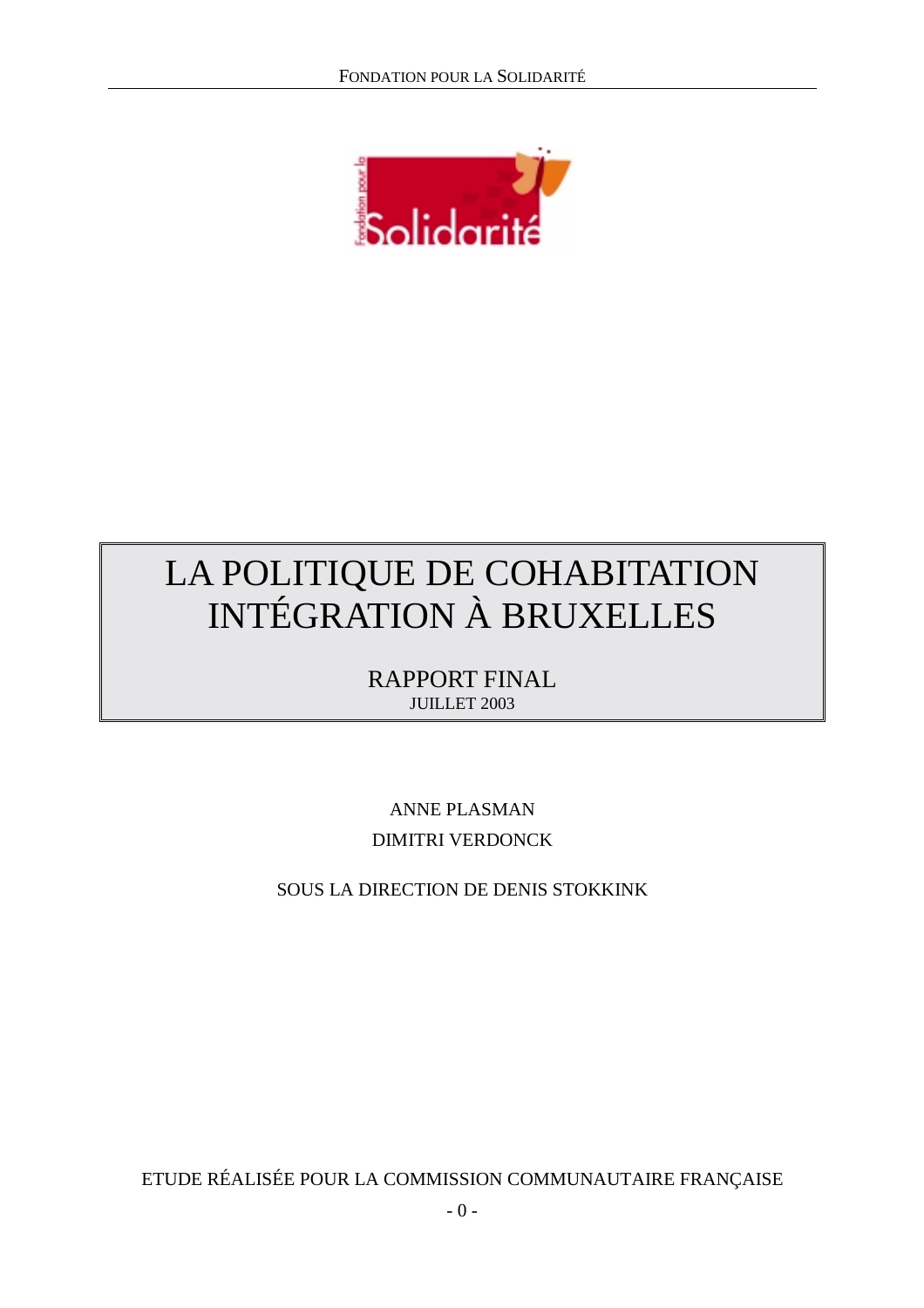| <u> PREMIER CHAPITRE : ANALYSE DÉMOGRAPHIQUE DE LA POPULATION</u>                |
|----------------------------------------------------------------------------------|
|                                                                                  |
|                                                                                  |
|                                                                                  |
|                                                                                  |
|                                                                                  |
|                                                                                  |
|                                                                                  |
|                                                                                  |
| 2. POPULATION ÉTRANGÈRE DANS LES COMMUNES DE LA RÉGION DE BRUXELLES-CAPITALE-12- |
|                                                                                  |
|                                                                                  |
| <b>DEUXIÈME CHAPITRE : COHÉSION SOCIALE ET DIVERSITÉ CULTURELLE - 16 -</b>       |
|                                                                                  |
|                                                                                  |
|                                                                                  |
|                                                                                  |
|                                                                                  |
|                                                                                  |
|                                                                                  |
|                                                                                  |
|                                                                                  |
|                                                                                  |
|                                                                                  |
|                                                                                  |
|                                                                                  |
|                                                                                  |
|                                                                                  |
|                                                                                  |
|                                                                                  |
|                                                                                  |
|                                                                                  |
|                                                                                  |
|                                                                                  |
|                                                                                  |
|                                                                                  |
|                                                                                  |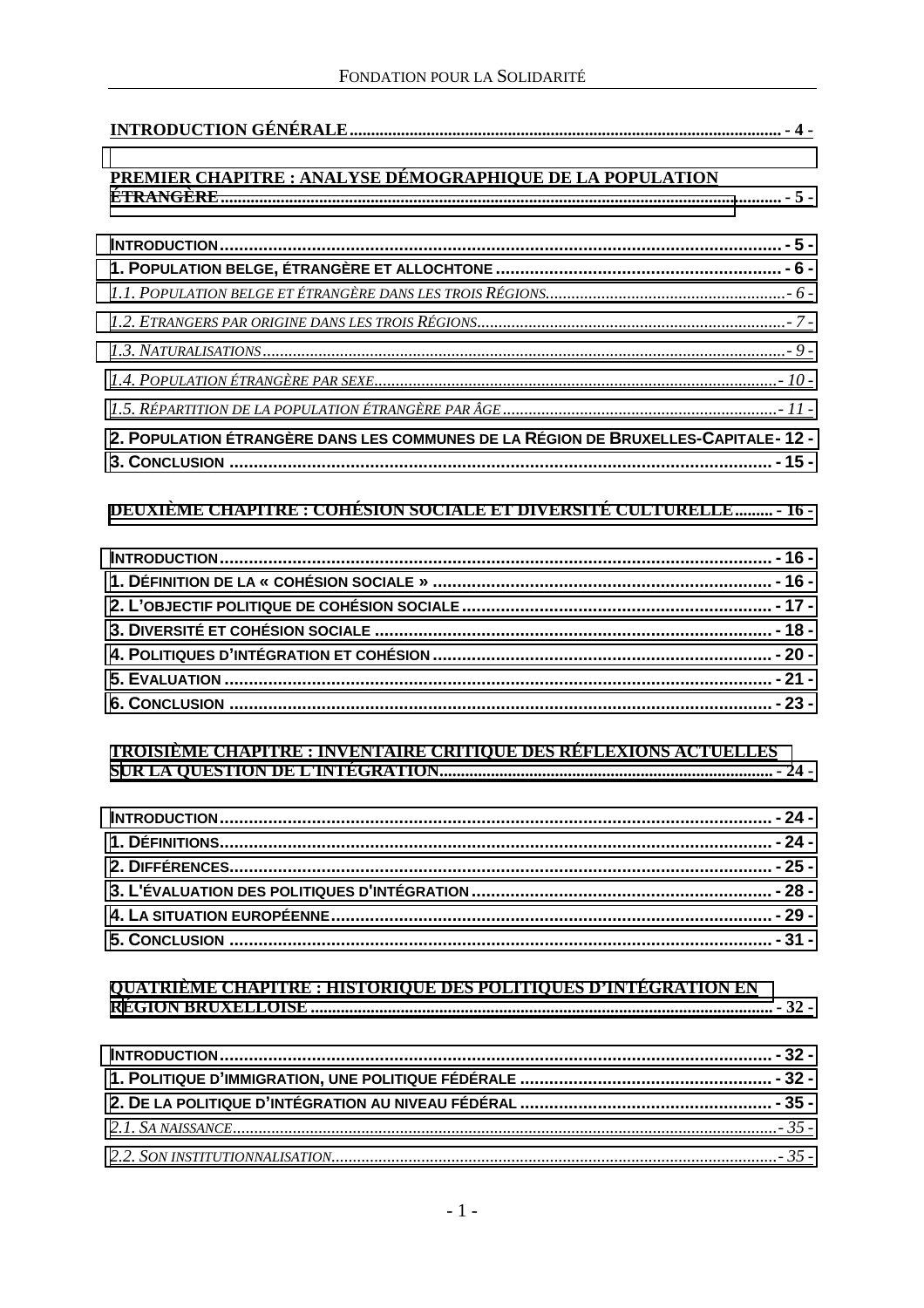| 3. POLITIQUE D'INTÉGRATION ET RÉFORME DU SYSTÈME INSTITUTIONNEL BELGE  - 36 -           |  |
|-----------------------------------------------------------------------------------------|--|
| 3.1. RÉGIONALISATION DE LA POLITIQUE D'ACCUEIL ET COMMUNAUTARISATION DU CULTUREL - 36 - |  |
|                                                                                         |  |
|                                                                                         |  |
|                                                                                         |  |
| 4. LA POLITIQUE D'INTÉGRATION ET LA COMMISSION COMMUNAUTAIRE FRANÇAISE  - 39 -          |  |
|                                                                                         |  |
|                                                                                         |  |
|                                                                                         |  |
|                                                                                         |  |
|                                                                                         |  |
|                                                                                         |  |
|                                                                                         |  |
|                                                                                         |  |
| <u>CINQUIÈME CHAPITRE : AUTRES POLITIQUES EN RÉGION BRUXELLOISE  - 47 -</u>             |  |
|                                                                                         |  |
|                                                                                         |  |
|                                                                                         |  |
|                                                                                         |  |
|                                                                                         |  |
| 3. LES INITIATIVES DE LA COMMISSION COMMUNAUTAIRE FRANÇAISE - 58 -                      |  |
|                                                                                         |  |
| 3.2. LA FORMATION PROFESSIONNELLE ET L'INSERTION SOCIOPROFESSIONNELLE (ISP) 59 -        |  |
|                                                                                         |  |
|                                                                                         |  |
|                                                                                         |  |
|                                                                                         |  |
|                                                                                         |  |
|                                                                                         |  |
|                                                                                         |  |
|                                                                                         |  |
|                                                                                         |  |
|                                                                                         |  |
|                                                                                         |  |
|                                                                                         |  |
|                                                                                         |  |
|                                                                                         |  |
|                                                                                         |  |
|                                                                                         |  |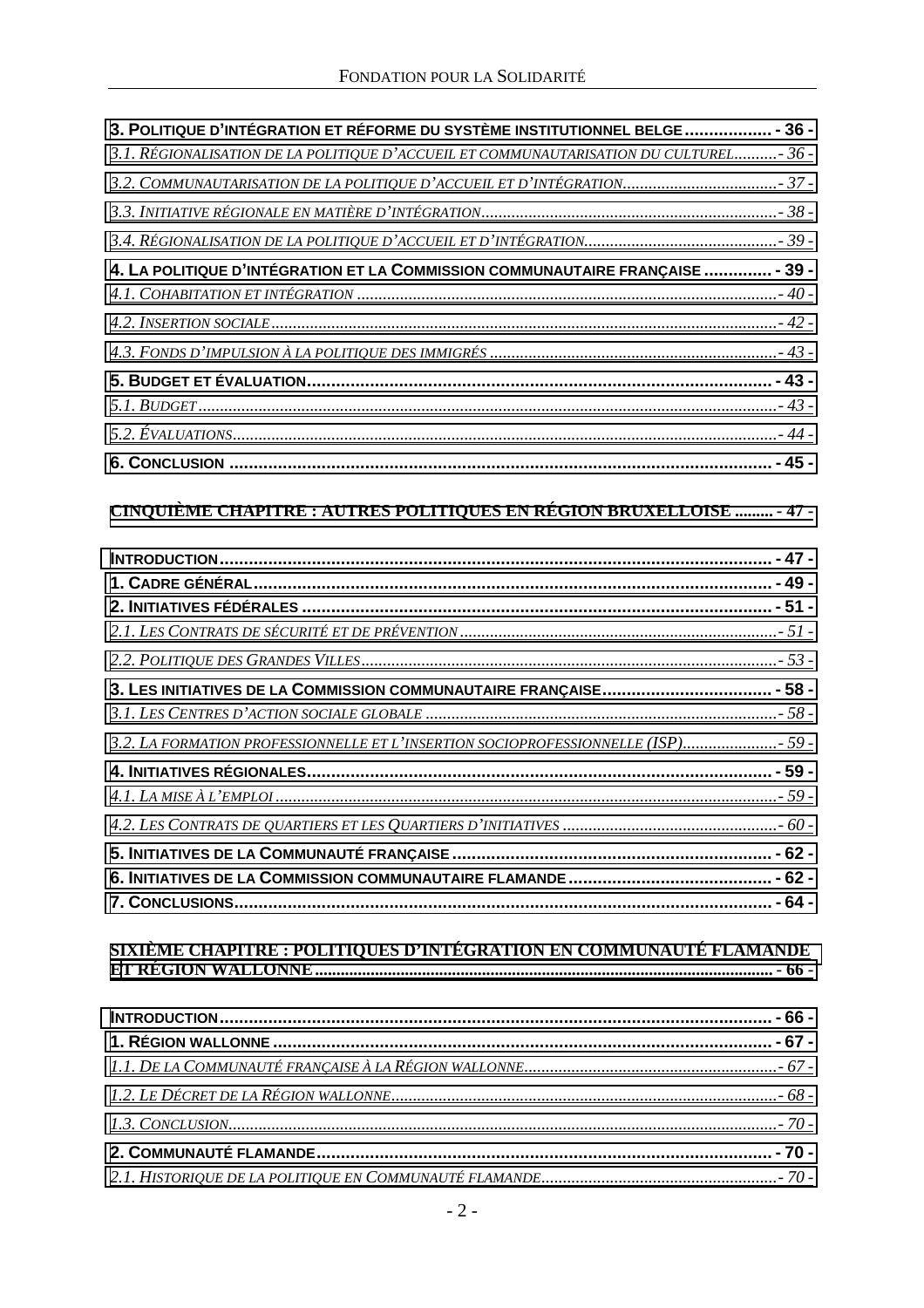| <u>SEPTIÈME CHAPITRE : LES POLITIQUES D'INTÉGRATION DANS LES PAYS</u>                                                                     |
|-------------------------------------------------------------------------------------------------------------------------------------------|
|                                                                                                                                           |
|                                                                                                                                           |
|                                                                                                                                           |
|                                                                                                                                           |
|                                                                                                                                           |
|                                                                                                                                           |
|                                                                                                                                           |
|                                                                                                                                           |
|                                                                                                                                           |
|                                                                                                                                           |
| HUITIÈME CHAPITRE : PERSPECTIVES EN MATIÈRE DE FLUX MIGRATOIRES ET DE<br>VIEILLISSEMENT DES POPULATIONS. ENJEUX ET RECOMMANDATIONS - 90 - |
|                                                                                                                                           |
|                                                                                                                                           |
|                                                                                                                                           |
|                                                                                                                                           |
|                                                                                                                                           |
|                                                                                                                                           |
|                                                                                                                                           |
|                                                                                                                                           |
|                                                                                                                                           |
|                                                                                                                                           |
|                                                                                                                                           |
|                                                                                                                                           |
|                                                                                                                                           |
|                                                                                                                                           |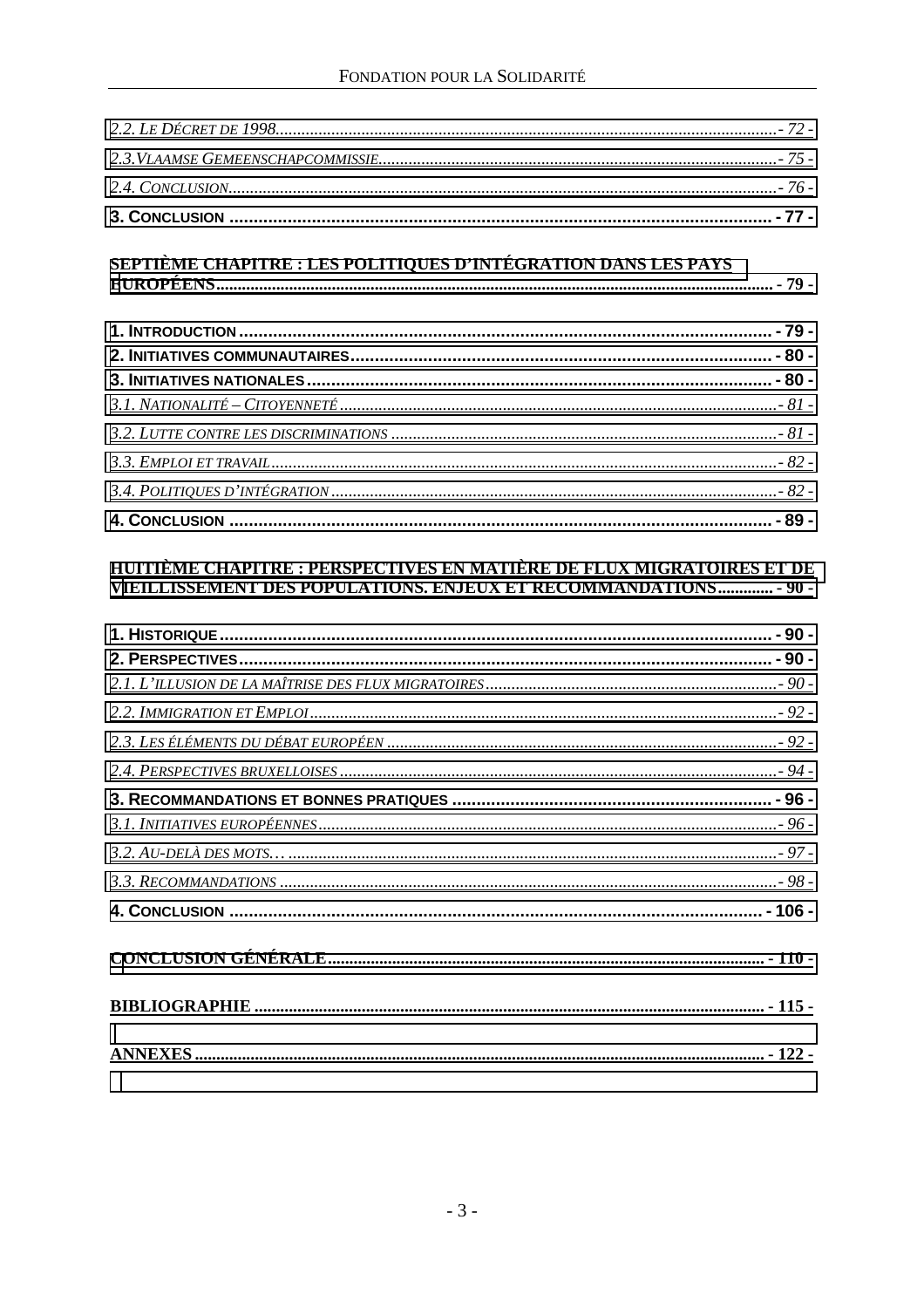# Introduction générale

En guise d'introduction à la situation bruxelloise, le premier chapitre de ce rapport est consacré à une analyse de la population étrangère dans les trois Régions du pays et plus spécifiquement à Bruxelles.

Dans la mesure où d'une part l'objectif politique de cohésion sociale semble faire ces dernières années l'unanimité sur la scène politique européenne et où d'autre part les politiques d'intégration et de cohabitation semblent faire partie intégrante de cet objectif politique, il paraît incontournable de se pencher sur cette notion qu'est la cohésion sociale et de la confronter aux politiques actuelles en matière d'intégration et de cohabitation. Le second chapitre s'attache à définir les notions de cohésion sociale et de diversité dans le but de mettre en évidence le lien étroit que nouent ces deux notions.

L'inventaire critique des réflexions intellectuelles en matière d'intégration fait l'objet du troisième chapitre.

Si les politiques d'intégration et de cohabitation dans la Région de Bruxelles-Capitale n'existent que depuis dix ans, elles relèvent d'un processus historique belge et bruxellois qu'il convient d'analyser pour en comprendre l'orientation actuelle. Le quatrième chapitre s'attarde à cet examen historique des politiques en matière d'intégration dans la Région de Bruxelles-Capitale. Dans la mesure où l'intégration relève d'un ensemble de secteurs, quelques unes des politiques relevant de ces secteurs et actives en Région bruxelloise feront l'objet du cinquième chapitre.

L'intégration des populations immigrées est une compétence régionale. A l'inverse de la Région bruxelloise, la Flandre et la Wallonie ont adopté des décrets en la matière. Le sixième chapitre s'attarde aux politiques d'intégration dans les Régions wallonne et flamande.

La thématique des politiques d'intégration trouve de nombreux échos ces dernières années au sein des institutions communautaires européennes mais également au sein même de beaucoup de pays européens. En effet, si jusqu'ici la plupart des pays européens avaient considéré l'immigration comme temporaire, il s'avère que cette dernière s'est sédentarisée et qu'il convient d'adopter des mesures d'intégration adéquates pour pallier les importants retards accumulés en la matière. Ainsi, après une présentation des politiques d'intégration dans différents pays européens dans le septième chapitre, le dernier chapitre se consacrera aux perspectives et aux recommandations formulées en la matière.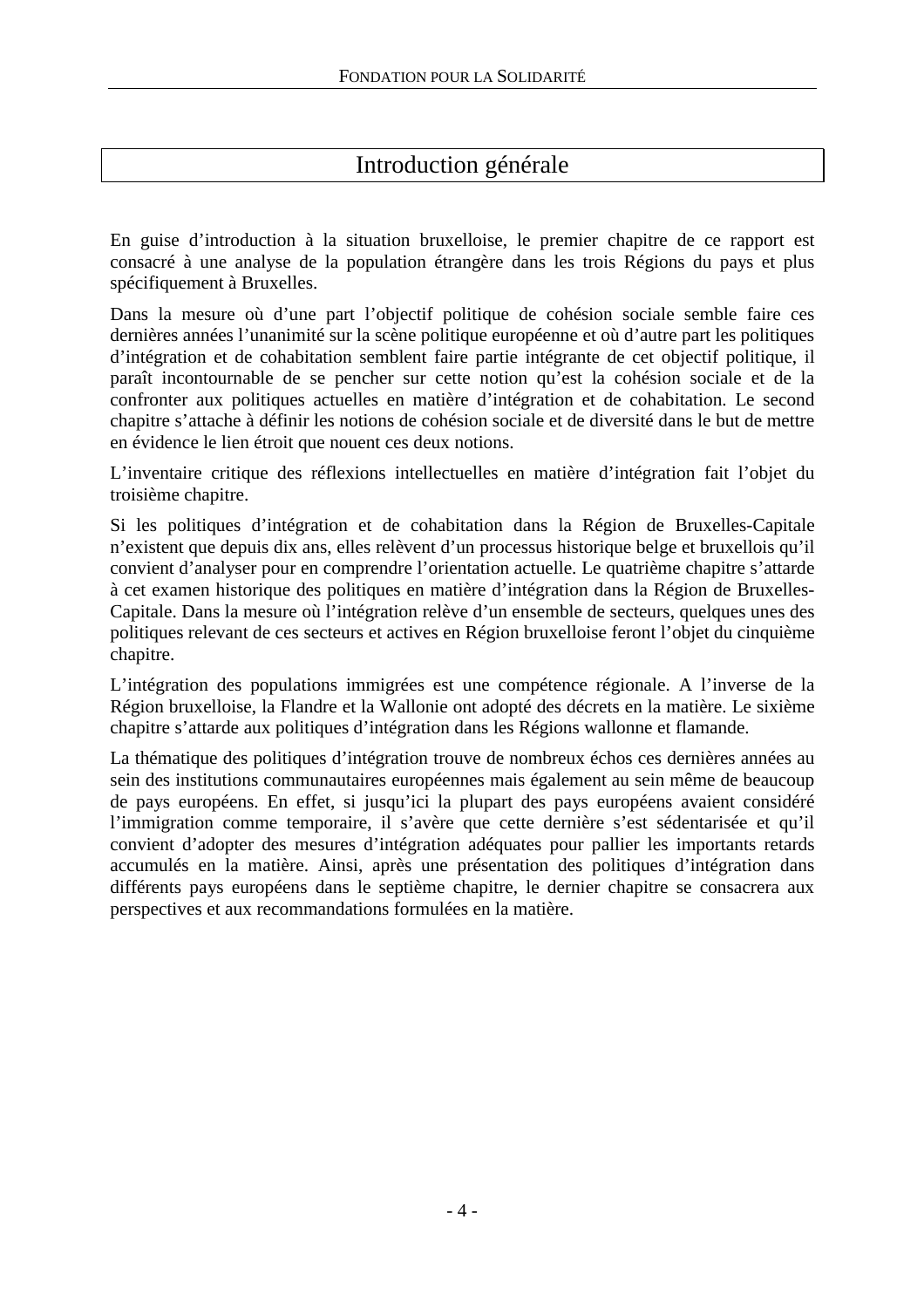# <span id="page-5-0"></span>Premier chapitre : Analyse démographique de la population étrangère

## Introduction

Ce chapitre va tenter de donner un aperçu de la situation démographique des étrangers dans les trois Régions du pays et plus particulièrement à Bruxelles.

Avant de commencer toute analyse, il est important de préciser la nature de la population qui sera examinée. On distingue :

- les autochtones : les individus ayant acquis la nationalité belge à la naissance
- des allochtones : les individus n'ayant pas la nationalité belge à la naissance.

On peut décomposer le groupe constitué par les allochtones en deux sous-groupes :

- d'une part, les allochtones n'ayant pas la nationalité belge à la date de l'observation, nommés étrangers,
- d'autre part, les allochtones ayant acquis la nationalité belge au cours des années d'observation, nommés étrangers naturalisés.

Le groupe des allochtones étant défini de la sorte, il est possible d'évaluer les populations issues de l'immigration, qu'il s'agisse de celles de première génération (soit celles qui ne sont pas nées en Belgique) ou de celles des générations suivantes (soit celles nées en Belgique). Il ne s'agit là que d'une approximation dans la mesure où les enfants nés en Belgique de parents immigrés naturalisés<sup>1</sup> ou de parents nés en Belgique<sup>2</sup> sont automatiquement belges à la naissance et dès lors statistiquement comptabilisés dans la population autochtone.

Bien que l'analyse portera principalement sur les étrangers pour des raisons de disponibilité statistique, le fait de ne pas restreindre l'étude à la population étrangère, mais bien de l'étendre quand cela est possible à la population allochtone, paraît essentiel. En effet, l'acquisition de la nationalité belge ne garantit en rien l'égalité des chances et ne pas prendre en compte l'ensemble des individus issus de l'immigration, qu'ils soient belges ou non, risquerait de biaiser l'analyse.

L'analyse démographique couvre la période 1989-2001. Chaque décomposition démographique sera analysée dans un premier temps pour chacune des trois Régions du pays et dans un second temps de manière détaillée pour la Région de Bruxelles-Capitale.

Les données utilisées ont pour sources d'une part Ecodata, une base de données disponible sur Internet<sup>3</sup>, qui distingue la population de nationalité belge de la population de nationalité étrangère, et d'autre part l'Institut national de Statistiques pour les informations relatives aux naturalisations. Dès lors, en sommant la population étrangère à la population étrangère ayant acquis la nationalité belge, on obtient une estimation du nombre d'allochtones.

 $1$  Il s'agit des enfants issus de la seconde génération d'immigrés.

<sup>&</sup>lt;sup>2</sup> Il s'agit là d'enfants issus de la troisième génération d'immigrés.

<sup>&</sup>lt;sup>3</sup> Disponible sur http://ecodata.mineco.fgov.be/. Cette base de données est notamment construite à partir des données de l'INS.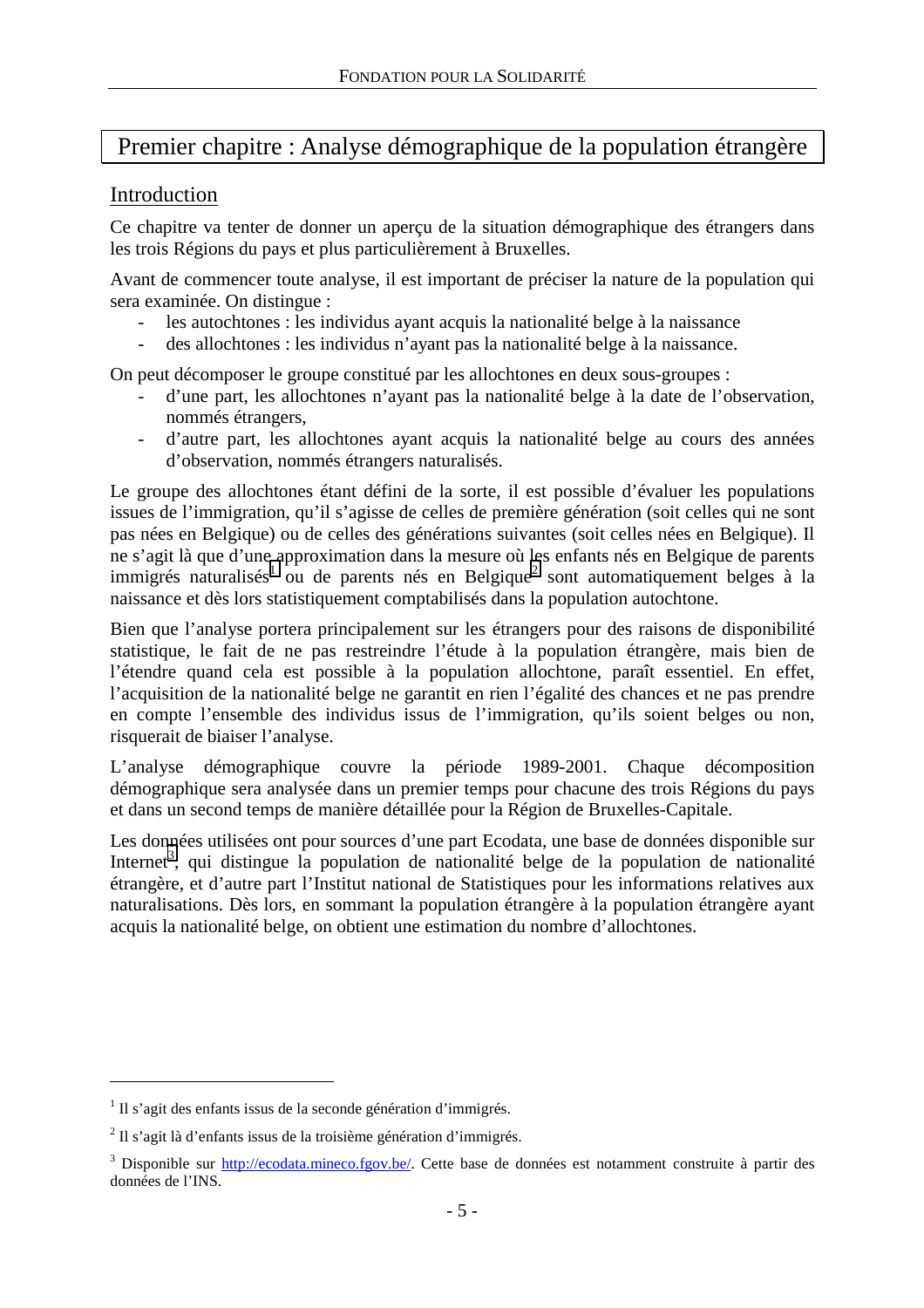## <span id="page-6-0"></span>1. Population belge, étrangère et allochtone

## 1.1. Population belge et étrangère dans les trois Régions

L'observation du tableau n°1 permet de rendre compte de la répartition inégale de la population étrangère entre les trois Régions du pays. Ce tableau reprend pour chacune des Régions le nombre de Belges et d'étrangers dans la Région, leur part respective au sein de la Région, la population de chaque Région ainsi que sa part dans la population totale du royaume.

#### Tableau n°1 : Populations belge et étrangère en 1989 et 2001 pour les trois Régions

|                  |                                   | 1989      | 2001       |
|------------------|-----------------------------------|-----------|------------|
|                  | POPULATION BELGE                  | 706.479   | 701.634    |
|                  | PART DES BELGES À BRUXELLES       | 72,80%    | 73.10%     |
|                  | POPULATION ÉTRANGÈRE              | 264.022   | 258.130    |
| <b>BRUXELLES</b> | PART DES ÉTRANGERS À BRUXELLES    | 27,20%    | 26.89%     |
|                  | POPULATION TOTALE                 | 970.501   | 959.764    |
|                  | PART DE LA POPULATION BRUXELLOISE | 9,78%     | 9,36%      |
|                  | POPULATION BELGE                  | 5.484.227 | 5.671.590  |
|                  | PART DES BELGES EN FLANDRE        | 95,84%    | 95,38%     |
|                  | POPULATION ÉTRANGÈRE              | 238.117   | 274.446    |
| <b>FLANDRE</b>   | PART DES ÉTRANGERS EN FLANDRE     | 4,16%     | 4,62%      |
|                  | POPULATION TOTALE                 | 5.722.344 | 5.946.036  |
|                  | PART DE LA POPULATION FLAMANDE    | 57,64%    | 58,01%     |
|                  | POPULATION BELGE                  | 2.868.149 | 3.028.505  |
| <b>WALLONIE</b>  | PART DES BELGES EN WALLONIE       | 88,67%    | 90,56%     |
|                  | POPULATION ÉTRANGÈRE              | 366.618   | 315.604    |
|                  | PART DES ÉTRANGERS EN WALLONIE    | 11,33%    | 9,44%      |
|                  | POPULATION TOTALE                 | 3.234.767 | 3.344.109  |
|                  | PART DE LA POPULATION WALLONNE    | 32,58%    | 32,63%     |
|                  | POPULATION BELGE                  | 9.058.855 | 9.401.729  |
| <b>BELGIQUE</b>  | POPULATION ÉTRANGÈRE              | 868.757   | 848.180    |
|                  | POPULATION TOTALE                 | 9.927.612 | 10.249.909 |

Source : Ecodata, calculs personnels

En 2001, la population étrangère représentait 8.27% de la population en Belgique. Cette population constituait 26.89% de la population bruxelloise, 4.62% de la population flamande et 9.44% de la population wallonne. La situation particulière de la Région de Bruxelles-Capitale trouve son origine au milieu des années soixante. En effet, si après la seconde guerre mondiale, c'est principalement vers les bassins industriels flamands et wallons que la population étrangère émigre, ce n'est plus le cas au milieu des années soixante : la forte croissance économique à Bruxelles engendre une demande excédentaire de main d'œuvre peu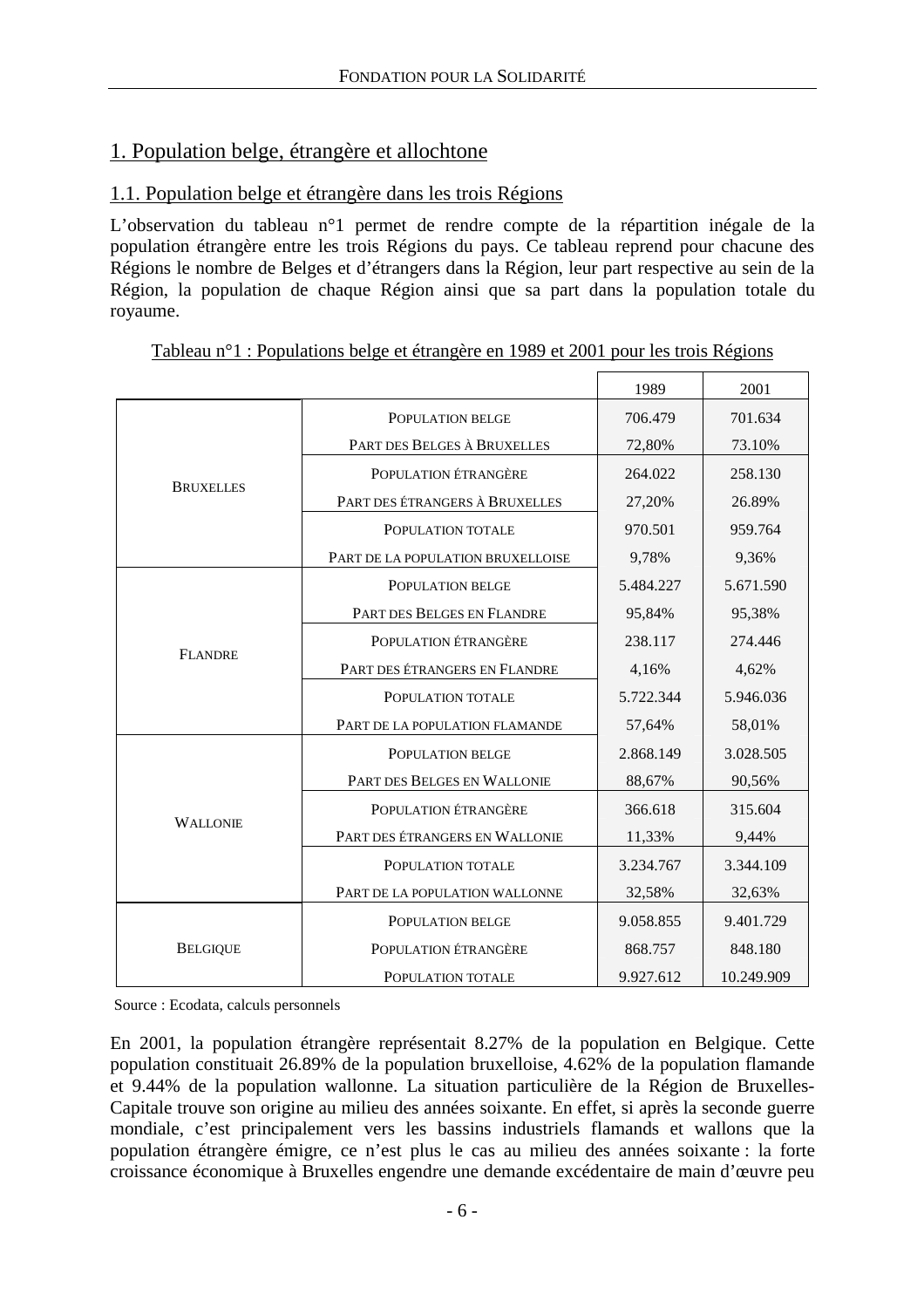<span id="page-7-0"></span>qualifiée en provenance de l'Italie, de l'Espagne, du Maroc et de la Turquie<sup>4</sup> tandis que le déclin des bassins d'industrie lourde génère une désertion des deux autres Régions du pays. Par ailleurs, l'émigration de la classe moyenne belge bruxelloise vers la périphérie a contribué à cette plus grande part de la population étrangère dans la capitale. Ainsi d'une population étrangère représentant 8.7% de la population bruxelloise en 1964, la Région bruxelloise atteint une part de 16.1% d'étrangers en 1970<sup>5</sup>.

En examinant l'évolution du nombre d'étrangers sur la période 1989-2001, une autre image se dessine pour Bruxelles. Sur cette période, on enregistre pour l'ensemble du pays une diminution du nombre d'étrangers de 2.37%. Il diminue de plus de 2.23% à Bruxelles et de près de 14% en Wallonie. Par contre, il augmente de 15.26% en Flandre. Cette diminution du nombre d'étrangers à Bruxelles et en Wallonie sur ces dix dernières années s'explique notamment par les recours aux naturalisations (voir infra).

#### 1.2. Etrangers par origine dans les trois Régions

Les trois Régions présentent des ventilations entre origines différentes. Le tableau suivant fournit la part de quelques origines au sein de chaque Région.

|                        | <b>BRUXELLES</b> |         | <b>FLANDRE</b> |         | <b>WALLONIE</b> |         |
|------------------------|------------------|---------|----------------|---------|-----------------|---------|
|                        | 1989             | 2001    | 1989           | 2001    | 1989            | 2001    |
| <b>TOTAL EUROPE</b>    | 56,29%           | 63,88%  | 72,65%         | 74,49%  | 85,44%          | 86,76%  |
| UE                     | 46,68%           | 54,77%  | 54,43%         | 61,21%  | 78,29%          | 80,72%  |
| <b>TUROUIE</b>         | 7,56%            | 6,12%   | 16,51%         | 9.91%   | 5,50%           | 4,17%   |
| <b>TOTAL AFRIQUE</b>   | 34,29%           | 26,73%  | 19,71%         | 16,06%  | 9,67%           | 8,73%   |
| <b>MAROC</b>           | 28,44%           | 21,30%  | 16,55%         | 13,21%  | 5,72%           | 4,94%   |
| <b>CONGO</b>           | 2,20%            | 2,32%   | 0.57%          | 0,72%   | 1,01%           | 1,08%   |
| <b>TOTAL ASIE</b>      | 3,38%            | 3,99%   | 3,30%          | 4,70%   | 0.79%           | 1,02%   |
| <b>TOTAL AMÉRIQUE</b>  | 1,83%            | 2,71%   | 2,41%          | 2,94%   | 2,05%           | 2,18%   |
| <b>TOTAL RÉFUGIÉ</b>   | 4,03%            | 2,54%   | 1,71%          | 1,63%   | 1,81%           | 1,24%   |
| <b>TOTAL OCÉANIE</b>   | 0.06%            | 0,12%   | 0,08%          | 0,14%   | 0,02%           | 0.05%   |
| <b>TOTAL ETRANGERS</b> | 264.022          | 258.130 | 238.117        | 274.446 | 366.618         | 315.604 |

Tableau n°2 : Répartition des étrangers par origine, pour les trois Régions, en 1989 et 20016

Source : Ecodata, calculs personnels

Le premier constat auquel on aboutit en analysant l'origine des étrangers et qui est en général laissé de côté parce que de nos jours ils ne s'établissent en général pas de manière définitive

<sup>&</sup>lt;sup>4</sup> Cet afflux de main d'œuvre en provenance de ces quatre pays s'explique par les conventions bilatérales établies entre la Belgique et ces pays en vue de pourvoir au manque de main d'œuvre en Belgique.

<sup>5</sup> BOUSETTA Hassan, JACOBS Dirk, KAGNE Bonaventure, MARTINIELLO Marco, Nys Mylène, REA Andrea et SWYNGEDOUW Marc (2000), *Politiques multiculturelles et modes de citoyenneté à Bruxelles (Partie II)*, Recherche effectuée à la demande de la Région de Bruxelles-Capitale, Rapport final, Novembre 2000, p.51

 $6$  Tableau complet : voir annexe n°1.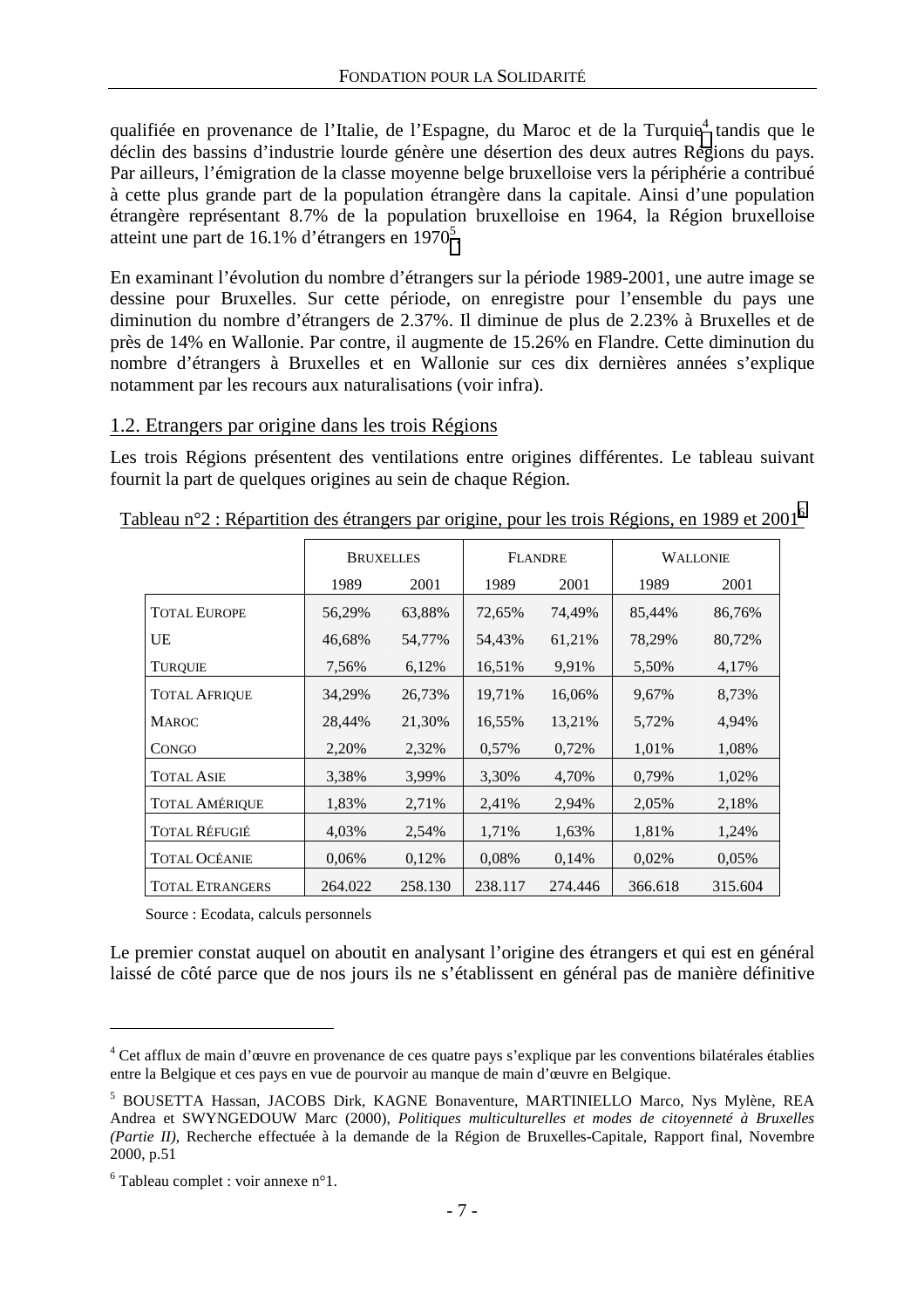dans le pays<sup>7</sup>, est l'écrasante majorité des étrangers issus de la Communauté européenne. En 2001, les étrangers communautaires représentaient 54.77% de l'ensemble des étrangers à Bruxelles, 61.21% en Flandre et 80.72% en Wallonie. Parmi ces derniers, la première nationalité était constituée par les Français à Bruxelles, les Hollandais en Flandre et les Italiens en Région wallonne<sup>8</sup>. La situation wallonne résulte largement des recrutements massifs de travailleurs italiens durant la période allant de l'après seconde guerre mondiale jusqu'au milieu des années soixante. Bousetta H et al. (2000) font remarquer que contrairement aux premières vagues d'immigration dirigées vers le secteur industriel, les nouveaux étrangers communautaires établis à Bruxelles sont des travailleurs hautement qualifiés venant travailler dans les organisations internationales telles que l'OTAN ou les institutions européennes.

La suite de l'analyse fait apparaître que ce sont les Marocains et les Turcs qui forment les deux plus gros groupes d'étrangers non communautaires. En 2001, dans la Région bruxelloise, les étrangers de nationalité marocaine représentaient 21.30% du total. Ces étrangers constituaient une part de 13.21% en Flandre et de 4.94% en Wallonie. La population turque était la plus représentée en Flandre puisqu'elle regroupait 9.91% du total des étrangers. Les Turcs composaient 6.12% de la population étrangère à Bruxelles et 4.17% en Wallonie.

La part des européens communautaires dans les étrangers n'a cessé de croître dans les trois Régions : très fortement à Bruxelles (+8,1 points depuis 1989) ; dans une moindre proportion en Flandre (+6.78 points) ; et plus faiblement en Wallonie (+2,43 points). **Si l'augmentation de la part des étrangers communautaires paraît logique dans le cadre d'une Union européenne où la mobilité s'est considérablement accrue ces dernières années, il faut aussi noter que l'augmentation de cette part est partiellement due au fait que ces derniers n'ont que peu d'intérêts à acquérir la nationalité belge relativement à la législation communautaire et à leur mobilité, contrairement aux étrangers en provenance de pays tiers qui ont plus largement recours aux naturalisations (voir infra)**. Les naturalisations permettraient ainsi d'expliquer en partie la forte diminution constatée dans les populations marocaine et turque à Bruxelles et en Flandre. A Bruxelles, la part des Marocains a diminué de plus de 7 points sur les douze ans et leur nombre de près de 27%. En Flandre, leur proportion a diminué de 3 points. Par contre en Wallonie, leur part n'a même pas diminué de 1 point. Du côté de la population turque, c'est en Flandre que l'on observe la plus forte baisse (-6,6 points pour -1,44 à Bruxelles et -1,33 en Wallonie). En ce qui concerne la Wallonie, la faible augmentation de la part communautaire peut s'expliquer par la diminution du nombre d'Italiens. Bien qu'effectivement les ressortissants communautaires aient peu d'intérêts à se naturaliser, ceux résidant en Wallonie sont pour la plupart des travailleurs italiens immigrés issus des premières vagues de l'immigration et des générations suivantes qui se sont établis définitivement en Belgique.

 $^7$  D'après le rapport annuel 2000 du Centre pour l'égalité des chances et la lutte contre le racisme, en 1999 pour les ressortissants communautaires, le nombre de sorties du territoire belge était égal à 23.551 pour 28.022 entrées. Soit 84% des entrées ont été équilibrées par des sorties. Pour les ressortissants maghrébins, ce taux était équivalent à 18.4% (pour 5651 entrées).

<sup>&</sup>lt;sup>8</sup> Tableau détaillé : voir annexe n°1.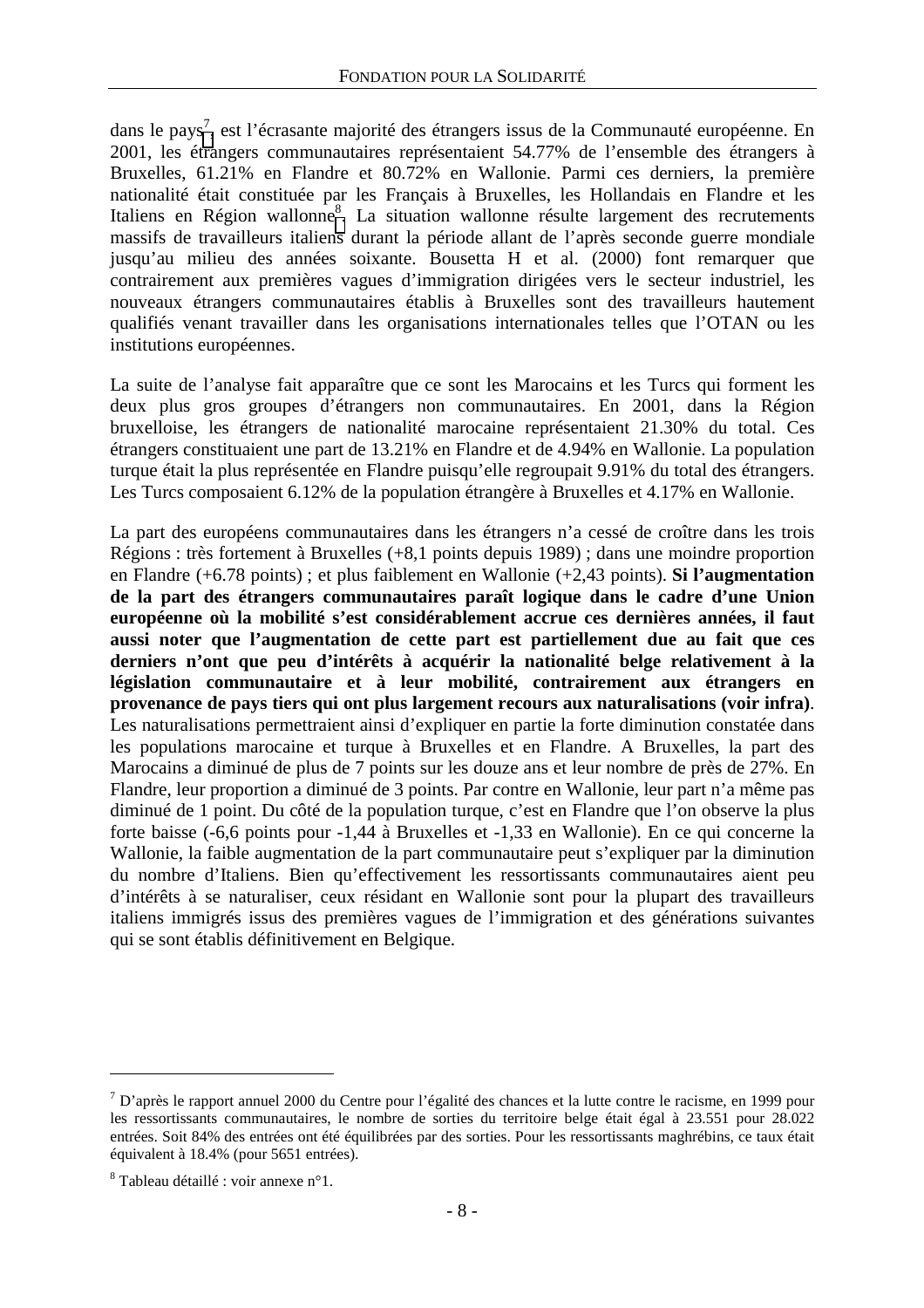## <span id="page-9-0"></span>1.3. Naturalisations

Selon les données du rapport de Bruyninckx et al. (2000), le nombre de naturalisations effectuées entre 1991 et 1997 était de 57.042 en Flandre, 65.856 en Wallonie et 55.922 à Bruxelles. Soit des parts respectives de 31.44%, 36.29% et 30.82%. Les nationalités ayant le plus eu recours aux naturalisations ne sont pas les mêmes dans les trois Régions. En Flandre, 34.5% des naturalisations concernent des Turcs, 23.75% des Marocains et 7.86% des Italiens. En Wallonie, ce sont les Italiens qui sont majoritaires avec 40% des naturalisations, contre 14.86% pour les Marocains et 13.48% pour les Turcs. A Bruxelles, les Marocains représentent 50% des naturalisés, contre 15.13% pour les Turcs et 3.43% pour les Italiens.

Mis à part pour les Marocains en Flandre où on observe une croissance positive de leur nombre, le nombre d'étrangers turcs ou marocains naturalisés est plus important que la diminution observée du nombre d'étrangers (en valeur absolue). Cela signifie donc que la croissance du nombre de naturalisations a été plus forte que celle du nombre d'immigrés impliquant par là leur baisse dans le total des étrangers.

|                              | 1990   | 1995   | 2001   | Total   |
|------------------------------|--------|--------|--------|---------|
| <b>TOTAL</b>                 | 2.362  | 9.330  | 21.820 | 125.323 |
| UE                           | 7,15%  | 4,60%  | 3,09%  | 5,67%   |
| EUROPE DE L'EST              | 3,26%  | 3,25%  | 4,48%  | 3,65%   |
| <b>TURQUIE</b>               | 4,74%  | 14,66% | 13,84% | 13,10%  |
| <b>AUTRES PAYS EUROPÉENS</b> | 0,13%  | 0,19%  | 0.10%  | 0,17%   |
| <b>EUROPE</b>                | 15,28% | 22,70% | 21,51% | 22,60%  |
| <b>MAROC</b>                 | 45,51% | 55,01% | 52,51% | 51,15%  |
| R.D. DU CONGO                | 2,33%  | 2,56%  | 5,25%  | 4,25%   |
| <b>AFRIQUE</b>               | 55,17% | 62,98% | 63,38% | 61,06%  |
| ASIE                         | 7,75%  | 4,34%  | 3,85%  | 4,09%   |
| AMÉRIQUE                     | 2,24%  | 1,14%  | 1,36%  | 1,32%   |
| <b>RÉFUGIÉS</b>              | 19,52% | 8,84%  | 9,85%  | 10,93%  |

Tableau n°3 : Nombre de naturalisations par origine entre 1990 et 2001 à Bruxelles<sup>9</sup>

Source : Données demandées à l'Institut National de Statistiques, calculs personnels

Si on observe le nombre de naturalisations réalisées dans la Région de Bruxelles-Capitale, entre 1990 et 2001, soit 125.323, on note que 64.102 naturalisations concernaient des Marocains et 16.422 des Turcs. Seulement, 5.67% des naturalisations touchaient des étrangers communautaires, 4.25% des originaires de la République démocratique du Congo et 3.65% des européens de l'Est.

Pour cette même période, on constatait une diminution du nombre de Marocains à Bruxelles de 21.380 unités et une diminution de 4697 Turcs<sup>10</sup>. Il apparaît donc clairement que la diminution du nombre de Marocains et de Turcs n'est en rien due à une baisse des arrivées

 $9^9$  Tableau complet : voir annexe n°2.

 $10$  Calculé à partir de l'annexe n°1.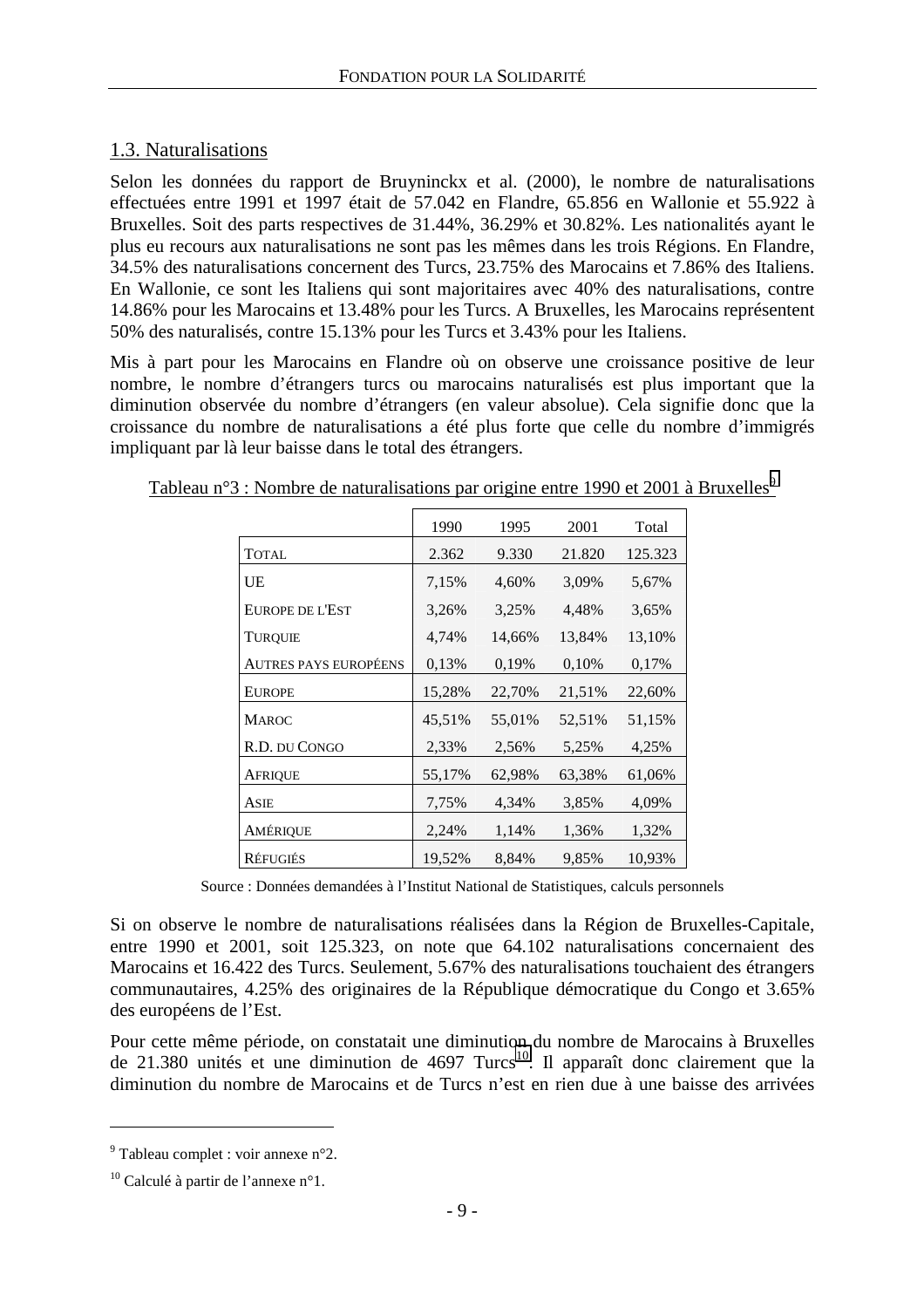<span id="page-10-0"></span>dans la capitale ou à une sortie de ces derniers, auquel cas la diminution serait bien plus importante. En fait, bien que le solde migratoire des Turcs et des Marocains à Bruxelles soit positif, on enregistre une diminution de ces derniers du fait de l'acquisition massive de la nationalité belge. Par contre, en ce qui concerne les étrangers communautaires, malgré 7.107 naturalisations effectuées entre 1990 et 2001, on compte une augmentation de leur nombre de  $18.143$  unités à Bruxelles<sup>11</sup>. En conclusion, l'augmentation de la part observée pour les **ressortissants de l'Union européenne s'explique par le fait que leur croissance est bien plus supérieure à la croissance des naturalisations, contrairement aux ressortissants Turcs et Marocains.**

Selon le rapport de l'Observatoire de l'Orbem<sup>12</sup>, on comptait en 1998 89.937 personnes naturalisées résidant à Bruxelles. En y ajoutant le nombre de personnes naturalisées dans la Région pour 1998, 1999, 2000 et  $2001^{13}$ , on peut considérer que 157.107 personnes étaient naturalisées en 2001 à Bruxelles. Ainsi, en y rajoutant la population étrangère en 2001 (soit 258.130), **43% de la population bruxelloise peut être considérée comme allochtone**. Selon ce rapport, cette proportion était de 38.79% à Bruxelles en 1998, de 6.96% en Flandre et de 16% en Wallonie. Par ailleurs, toujours grâce à ces données de l'Observatoire, on calcule que 13.35% de la population bruxelloise est belge par naturalisation, alors que ce pourcentage est de 2% en Flandre et de 6.61% en Wallonie.

#### 1.4. Population étrangère par sexe

Si on examine pour la Belgique la population étrangère ventilée par sexe<sup>14</sup>, on constate une évolution positive en faveur de la population féminine. Concrètement, en 1989, 54% des étrangers étaient des hommes (contre 48.35 d'hommes dans la population belge) alors qu'en 2001, cette proportion tombe à 51.80% (contre 48.63% pour les hommes belges).

A Bruxelles, la part des femmes dans le total des étrangers passe de 47.84% en 1989 à 49.60% en 2001. En Flandre, on passe de 44.34% à 47.37% et en Wallonie de 45.79% à 47.78%. Ainsi, quelque soit l'année, c'est dans la Région de Bruxelles-Capitale que les femmes sont le plus présentes dans la population étrangère. Quelque soit la Région, elles sont par contre en infériorité par rapport aux hommes. Dans la population belge, c'est l'image inverse qui se dessine : les femmes sont plus nombreuses que les hommes.

<sup>&</sup>lt;sup>11</sup> Calculé à partir de l'annexe n°1.

<sup>&</sup>lt;sup>12</sup> ORBEM (2000), « Populations issues de l'immigration, marché de l'emploi et discrimination : situation en Région de Bruxelles-Capitale », *Les Cahiers de l'Observatoire*, n°3, juin 2000

 $13$  Voir annexe n°2.

<sup>&</sup>lt;sup>14</sup> Voir annexe n°3.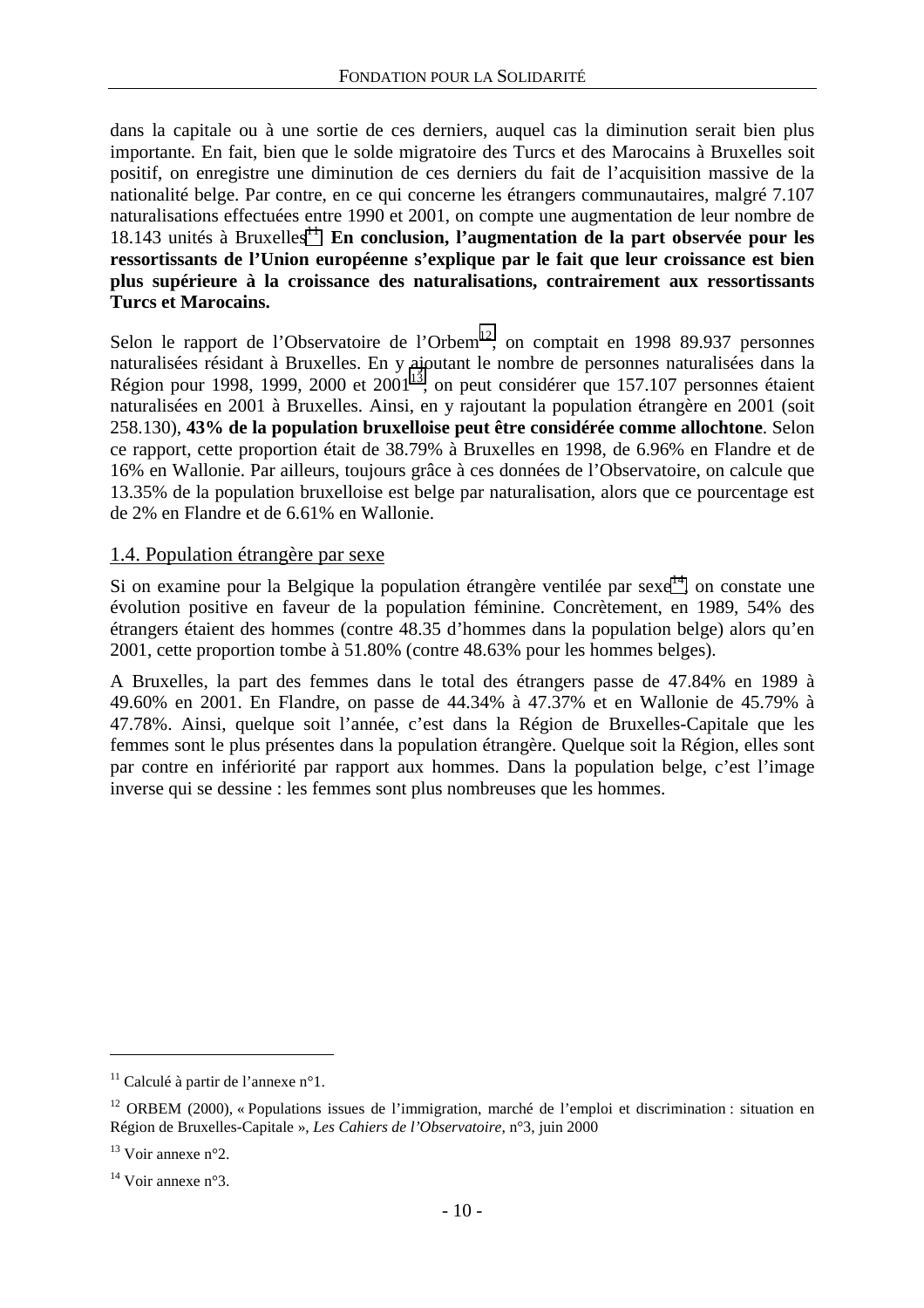|                             |                                   | POPULATION ÉTRANGÈRE |         | POPULATION BELGE |         |
|-----------------------------|-----------------------------------|----------------------|---------|------------------|---------|
| <b>RÉGION</b>               | CLASSE D'ÂGE                      | 1989                 | 2001    | 1989             | 2001    |
| <b>RÉGION DE BRUXELLES-</b> | 65 ANS ET PLUS                    | 4,41%                | 7,19%   | 22,16%           | 20,08%  |
| <b>CAPITALE</b>             | $DE 20 \text{ Å } 64 \text{ ANS}$ | 61,02%               | 71,81%  | 58,81%           | 55,55%  |
|                             | MOINS DE 20 ANS                   | 34,56%               | 21,00%  | 19,02%           | 24,37%  |
| <b>TOTAL</b>                |                                   | 100,00%              | 100,00% | 100,00%          | 100,00% |
| <b>RÉGION FLAMANDE</b>      | 65 ANS ET PLUS                    | 6,01%                | 9,02%   | 14,32%           | 17,35%  |
|                             | <b>DE 20 À 64 ANS</b>             | 60,12%               | 69,81%  | 61,13%           | 59,73%  |
|                             | MOINS DE 20 ANS                   | 33,87%               | 21,17%  | 24,53%           | 22,92%  |
| <b>TOTAL</b>                |                                   | 100,00%              | 100,00% | 100,00%          | 100,00% |
|                             | 65 ANS ET PLUS                    | 8,45%                | 15,23%  | 15,73%           | 16,94%  |
| <b>RÉGION WALLONNE</b>      | $DE 20 \text{ Å } 64 \text{ ANS}$ | 63,86%               | 70,49%  | 58,65%           | 57,28%  |
|                             | MOINS DE 20 ANS                   | 27,70%               | 14,28%  | 25,61%           | 25,78%  |
| <b>TOTAL</b>                |                                   | 100,00%              | 100,00% | 100,00%          | 100,00% |
|                             | <b>65 ANS ET PLUS</b>             | 6,55%                | 10,77%  | 15,38%           | 17,42%  |
| <b>BELGIOUE</b>             | $DE 20 \text{ Å } 64 \text{ ANS}$ | 61,97%               | 70,67%  | 60,17%           | 58,63%  |
|                             | MOINS DE 20 ANS                   | 31,48%               | 18,56%  | 24,45%           | 23,95%  |
| <b>TOTAL</b>                |                                   | 100,00%              | 100,00% | 100,00%          | 100,00% |

## <span id="page-11-0"></span>1.5. Répartition de la population étrangère par âge

| Tableau n°4 : Ventilation des classes d'âge dans la population belge et étrangère par Région |
|----------------------------------------------------------------------------------------------|
|----------------------------------------------------------------------------------------------|

Source : Ecodata, calculs personnels

La répartition par âge dans la population belge est différente de celle observée dans la population étrangère. En Belgique, 24% des Belges avaient moins de 20 ans en 2001 contre 18.56% chez les étrangers. La classe d'âge comprise entre 20 et 64 ans comprenait plus de 58% de la population belge mais plus de 70% de la population étrangère. Les 65 ans et plus sont plus représentés chez les Belges puisqu'ils constituent 17.42% de la population contre 10.77% chez les étrangers. Par rapport à 1989, si ces parts n'ont pas fortement changé en ce qui concerne la population belge, ce n'est absolument pas le cas pour la population étrangère. En effet, les moins de 20 ans formaient près de 31.50%, la classe d'âge intermédiaire 62% et les plus de 65 ans à peine 6.55%.

Régionalement, on constate également à Bruxelles un glissement des classes d'âge au sein de la population étrangère entre 1989 et 2001 : la proportion des moins de 20 ans diminue de plus de 13 points et atteint 21% en 2001 ; celle des 20-64 ans passe de 61% à 71% ; quant aux plus de 65 ans, leur part augmente d'un peu moins de 3 points pour atteindre 7.11% en 2001. En Flandre, les étrangers se répartissent entre les trois classes d'âge de la même manière que dans la Région bruxelloise et leur évolution sur les années considérées est sensiblement la même. En Région wallonne, on distingue également un glissement entre les différentes classes d'âge dans la population étrangère mais de façon encore plus marquée que dans les deux autres Régions : les moins de 20 ans voient leur part diminuer de plus de 13 points et représentent 14.28% de la population en 2001 tandis que les 20-64 constituent en 2001 70.49% de la population étrangère contre près de 64% en 1989 et les plus de 65 ans 15.23% contre 8.45% en 1989.

**Ainsi, on remarque un vieillissement de la population au sein des populations étrangères. Il faut cependant à nouveau mentionner l'effet des naturalisations sur ces**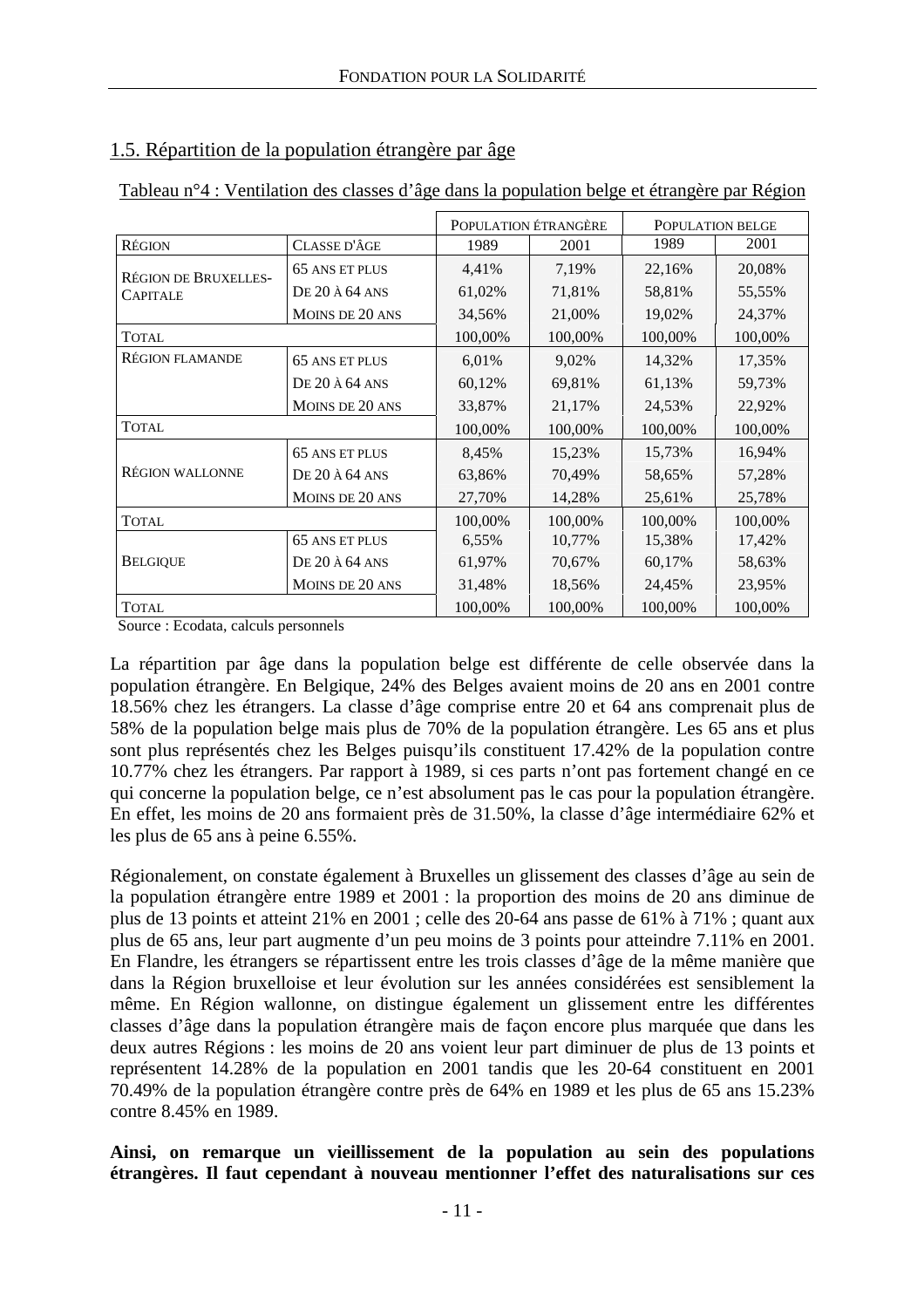<span id="page-12-0"></span>**changements démographiques** : les changements législatifs relatifs à l'acquisition de la nationalité belge à la naissance et de son attribution pour les jeunes nés en Belgique ont eu pour effet de diminuer la classe des moins de 20 ans au sein de la population étrangère. Ce phénomène a eu pour conséquence d'augmenter la part des moins de vingt ans à Bruxelles. Si ce n'est pas le cas pour la Région flamande, c'est parce que la part des étrangers naturalisés dans la population belge est beaucoup moins importante et les naturalisations engendrent dès lors de moindres changements démographiques sur la population belge. Pour ce qui est de la situation wallonne, la Région bruxelloise se caractérise par une population étrangère beaucoup plus jeune qu'en Wallonie où on observe surtout un vieillissement des immigrés issus des premières vagues d'immigration compensant par là l'arrivée au sein de la population belge de jeunes étrangers naturalisés.

## 2. Population étrangère dans les communes de la Région de Bruxelles-Capitale

L'analyse de la population étrangère est considérée ici pour chaque commune de la Région de Bruxelles-Capitale. Le phénomène des naturalisations n'est pas pris en compte dans cette analyse. Le tableau suivant reprend la population étrangère et totale par commune pour 1989 et 2001.

|                          | <b>POPULATION</b><br>ÉTRANGÈRE EN<br>1989 | <b>POPULATION</b><br>ÉTRANGÈRE EN<br>2001 | <b>POPULATION</b><br>TOTALE EN 2001 | PART DES<br><b>ÉTRANGERS DANS</b><br><b>LA POPULATION</b><br>TOTALE EN 2001 |
|--------------------------|-------------------------------------------|-------------------------------------------|-------------------------------------|-----------------------------------------------------------------------------|
| ANDERLECHT               | 21889                                     | 22323                                     | 88635                               | 25,19%                                                                      |
| <b>AUDERGHEM</b>         | 3456                                      | 5136                                      | 28801                               | 17,83%                                                                      |
| <b>BERCHEM</b>           | 1873                                      | 2271                                      | 18993                               | 11,96%                                                                      |
| <b>BRUXELLES</b>         | 47986                                     | 40167                                     | 133608                              | 30,06%                                                                      |
| <b>ETTERBEEK</b>         | 9429                                      | 11279                                     | 39370                               | 28,65%                                                                      |
| <b>EVERE</b>             | 3733                                      | 4726                                      | 31475                               | 15,02%                                                                      |
| <b>FOREST</b>            | 13886                                     | 12618                                     | 45884                               | 27,50%                                                                      |
| <b>GANSHOREN</b>         | 1899                                      | 2067                                      | 19822                               | 10,43%                                                                      |
| <b>IXELLES</b>           | 21906                                     | 25913                                     | 72247                               | 35,87%                                                                      |
| <b>JETTE</b>             | 4638                                      | 5473                                      | 39924                               | 13,71%                                                                      |
| <b>KOEKELBERG</b>        | 4169                                      | 3701                                      | 16295                               | 22,71%                                                                      |
| <b>MOLENBEEK</b>         | 25252                                     | 21299                                     | 72018                               | 29,57%                                                                      |
| <b>SAINT-GILLES</b>      | 21699                                     | 17711                                     | 42092                               | 42,08%                                                                      |
| SAINT-JOSSE              | 11751                                     | 8595                                      | 22060                               | 38,96%                                                                      |
| <b>SCHAERBEEK</b>        | 38067                                     | 33913                                     | 106213                              | 31,93%                                                                      |
| <b>UCCLE</b>             | 14736                                     | 17283                                     | 74025                               | 23,35%                                                                      |
| WATERMAEL-BOITSFORT      | 2588                                      | 3648                                      | 24553                               | 14,86%                                                                      |
| <b>WOLUWE-ST-LAMBERT</b> | 7808                                      | 10349                                     | 46054                               | 22,47%                                                                      |
| <b>WOLUWE-ST-PIERRE</b>  | 7257                                      | 9658                                      | 37695                               | 25,62%                                                                      |
| <b>TOTAL</b>             | 264022                                    | 258130                                    | 959764                              | 26,90%                                                                      |

Tableau n°5 : Population étrangère par commune bruxelloise en 1989 et 2001

Source : Ecodata, calculs personnels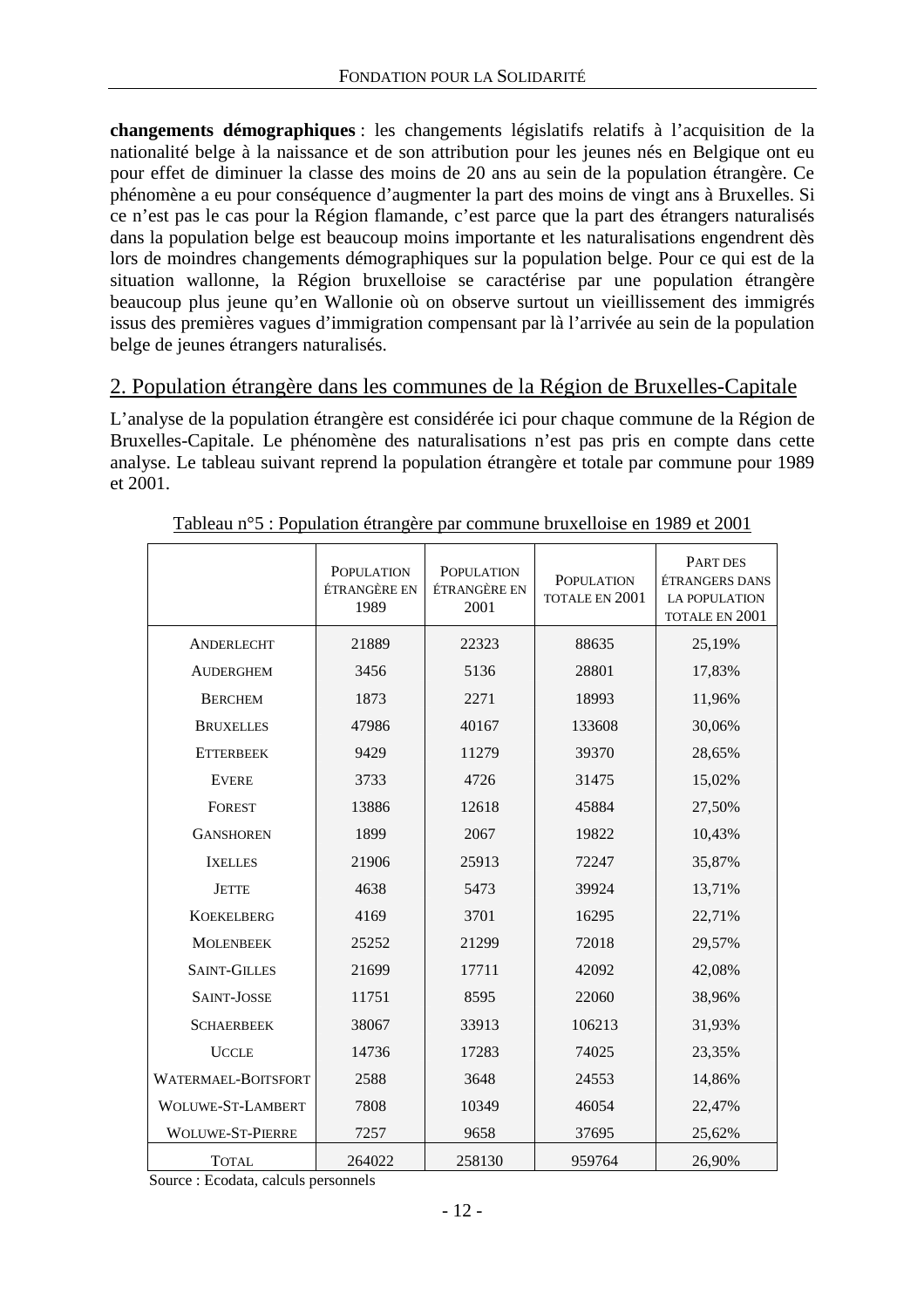En 2001, proportionnellement à l'ensemble de la population communale et toutes nationalités confondues, c'est à Saint-Gilles et à Saint-Josse que la population étrangère est la plus importante. A Saint-Gilles, elle représente plus de 42% de la population totale et à Saint-Josse près de 39%. Viennent ensuite Ixelles avec 35.87% d'étrangers, Schaerbeek avec près de 32% et Bruxelles-Ville, Etterbeek et Molenbeek avec une proportion de l'ordre des 30% de la population communale totale.

L'analyse de l'évolution selon la commune<sup>15</sup> fait apparaître d'une part les communes où l'augmentation du nombre d'étrangers a été relativement importante (il s'agit principalement des communes situées à l'Est de Bruxelles) et d'autre part les communes où la baisse est contenue dans l'intervalle des [-9%,-27%] (communes de l'Ouest de Bruxelles). Le premier groupe est constitué par les communes suivantes (ordre croissant) : Uccle, Ixelles, Jette, Etterbeek, Berchem, Evere, Woluwe-Saint-Lambert, Woluwe-Saint-Pierre, Boitsfort et Auderghem. Le second groupe contient par ordre croissant : Forest, Koekelberg, Schaerbeek, Molenbeek, Bruxelles-Ville, Saint-Gilles et Saint-Josse. Enfin, à Ganshoren et Anderlecht, on constate une hausse mais de faible ampleur. En fait, il s'agit dans le premier groupe principalement des communes où le taux de croissance du nombre d'étrangers UE a été très important<sup>16</sup> et donc en conséquence des communes où peu d'étrangers se sont naturalisés.

On peut réaliser des groupements de communes suivant leurs caractéristiques en terme de représentativité des différentes nationalités $^{17}$ .

- (1) A Woluwe-Saint-Pierre et Saint-Lambert, Uccle, Boitsfort et Auderghem, la population étrangère en provenance de l'UE représente plus de 70% du total des nationalités. Les Marocains regroupent maximum 1.86% de la population étrangère totale et 3.73% à Uccle. Les Congolais y sont encore plus faiblement représentés, sauf dans le cas de Woluwe-Saint-Lambert.
- (2) Etterbeek et Ixelles sont relativement semblables au niveau de la répartition des nationalités : approximativement 69% d'étrangers originaires de l'UE, respectivement 7.5% et 6.5% de Marocains, les Congolais un peu plus de 2% et même pas 1% de Turcs. Pour ces deux communes, on enregistre un hausse d'environ 55% du nombre de ressortissants UE entre 1989 et 2001.

On observe également pour ces sept communes que plus de 94% des Européens sont issus des pays de l'Union européenne. Il s'agit également des seules communes pour lesquelles la première nationalité n'est pas la nationalité marocaine mais bien la nationalité française. Finalement, il s'agit exactement des communes dans lesquelles on a noté les plus fortes augmentations du nombre d'étrangers en provenance de l'UE ces dernières années.

(3) Les communes telles qu'Evere, Anderlecht ou Jette ont la moitié de leurs étrangers qui proviennent de l'UE. A Evere et Jette, on remarque la même répartition des nationalités, à savoir : 18%-19% de Marocains, puis viennent les Italiens, les Français et les Espagnols et entre 5% et 7% de Congolais. A Anderlecht, les Marocains par contre représentent près de 32% de la population étrangère. Les Turcs sont plus de 5% à Evere et Anderlecht.

 $15$  Voir annexe n°4.

 $16$  Voir annexe n°5.

<sup>&</sup>lt;sup>17</sup> Tableau disponible sur demande.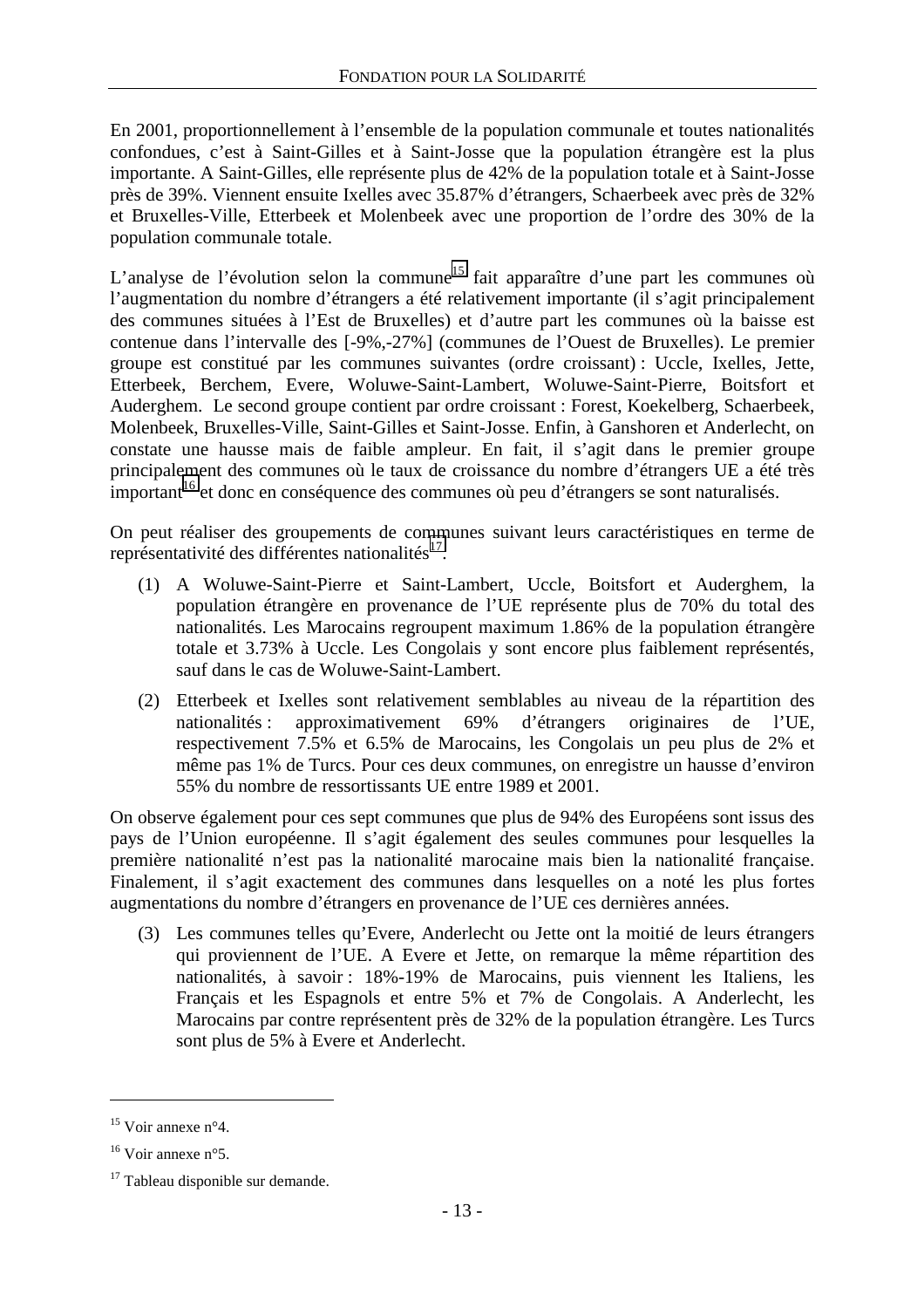- (4) A Berchem et Ganshoren, la population communautaire représente entre 60 et 63% de l'ensemble des étrangers. Dans chacune de ces deux communes, c'est la nationalité italienne qui est la plus présente. Les Marocains arrivent en seconde position à Berchem (18%) et en quatrième position à Ganshoren avec 12.5%.
- (5) A Forest et Saint-Gilles, les Européens UE représentent entre 60 et 64% du total des étrangers également mais les Marocains sont la première nationalité avec 22.75% à Saint-Gilles et 27% à Forest.
- (6) Les communes où l'on constate que la population étrangère communautaire est minoritaire sont : Saint-Josse (UE=27%), Molenbeek (UE=33.2%), Schaerbeek (UE=38.8%), Koekelberg (UE=46%) et Bruxelles-Ville (UE=48%). Dans toutes ces communes, c'est la nationalité marocaine qui est la plus représentée parmi toutes les nationalités, faisant près de 50% à Molenbeek pour approximativement 25-30% dans les cinq autres communes. Saint-Josse et Schaerbeek se caractérisent également par leur proportion importante de Turcs : respectivement plus de 28% et 22% du total des étrangers. Dans les trois autres communes, les Turcs représentent entre 5 et 7% des étrangers.

Bien que cet exercice soit sommaire, il est par ailleurs intéressant de constater que ce classement des communes montre une certaine concordance avec le classement des communes en fonction du revenu moyen par déclaration en 2000. En effet, les communes pour lesquelles on observait cette année là les plus gros revenus moyens étaient dans l'ordre décroissant : Woluwe-Saint-Pierre, Boitsfort, Uccle, Woluwe-Saint-Lambert et Auderghem. Inversement celles montrant les plus faibles revenus moyens étaient : Bruxelles-Ville, Koekelberg, Anderlecht, Schaerbeek, Molenbeek, Saint-Gilles et Saint-Josse. Or les premières communes sont celles où on a enregistré la plus forte hausse d'étrangers  $\overline{\text{c}}$ communautaires ces dernières années<sup>18</sup>. Il semblerait donc que les nouveaux ressortissants communautaires résident principalement dans les communes « riches » de la Région. Par ailleurs Bousetta et al. (2000) indiquent que les étrangers communautaires récents seraient plutôt des travailleurs hautement qualifiés travaillant dans les institutions européennes. Or il s'agit là de travailleurs qui ne sont soumis qu'à l'impôt communautaire. Dès lors, la dichotomie entre communes riches et communes pauvres se trouverait renforcée en incluant les revenus de ces derniers. **On peut donc en conclure qu'il semble exister une absence de mixité sociale au sein des communes bruxelloises.**

<sup>18</sup> Voir annexe n°5.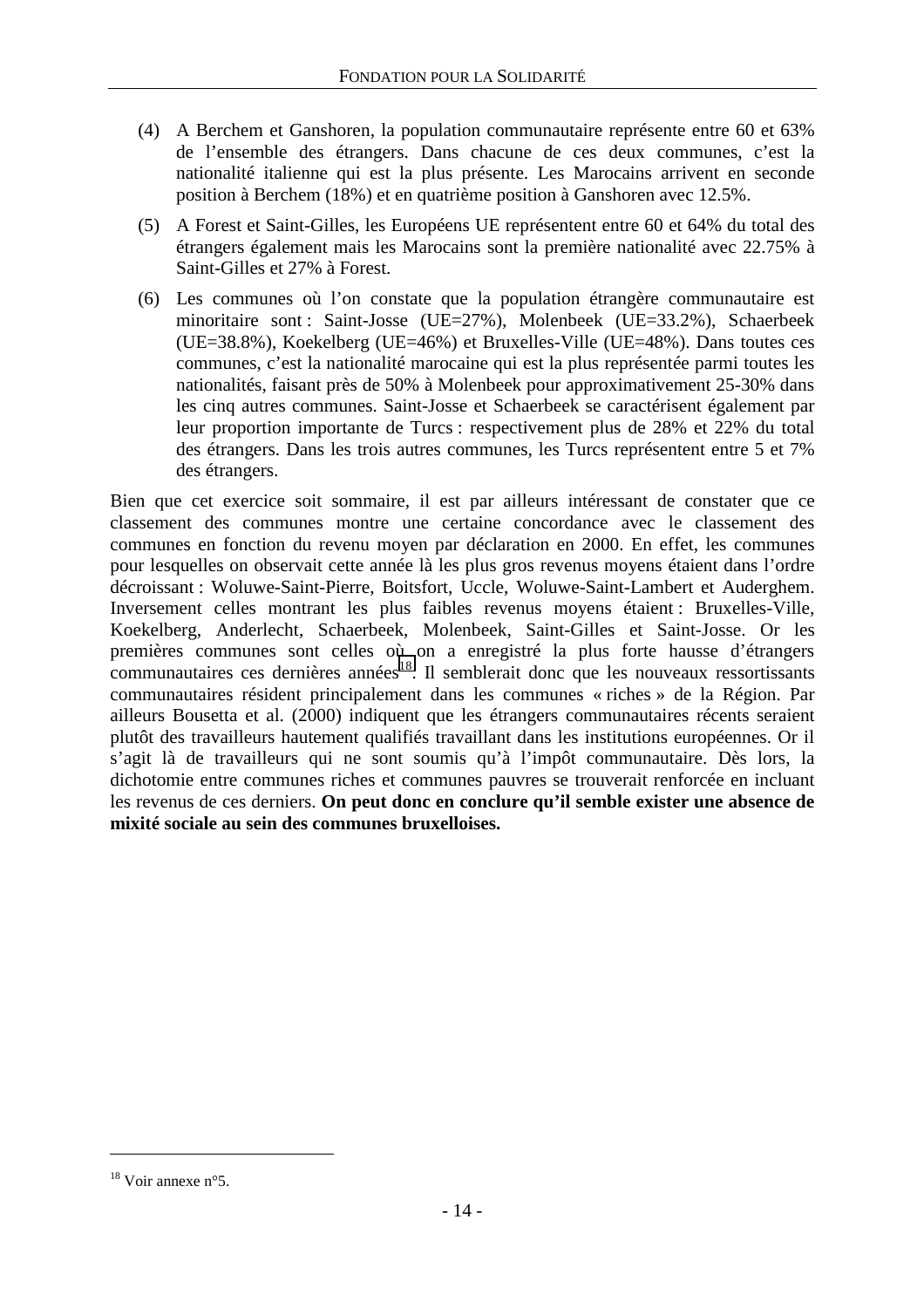## <span id="page-15-0"></span>3. Conclusion

La Région de Bruxelles-Capitale se caractérise par une grande proportion d'étrangers puisque ces derniers constituent près de 27% de la population bruxelloise en 2001. Quand on prend en considération la population allochtone dans son ensemble, cette proportion atteint les 43%. La situation en Flandre et en Wallonie est tout autre : ainsi les parts des étrangers et de la population allochtone pour chacune des Régions sont largement inférieures à celles constatées dans la capitale.

Par rapport aux deux autres Régions, Bruxelles se distingue également par la plus petite proportion d'étrangers communautaires et par la plus grosse proportion d'étrangers originaires du continent africain. Cette constatation semble importante dans la mesure où la question de l'intégration pour les étrangers communautaires se pose beaucoup moins dans les nombreux débats. Cet état de fait peut résulter de trois phénomènes : d'une part ces derniers sont supposés mobiles au sein de l'Union européenne ; d'autre part leur processus d'intégration est relativement plus ancien ; finalement, ils sont relativement plus « aisés » que les ressortissants des pays tiers.

Les naturalisations ont eu d'énormes conséquences en termes démographiques sur la Région dans la mesure où cela a engendré d'un côté un rajeunissement de la population belge bruxelloise et d'un autre côté une répartition différente des nationalités, en faveur des nationalités d'origine communautaire. Néanmoins, on relève un vieillissement de la population étrangère.

Tout comme il existe une hétérogénéité entre les trois Régions, on observe également une hétérogénéité entre les différentes communes bruxelloises. Certaines communes, principalement situées à l'Est de Bruxelles, présentent une faible hétérogénéité en matière de nationalités communautaire et extracommunautaire, voire même une absence de mixité sociale. En effet, les ressortissants communautaires y sont largement majoritaires tandis que dans les communes plutôt situées à l'Ouest, on note une plus grande diversité. Mais il apparaît également que cette homogénéité ethnique dans les quartiers de l'Est de la ville s'accompagne également d'une homogénéité sociale.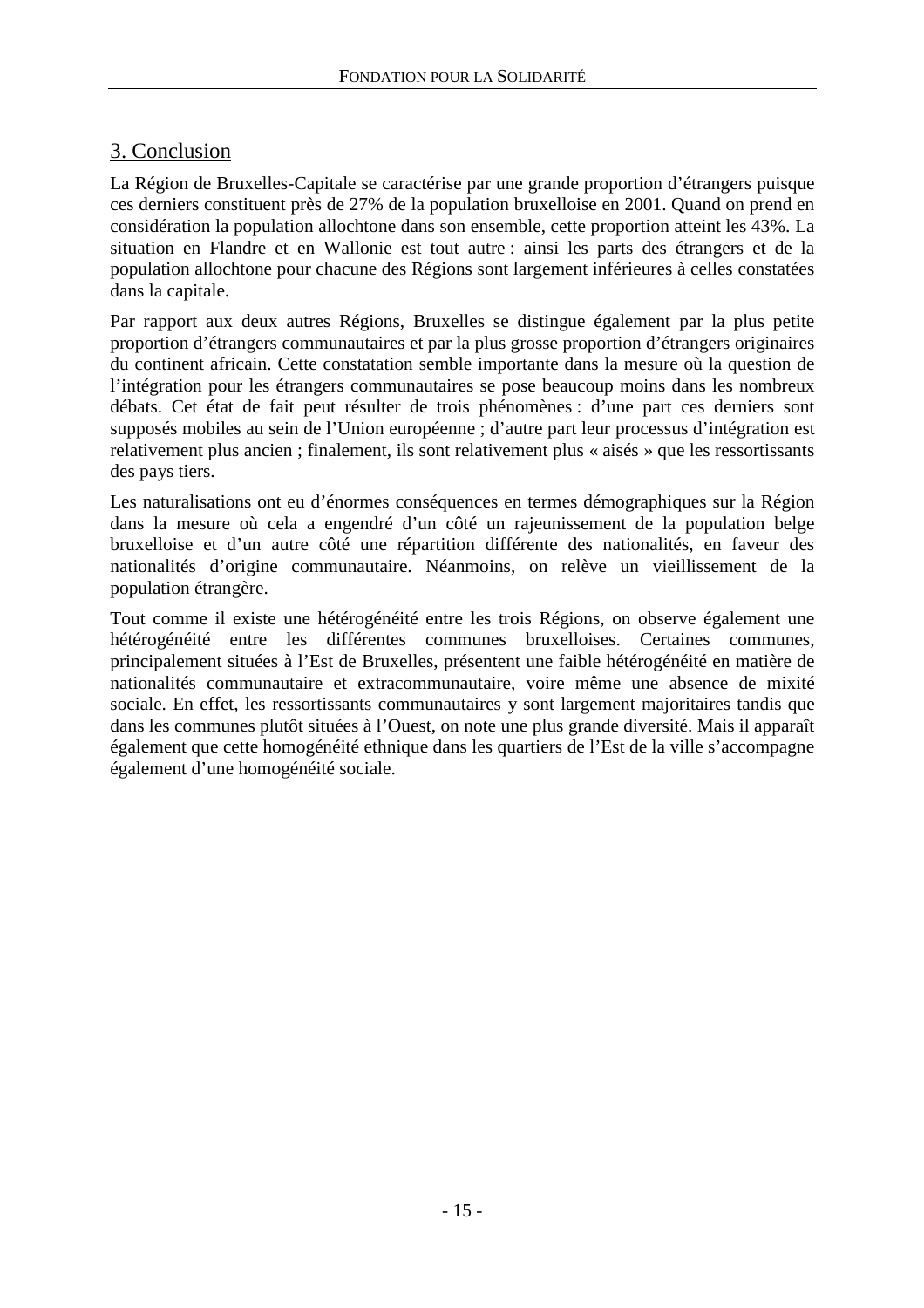# Deuxième chapitre : cohésion sociale et diversité culturelle

## <span id="page-16-0"></span>**Introduction**

La cohésion sociale est un des objectifs politiques les plus mis en avant ces dernières années au sein de l'Europe. A titre d'illustration, le Conseil Européen de Lisbonne a défini en mars 2000 le nouvel objectif stratégique pour l'Union dans les termes suivants : « *devenir l'économie de la connaissance la plus compétitive et la plus dynamique du monde, capable d'une croissance économique durable accompagnée d'une amélioration quantitative et qualitative de l'emploi et d'une plus grande cohésion sociale* » 19. Le lien étroit que noue la cohésion sociale avec les politiques d'intégration, mis en évidence lors de nombreux débats<sup>20</sup>, nous amène à considérer les politiques d'intégration menées à Bruxelles sous l'angle de la cohésion sociale. Afin de réaliser cet exercice, ce chapitre va s'attacher dans ses deux premières parties à définir la notion de cohésion sociale et à préciser ses objectifs politiques. Les troisième et quatrième parties vont quant à elles relier la notion de cohésion sociale avec celle de la diversité et dégager les stratégies politiques permettant de maintenir le lien étroit que ces deux notions nouent entre elles.

## 1. Définition de la « cohésion sociale »

Le terme « cohésion » vient du verbe latin « cohaerere » signifiant « être attaché ensemble ». Littéralement, il s'agit de l'union, de la solidarité étroite, du caractère quasi indestructible du lien qui unit les membres d'un groupe. Pour les sociologues Begg et Mayes<sup>21</sup>, c'est *« le degré auquel les disparités existant en matière de bien-être économique et social entre les différentes régions ou les différents groupes au sein de la Communauté sont tolérables politiquement et socialement* ». Selon le sociologue Paugam<sup>22</sup>, la cohésion sociale est « *le degré d'attraction d'un groupe sur ses propres membres* » ou « *l'ensemble du champ de forces qui agit sur les membres d'un groupe pour qu'ils restent dans le groupe* ». Or toute société est inévitablement composée de forces divergentes, pouvant engendrer des conflits. La société doit dès lors apprendre à gérer ces conflits car des sociétés divisées et inégalitaires sont d'une part injustes et d'autre part instables dans le long terme.

Selon le Comité européen pour la cohésion sociale<sup>23</sup>, la cohésion sociale est dès lors une condition essentielle à la sécurité démocratique puisqu'elle tend à enrayer les facteurs de division et le risque d'exclusion. Il faut par conséquent pouvoir identifier ces facteurs de division au sein de la société. Les divisions au niveau socio-économique sont des facteurs allant à l'encontre de la cohésion sociale. **Les tensions ethniques, culturelles et religieuses découlant notamment de comportements discriminatoires par exemple sont également à** 

<sup>19</sup> CONSEIL EUROPEEN DE LISBONNE (2000), *Conclusion de la Présidence*, 23 et 24 mars 2000

<sup>20</sup> Voir notamment : NIESSEN Jan (2000), *Diversité et cohésion : de nouveaux défis pour l'intégration des immigrés et des minorités*, Editions du Conseil de l'Europe, Strasbourg

<sup>21</sup> Cité par SANDERSON Jean-Pierre (2000), *Les politiques de cohésion sociale et la construction d'indicateurs en Wallonie*, Contribution à la Conférence « Brainstorming sur les indicateurs sociaux », Strasbourg, 14- 15/09/2000, p.4

<sup>22</sup> Cité par SANDERSON J.-P. (2000), op.cit.

<sup>23</sup> COMITE EUROPEEN POUR LA COHESION SOCIALE, *Stratégie pour la cohésion sociale et qualité de vie*, site Internet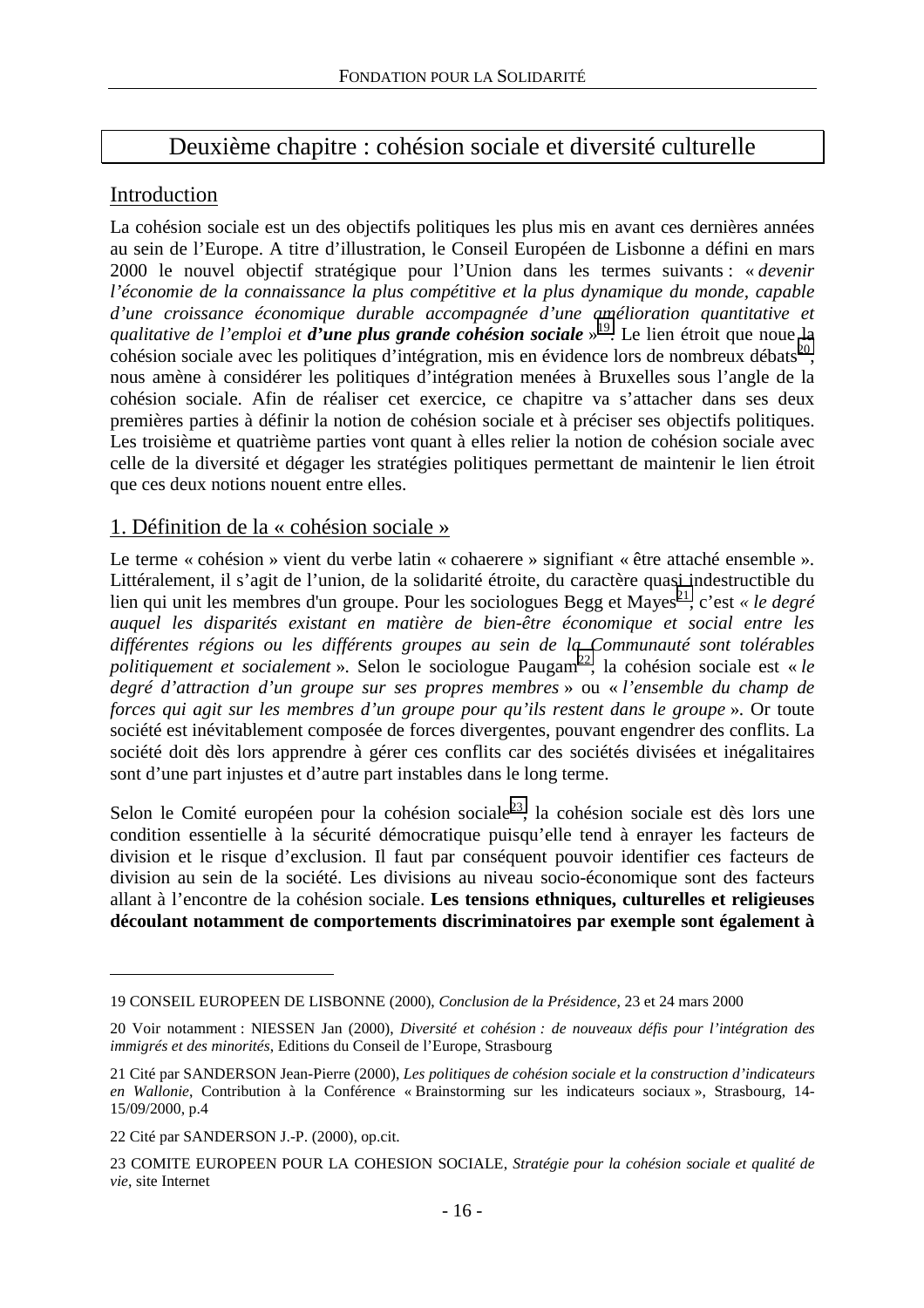<span id="page-17-0"></span>**l'origine de certaines des menaces pesant sur la cohésion sociale.** Une fois ces facteurs identifiés, il faut trouver les mécanismes, processus ou institutions qui puissent les gérer. Ces mécanismes doivent dès lors viser la promotion de la solidarité sociale et la structuration des liens sociaux. C'est la stratégie visant à compenser le processus de fragmentation sociale.

## 2. L'objectif politique de cohésion sociale

Une politique de cohésion sociale est donc une politique qui tend à rendre la société plus cohésive et par là, à diminuer le risque d'exclusion. Le Premier Rapport sur la cohésion sociale en Région wallonne (2001) précise sur ce point que cela implique entre autres d'assurer l'égalité des chances en matière de logement, emploi, santé, culture, éducation, formation… Pour J-P. Sanderson (2000), la cohésion sociale est ainsi « *l'ensemble des processus sociaux qui contribuent à assurer à tous les individus l'égalité des chances et des conditions, le bien-être économique, social et culturel, afin de permettre à chacun de participer activement à la société et d'y être reconnu* ». La cohésion sociale revêt donc un aspect multidimensionnel, impliquant une politique intégrée pour les personnes souffrant d'exclusions multiples.

L'objectif politique de cohésion sociale a été mis en évidence ces dernières années, notamment par le Conseil de l'Europe. Cet objectif s'est entre autres concrétisé en 1999 par l'instauration d'un Comité européen pour la cohésion sociale qui a défini, non pas la cohésion sociale, mais les facteurs nécessaires à cette cohésion sociale. Ces derniers sont<sup>24</sup> :

- *(a)* « *la mise en place de mécanismes et institutions empêchant que les facteurs de division (tels l'écart excessif entre riches et pauvres ou les multiples formes de discrimination) ne deviennent virulents au point de mettre en péril la paix sociale ;*
- *(b) l'importance d'un emploi décent et adéquatement rémunéré (attention à porter sur l'éducation, la formation, la recherche d'emploi, le placement et la promotion de l'esprit d'entreprise) ;*
- *(c) l'existence de mesures visant à combattre la pauvreté et l'exclusion sociale notamment dans les secteurs du logement, la santé, l'éducation et la formation, le partage de l'emploi et des revenus ou encore les services sociaux ;*
- *(d) le renforcement des systèmes de sécurité sociale, facteur très important de solidarité, de cohésion sociale ;*
- *(e) le développement de politiques familiales accordant une attention particulière aux enfants et aux personnes âgées puisque la famille est le premier lieu de cohésion sociale ;*
- (f) *le partenariat avec les organisations de la société civile, notamment les syndicats et les représentants des employeurs et les ONG. Les diverses associations sont des partenaires incontournables pour les pouvoirs publics en matière de cohésion sociale.* »

La cohésion sociale sera le résultat de politiques publiques ayant pour but le progrès social et les aspirations des citoyens à plus de solidarité. Il ne s'agit alors pas de mesures ponctuelles visant à régler des problèmes urgents mais bien d'un engagement de l'Etat quant au domaine

<sup>24</sup> COMITE EUROPEEN POUR LA COHESION SOCIALE, *Stratégie pour la cohésion sociale et qualité de vie*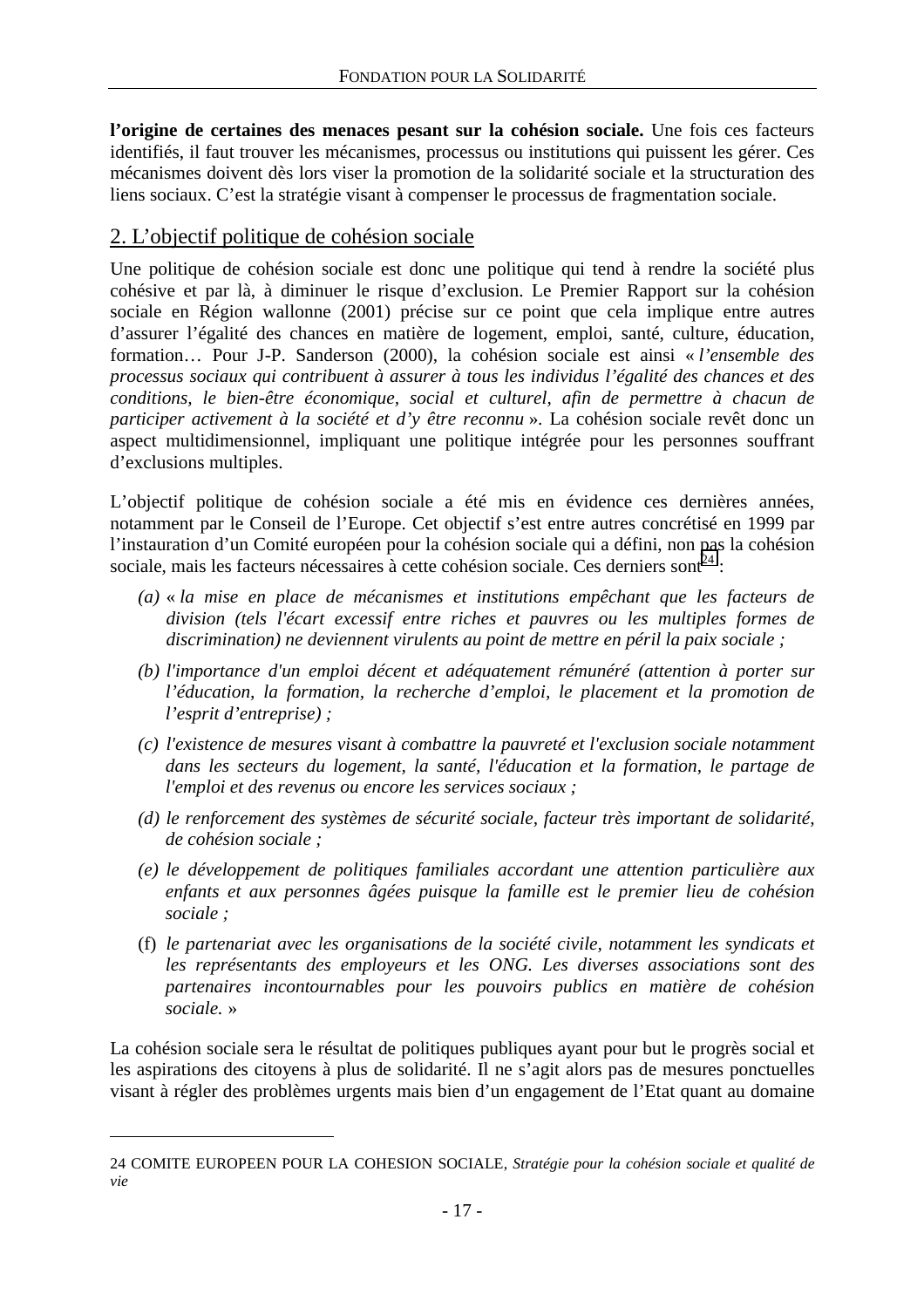<span id="page-18-0"></span>social. De plus, la cohésion sociale entend faire intervenir tous les acteurs de la société civile, soit aussi bien les acteurs fragilisés socialement que ceux bien intégrés dans le système social. Cet objectif passe par la contribution des nombreuses associations qui emploient ces acteurs et contribuent à créer le lien social. **Il s'agit en fait de promouvoir la participation aux processus décisionnels et aux projets sociaux communs, de rétablir des liens entre la société civile, le marché et l'Etat afin de renforcer ou de créer le sentiment d'appartenance à la société.**

#### 3. Diversité et cohésion sociale

 $\overline{a}$ 

Cohésion et diversité sont deux termes qui à première vue paraissent antinomiques. Or diversité et division ne sont pas forcément synonymes. **Au contraire, la diversité peut être une source de cohésion sociale par sa richesse, son dynamisme, son adaptabilité.** Par contre, les discriminations engendrent la division.

Pour A. Manço (2000), les situations de diversité sont complexes. En effet, la diversité n'existe pas seulement entre les groupes, elle existe également au sein de ceux-ci. Les diversités peuvent provenir de différences de cultures nationales, régionales, ethniques, religieuses… Mais elles peuvent également découler de différences socio-culturelles : sociales ou professionnelles, appartenance à une génération donnée, à un sexe, au fait d'être immigré…Toutes ces diversités s'enchevêtrent et donnent lieu à de nouvelles sources de diversités, à une mixité socioculturelle : Manço cite l'exemple caractéristique des familles culturellement mixtes et de la génération qui en est issue.

Etant donné cet état de fait, il paraît primordial d'assurer la cohabitation pacifique de ces diversités socioculturelles, de ces identités flexibles, menacées par la culture de masse et la montée des intégrismes ou nationalismes. Or le concept de **multiculturalité** ne répond pas à cette attente. D'abord ce dernier suppose uniquement la juxtaposition, la cohabitation des différentes cultures sans y rechercher de cohérence<sup>25</sup>, en maintenant les cultures d'origine et en prônant par la suite la valorisation des groupes minoritaires. Ensuite, il ne fait pas référence à la mixité sociale qui peut exister entre et au sein de ces différents groupes culturels.

Le concept de **diversité culturelle** n'oppose pas minorités et majorité. Selon B. Wicht (2001), « *les parties, tout en étant différentes, sont néanmoins en accord les unes avec les autres ; le tout est harmonieux* ». En ce sens, la diversité culturelle appelle une logique de compréhension mutuelle, de dialogue, d'échanges et d'égalité. Il ne s'agit donc ni de protéger les minorités, ni de mettre en valeur une culture par rapport à une autre. H. Arfaoui (2001) présente à cet égard la vision de Alain Touraine pour lequel l'assimilation culturelle et la montée de l'intégrisme et du nationalisme sont les dangers menaçant la démocratie et qu'il convient de combattre par la production de la diversité culturelle. Ou encore M. Bietlot et A. Réa (2001) d'évoquer l'optique de Taylor selon laquelle il ne suffit pas de soutenir les particularités culturelles car cela risque de mener au repli identitaire, il faut les reconnaître afin de rétablir la dignité. Les auteurs précisent sur ce point que cette vision implique l'établissement de valeurs communes afin de ne pas reconnaître des valeurs contraires aux valeurs démocratiques. Ensuite, la reconnaissance des diversités culturelles ne doit engendrer des représentations figées pouvant mener, comme à la fin des années 80, à la montée de

<sup>25</sup> Selon S. Henriquez (2000), « la notion de société multiculturelle ou pluriculturelle fait référence à des cultures conçues comme des totalités closes et achevées, en juxtaposition ». Ce terme de « juxtaposition des cultures » est utilisé par beaucoup d'auteurs pour définir le multicultularisme.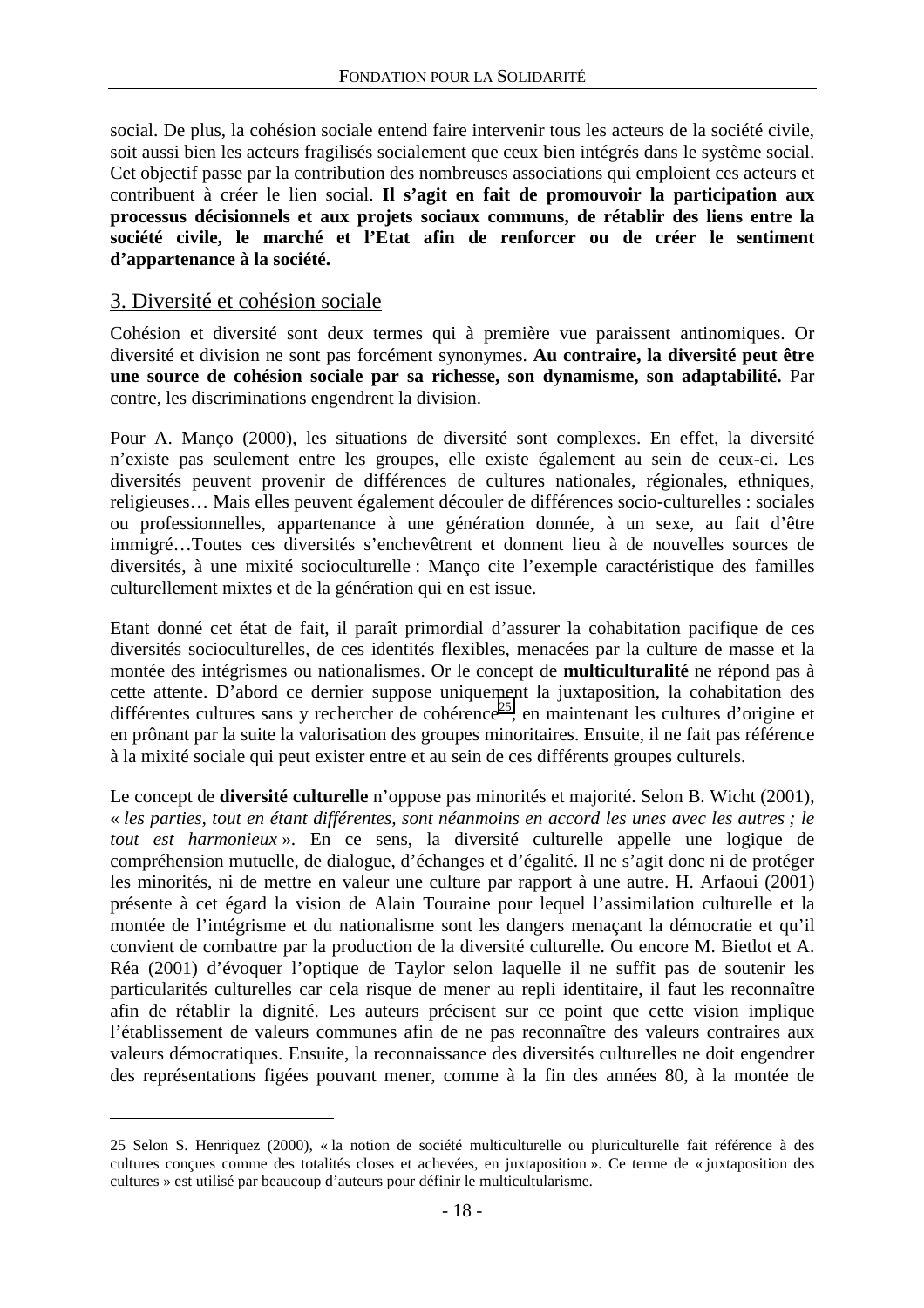l'extrême droite.<sup>26</sup> Finalement, ce processus concerne tous les citoyens, qu'ils soient nationaux ou étrangers.

Dans la mesure où les origines ethniques et culturelles ne sont pas les seules sources de diversités, il faut ajouter au concept de diversité culturelle celui de **mixité sociale**. Selon H. Selod (2003), la mixité sociale peut être définie comme « *la coexistence sur un même espace de groupes sociaux aux caractéristiques diverses* ». Ainsi, diversité culturelle et mixité sociale impliquent toutes deux la coexistence d'éléments variés sur un même territoire, la première étant relative aux différences culturelles et la seconde aux différences sociales. Et dans la mesure où ces diversités s'enchevêtrent, nous parlerons de **diversité socioculturelle**.

La diversité socioculturelle nécessite dès lors une volonté politique et de l'ensemble de la société dans la mesure où il s'agit d'un projet de société impliquant chacun. Se posent alors les questions de sa mise en œuvre : comment assurer le respect des différences, promouvoir le dialogue et la recherche des valeurs communes. Sur le plan culturel uniquement, B. Wicht (2001), en citant les résultats des premières études en la matière, montre qu'il existe « *un réel besoin d'accompagnement du dialogue interculturel* » et que les quartiers urbains semblent être le lieu le plus adéquat pour sa mise en œuvre par les formateurs et/ou les animateurs de quartiers. F. Santangelo (2000) affirme également que la promotion de la tolérance passe par des campagnes d'information et d'échange à l'échelon local. Dès lors, encourager la diversité socioculturelle passe aussi par des politiques du logement ou d'éducation favorisant la mixité sociale et culturelle des quartiers parce que si certains quartiers affichent bien une certaine mixité, d'autres en revanche sont plutôt synonymes de ghettos. Gérard Noiriel, sociologue français, soulignait lors d'une émission sur France  $3^{27}$  que c'est de « ghettos de riches » qu'il faut parler parce que ce sont dans les quartiers riches que l'on observe le moins de mixité sociale et culturelle.<sup>28</sup>

**En conclusion, le terme de diversité socioculturelle paraît plus adéquat que celui de multiculturalisme** dans la mesure où il permet d'englober les variations de valeurs, de modes de vie… qui peuvent exister au sein même d'un groupe. La vision selon laquelle cohésion et diversité peuvent être corrélées positivement est largement acceptée. Ainsi,

- Pour le Conseil de l'Europe<sup>29</sup>, les politiques d'intégration et de cohabitation font partie intégrante des programmes visant à la cohésion sociale.
- Vaclav Havel, dans la préface de « Diversité et Cohésion »<sup>30</sup>, pose que l'intégration des immigrés est l'un des piliers de la cohésion sociale. Selon lui, c'est la promotion d'un environnement politique, économique, culturel et juridique favorable à la diversité qui permettra d'établir des relations intercommunautaires positives, et une

<sup>26</sup> M. Martiniello (1998) dit à cet égard : « Reconnaître sa diversité, cela veut dire que cette diversité est aussi changeante. On ne peut pas fixer des groupes dans des identités « … » En conséquence, il faut penser une société qui conçoive sa diversité dans le dynamisme, et c'est cela qui est extrêmement difficile ».

<sup>27</sup> FRANCE 3, Débats en région : Black, blanc, beur, le 18/03/2003, 22h30

<sup>&</sup>lt;sup>28</sup> Notons à cet égard que ce discours peut être rattaché aux conclusions de la partie statistique en ce qui concerne les communes situées à l'Est de Bruxelles.

<sup>29</sup> CONSEIL DE L'EUROPE (2000), « Cohésion sociale : développement », *Bulletin électronique*, n°1, Novembre 2000, p.3

<sup>30</sup> NIESSEN J. (2000), op.cit., pp.5-7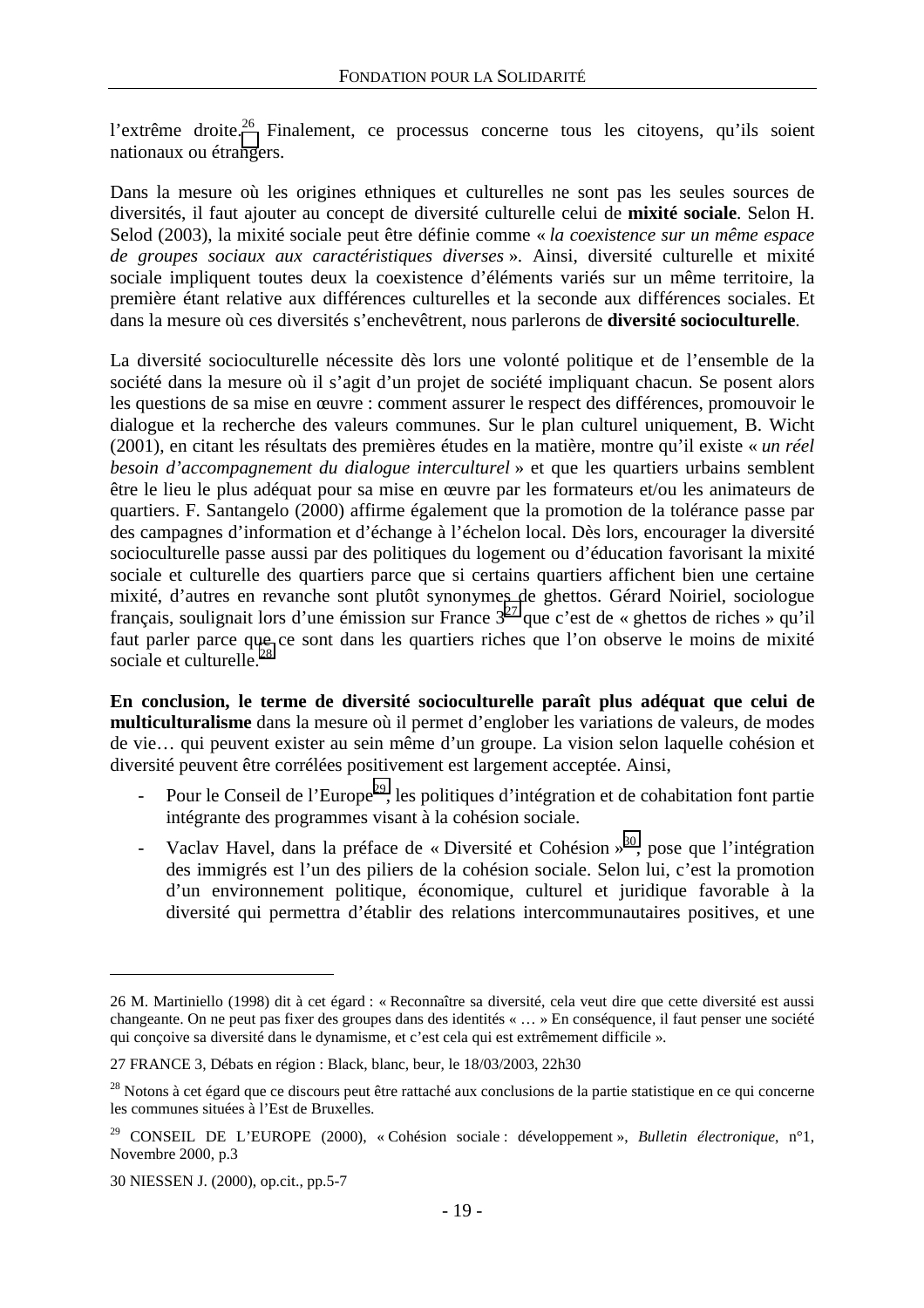<span id="page-20-0"></span>cohésion sociale par le renforcement et la protection des Droits de l'homme, en ce compris les droits sociaux.

- Pour J.-C. Delvainquière (2002), diversité et cohésion sociale se renforcent mutuellement « *quand les apports de tous sont reconnus et que chacun contribue à façonner les dénominateurs communs du « vivre ensemble »* »
- Pour A. Leduc (2002), « *la cohésion sociale, c'est l'intégration de tous dans un même Droit* » en luttant notamment contre les discriminations.

Pour ces différents auteurs, c'est la reconnaissance des différences qui assure la cohésion. Une politique doit donc promouvoir cette diversité. Il faut trouver un équilibre entre promotion de la diversité et maintien de la cohésion : les politiques d'intégration visant la cohésion sociale doivent s'appuyer sur le respect des droits de l'homme et tenir compte du fait qu'il existe une diversité au sein même des groupes d'immigrés.

**En conclusion, la mixité socioculturelle est une richesse puisqu'elle permet à chacun de s'enrichir. Cependant, outre un environnement socialement et économiquement favorable, elle implique une reconnaissance des différences et des échanges interculturels afin que ces différences ne deviennent pas des facteurs de division. C'est dans ce cadre qu'interviennent les politiques d'intégration. Ainsi, dans la mesure où les politiques d'intégration ont pour objet d'assurer un certain bien-être social et culturel à tous (puisqu'elles impliquent l'ensemble de la société), elles font partie intégrante des politiques de cohésion sociale qui ont exactement cette finalité.** 

#### 4. Politiques d'intégration et cohésion

Dès lors, concernant les politiques d'intégration, le Conseil de l'Europe a adopté une philosophie de base :

- ⇒ Les gouvernements ont un rôle actif à jouer dans ce domaine d'un point de vue législatif et dans leur politique générale touchant tous les domaines de la vie sociale.
- ⇒ Les domaines de l'intégration et des relations intercommunautaires touchent à la fois les populations immigrées et la société dans son ensemble.

Le Réseau européen des associations de lutte contre la pauvreté et l'exclusion sociale a développé quant à lui une stratégie pour la lutte contre l'exclusion et les inégalités en vue de garantir la cohésion sociale, fondée sur trois piliers<sup>31</sup> :

- $\Rightarrow$  La promotion de l'exercice effectif des droits fondamentaux ;
- ⇒ La promotion d'une action intégrée

 $\overline{a}$ 

 $\Rightarrow$  La promotion de la participation et du partenariat.

En conséquence, ces deux visions<sup>32</sup> mettent en évidence l'importance d'une part d'une approche intégrée couvrant l'ensemble des domaines et d'autre part d'une participation de la

<sup>31</sup> EUROPEAN ANTI-POVERTY NETWORK (1999), *Une Europe pour tous : pour une stratégie européenne de lutte contre l'exclusion sociale*, Contribution à la Conférence des 6-7 mai 1999 organisée par la Commission européenne

<sup>&</sup>lt;sup>32</sup> Ou encore, voir l'Avis du Comité économique et social (2002) plaidant également pour une approche intégrée et une participation de la société dans son ensemble.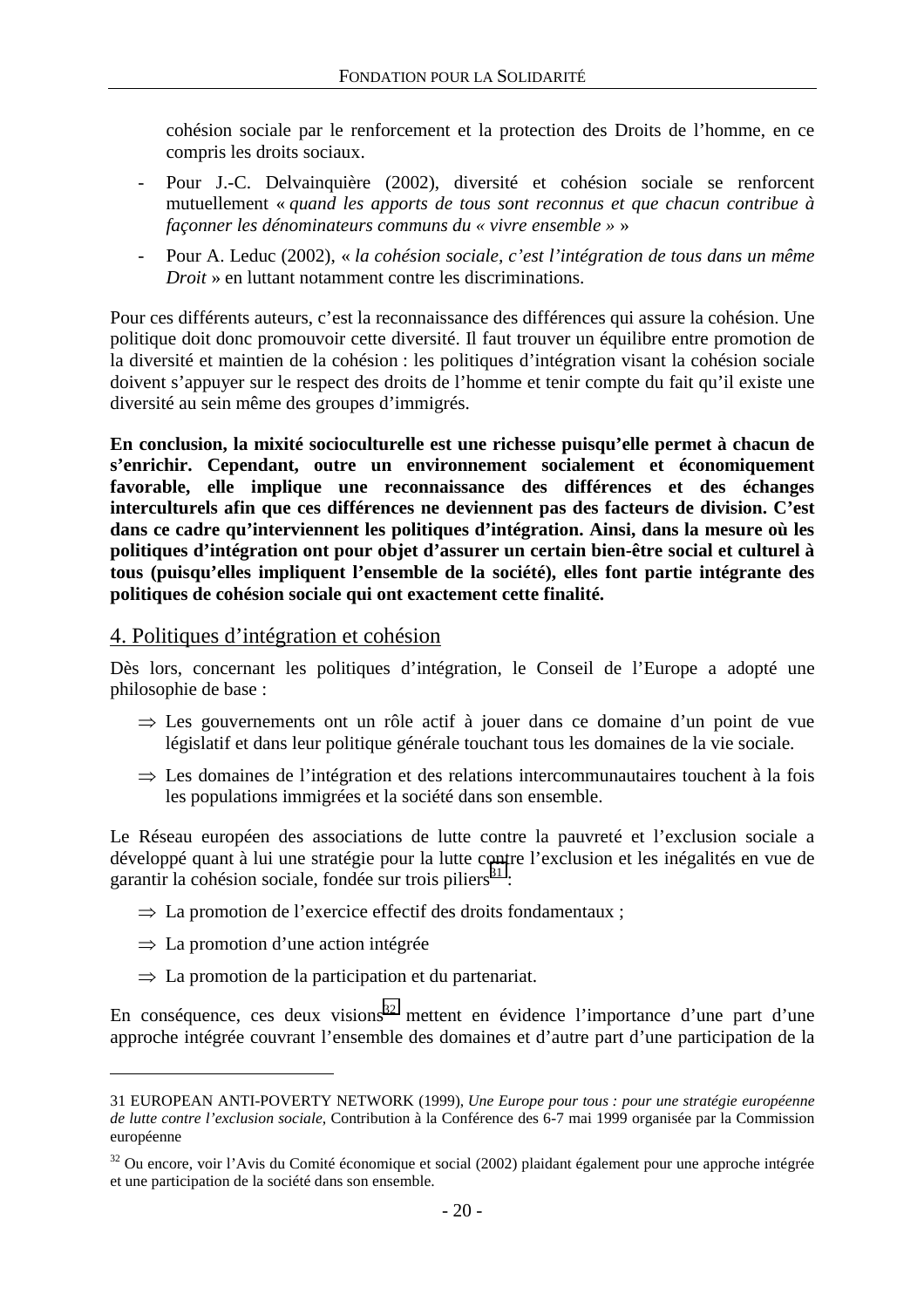<span id="page-21-0"></span>société dans son ensemble : tous les acteurs doivent jouer, aussi bien les individus, que les pouvoirs gouvernementaux, les entreprises, les syndicats et les instances non gouvernementales (associations, pouvoirs locaux…), chacun agissant à un niveau particulier.

#### *Rôle du gouvernement*

D'après M. Vanderkam (2000), le rôle d'un gouvernement dans la promotion de la cohésion sociale et la prise en compte des diversités culturelles peut s'exercer de trois façons :

- en tant que législateur : par l'adoption de mesures
- en tant que facilitateur : l'Etat doit créer des synergies entre lui-même, les différents niveaux de son administration, les ONG, les partenaires sociaux et organisations représentatives des migrants. Il doit faciliter la coopération entre le gouvernement et les acteurs non étatiques et entre ces derniers entre eux et favoriser la participation à chaque étape de prise de décisions des organes représentatifs des personnes issues de l'immigration. Finalement, il doit promouvoir le débat relatif à la cohésion et à la diversité. Le gouvernement peut pour se faire prendre l'initiative de recherches orientées vers l'action et en assurer son financement. Ainsi le gouvernement encourage la diversité et la cohésion par la mise à disposition de ressources pour les autorités municipales, l'aide et la subvention des activités des acteurs non étatiques et la promotion du dialogue et du partenariat entre les acteurs sociaux.
- en tant qu'employeur.

#### *Rôle des acteurs non étatiques*

Une intégration ne peut s'envisager sans la participation des acteurs non étatiques. Dans beaucoup d'Etats, ces derniers jouent un rôle important en matière d'intégration depuis de nombreuses années en mettant en œuvre des projets visant à une plus grande cohésion des tissus sociaux, notamment par l'intégration des groupes plus vulnérables. Ces acteurs locaux ont déjà eux-mêmes créé un partenariat entre l'administration et les citoyens, permettant d'impliquer l'ensemble de la population concernée.

On observe dans beaucoup de pays d'Europe la décentralisation du pouvoir et des responsabilités en matière d'intégration, soit au profit des autorités locales, soit des organisations non étatiques. L'Etat joue alors le rôle de soutien et de conseil. Quoiqu'il en soit, l'Etat joue toujours les trois rôles définis plus haut.

## 5. Evaluation

A côté de l'application de ces politiques, chacun reconnaît la nécessité d'avoir une évaluation de l'impact des politiques<sup>33</sup>. « La capacité d'évaluer les résultats concrets est un important *complément au contrôle de l'application des politiques* ».

Cependant :

 $\overline{a}$ 

- Il faut définir clairement ce que l'on veut évaluer. Les grands principes d'actions doivent être basés sur des objectifs politiques bien définis.

<sup>33</sup> JACOBS Thérèse (2000), *Mécanismes de suivi et d'évaluation : les mesures mises en œuvre pour valoriser la diversité*, Contribution à la Conférence « La diversité et cohésion : de nouveaux défis pour l'intégration des immigrés et des minorités », Namur, 7 et 8 septembre 2000, Bruxelles, 9 septembre 2000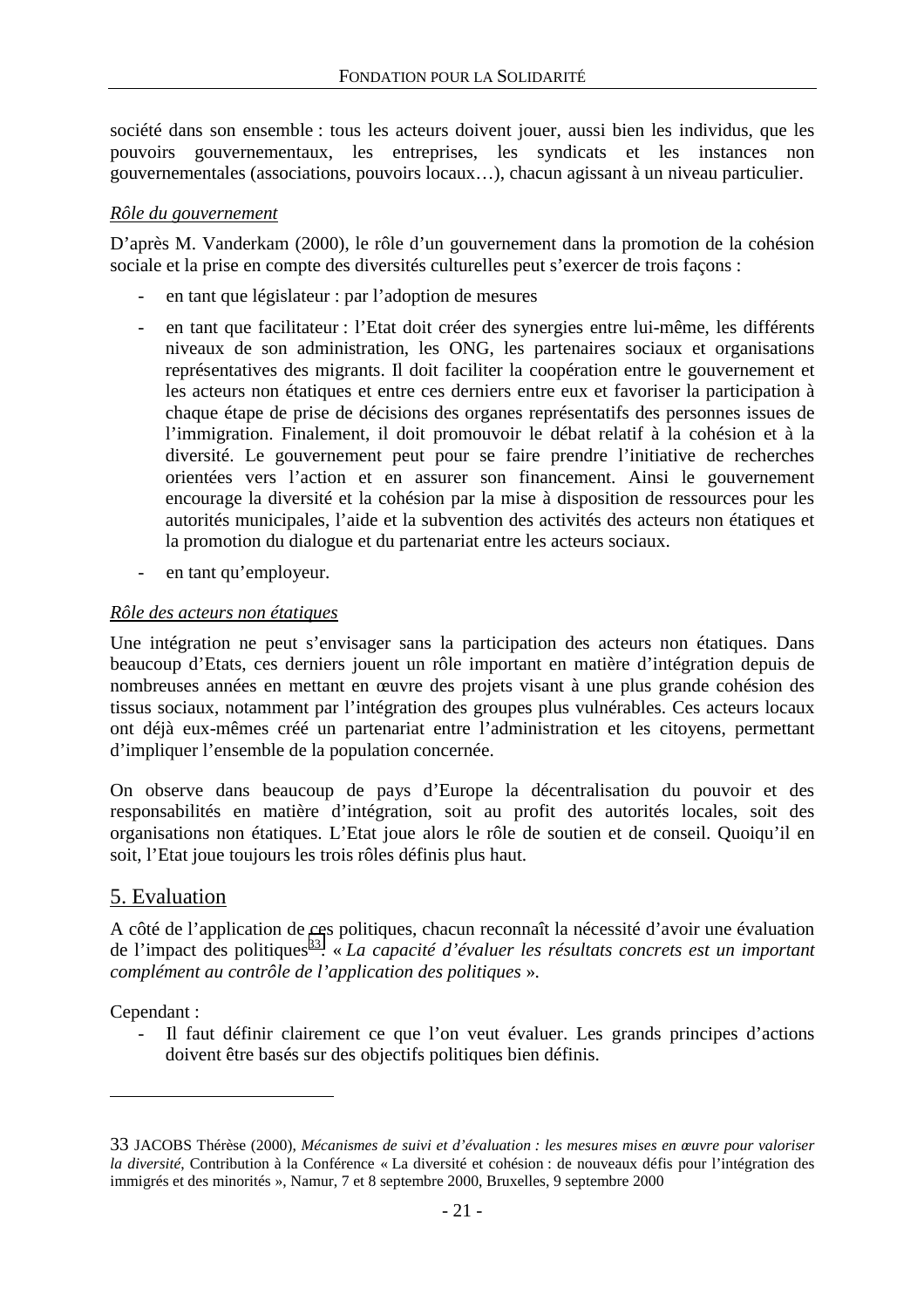- Il faut ensuite un accord sur les méthodes d'évaluation

Les Etats doivent s'engager dans une dynamique propre à clarifier et à fixer les objectifs à poursuivre. Ceux-ci doivent être formulés de manière à procéder à une évaluation des politiques engagées. De plus, ils doivent se doter d'une structure organisationnelle apte à suivre et à évaluer les politiques d'intégration.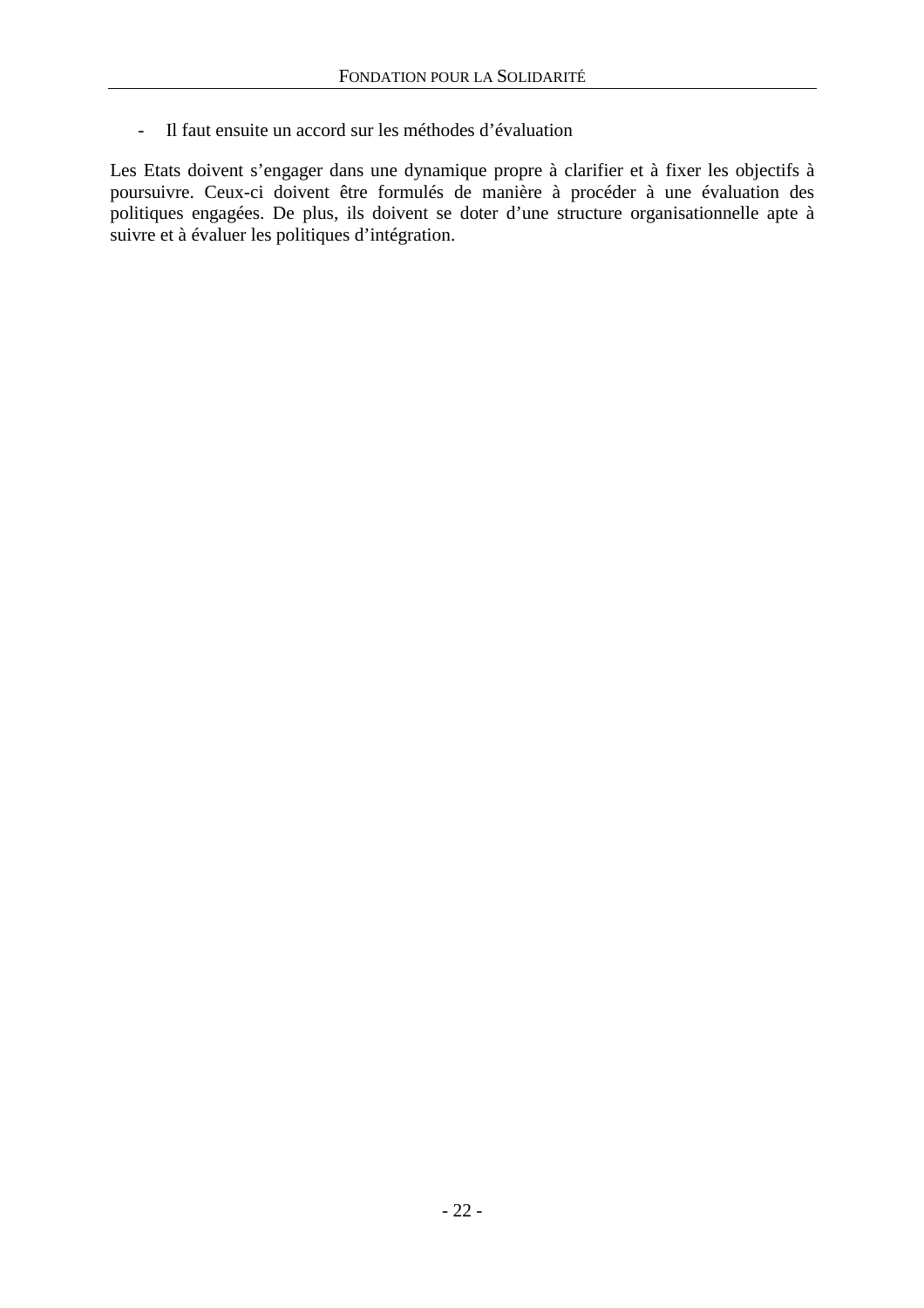## <span id="page-23-0"></span>6. Conclusion

Depuis le Sommet européen de Lisbonne, la cohésion sociale est clairement devenu un objectif prioritaire au sein de l'Europe. Une politique de cohésion sociale cohérente est une politique qui tend à diminuer le risque d'exclusion, à avoir pour but le progrès social et les aspirations des citoyens à plus de solidarité, à promouvoir la participation aux processus décisionnels et aux projets sociaux communs, ainsi qu'à rétablir des liens entre la société civile, le marché et l'Etat afin de renforcer ou de créer le sentiment d'appartenance à la société.

La cohésion sociale comme priorité européenne implique également que la priorité soit accordée aux politiques d'intégration dans la mesure où les tensions ethniques, culturelles et religieuses découlant de mauvaises politiques en la matière (comportements discriminatoires par exemple) sont à l'origine de certaines des menaces pesant sur la cohésion sociale.

Si le concept de diversité est de plus en plus convoqué dans les débats concernant les politiques d'intégration pour la richesse qu'elle recèle en terme d'échanges et de dynamisme notamment, encore faut-il se mettre d'accord sur sa définition. La définition la plus pertinente de la diversité est, selon nous, celle qui reconnaît non seulement l'existence de différences entre les groupes (différences culturelles, nationales, régionales, ethniques, religieuses…) mais également à l'intérieur même de ces groupes (différences sociales, professionnelles, économiques…). Ainsi entendue, la diversité signifie plus que la simple juxtaposition de différences, contenue dans le concept de multiculturalité ou de « diversité culturelle », dans la mesure où elle tient compte d'une mixité sociale complexe bien plus proche de la réalité puisqu'elle englobe les variations de valeurs, de modes de vie qui existent au sein d'un même groupe. Aussi parlerons nous plus volontiers de « diversité socioculturelle ».

Promouvoir la diversité socioculturelle appelle une logique de compréhension mutuelle, de dialogue, d'égalité et d'échanges. Elle implique également l'établissement de valeurs communes afin de ne pas reconnaître des valeurs contraires aux valeurs démocratiques. Enfin, elle nécessite une volonté politique et de l'ensemble de la société dans la mesure où il s'agit d'un projet impliquant chacun et réclamant pour sa mise en œuvre d'assurer le respect des différences de chacun, de promouvoir le dialogue et la recherche de valeurs communes.

Si la reconnaissance des différences assure effectivement la cohésion, il faut encore trouver un équilibre entre la promotion de la diversité et le maintien de la cohésion. Les politiques d'intégration doivent pour cela s'appuyer sur le respect des droits de l'homme et tenir compte du fait qu'il y a de la diversité au sein même des groupes d'immigrés, une diversité changeante, dynamique.

A côté de l'application de ces politiques, chacun reconnaît la nécessité d'avoir une évaluation de l'impact des politiques. Il faut cependant définir clairement ce que l'on veut évaluer et baser les grands principes d'actions sur des objectifs politiques bien définis. Ensuite, il faut un accord sur les méthodes d'évaluation.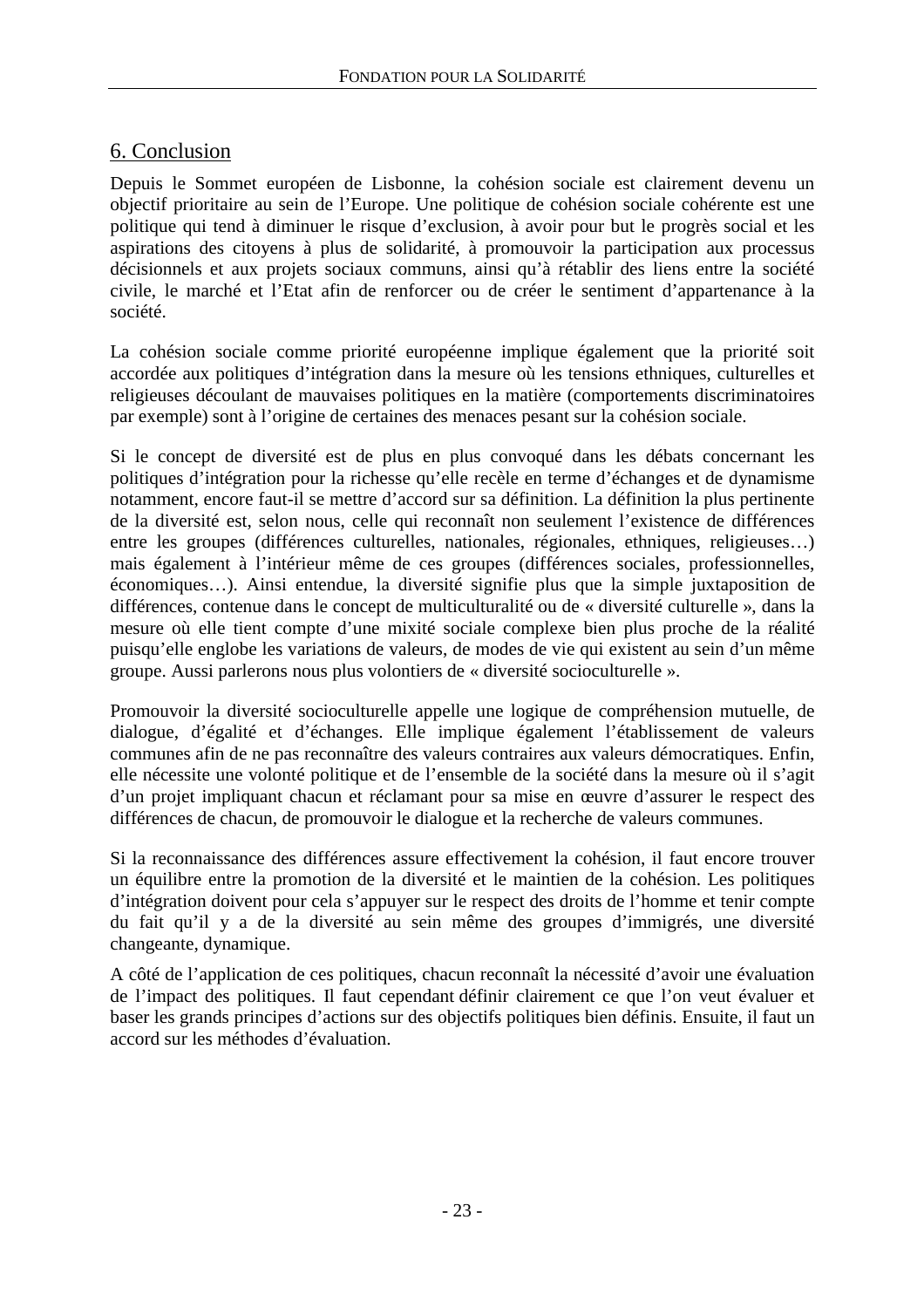# <span id="page-24-0"></span>Troisième chapitre : Inventaire critique des réflexions actuelles sur la question de l'intégration

## Introduction

L'analyse des réflexions actuelles concernant la question de l'intégration des populations immigrées révèle l'existence d'une grande diversité de modèles et d'instruments. Elle révèle également l'utilisation de termes très différents pour parler d'une même question selon les politiques défendues par les spécialistes de la question et les idéologies auxquelles elles répondent. Loin d'être unie sur ce point, l'Europe consacre cette grande diversité par des politiques parfois contradictoires en raison du lien étroit existant entre l'intégration, l'immigration et la souveraineté nationale de chaque Etat membre. Nous dresserons ici un bref aperçu des réflexions qui animent la communauté intellectuelle belge et européenne en matière d'intégration, en tentant d'en identifier les enjeux et les termes les plus pertinents.

## 1. Définitions

De façon très large, l'*intégration* est parfois définie comme le fait pour une personne de devenir membre résident d'une société établie sur un territoire qui ne l'a pas vu naître ou dont il n'a pas la nationalité, les politiques relatives à la pleine reconnaissance juridique ou non des droits liés à l'appartenance à un territoire ou à une nation variant selon que l'on se trouve dans un régime privilégiant le droit du sol (jus solis) ou le droit du sang (jus sanguinis)<sup>34</sup>.

L'idée que des personnes puissent partager une forme essentielle d'appartenance sociale par le simple fait qu'elles vivent côte à côte sur le même territoire n'allant cependant pas de soi, l'*intégration* peut également être définie comme la capacité pour une société d'accueillir de nouvelles personnes ou groupes de personnes sans remettre en question la cohésion de l'ensemble du corps social $^{35}$ .

Plus neutre, le terme d'*insertion* signifie généralement toute entrée ou élargissement qui inclut de nouveaux éléments dans le système, que cet apport perturbe ou au contraire renforce l'ensemble du corps social. Si l'on quitte le point de vue social pour un point de vue plus culturel, l'*intégration* est parfois interprétée comme une *assimilation*, c'est-à-dire comme une incorporation pure et simple, comme l'adoption, par les minorités, d'une culture nationale dominante, notion profondément ancrée dans la pensée nationaliste par exemple qui a été décrite comme un mouvement dynamique d'homogénéisation culturelle<sup>36</sup>.

**Plus complète, mais optant clairement pour une vision « égalitaire » on peut encore citer la définition suivante selon laquelle «** *l'intégration est considérée comme un processus permettant de susciter la participation active à la société nationale d'éléments variés et*  différents, tout en acceptant la subsistance de spécificités culturelles, sociales et morales et *en tenant pour vrai que l'ensemble s'enrichit de cette variété (…) afin, dans l'égalité des droits et des obligations, de rendre solidaires les différentes composantes ethniques et* 

<sup>34</sup> WIHTOL de WENDEN Catherine (2001), *L'Europe des Migrations*, La Documentation française, Paris, p. 51

<sup>35</sup> BAUBÖCK Rainer (1994), « Intégration juridique, sociale et culturelle *»*, in *L'intégration des immigrés*, Rapport rédigé pour le Conseil de l'Europe

<sup>36</sup> Idem, in "L'intégration culturelle"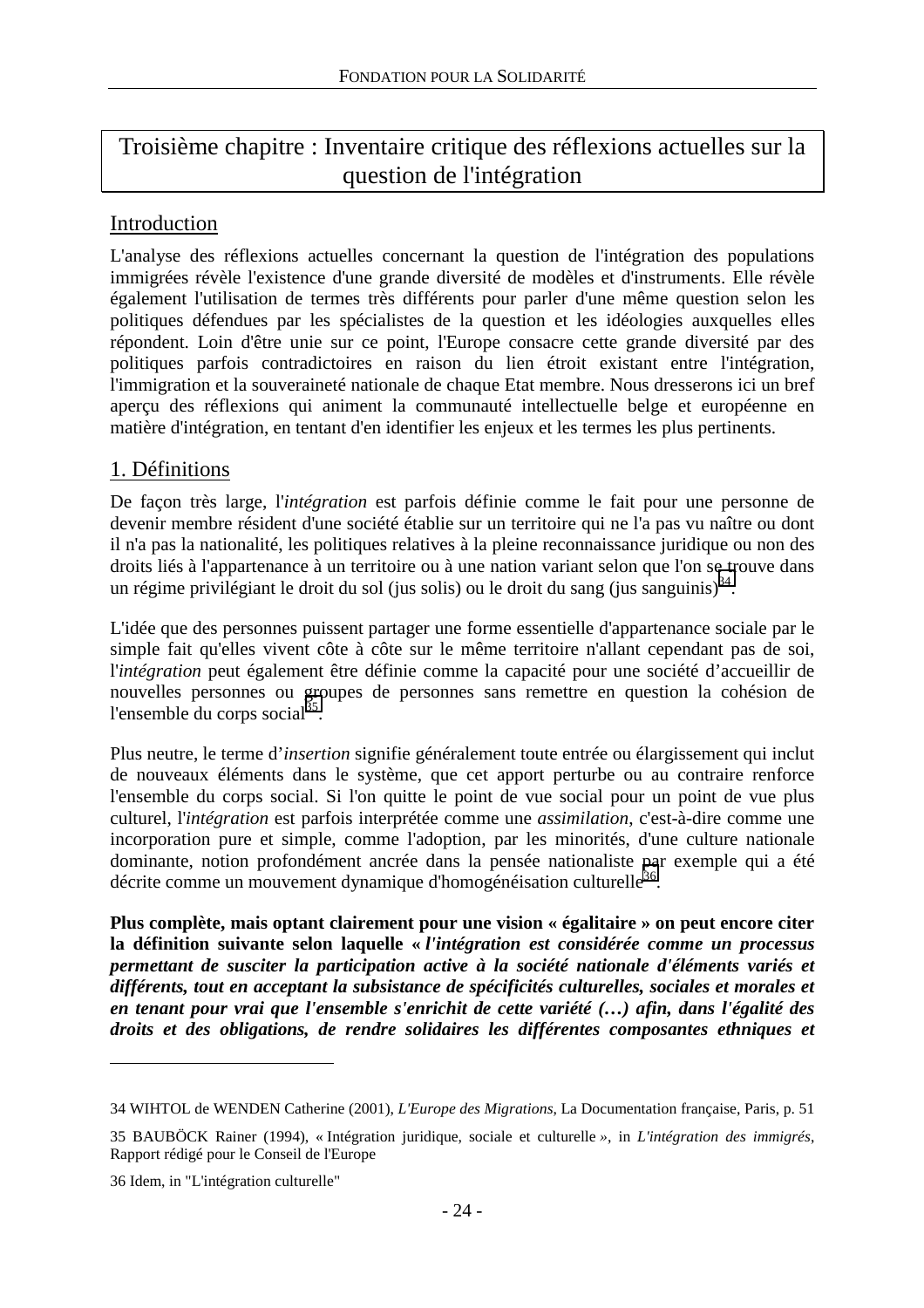#### <span id="page-25-0"></span>*culturelles de notre société et de donner à chacun, quelle que soit son origine, la possibilité de vivre dans cette société dont il a accepté les règles et dont il devient un élément constituant »***37.**

La liste des définitions relatives aux termes utilisés pour appréhender la question de la politique d'accueil est encore longue et ceux-ci varient considérablement selon l'enjeu considéré (social, culturel, religieux, juridique, personnel…). La plupart des intellectuels contemporains traitant des conditions d'accueil des populations immigrées ont toutefois définitivement abandonné le terme d'*assimilation*, lequel renvoie notamment à une définition scientifique désignant « *le processus par lequel un être vivant en transforme un autre en sa propre substance »*. Du fait de cette assimilation malheureuse avec son sens scientifique dans un contexte où il fallait le comprendre autrement, ce même terme a donc cédé la place à ceux d'*insertion* ou d'*intégration*, pour leur vertu réconciliatrice avec l'idée d'interaction que le premier ne contenait pas pour un regard non averti des subtilités de la langue française…

Assimilation d'autant plus regrettable qu'il s'agit là d'un domaine qui réclame de pouvoir être appréhendé et compris par les personnes qu'il concerne et auxquelles ces subtilités échappent souvent pour leur méconnaissance légitime d'une langue qu'ils apprennent à connaître. Dans une certaine mesure, cette évolution sémantique porte toutefois la marque d'une évolution plus profonde qui traduit un changement d'attitude à l'égard d'une question qui dépasse largement celle de savoir le nom qu'il convient de lui donner. Dans une certaine mesure seulement, parce que derrière l'unanimité affichée dans l'usage du terme d'intégration, se cachent des politiques et des visions parfois très différentes.

## 2. Différences

 $\overline{a}$ 

Une première grande différence<sup>38</sup> dans l'attitude des spécialistes de l'intégration apparaît selon que les immigrés sont considérés comme des étrangers ou des citoyens. Une autre distinction est souvent établie entre « majorités » et « minorités », sachant qu'une position de minorité existe lorsqu'un groupe d'immigrés est identifié selon des critères culturels et en fonction d'une origine qui les exposent à des discriminations sociales et les désavantagent. La reconnaissance politique ou juridique des minorités varie considérablement d'un pays à l'autre. Le Canada et l'Australie, par exemple, reconnaissent officiellement les minorités immigrées en leur accordant une assistance et un traitement spécifiques. La plupart des Etats européens quant à eux, font une distinction entre les minorités dites autochtones et les minorités d'origine migrante récente. Seules les premières peuvent bénéficier d'importants droits collectifs et parfois même d'une autonomie régionale. Les Pays-Bas et la Suède sont quant à eux allés le plus loin en développant des « politiques multiculturelles » qui reconnaissent effectivement les revendications des minorités. Par contre en Autriche, pays appliquant le droit du sang et aux lois très strictes envers les étrangers, les mots « immigrant » et « étranger » sont devenus quasiment synonymes dans l'usage. Pour ce qui concerne la France, elle a toujours refusé l'approche culturelle non seulement pour les immigrés mais aussi pour

<sup>37</sup> Définition établie par le Haut Conseil à l'Intégration (HCI) de France, citée par P. BERNARD (2002).

<sup>38</sup> Les immigrés de nationalité étrangère peuvent après un certain laps de temps obtenir la nationalité du pays par voie de naturalisation. Mais si la citoyenneté se transmet par le droit du sang (jus sanguinis) et non par le droit du sol (jus soli), les enfants issus de l'immigration restent juridiquement aussi des étrangers. Voir BAUBOCK R. (1994), op.cit., in « Immigrés, étrangers et minorités ethniques ».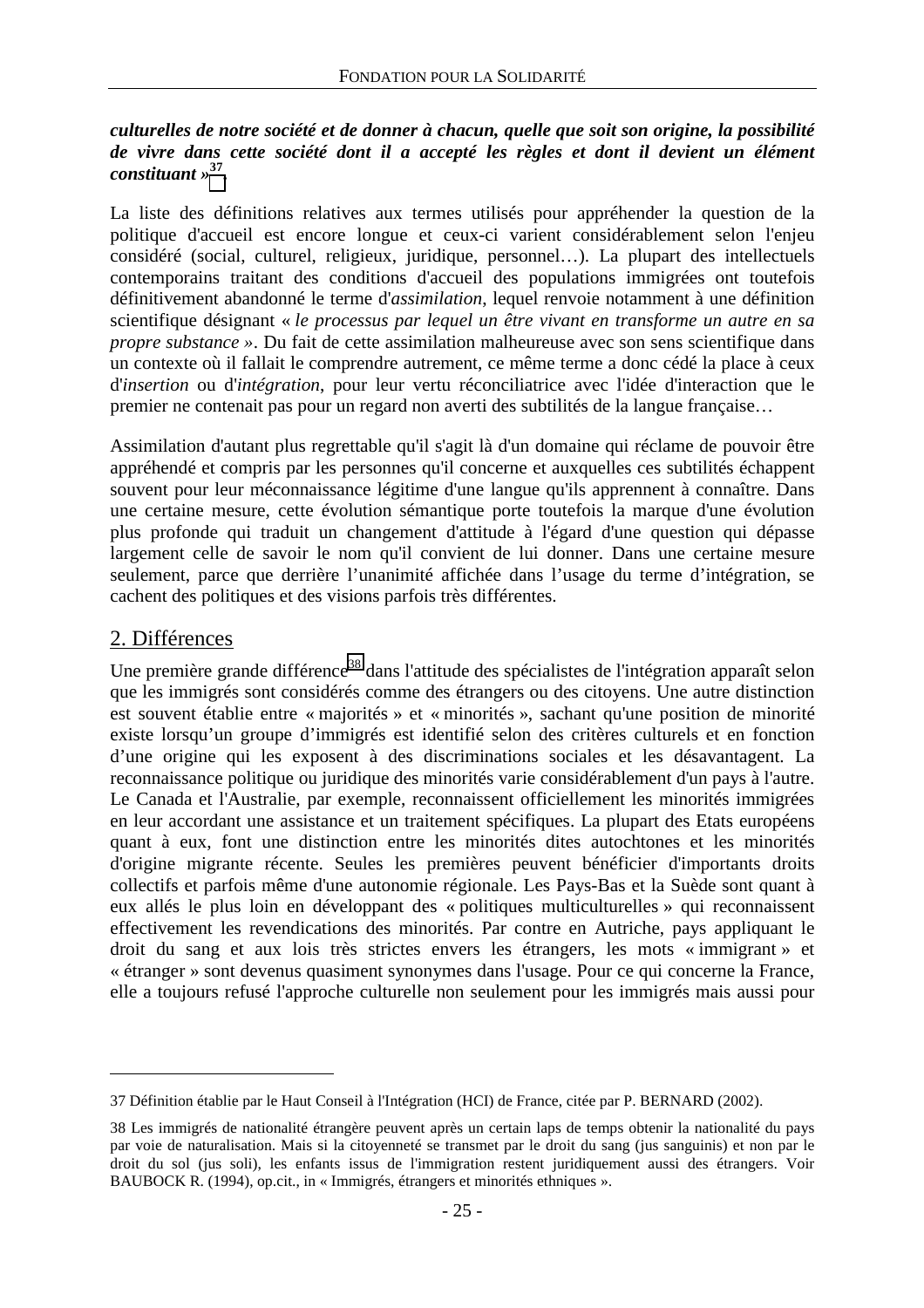des groupes ethniques d'origine historique en défendant le concept de l'égalité entre tous les citoyens dans un cadre unique $^{39}$ .

Sur ce dernier point, de nombreux théoriciens du libéralisme ont fait remarquer les contradictions inhérentes à l'égalitarisme radical. Poussé à l'extrême, il engendre les inégalités qu'il était censé combattre. Leur position repose essentiellement sur l'idée selon laquelle dans nos sociétés libérales, les inégalités qui résultent de choix volontaires dans des conditions de ressources assez similaires doivent être respectées et même protégées<sup>40</sup>. Les préférences individuelles s'expliquant toujours dans une certaine mesure par le contexte du groupe social où chacun grandit, il est donc inévitable d'assister à des différences par groupes. La répartition des populations de souche dans les différents domaines de la vie sociale est donc considérée par ces théoriciens comme le résultat de normes culturelles spécifiques qui valorisent ou non certaines activités et positions. Ainsi, les immigrés et les minorités n'ont pas nécessairement besoin d'accepter en bloc des valeurs qui ne leur correspondent pas. Les études sociologiques, par exemple, ont ainsi amplement démontré que la présence d'une forte communauté immigrée dans certains quartiers facilite beaucoup l'intégration sociale des nouveaux arrivants.

Outre l'existence d'analyses des modèles d'intégration basés sur des considérations sociales ou culturelles, il existe également des analyses basées sur des considérations juridiques. R. Bauböck $^{41}$  les classe en trois catégories. D'une part, il identifie un modèle dit d'inclusion sociale et d'exclusion nationale. Ce modèle a été adopté par les pays qui ont une définition traditionnellement culturelle ou ethnique de la nation et n'ont pas d'immigrés originaires d'anciennes colonies, mais appliquent une politique de recrutement temporaire de travailleurs étrangers depuis la Seconde Guerre mondiale. C'est le cas de l'Allemagne, de la Suisse ou de l'Autriche. Ces pays ont peu à peu accordés aux immigrés un accès plus large aux droits sociaux et civils mais ont posé des conditions difficiles pour la naturalisation et ont refusé d'une manière générale la citoyenneté interne aux immigrés des générations suivantes selon le principe du droit du sang (jus sanguinis). Dans ce modèle, l'immigration est considérée comme un phénomène purement temporaire qui doit normalement prendre fin au moment du retour, vision qui ne correspond plus à la réalité actuelle de l'immigration.

Le deuxième modèle est l'intégration juridique par naturalisation. D'après ce modèle, les immigrés ont le droit de rester indéfiniment des résidents étrangers. La philosophie d'un tel modèle repose sur l'idée que le fait d'améliorer la situation juridique des résidents étrangers en leur accordant davantage de droits civiques (droit de vote aux élections locales, par exemple) est une erreur dans la mesure où les étrangers sont alors beaucoup moins motivés pour demander leur naturalisation. En Europe, la France est l'exemple type de ce modèle d'intégration. Les Etats-Unis, le Canada et l'Australie sont allés encore plus loin dans ce sens. On suppose dans ce modèle que les immigrants qui s'installent dans le pays d'accueil vont y rester et ont coupé leurs liens avec leur société d'origine.

L'approche normative de l'intégration par la citoyenneté représente un troisième modèle qui réunit certains aspects des deux précédents. L'intégration juridique s'y mesure aux droits accordés aux résidents plutôt qu'à leur statut officiel. La naturalisation est considérée comme

<sup>39</sup> Idem, in « Immigrés, étrangers et minorités ethniques »

<sup>40</sup> Voir notamment VAN WERSCH S. (1993), *Integration Policies of Immigrants*, p.169

<sup>41</sup> BAUBOCK R. (1994), op. cit. in « Trois modèles d'intégration juridique »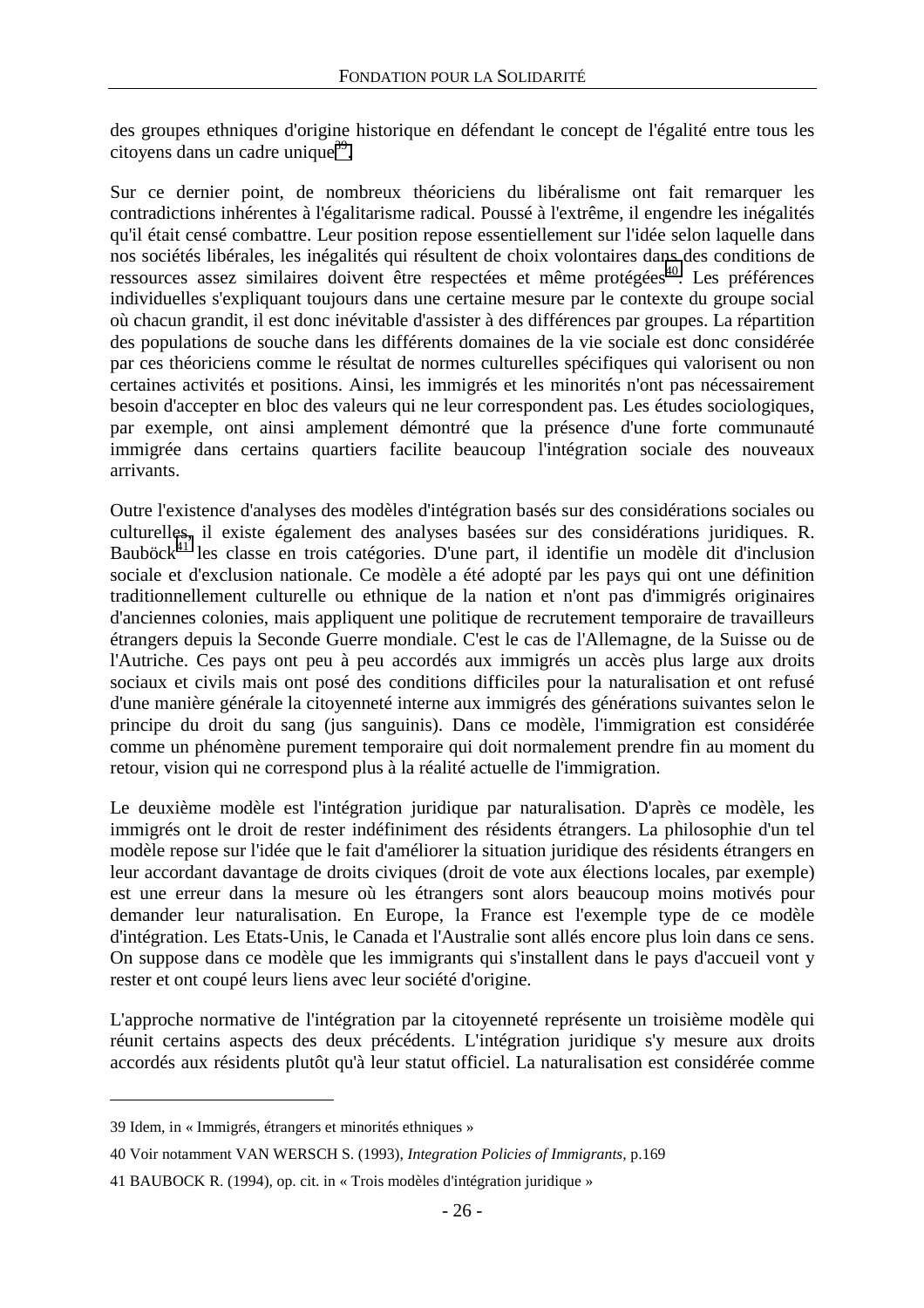une manière importante d'inclure juridiquement les immigrés dans la société, mais il en existe d'autres et notamment l'amélioration du statut des résidents étrangers. Cette mesure peut évidemment diminuer les taux de naturalisation mais favorise l'intégration juridique. Ce troisième modèle est quant à lui fondé sur une vision non traditionnelle des communautés politiques qui ne sont pas vues comme recouvrant complètement la citoyenneté nationale mais dépassent largement à la fois les frontières de la nationalité officielle et des territoires des Etats.

Comme on l'a vu jusqu'ici, aucun discours concernant l'intégration ne fait l'impasse sur la question de la politique d'immigration avec laquelle elle noue des liens étroits. Aussi, n'est-il pas surprenant de constater que l'évolution de la question de l'intégration et des mots que l'on utilise pour en parler est contemporaine de celle du traitement accordé à la question de l'immigration en général : de la célébration du *droit à la différence<sup>42</sup>* (pour lutter contre l'atteinte autoritaire à la liberté d'être soi-même contenue dans le terme d'assimilation par exemple), on est passé au *droit à l'indifférence* en raison de la récupération opérée par l'extrême droite qui a précisément joué sur l'exaltation des différences pour affirmer son autorité. Les discours fondés sur une intégration supposant que **«** *chacun accepte de se*  constituer partie du tout et s'engage à respecter l'intégrité de l'ensemble »<sup>43</sup> ont donc paradoxalement servi à mettre en évidence les obstacles à l'intégration en renvoyant les populations qu'elle désigne à une appartenance culturelle irréductible en passant sous silence la violence sociale que produisent les discriminations dans l'accès à l'emploi, au logement, aux services publics, face à la police ou encore à l'entrée des boîtes de nuit<sup>44</sup>.

Lorsque de réels efforts ont été fournis par les pouvoirs publics dans la mise en oeuvre d'instruments destinés à favoriser l'intégration (à travers la création d'un Ministère de la Politique des Grandes Villes en France et en Belgique notamment) en territorialisant toute une série de politiques relevantes en la matière (emploi, logement, contrats de quartiers…), on constate qu'il subsiste donc encore des obstacles auxquels les pouvoirs publics n'ont que très récemment accordé l'attention qu'ils méritaient et qui nécessitent d'appréhender l'intégration sous l'angle de notre rapport à l'immigration. En effet, on constate par exemple qu'en  $1997<sup>45</sup>$ un habitant sur trois de l'Union européenne se déclarait « très raciste » ou « assez raciste » - $55\%$  en Belgique ! - et des études<sup>46</sup> montrent notamment qu'au moment de l'insertion professionnelle, les immigrés maghrébins perdent l'avantage qu'ils ont acquis au niveau de leurs études sur les autres populations immigrées car ils sont les principales cibles des discriminations à l'embauche. Ainsi mis à nu, c'est bien à notre rapport pour le moins alarmant à l'immigration et aux discriminations qu'il engendre que nous renvoie l'intégration qui jusqu'ici était essentiellement considérée comme le problème exclusif des populations auxquelles elle s'adressait.

44 BERNARD P. (2002), op.cit.

 $\overline{a}$ 

45 Institut Eurobaromètre, décembre 1997

<sup>42</sup> BERNARD Philippe (2002), *Immigration : le défi mondial*, Editions Gallimard, coll. Folio / Actuel, pp. 183- 193

<sup>43</sup> COSTA-LASCOUX Jaqueline (1989), *De l'immigré au citoyen*, La documentation française, coll. « Notes et études documentaires »

<sup>46</sup> TRIBALAT M. (1995), *Mobilité géographique et insertion sociale*, Etude conduite avec le concours de l'Institut National d'Etudes Démographiques (INED) et l'Institut National de la Statistique et des Etudes Economiques, citée par Philippe BERNARD, op.cit., pp. 193 à 205. Voir également Michèle TRIBALAT, *Faire France*, La Découverte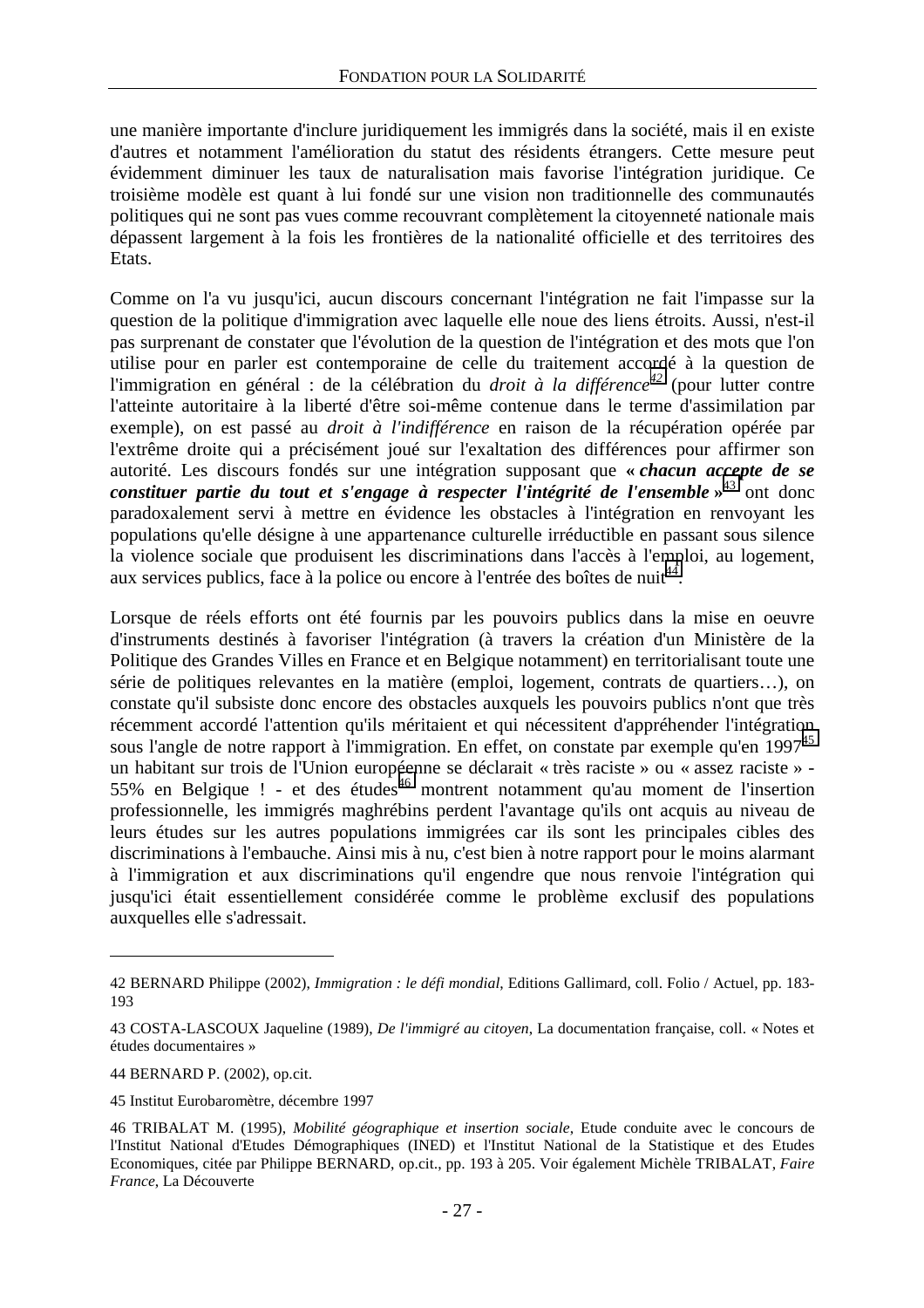## <span id="page-28-0"></span>3. L'évaluation des politiques d'intégration

 $\overline{a}$ 

Si certains parlent de l'échec de l'intégration, ils ne donnent d'une part aucune précision concernant la méthode et les critères permettant d'établir ce constat, d'autre part cela consiste à déresponsabiliser une opinion publique qui par l'énonciation de ce simple constat n'est pas explicitement mise en cause, alors que la plupart des spécialistes s'accordent aujourd'hui à souligner l'importance du rôle joué par la société civile autochtone dans la réussite ou non de tout processus d'intégration de personnes ou de populations immigrées dans nos sociétés.

En dernière instance donc et au terme d'une dialectique pernicieuse qui continue de faire ses preuves, l'on dira que si l'intégration ne fonctionne pas, c'est la faute de l'autre qui ne parvient pas à s'intégrer<sup>47</sup>. Ainsi, on accusera par exemple les immigrés d'être responsables du chômage<sup>48</sup> bien que ses racines soient clairement endogènes. La plupart des immigrés en situation régulière et des clandestins travaillent dans des secteurs d'emplois très segmentés et hiérarchisés. Par ailleurs, quand les emplois se font rares, les immigrés sont rarement en concurrence avec les travailleurs du pays d'accueil. Il n'empêche qu'ils sont eux aussi de plus en plus touchés par le chômage car ils sont particulièrement nombreux dans des secteurs vulnérables mais l'opinion publique et une bonne partie de la classe politique ramènent ces réalités complexes à une idée simpliste : l'immigration aggrave le chômage. Il en va de même pour les demandeurs d'asile qui reçoivent une assistance très visible, de sorte qu'on les considère comme des fardeaux particulièrement lourds pour l'Etat providence. Par ailleurs, en les empêchant de travailler, ils sont vite considérés comme des parasites qui vivent aux crochets du contribuable. Les restrictions à l'immigration - prônées au premier chef par ceuxlà mêmes qui déclarent unilatéralement la faillite de l'intégration en se gardant d'en expliquer les causes - ont généralement des répercussions négatives sur les immigrés installés de longue date. Ainsi, même s'ils sont en situation régulière, les migrants appartenant à des « minorités visibles » deviennent l'objet de contrôles de police destinés à arrêter les clandestins aux frontières ou sur le territoire national. En accusant injustement l'immigration d'aggraver les problèmes sociaux, on en arrive fréquemment à montrer aussi du doigt les immigrés installés de longue date. La nouvelle loi autrichienne sur la résidence des étrangers (Aufenthaltsgesetz) en offre un bon exemple. Alors qu'elle était faite pour contrôler et réduire les nouvelles immigrations, elle a en réalité fragilisé la situation juridique des immigrés intégrés de longue date $49$ .

De plus en plus d'intellectuels considèrent dès lors qu'il importe de se rendre compte que l'évaluation d'une intégration réussie ou non nécessite de poser la question non pas uniquement du point de vue de la population visée mais également de celui qui prétend évaluer cette intégration et continue de lui faire obstacle en ignorant le propre rôle qu'il doit

<sup>47</sup> Les débuts de campagne électorale en Belgique permettent de croire que la question de l'immigration en sera un enjeu important. Comme en France lors des dernières élections présidentielles, cette question semble unanimement devoir être associée à celle de l'insécurité, association qui participe selon nous de cette même dynamique qui ne privilégie qu'un seul point de vue imputant à l'Autre la responsabilité de tous nos maux. Un changement de point de vue pourrait, en l'occurrence, nous amener à nous demander ce qu'il en est de l'insécurité vécue par les candidats réfugiés attendant une réponse dans un centre fermé ou les travailleurs clandestins, pour ne citer qu'eux.

<sup>48</sup> Voir notamment MARTINIELLO Marco (2001), *La nouvelle Europe migratoire., Pour une politique proactive de l'immigration*, Editions Labor, Coll. Quartier Libre, p.47

<sup>49</sup> BAUBOCK R. (1994), op. cit., in « Les relations contradictoires entre immigration et intégration »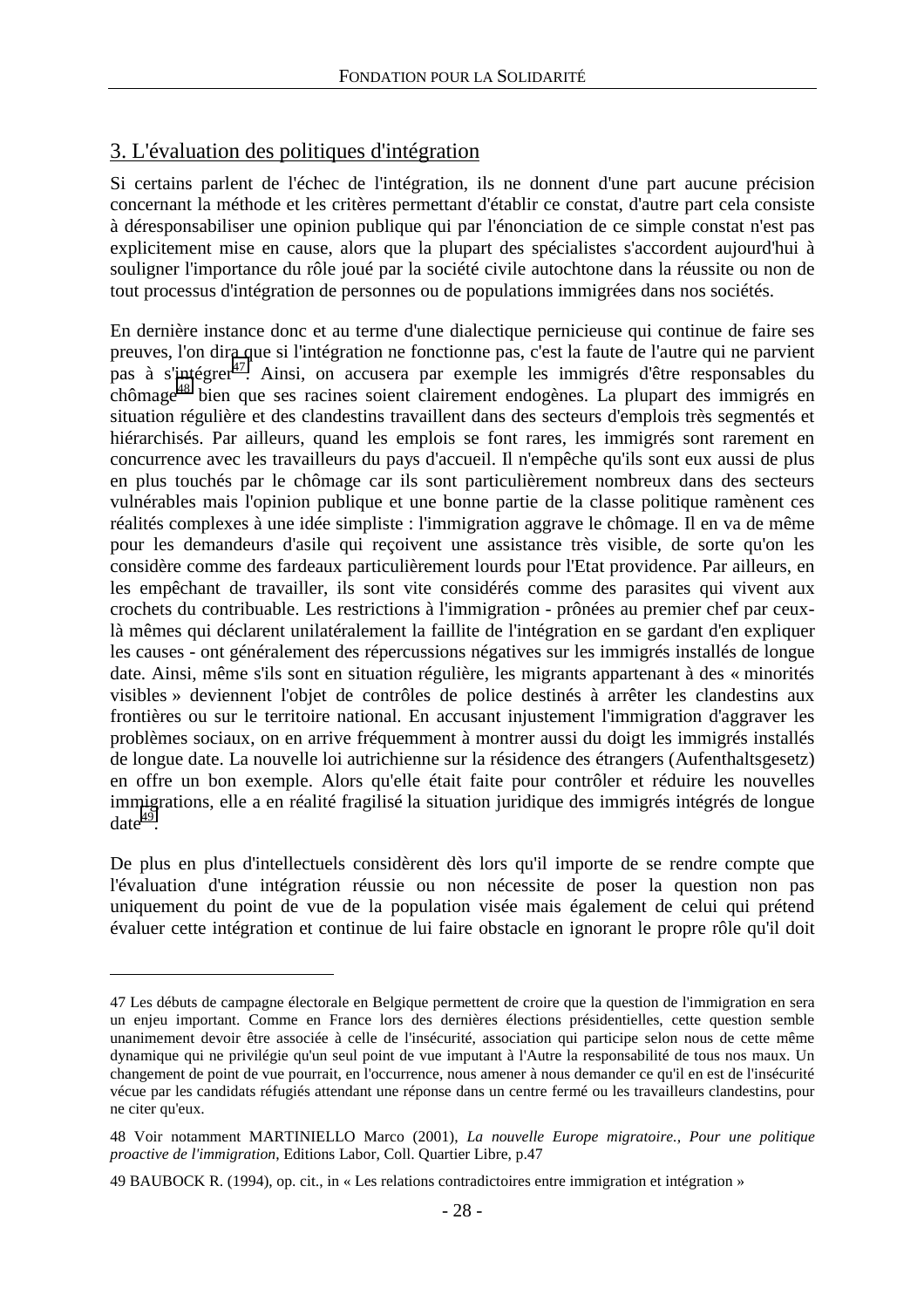<span id="page-29-0"></span>jouer dans cette dynamique d'intégration. S'il reste pertinent eu égard aux instruments mis en oeuvre pour y parvenir, **le débat concernant les critères d'une intégration réussie gagnerait à être dépassé dans la mesure où le traitement de la question de l'intégration implique surtout de se positionner sur des questions plus larges concernant la société dans laquelle nous voulons vivre et les moyens que nous mettons en oeuvre pour y parvenir** (quelle gestion de la multiculturalité, de la multiethnicité, de la multiconfessionnalité<sup>50</sup>…) en tenant compte de l'inexorabilité des vagues migratoires auxquelles nous serons encore confrontés et en faisant en sorte que les immigrés cessent d'être les boucs émissaires des frustrations du moment.

Si des indicateurs existent et sont souvent utilisé dans l'élaboration et l'évaluation des politiques d'intégration (emploi, logement, éducation, maîtrise de la langue, participation aux programmes de formation et de recyclage professionnels…), il n'existe pas de mesure objective et unanimement reconnue de l'intégration. Le concept d'intégration présuppose une idée normative de ce qu'est ou devrait être l'ordre social souhaitable. Ainsi, dans les sociétés « monolithiques » la réussite de l'intégration se mesure exclusivement à l'aune de normes incontestées, voire partagées par tous. Dans une société moderne, les normes peuvent toujours être remises en question même s'il y a le plus souvent dans chaque société des normes dominantes et largement reconnues qui servent à construire un vaste consensus politique et social. Pluralisme, libéralisme, démocratie et protection sociale sont probablement, en matière d'ordre social, les idées les plus largement admises comme essentielles dans la plupart des pays européens. Il s'agit moins de normes à proprement parler que de grandes familles de principes. C'est par rapport à ces idées que l'intégration acquiert un sens plus précis. Tout le monde ou presque semble aujourd'hui à peu près d'accord sur un certain nombre de normes et de règles démocratiques élémentaires, mais le libéralisme, le pluralisme et la protection sociale peuvent se concrétiser très différemment selon que l'on se trouve par exemple en Amérique du Nord ou en Europe occidentale.

#### 4. La situation européenne

 $\overline{a}$ 

La question de savoir si les débats relatifs à l'intégration progressent en Europe ne fait pas l'unanimité<sup>51</sup>. Dans certains domaines les lois traitent beaucoup moins bien les résidents étrangers que les citoyens à part entière. Parfois, la discrimination est explicite. C'est le cas notamment si les ressortissants étrangers (ou les étrangers originaires de pays tiers dans l'Union européenne) n'ont pas accès à certains postes, logements ou avantages sociaux. Elle peut aussi être indirecte mais tout aussi réelle (l'octroi du permis de séjour est parfois lié à un emploi régulier et à des conditions de logement adéquates). La plupart des pays européens disposent de lois qui répriment les discriminations, raciales notamment. Les approches sont cependant très différentes, même au sein de l'Union européenne. Les violences racistes à l'encontre d'une minorité tombent sous le coup de la loi, et cela dans tous les pays. Les insultes à caractère raciste et l'incitation à la haine sont également passibles de sanctions pénales, mais la loi n'est guère appliquée dans certains pays et les magistrats hésitent à exercer leurs pouvoirs en raison de leur lecture de la liberté d'expression ou de problèmes de preuve. Les cas les plus difficiles ont trait à la discrimination de la part des pouvoirs publics et à la discrimination indirecte en matière d'emploi, de logement, d'accès à l'enseignement supérieur.

<sup>50</sup> Voir MARTINIELLO M. (2001), op.cit., Immigrés, citoyenneté et intégration sociale, pp 79 à 84

<sup>51</sup> Les paragraphes suivants reprennent en partie des développements proposés par BAUBOCK R. (1994), op.cit., in « Conclusion » et « L'intégration culturelle ».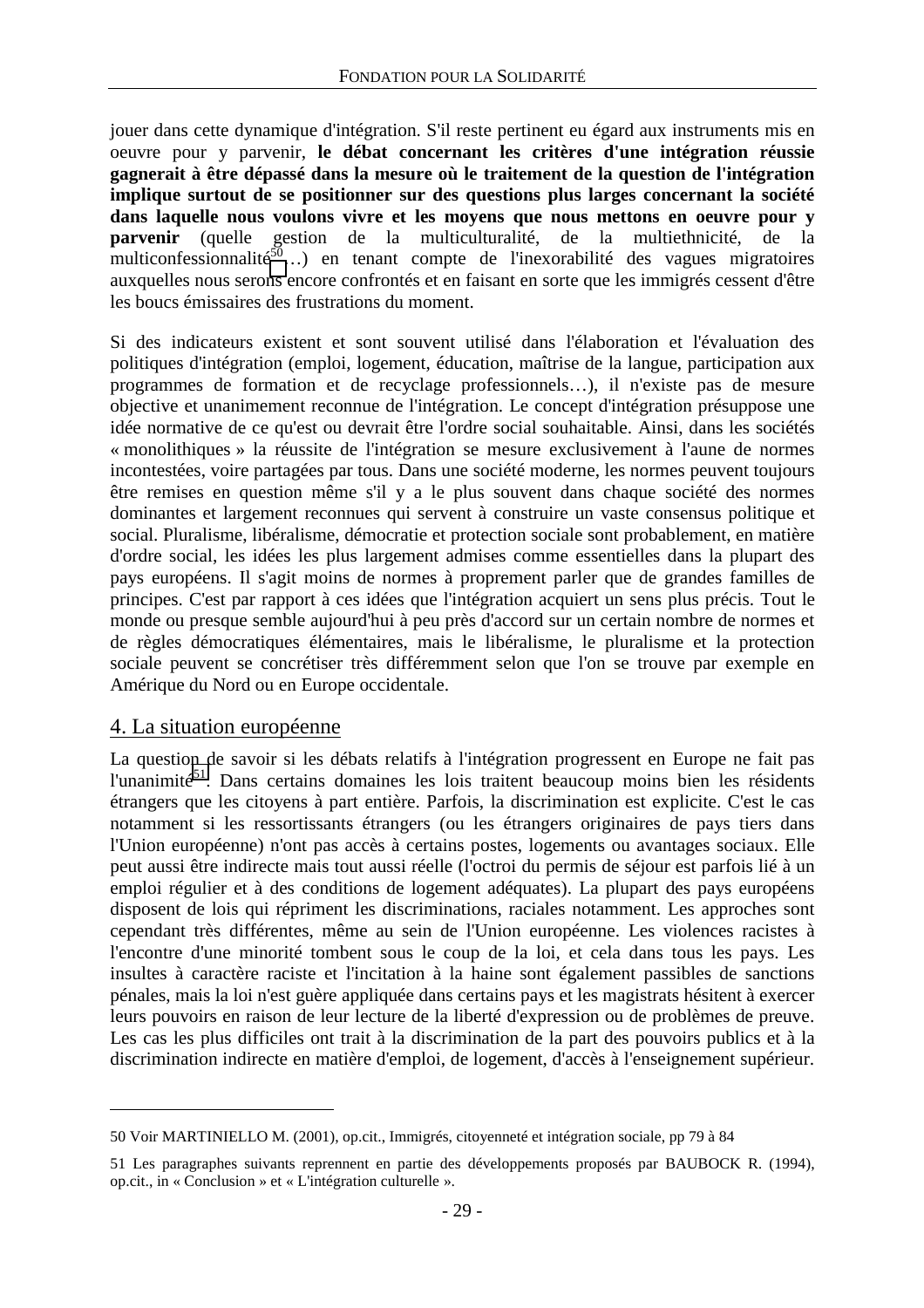Les brimades policières et les pratiques discriminatoires des administrations locales responsables de l'attribution des logements sociaux inquiètent beaucoup les minorités issues de l'immigration de nombreuses villes européennes.

En Europe occidentale les règles en matière de naturalisation montrent une tendance à la convergence, l'évolution allant dans le sens d'un raccourcissement des périodes de résidence, d'un renforcement des éléments de *jus soli*, c'est-à-dire des droits ou des facilités en matière de naturalisation pour ceux qui sont nés dans le pays (ou dont les parents y sont nés) et l'on observe, ce qui est plus significatif encore, une nette tendance à la libéralisation de l'acquisition de la double nationalité. Une révision générale de la Convention de Strasbourg de 1963 sur la réduction des cas de pluralité de nationalités à laquelle participe nombre de spécialistes est en cours et devrait contribuer à supprimer l'un des principaux obstacles à la naturalisation dans les Etats signataires.

Les deux modèles qui sont mis en avant dans les sociétés démocratiques européennes sont l'assimilation et le pluralisme libéral. Une forme de ségrégation culturelle apparaît quand, rejetées par les sociétés libérales, les communautés se replient et s'isolent d'elles-mêmes. Le renforcement de ces barrières, tant du côté des immigrés que du côté de la population de souche, est certainement un risque inhérent à toute société d'immigration « multiculturelle ». Le pluralisme culturel, à mi-chemin entre assimilation et ségrégation, procède d'une démarche qui s'efforce de garantir à l'individu un large éventail de choix dans la conduite de son existence. Toutefois, les adultes n'ont pas toujours l'occasion d'acquérir ces compétences linguistiques. Les premiers programmes d'accueil ont négligé cet aspect de l'intégration puisqu'on a considéré que les immigrés n'occuperaient que des emplois non qualifiés et retourneraient bientôt chez eux. Dans des cas exceptionnels, tel que celui de la Suède, les employeurs ont été obligés de dispenser ou de payer une formation linguistique dans le cadre des heures de travail. Des politiques d'intégration culturelle des immigrés ont été élaborées dans de nombreuses villes européennes et commencent à être mises en oeuvre par des organismes au sein desquels les communautés immigrées sont présentes ou représentées, ou du moins par des instances indépendantes des pouvoirs locaux ou de l'Etat. Ces organismes ne sont cependant pas de simples lobbies de défense des minorités. Ils considèrent plutôt que leur mission est de faire tomber les barrières culturelles qui empêchent la communication entre les immigrés et les populations autochtones. Il faut toutefois souligner que faute de progrès concomitants de l'intégration juridique et sociale, les politiques d'intégration culturelle pluraliste ne seront guère plus que des gestes de bonne volonté sans grand effet.

Les droits civils comme la liberté d'association, de réunion, d'opinion et d'expression ainsi que l'égalité devant les tribunaux sont maintenant reconnus d'une manière générale comme des droits de l'homme, c'est-à-dire qu'ils sont en grande partie octroyés non seulement aux nationaux et aux résidents étrangers établis durablement, mais aussi à toutes les personnes résidant légalement dans un Etat. Pourtant, de plus en plus de commentateurs montrent qu'il existe d'autres catégories de droits civils qui sont généralement refusés aux résidents étrangers ou leur sont applicables avec des restrictions. Quant aux droits politiques fondamentaux (droit de vote et d'éligibilité, participation aux référendums et aux pétitions, accès à la fonction publique), ils restent réservés aux nationaux.

Enfin, contrairement aux Etats-Unis, au Canada et à l'Australie, le droit au regroupement familial n'a été accordé en Europe qu'avec une certaine réticence et n'est toujours pas normalisé ni défini au plan international. Par exemple, l'article 12 de la Convention européenne relative au statut juridique du travailleur migrant stipule que le délai d'attente pour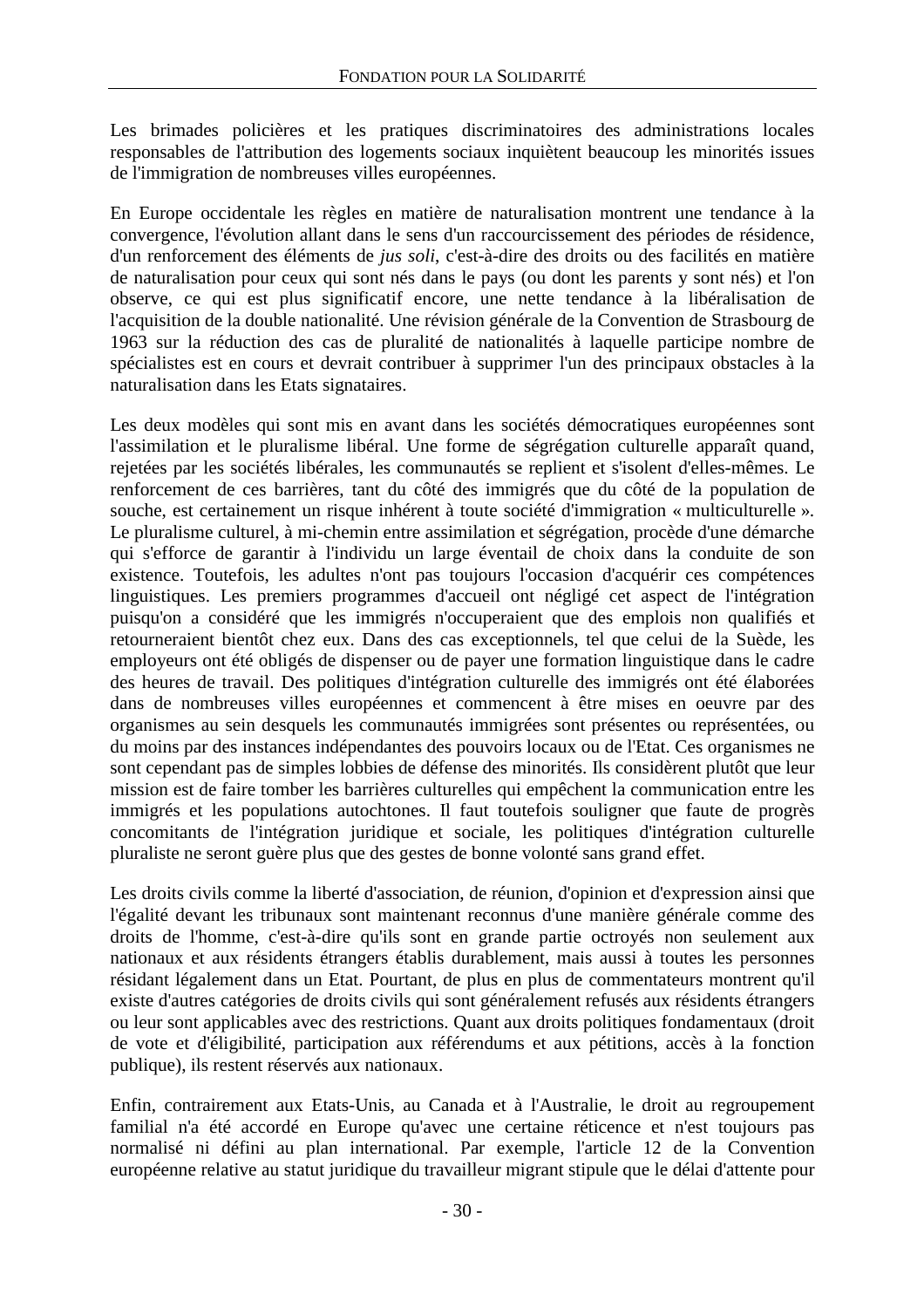<span id="page-31-0"></span>le regroupement familial ne doit pas excéder douze mois, clause qui n'est pas respectée dans un certain nombre d'Etats membres du Conseil de l'Europe qui hésitent à ratifier la Convention. Le regroupement familial est aussi un droit extrêmement important pour les réfugiés qui ont dû laisser derrière eux leurs familles et craignent que celles-ci ne soient persécutées à cause de leur départ.

L'accès aux droits liés à la citoyenneté est une condition préalable nécessaire à toute forme d'intégration réussie dans une démocratie. Il y a eu une extension des droits des nationaux à des étrangers dans de nombreux pays d'Europe, mais certains droits importants restent encore liés à la nationalité officielle. L'intégration ne se limite pas à la simple attribution de droits. Dans les démocraties modernes, l'intégration par la citoyenneté est une condition nécessaire, mais pas encore suffisante pour d'autres formes d'intégration. Pour étudier l'intégration des immigrés, il faut absolument disposer d'un concept multidimensionnel. Des immigrés peuvent être parfaitement intégrés dans certains domaines et fortement « désintégrés » dans d'autres.

## 5. Conclusion

Le rapport de mars 2000 publié par l'ONU et relatif au vieillissement de la population européenne notamment, a fait grand bruit<sup>52</sup>. D'après ce rapport, l'Europe devrait accueillir avant 2050 entre 70 et 700 millions d'immigrés en fonction des différents objectifs qu'elle se proposera d'atteindre pour garantir l'existence d'une population active suffisante. Même s'il ne s'agissait que d'un scénario dont les chiffres ont été jugés extravagants par nombre de démographes, la publication de ce rapport et le cortège de commentaires qu'elle a inspirés, ont permis de mettre en lumière l'ambiguïté de l'attitude européenne qui prône de plus en plus l'immigration zéro et la fermeture stricte de ses frontières extérieures tout en reconnaissant la nécessité de répondre aux défis démographiques, essentiellement à travers… l'immigration. Ambiguïté que l'on retrouve aujourd'hui à travers la grande diversité de modèles et d'instruments d'intégration dont la politique est essentiellement menée à un niveau national en vertu du principe de subsidiarité invoqué avec force dans un domaine qui touche de si près à la souveraineté nationale de chaque Etat membre. Pourtant, dans un domaine comme l'immigration et la politique d'intégration mise en oeuvre pour l'accueillir dans les meilleures conditions, il est absolument nécessaire de réagir globalement dans la mesure où c'est globalement que les questions se posent.

La mondialisation des échanges de personnes, de biens et de capitaux s'accompagne aujourd'hui d'une augmentation conséquente de la mobilité et des personnes concernées par la migration. Les sociétés occidentales ne cessent de s'exporter et, avec elles, l'image d'un eldorado démocratique savamment formatée par les réseaux économiques, culturels et médiatiques qui ont un réel impact sur l'imaginaire collectif de ceux qui en restent exclus. Aussi, tant que l'Europe et les pays occidentaux continueront d'ignorer la nécessité de mettre en oeuvre une politique concertée et cohérente en matière d'immigration et d'intégration, ils continueront de passer à côté de l'opportunité extraordinaire que peut représenter pour chacun de nous et en terme de progrès global, la rencontre réussie entre les diverses populations qui peuplent notre planète. Pour le dire avec Marco MARTINIELLO<sup>53</sup>, une attitude essentiellement frileuse à l'égard des migrations est en fait une attitude essentiellement frileuse à l'égard de l'humanité.

<sup>52</sup> WIHTOL DE WENDEN C. (2001), op.cit., pp.74

<sup>53</sup> MARTINIELLO M. (2001), op.cit., pp.7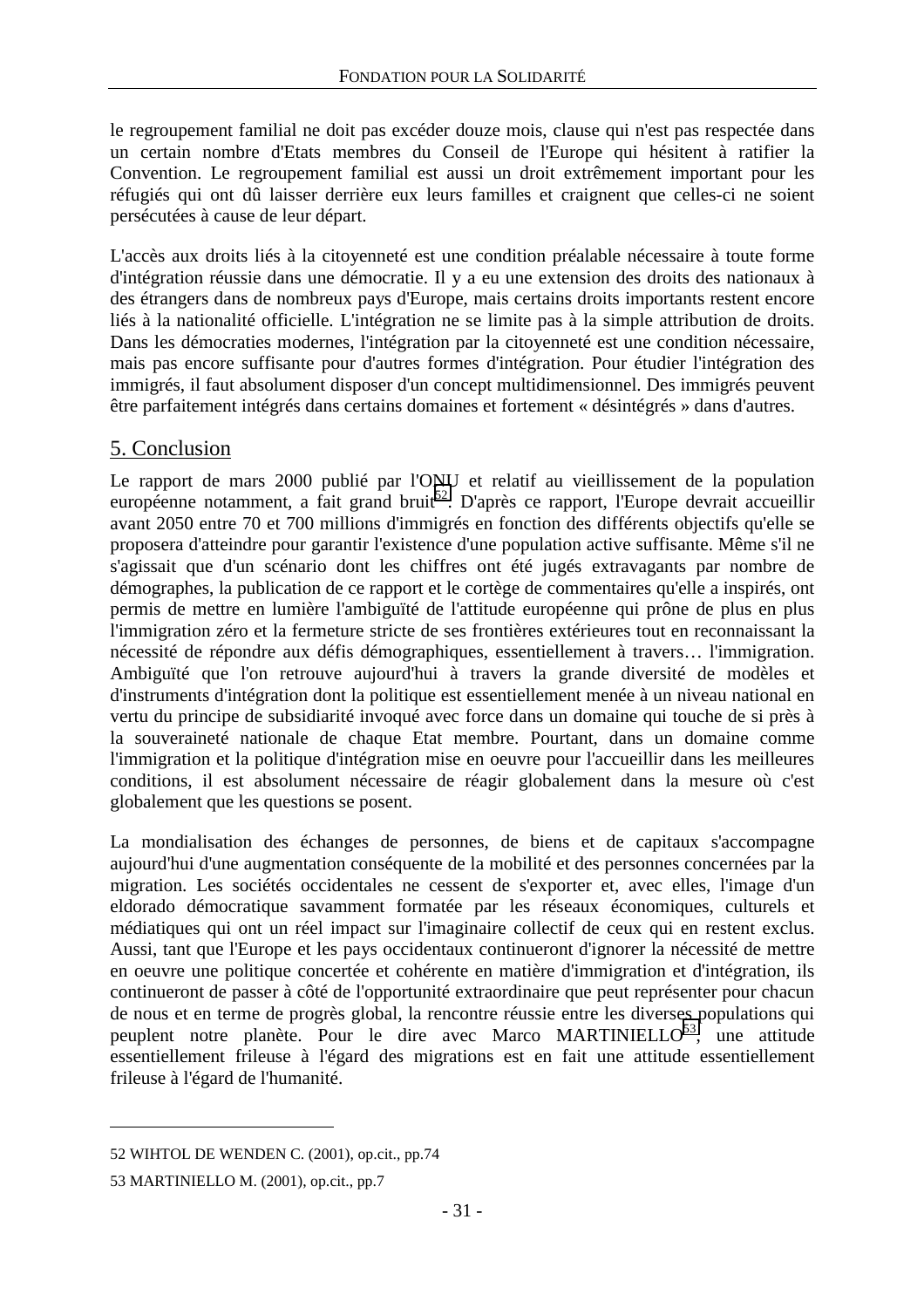# <span id="page-32-0"></span>Quatrième chapitre : Historique des politiques d'intégration en Région bruxelloise

## Introduction

 $\overline{a}$ 

Les circonstances dans lesquelles se sont déroulées les premières vagues d'immigration en Belgique et les politiques fédérales prises en la matière expliquent en partie le cheminement des politiques d'intégration à Bruxelles<sup>54</sup>. Il s'agit là de la première partie de ce chapitre. Ce cheminement est complété dans la seconde partie par les décisions politiques fédérales prises en matière d'intégration à proprement parler, et non plus en matière d'immigration. De même, l'histoire institutionnelle belge est indispensable pour saisir la situation actuelle. En effet, les politiques d'accueil et d'intégration en Belgique ont touché et touchent à plusieurs niveaux de pouvoirs (fédéral, régional et communautaire). La troisième partie de ce chapitre se consacre donc à l'évolution institutionnelle du pays et aux conséquences que cette dernière a eu sur les politiques d'intégration dans la Région bruxelloise. Finalement, la quatrième partie se concentre sur la politique menée par la Cocof en la matière. Dans la mesure où le futur décret a pour objet de rassembler les programmes Intégration-Cohabitation et Insertion Sociale, chacun de ces deux programmes sera examiné. Par ailleurs, dans la mesure où d'une part le programme Insertion sociale agit également sur l'intégration et dans la mesure où d'autre part l'objet de cette étude est d'appréhender la cohérence du système politique en matière d'intégration, en se basant sur l'objectif de cohésion sociale, il était de toutes façons inévitable d'analyser les autres programmes menés par la Cocof. A ce titre, l'examen des politiques menées par d'autres niveaux de pouvoir et relatives à d'autres champs (travail, éducation, logement, urbanisation, lutte contre l'exclusion…) fera l'objet d'un chapitre ultérieur.

## 1. Politique d'immigration, une politique fédérale

L'histoire des politiques d'immigration commence dès la fin de la première guerre mondiale avec les premières vagues d'immigration apparaissant entre 1918 et 1940. Ces dernières sont la conséquence d'une part de l'exil politique et économique d'étrangers en provenance de l'Europe de l'Est et d'autre part d'un recrutement de travailleurs étrangers par l'Etat belge pour l'industrie minière. Les étrangers ne sont donc pas supposés rester de manière définitive sur le territoire belge et une des premières législations en matière d'immigration consiste alors à réduire leurs entrées en période de mauvaise conjoncture économique : l'arrêté royal du 15 décembre 1930 leur impose en effet une double contrainte : l'autorisation du ministre de la Justice conditionnée par la présentation d'un contrat de travail. Cette politique est maintenue par la suite par l'arrêté royal n°285 du 31 mars 1936, complétée par d'autres dispositions, définissant le rôle de l'état en tant que régulateur du nombre d'étrangers et les conditions de recrutement imposées par les employeurs.

L'après seconde guerre mondiale se caractérise également par le recrutement de main d'œuvre étrangère mais de façon beaucoup plus conséquente parce que nécessaire à la reconstruction du pays et consécutive au manque de main d'œuvre dans l'industrie minière. Un accord italo-belge est signé en juin 1946 et les immigrés sont largement dirigés vers les bassins wallons.

<sup>54</sup> L'analyse des politiques menées dans les deux autres Régions fera l'objet d'un chapitre ultérieur.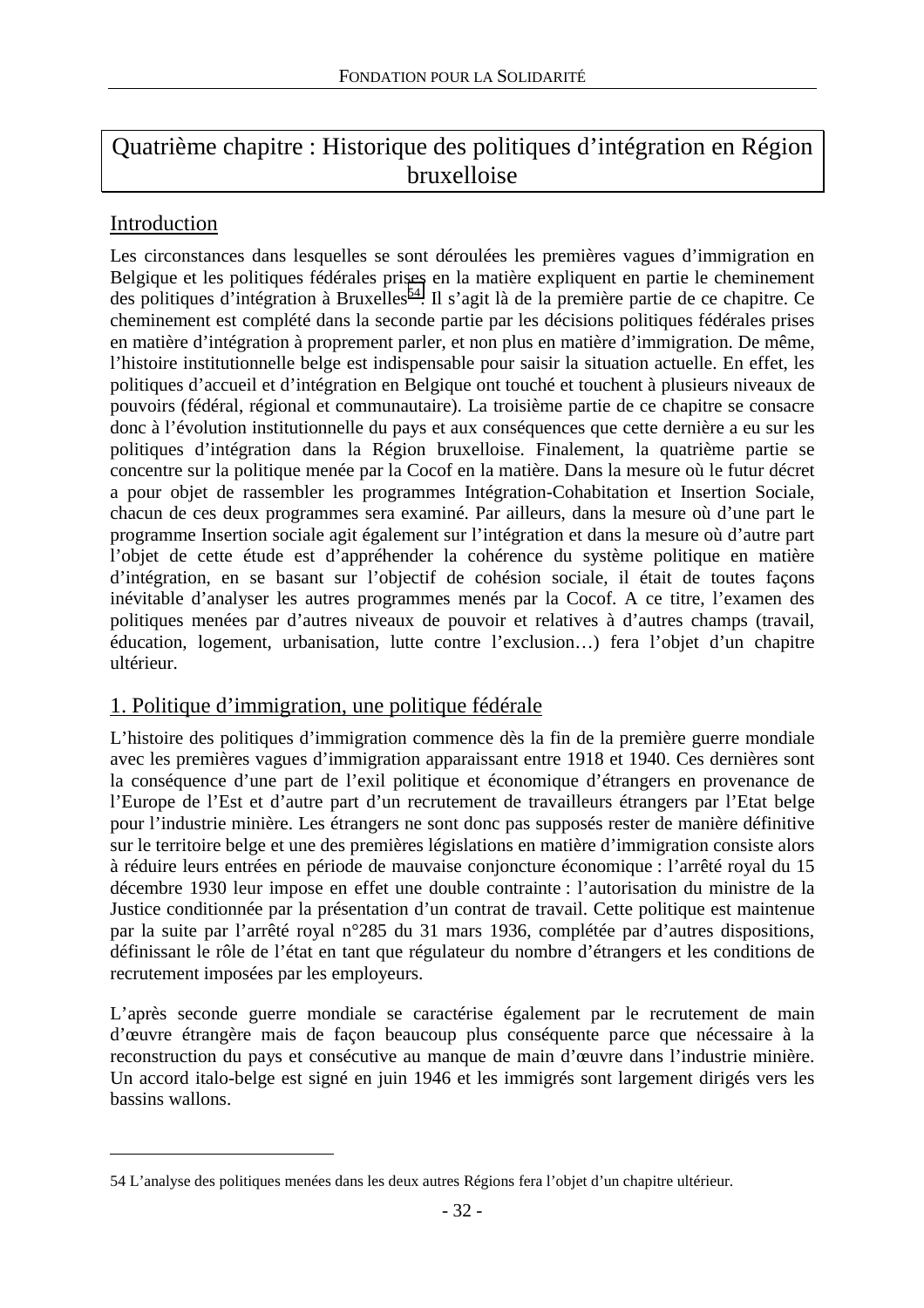C'est dans ce cadre que naît en 1948 la Commission tripartite de la Main d'œuvre étrangère sur la demande des organisations syndicales. En effet, si les organisations syndicales désirent défendre les droits des travailleurs étrangers au même titre que ceux des nationaux, elles tiennent également à ce que l'on limite leur accès au territoire belge.<sup>55</sup> Composée des représentants syndicaux, patronaux et de l'Etat, la mission de la Commission est d'émettre des avis quant à la limitation de la main d'œuvre étrangère et quant aux conditions d'octroi de permis de travail.

Au milieu des années cinquante, apparaissent de nouveaux secteurs où la main d'œuvre fait défaut (métallurgie et construction). La Belgique signe alors de nouvelles conventions bilatérales avec divers pays tel que l'Espagne (1956), le Maroc (1964), la Turquie (1964)… Malgré ces nouveaux recrutements massifs, le nombre d'immigrés au début des années 60 est toujours insuffisant pour palier au manque de travailleurs du fait de la désertion de certains secteurs industriels par les travailleurs belges et du vieillissement de la population wallonne. L'Etat dérogea alors à l'application de la loi de 1936 pour permettre aux étrangers de venir en tant que touristes, de régulariser leur situation une fois sur place et de venir avec leur famille.

#### **Jusqu'alors, la politique d'immigration est considérée comme un instrument de régulation du marché du travail. Les seules initiatives en matière d'accueil et d'intégration proviennent soit de l'échelon local, soit des organisations syndicales.**

Au niveau provincial, on voit apparaître le Service provincial d'Immigration et d'Accueil (SPIA) à Liège en 1964. Le même type de services apparaît au Limbourg en 1964, dans le Hainaut et à Namur en 1965. Sous l'impulsion du SPIA, sont mis sur pied les Conseils consultatifs communaux d'immigrés, parallèlement aux Conseils communaux et considérés comme la première forme de participation à la vie politique. Ils sont composés d'immigrés et élus par eux. A côté de leur mission informative auprès des immigrés et des administrations locales, ils auront principalement impulsés la création d'associations d'immigrés.

Dans la sphère syndicale, des voix s'élèvent pour octroyer certains droits aux travailleurs immigrés. Un des conséquences de ces revendications syndicales est la création, en 1965, du Conseil consultatif de l'Immigration<sup>56</sup>, remplaçant la Commission tripartite de la Main d'œuvre étrangère, et dont les compétences sont élargies à la politique d'immigration. Il s'agit du premier texte législatif où apparaît la notion d'intégration.57 Sa mission est celle de « *créer des conditions permettant l'intégration et l'assimilation des travailleurs étrangers dans la société belge* ».

Dès 1967, la crise économique met fin à la dérogation l'application de la loi de 1936 et l'Etat en reprend son application stricte. Par ailleurs, l'Etat adopte l'arrêté royal n°34 du 20 juillet 1967 (M.B. 29/07/1967), abrogeant celui de 1936, afin d'établir une politique de restriction d'entrée des nouveaux migrants et par exemple d'interdire aux anciens immigrés d'accéder à d'autres secteurs que ceux pour lesquels on leur a permis de séjourner.

<sup>55</sup> ALALUF Mateo (1996), « Les immigrés dans la société wallonne. Les registres de l'intégration », Extrait du catalogue de l'exposition *Wallons d'ici et d'ailleurs. La société wallonne depuis la libération*, Charleroi, Institut Jules Destrée

<sup>56</sup> Arrêté royal du 12 juillet 1965 (M.B. 14/08/1965) et abrogé par l'Arrêté royal du 16/04/1992 (M.B. 15/05/1992).

<sup>57</sup> BEN MOHAMMED Nadia et REA Andréa (2000), *Politiques multiculturelles et modes de citoyenneté à Bruxelles (Partie II)*, Recherche effectuée à la demande de la Région de Bruxelles-Capitale, Rapport final, novembre 2000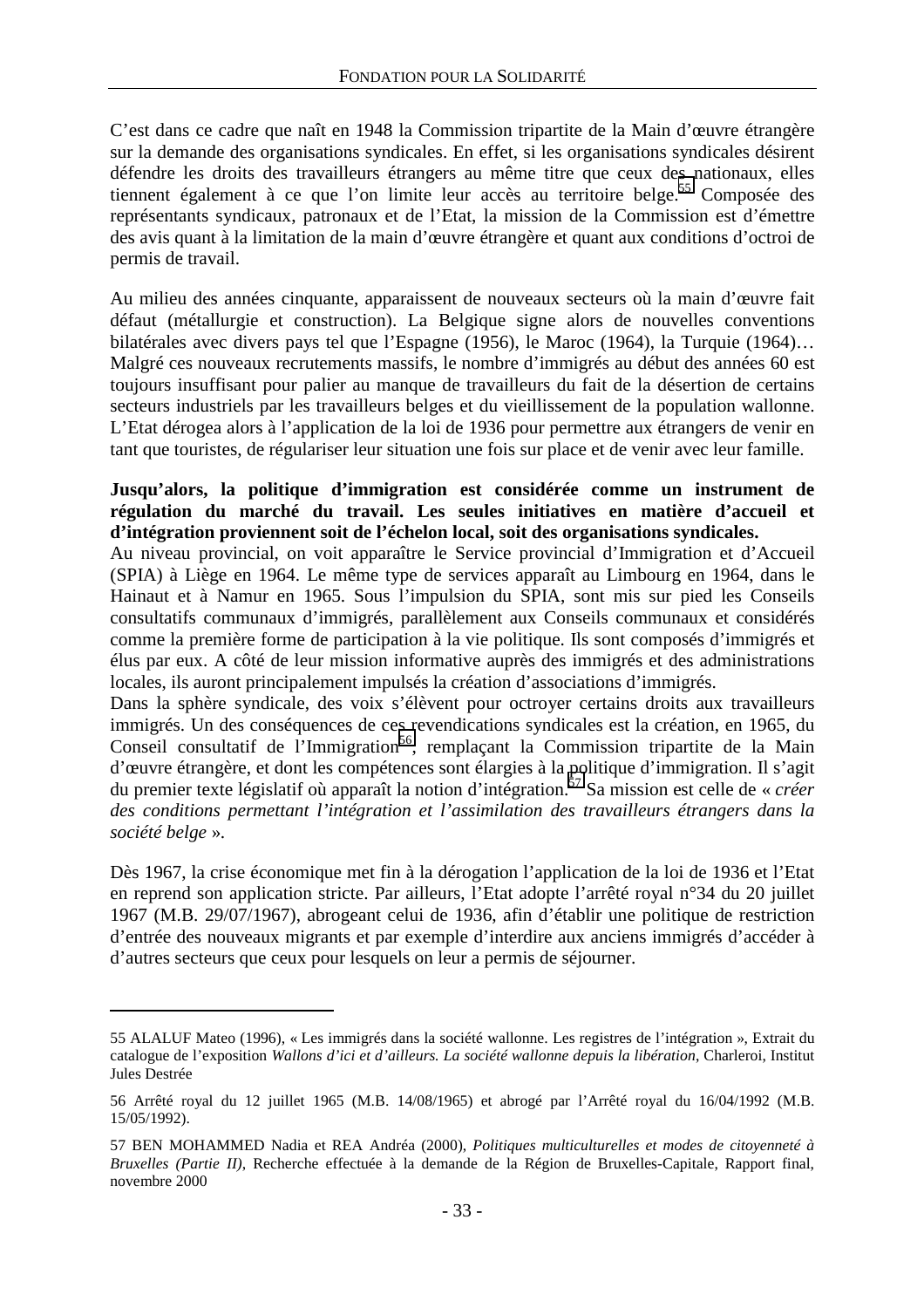Jusque là, les travailleurs étrangers font face à un flou juridique. Dans la mesure où leur présence n'est considérée que comme provisoire, aucun débat politique ne prend place, si ce n'est sur la gestion des flux migratoire et accessoirement leur statut social<sup>58</sup>. Ce flou est encore renforcé par le fait que les conventions bilatérales établissent des droits et devoirs différents selon les nationalités. Ces différences entre nationalités s'accentuent encore plus avec la construction européenne : l'adoption du règlement 1612/68 et de la directive 68/360 du 15 octobre 1968 (M.B. 19/10/1968)<sup>59</sup> engendre la suppression des restrictions au déplacement et au séjour des travailleurs des Etats membres et de leur famille à l'intérieur de la Communauté, la suppression de l'autorisation de travail et la suppression de la discrimination par rapport aux nationaux pour les travailleurs européens. Ainsi, si les travailleurs ressortissant des pays de la Communauté européenne bénéficient de l'égalité de traitement, ceux en provenance des pays tiers restent discriminés légalement.<sup>60</sup>

En 1974, la crise économique conduit à un arrêt pur et simple de l'immigration : le Conseil des ministres décide de limiter l'accès au territoire aux qualifications professionnelles non disponibles dans le pays. Cette époque correspond alors à l'arrivée d'étrangers clandestins alimentant le travail en noir et soumis à de déplorables conditions de travail. Le gouvernement belge procède alors à une campagne de régularisation. Malgré la politique d'arrêt de l'immigration de 1974, le nombre d'immigrés dont les qualifications professionnelles sont relativement faibles ne cesse de croître du fait de la politique de regroupement familial et des naissances. De plus, cette politique de fermeture de la frontière incite les immigrés à s'installer en Belgique, le plus souvent dans les centres urbains tels que Bruxelles et Anvers, désertés en faveur de la périphérie par leurs résidents belges ayant vu leurs revenus augmenter. Les populations immigrées ne sont donc plus concentrées en Wallonie, le secteur industriel présent dans les grandes villes recrutant de nombreux travailleurs étrangers faiblement qualifiés. L'immigration n'a plus le même visage : les immigrés se sédentarisent ; les nationalités présentes sur le territoire belge se diversifient avec l'arrivée des Marocains et de Turcs ; et la répartition géographique de leur implantation change. Il faut noter que c'est à Bruxelles que l'on observe les plus grands changements démographiques à ce niveau.

Les années 70 vont être marquées par un mouvement de revendications des organisations syndicales et des travailleurs étrangers, ce qui mène à un accès à de nouveaux droits au sein de l'entreprise. Dès 1971, les travailleurs étrangers accèdent aux structures de représentation démocratique de l'entreprise. Ce mouvement de défense des droits des étrangers est suivi en 1977 par une mobilisation encore plus vaste et relayée par le monde universitaire et associatif pour la revendication d'une citoyenneté civile. Après de nombreux débats, la loi du 15 décembre 1980 (M.B. 31/12/1980) est votée et constitue la législation de référence en Belgique relativement au statut légal des résidents étrangers. Elle porte sur l'accès au territoire, le séjour, l'établissement et l'éloignement des étrangers. Finalement, la loi réprimant le racisme naît en juillet 1981 : cette dernière a pour but de réprimer le racisme et l'incitation à la haine raciale.

<sup>58</sup> Les questions relatives à leur rémunération et à leur protection sociale sont négociées entre le pays d'émigration et d'immigration et inscrites dans les conventions bilatérales.

<sup>59</sup> Le Traité de Rome de 1957 comportait en effet encore de nombreuses limitations quant aux déplacements et à l'accès au marché du travail.

<sup>60</sup> REA Andrea (2002), *Les jeunes d'origine immigrés : intégrés et discriminés*, Working paper présenté lors de la rencontre du CEDEM du 7 mars 2002, Ulg, Liège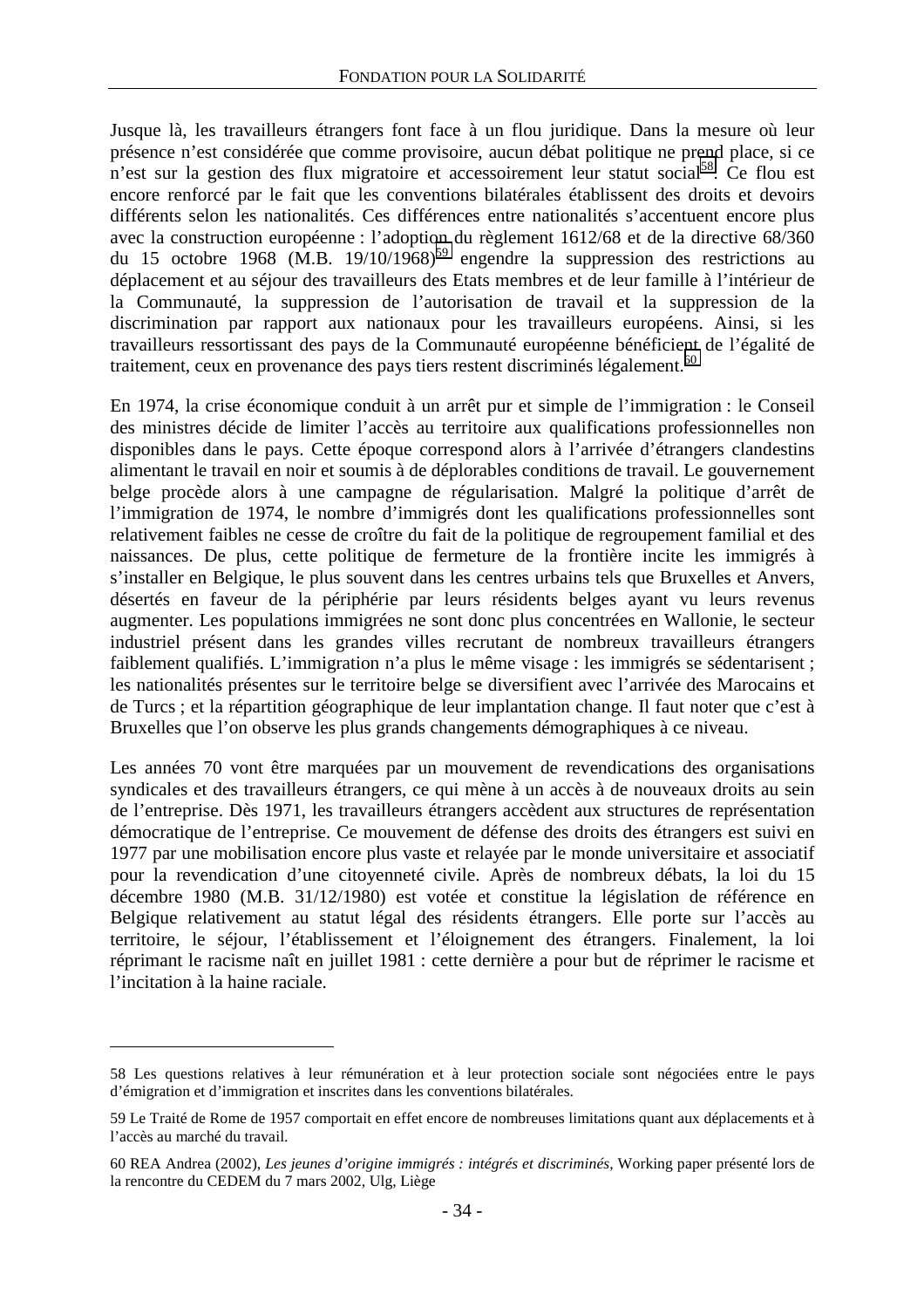<span id="page-35-0"></span>**Ainsi, jusqu'en 1981, la politique d'intégration est quasiment absente du paysage politique fédéral belge, les seules politiques à l'égard des immigrés consistant à leur attribuer une série de droits. Cependant, le monde du travail a engendré un processus d'intégration par le biais des mouvements ouvriers et des diverses associations belges ou immigrées en relation avec le monde du travail et les organisations syndicales y ont joué un rôle primordial.** 

#### 2. De la politique d'intégration au niveau fédéral

**C'est en 1981 que naît au niveau fédéral la politique d'intégration.** Le terme d' « immigré » apparaît alors : ils ne sont toujours pas considérés comme des nationaux mais du fait de leur résidence en Belgique, ne sont plus considérés comme des travailleurs étrangers. Le gouvernement Martens-Gol instaure à cette époque deux branches politiques : l'une ancienne, liée au contrôle des frontières, l'autre nouvelle, celle de l'intégration. La politique d'intégration peut se scinder en deux période : d'une part sa naissance et d'autre part son institutionnalisation.

#### 2.1. Sa naissance

La première période se caractérise par deux dispositions contradictoires : celle de l'exclusion par les discours politiques d'infériorisation et de disqualification, de même que par la possibilité par les communes de refuser l'inscription d'étrangers ou de les inciter au retour dans leur pays d'origine ; celle de l'inclusion par la modification du code de la nationalité belge en 1984, facilitant les naturalisations et élargissant le principe du ius soli.

On peut remarquer à cet égard que la position prise par les syndicats quelques années auparavant se décomposait également en une partie « exclusion » et en une partie « intégration ».

#### 2.2. Son institutionnalisation

La seconde période commence au niveau fédéral en 1989, suite au succès électoral des partis d'extrême droite en 1988, avec **l'instauration du Commissariat royal à la politique des immigrés**<sup>61</sup>. Ce dernier dépend des Services du Premier Ministre et se voit confier la mission de développement et de contrôle des politiques relatives à l'intégration des étrangers et des minorités ethniques. Certaines de ses suggestions seront d'ailleurs traduites par des lois, dont la plus importante, celle relative au code de la nationalité qui sera changé en 1991.

Un autre apport important du Commissariat est l'introduction du concept d'intégration dans les politiques bien que ce terme ne soit pas repris en tant que tel dans les textes légaux. L'intégration signifie en effet l'assimilation lorsque l'exige l'ordre public, une adaptation aux principes fondamentaux de la société et un respect de la diversité culturelle. Il s'agit d'un processus bilatéral, compris entre l'assimilation et la ségrégation, devant notamment favoriser la participation des immigrés aux activités publiques.

La politique d'intégration se fonde alors autour de trois axes : la lutte contre le racisme et notamment le racisme institutionnel et politique ; l'assouplissement en 1991 du Code de la nationalité belge de 1984<sup>62</sup> (élargissement plus important du principe du ius soli);

<sup>61</sup> Il s'agit également de l'année de la troisième réforme de l'Etat où les communautés voient leur paquet de compétences encore grossi.

<sup>62</sup> Il sera par ailleurs modifié en 1995, 1998 et 2000.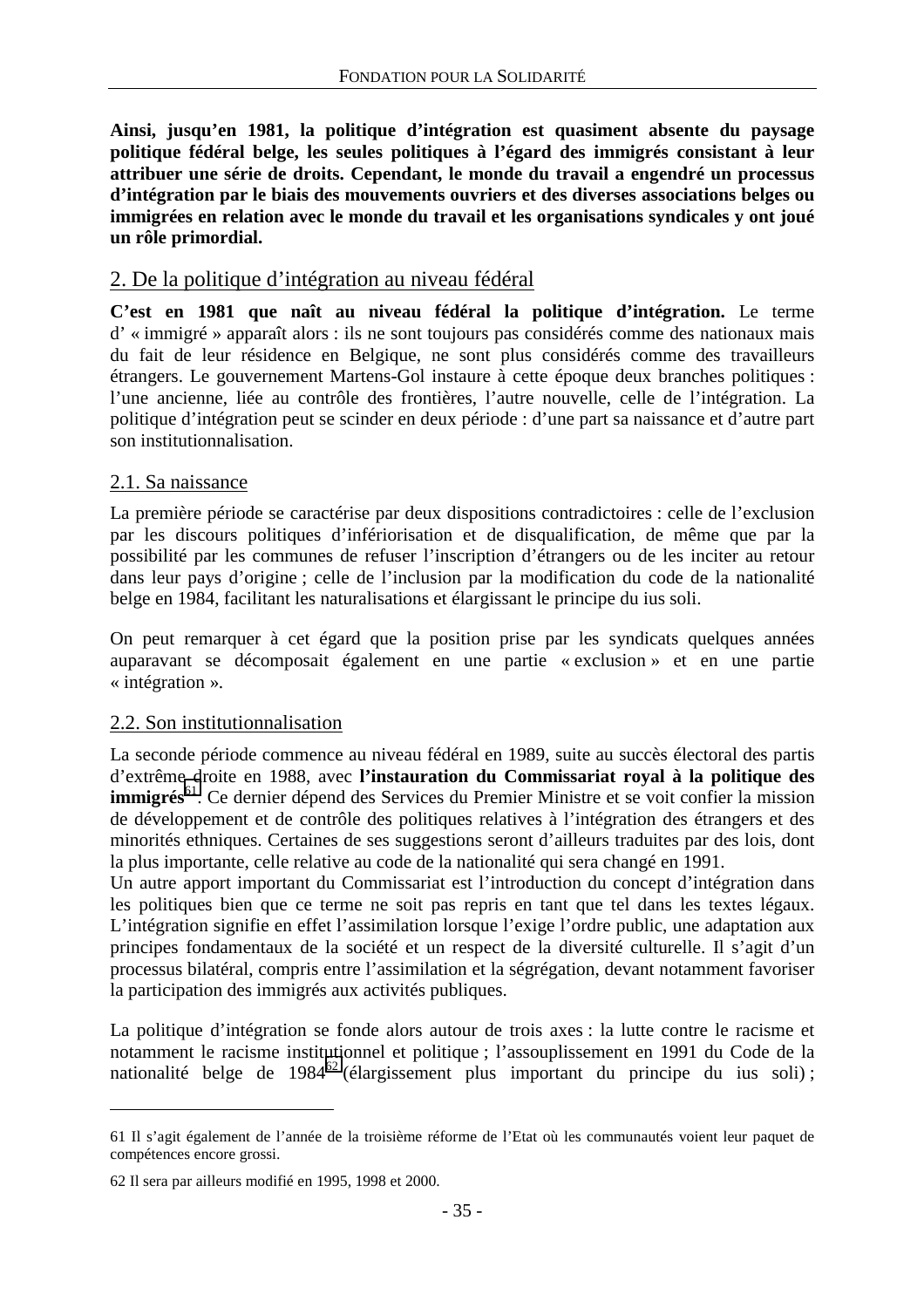l'instauration de politiques fédérales, régionales et locales en matière de pacification urbaine et de lutte contre les désavantages sociaux des immigrés de première et générations suivantes.

Au niveau fédéral, le dernier point s'est traduit concrètement par la création en 1991 d'un fond d'urgence suite aux émeutes survenues en Région bruxelloise, **le Fonds d'impulsion à la politique des immigrés**, visant à financer des projets d'intégration des jeunes de nationalité ou d'origine étrangère âgés de 6 à 25 ans. Ce Fonds n'est en aucun cas destiné à financer des supports structurels de long terme mais bien d'impulser des initiatives dans trois grands domaines : l'éducation, la formation professionnelle et l'insertion sur le marché du travail ; les environnements défavorisés et la jeunesse (entre 12 et 20 ans) ; les politiques locales et la sécurité. Par ailleurs, le FIPI ne peut soutenir que des projets appartenant aux Zones d'Action prioritaires, déterminées sur base de critères statistiques. A Bruxelles, les ZAP concernent 11 communes. Ses moyens proviennent d'une part des bénéfices de la Loterie nationale et d'autre part d'un cofinancement des Communautés et des Régions. Ce Fonds est dirigé par un comité mixte (composé de représentants du gouvernement et du premier ministre, de représentants de chaque gouvernements des Communautés et de représentants de chaque gouvernement régional), supervisé par la Conférence (fédérale) interministérielle sur l'immigration (CIPI)<sup>63</sup>. L'administration quotidienne de ce Fonds est prise en charge par le Centre pour l'égalité des chances (voir infra). Les projets peuvent être soumis par les gouvernements fédéral, communautaire, régional et services publics s'y rattachant, par les administrations communales, CPAS ou asbl individuellement ou en collaboration avec les pouvoirs publics, pour autant que les priorités soient celles définies par la CIPI. Les pouvoirs fédéral, régionaux (Bruxelles, Wallonie, Flandre) et communautaires (francophone et néerlandophone) décident des projets qui seront retenus et qu'ils cofinanceront.

Finalement, en 1993, naît **le Centre pour l'égalité des chances et la lutte contre le racisme** (CECLR) qui continue l'œuvre du Commissariat. Sa mission principale est de faciliter l'égalité des chances et d'identifier les multiples formes de discriminations, débouchant sur des avis et des recommandations adressés aux pouvoirs publics. Le Centre notamment gère, coordonne et accompagne les actions menées dans le cadre du FIPI (voir plus haut).

## 3. Politique d'intégration et réforme du système institutionnel belge

Pour rappel, jusqu'au milieu des années 70, seules les provinces ont entrepris des politiques d'accueil. Il s'agit d'organismes parapublics provinciaux (par exemple, le Service provincial d'immigration et d'accueil à Liège créé en 1964), subventionnés par le Ministère de l'emploi et du travail, le seul compétent en la matière.

## 3.1. Régionalisation de la politique d'accueil et communautarisation du culturel

 $\overline{a}$ 

La première réforme de l'Etat en 1970 prévoit la création de trois Régions et transfère la politique d'accueil aux Régions. L'arrêté royal du 28 février 1975 (M.B. 07/03/1975) définit alors la notion de politique d'accueil : cette dernière couvre l'application de la réglementation de l'occupation des travailleurs immigrés, l'intervention dans les frais de voyage pour le regroupement familial, l'octroi d'indemnités pour les personnes aidant moralement ou

<sup>63</sup> C'est la Conférence Interministérielle de Politique des Immigrés qui constitue l'instance fédérale et qui regroupe les cabinets fédéraux, communautaires et régionaux ayant dans leurs compétences les politiques d'intégration ou d'immigration, afin d'assurer une certaine cohérence. C'est le Centre pour l'égalité des chances et la lutte contre le racisme qui en assure la gestion quotidienne.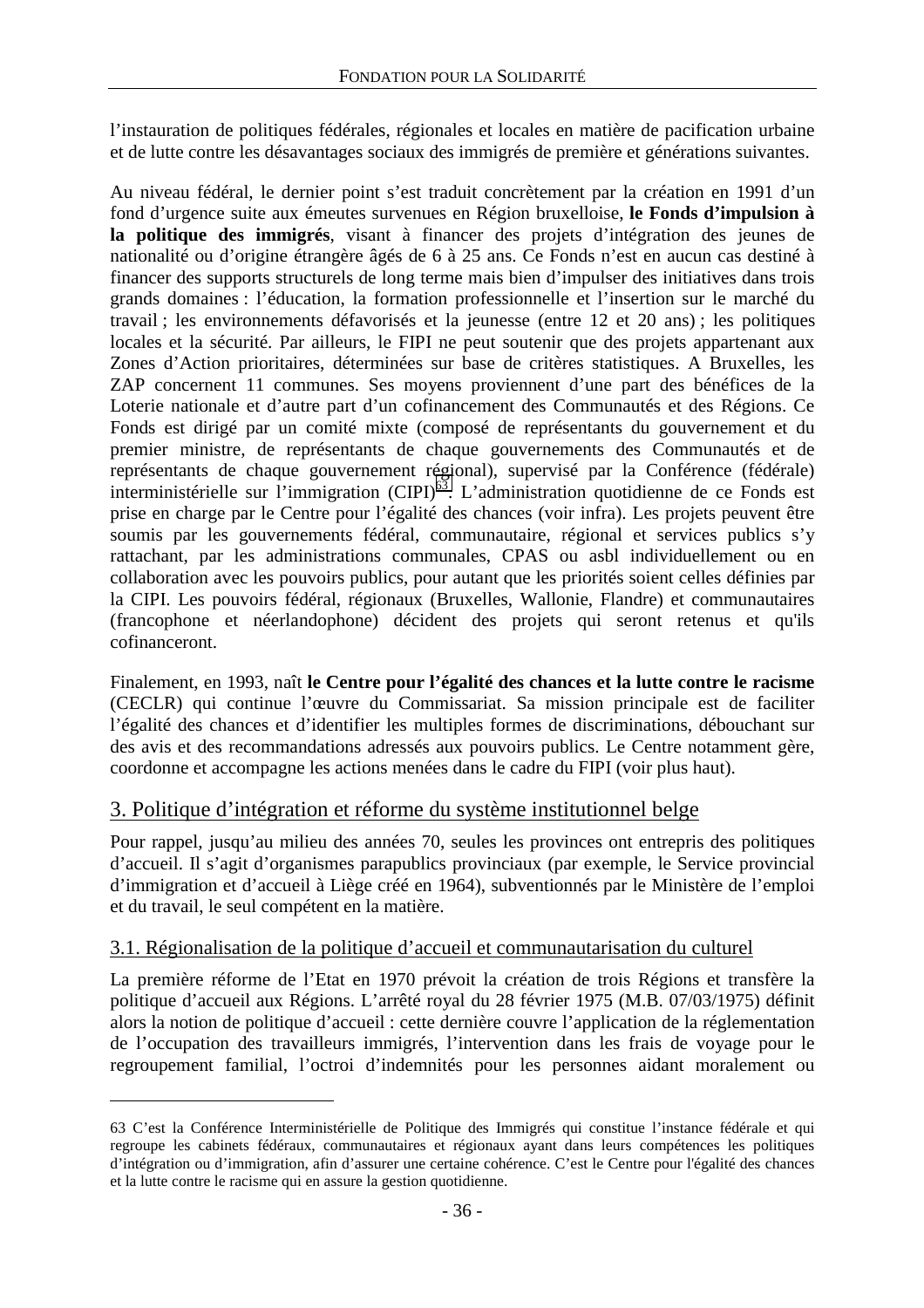religieusement les migrants, la publication de brochures d'information et ainsi que des subsides aux communes afin de publier ce type de brochure. Seuls deux points de cet arrêté couvrent la notion d'intégration : celui de l'octroi des subsides aux Conseils consultatifs communaux des Immigrés et aux associations créées par des travailleurs étrangers et celui de l'achat de matériel didactique pour l'organisation de cours de langue.

Parallèlement à la régionalisation de cette compétence, les Communautés se voient attribuer les compétences culturelles. Si la loi du 16 juillet 1972 ne prévoit rien à l'égard des immigrés, les Communautés française et flamande vont développer leur propre politique culturelle à leur égard. Une divergence se marque entre les deux Communautés.

Du côté flamand est mis en place un organisme de coordination (le Vlaams Overleg Comite Opbouwwerk Migratie). Ce dernier assure la coordination des activités des centres locaux d'animation sociale et culturelle et de développement communautaire qui fournissent des cours de langue maternelle, d'alphabétisation, des activités pour les femmes et pour les enfants, spécialement destinées aux étrangers, et qui par ailleurs soutiennent des associations d'immigrés. Le VOCOM assure aussi la formation et l'information, ainsi qu'un rôle de représentation au sein des associations et des institutions publiques.

En Communauté française par contre, aucune structure de coordination n'est mise en place malgré la présence d'associations d'immigrés organisant l'animation sociale et culturelle. Il faut noter que ces associations d'immigrés sont largement issues des associations généralistes liées aux mouvements ouvriers chrétiens et socialistes. Un budget est dégagé pour financer certaines actions de formation et dès 1976, les actions de formation dans les milieux immigrés sont financées dans le cadre du décret éducation permanente du 08 avril 1976. Selon ce décret, l'éducation permanente vise « *une prise de conscience et une connaissance critique des réalités de la société ; des capacités d'analyse, de choix, d'action et d'évaluation ; des attitudes de responsabilité et de participation à la vie sociale, économique et culturelle* ».

**La première réforme de l'Etat n'engendre donc pas de véritables bouleversements en matière de politique d'intégration.** Cette dernière consiste au niveau des Communautés principalement en la formation et en l'octroi de cours de langues et ignore le potentiel culturel et social des associations d'immigrés existantes. Les spécificités culturelles et l'interculturel sont néanmoins mis en avant dans le cadre de l'éducation permanente en Communauté française tandis que la Communauté flamande situe son action plutôt dans un cadre social. Du côté régional, l'absence d'organes exécutifs et législatifs empêche toute action.

## 3.2. Communautarisation de la politique d'accueil et d'intégration

La deuxième réforme de l'Etat de 1980 engendre la communautarisation notamment de la politique d'aide aux personnes dans laquelle s'inscrit l'accueil et l'intégration des populations immigrées. C'est lors de la loi spéciale de réformes institutionnelles du 08 août 1980 (article 5 parag.<sup>1er</sup> II  $3^{eme}$ ) qu'apparaît pour la seconde fois dans un texte législatif le terme intégration relativement aux compétences attribuées aux Communautés en matière d'accueil et d'intégration des immigrés. La Communauté française crée alors le Conseil Consultatif des Immigrés auprès de la Communauté française (Arrêté royal du 3 avril 1981) dont la mission est d'émettre des avis sur l'accueil et l'intégration des immigrés. Par l'arrêté de l'exécutif de la Communauté française du 9 octobre 1986 (M.B. 10/01/1987), ce Conseil devient le Conseil Consultatif pour les populations d'origine étrangère de la Communauté française.

Durant cette période, la politique de la Communauté française repose d'une part sur l'insertion sociale afin de favoriser l'égalité des chances. Cela se traduit par des activités d'alphabétisation, d'écoles de devoirs et de formations et d'information. Le second axe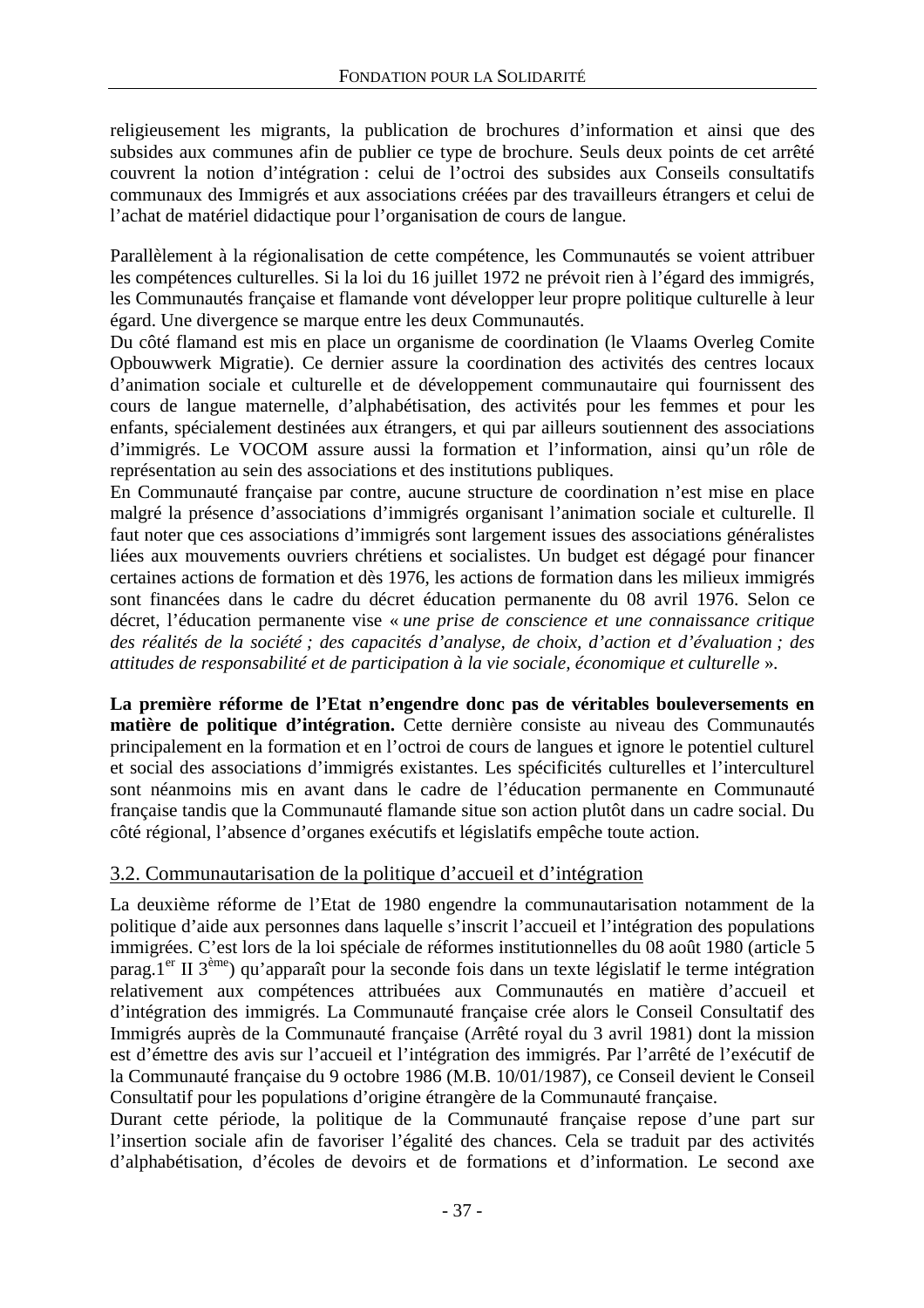politique concerne la prise en compte des différentes identités culturelles dans la population immigrée sur un plan interculturel : promotion de la langue et de la culture d'origine et formations interculturelles. Par ailleurs, la Communauté reconnaît les centres régionaux qui se créent début des années 80. A Bruxelles, c'est le Centre socioculturel des immigrés qui est créé en 1980. Ses actions concernent principalement la formation, la diffusion culturelle et l'édition d'un mensuel. En 1991, ce Centre change de nom et devient le Centre Bruxellois d'Action Interculturelle (CBAI). Ses actions concernent la politique d'accueil et d'intégration en Région bruxelloise et sont définies en quatre axes : la formation, l'information, la diffusion culturelle et le soutien à la vie associative.

Mais la fin des années 80 se caractérise par la persistance de la crise économique et sociale, engendrant montée du chômage, dévalorisation de l'éducation permanente et déstructuration du mouvement ouvrier organisé. Or, selon A. Ben Mohammed et al. (2000), c'est au travers de l'éducation permanente et des mouvements ouvriers que sont reconnues les spécificités culturelles des immigrés. Au sein même des associations d'immigrés, les actions culturelles sont délaissées au profit d'activités de formation professionnelle. Quant aux politiques publiques d'intégration des populations immigrées, l'accent est également mis sur l'insertion socioprofessionnelle (financement de formations par la Communauté française), particulièrement pour les jeunes, alors que leurs parents, largement employés dans les secteurs industriels en déclin, souffrent également de la montée du chômage. Finalement, en plus de la disparition de l'aspect culturel de la politique d'intégration, la Communauté française établit des politiques visant plus largement les populations défavorisées, en se basant sur l'intégration socio-économique de tous les habitants. En effet, le chômage touche à la fois les populations belge et immigrée. **Les axes politiques deviennent alors ceux de l'intégration dans un sens beaucoup plus large et de l'insertion professionnelle.**

Par contre, la Communauté flamande cible ses politiques sur les minorités ethnoculturelles comme le font les Pays-Bas ou les Etats-Unis.

## 3.3. Initiative régionale en matière d'intégration

Bien qu'il s'agisse d'une compétence communautaire, la Région bruxelloise développa indirectement à son début des initiatives relatives aux immigrés. La première de ces initiatives est la création en mars 1990 par le gouvernement de la Région du **Fonds pour l'intégration et la cohabitation des communautés locales** et plus connu sous le nom de Fonds Picqué. La Région décide ainsi de consacrer des moyens financiers pour des actions d'intégration et de cohabitation, mises en œuvre par des communes. Les réglementations relatives à l'utilisation de ces moyens sont alors reprises dans quatre circulaires : 29 mars 1990 (MB 24/08/90), 3 mai 1990 (MB 12/05/90), 11 juillet 1991 et 3 décembre 1992 (MB 18/02/93). Les quatre objectifs sont les suivants : lutte contre la formation de ghettos sociaux et culturels par l'aménagement social et urbain des quartiers ; ajustement de la politique de l'emploi, accent sur le maintien du secteur secondaire dans lequel les jeunes Belges issus de l'immigration sont particulièrement surreprésentés ; lancement d'un débat régional sur la politique d'intégration avec le National et les Communautés ; libération de fonds spéciaux pour les communes proposant des projets en matière d'intégration et de cohabitation (activités culturelles, sportives, ludiques, initiation à la citoyenneté).

Les actions doivent promouvoir « *l'insertion des populations d'origine étrangère dans la vie économique, sociale et culturelle locale* » ou l'intégration qui « *suppose des contacts et des relations respectueux et positifs entre les différentes communautés locales* ».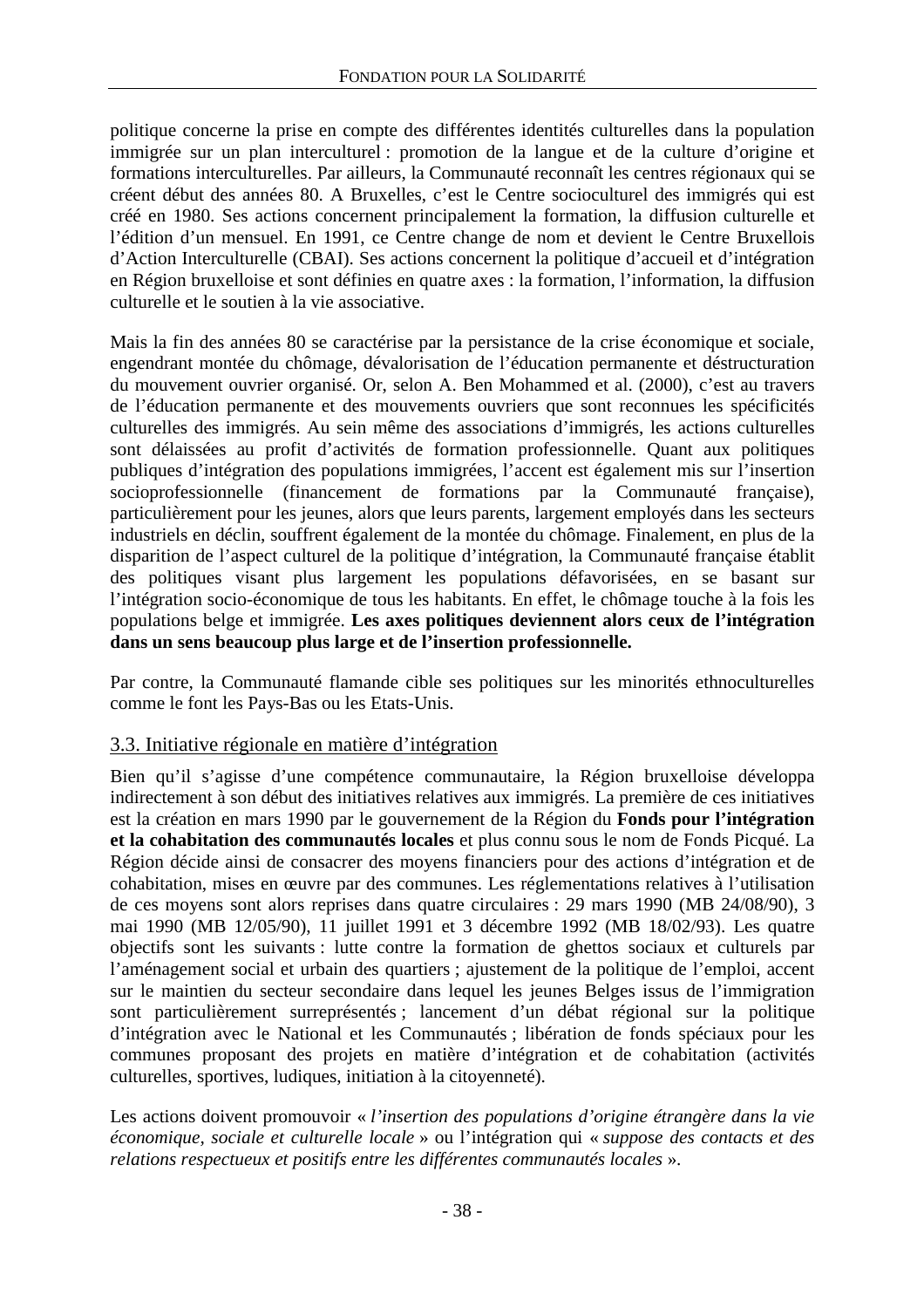Afin de développer une politique régionale d'intégration, une coopération est mise sur pied avec les communes, dans le cadre de la tutelle de la Région sur les communes. La Région finance des projets de communes prioritaires<sup>64</sup> dans lesquels il existe une coopération active entre les acteurs publics locaux et les associations ou organisations locales, et donc n'est pas théoriquement impliquée en elle-même dans la politique d'intégration. Le programme se concentre sur quatre thèmes : encourager les activités de loisir responsables dans les aires publiques ; promouvoir la conscience de citoyenneté des acteurs privés ; sensibilisation des acteurs publics ; et des ménages.

Le STICS se voit confier la mission de pilotage du dispositif.

En 1991, le parlement régional, la Commission communautaire flamande, la Commission communautaire francophone et la Commission communautaire commune créent la Commission de concertation avec les Bruxellois d'origine étrangère. Cette commission est composée de politiciens élus et de représentants de groupes d'immigrés. Elle a essentiellement un pouvoir consultatif, peut examiner des projets régionaux ou des propositions des communautés immigrées ou même proposer elle-même de nouvelles initiatives. La première Commission a couvert la période 1992-1995 et la seconde 1996-1999.

### 3.4. Régionalisation de la politique d'accueil et d'intégration

C'est de la réforme de 1989 qu'est née la Commission communautaire française, en même temps que la création de la Région de Bruxelles-Capitale afin d'enlever à la Région le pouvoir d'exercer et de gérer les compétences communautaires. Deux autres commissions communautaires sont créées : la commune et la flamande. En janvier 1993, le dispositif d'accueil et d'intégration des populations immigrées est transféré de la Communauté française à la Région wallonne et pour la partie francophone de Bruxelles, à la Commission communautaire française puisqu'il s'agit de compétences transférées par la Communauté française. Pour ces matières transférées, la Cocof n'est plus maintenue sous la tutelle de la Communauté française. La Cocof n'est pas compétente à l'égard des personnes mais bien des institutions unilingues françaises. Donc seules les institutions privées sont susceptibles d'être régies par elle.

Ce transfert de compétences a engendré un certain nombre de difficultés au sein des associations d'immigrés qui ont dû de ce fait séparer leurs initiatives entre ce qui relevait du social (et donc des Régions) et ce qui relevait du culturel (et donc des Communautés). En effet, jusque là, les Communautés géraient le social et le culturel.

#### **En 1995, le programme est rebaptisé « Programme de cohabitation des différentes communautés locales » et les moyens financiers sont transférés à la Cocof.**

## 4. La politique d'intégration et la Commission communautaire française

La crise économique et sociale des années 80 engendrant un chômage massif touchant aussi bien les travailleurs étrangers que les travailleurs belges (voir supra) ainsi que les diverses réformes institutionnelles, particulièrement celle de 1993 scindant le culturel du social, ont concentré la politique d'intégration autour de deux axes : celui de l'intégration du public défavorisé dans son ensemble (et non pas spécifiquement le public immigré) et de l'insertion sociale. Ainsi, le secteur Insertion-Cohabitation de la Cocof est organisé autour de trois

<sup>64</sup> Anderlecht, Bruxelles-Ville, Forest, Molenbeek, Saint-Gilles, Saint-Josse et Schaerbeek.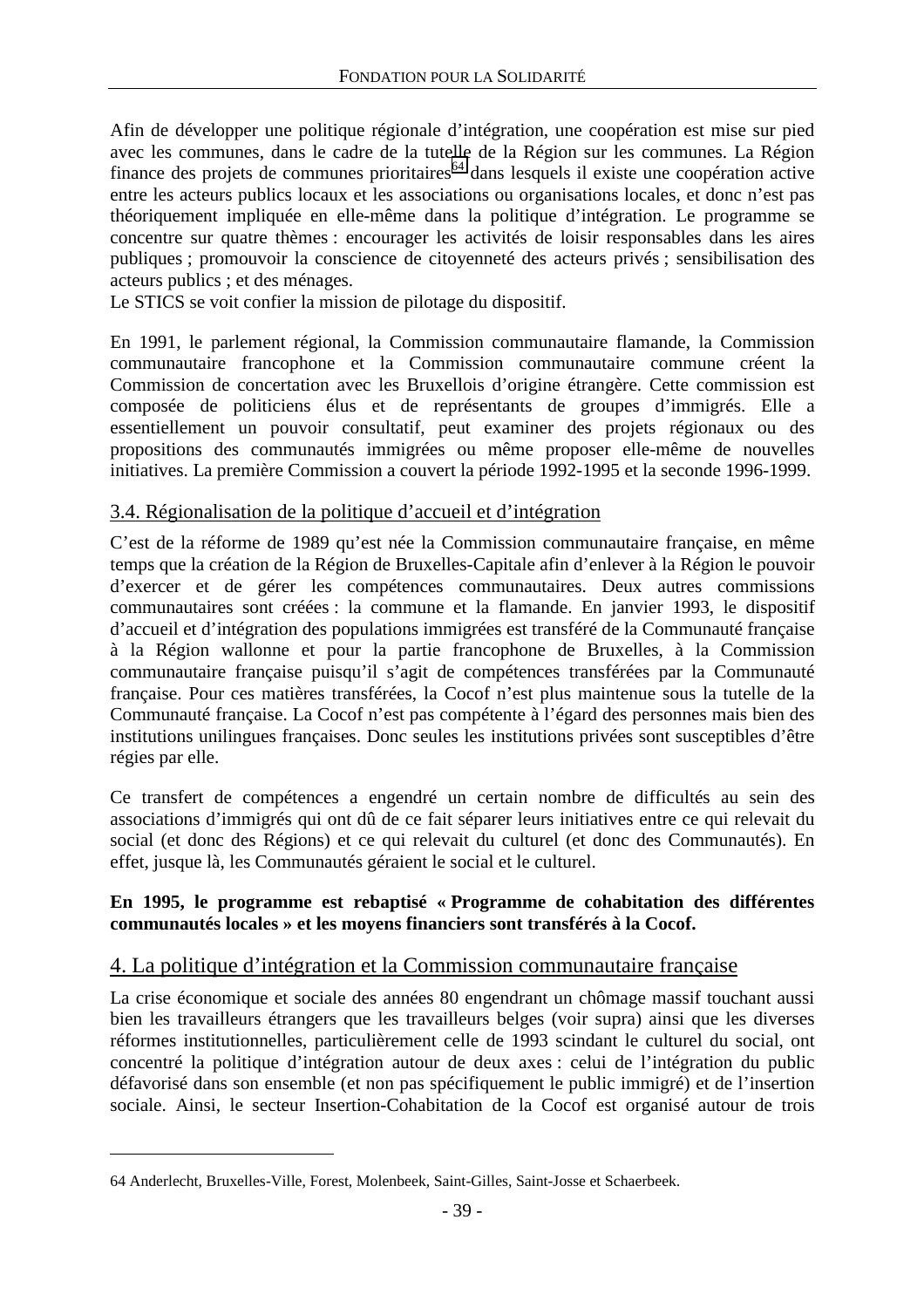programmes et régi par plusieurs circulaires et une législation Communauté française pour les Conseillers moraux et religieux. Ces programmes sont les suivants :

- (1) Programme Intégration-Cohabitation (PIC) : programme de financement pour les projets locaux d'intégration et de cohabitation, piloté par les communes qui travaillent avec les associations locales. Ce programme relève de la circulaire « Programme Intégration Cohabitation ».
- (2) Programme Insertion sociale (IS) : programme de financement pour l'intégration sociale s'adressant directement aux associations, relevant de la circulaire « Insertion sociale via les associations ». De plus, ce programme couvre aussi les subsides d'opérations spécifiques comme Eté-Jeunes, les Conseillers moraux et/ou religieux (Arrêté du 11/03/83), Sports de Quartier et les Intercommunaux associatifs.
- (3) Le Fonds d'Impulsion à la politique des immigrés : chacun des deux programmes précédents peut servir à cofinancer des projets dans le cadre du FIPI.

De plus, la Cocof octroie une subvention à l'Asbl CBAI.

#### 4.1. Cohabitation et intégration

Le Fonds impulsé par le Ministre Président de la Région bruxelloise, Charles Picqué, en 1990 connaît une suite avec la régionalisation de la politique d'accueil et d'intégration. En effet, les quatre circulaires de l'Exécutif de la Région bruxelloise sont abrogées et remplacées par la circulaire ministérielle de la Cocof du 28/09/95 (MB 13/02/96) adressée aux communes. Cette dernière met sur pied un programme d'insertion et de cohabitation se traduisant concrètement par un système articulé autour de quatre axes mais tous complémentaires, dont les communes et les associations sont les acteurs principaux. Le programme d'action est piloté et coordonné par les communes éligibles mais réalisé par les partenaires locaux des quartiers définis comme prioritaires et concernés par la thématique de l'intégration et de la cohabitation. Les quartiers prioritaires, et donc les communes éligibles, sont déterminés suivant un modèle mathématique fonction de critères démographiques et socio-économiques<sup>65</sup> et le financement du programme est réparti entre les communes éligibles, au nombre de 15 en 2003<sup>66</sup>. Les communes sont tenues de cofinancer le programme en vue de les responsabiliser et les obliger à organiser des concertations locales concernant les projets en cours. Afin de recevoir ces fonds, les partenaires privés locaux sont tenus de réaliser leurs activités dans des structures locales (publiques).

D'une manière générale, le fonctionnement de ce programme n'a pas été modifié depuis la circulaire de 1996. Chaque année, le Collège fixe le montant alloué au programme et le répartit entre chaque commune suivant le modèle mathématique établi en 1997.

#### *Définitions : Intégration et Cohabitation*

 $\overline{a}$ 

Si la politique de la Cocof s'est inspirée du Fonds Picqué, une différence se dessine avec ce dernier. Ainsi, comme dit en introduction, la politique de la Cocof est passée d'une logique d'intégration des populations d'origine étrangère à une politique d'intégration/d'insertion

<sup>65</sup> Nombre d'étrangers hors UE résidant dans la commune, nombre de minimexés, indice de confort de logement, niveau d'études, nombre de jeunes de 5 à 19 ans, nombre d'isolés, nombre de demandeurs d'emploi, nombre d'habitations datant d'avant 1945.

<sup>66</sup> Anderlecht, Auderghem, Bruxelles-Ville, Etterbeek, Evere, Forest, Ganshoren, Ixelles, Jette, Koekelberg, Molenbeek, Saint-Gilles, Saint-Josse, Schaerbeek, Watermael-Boitsfort.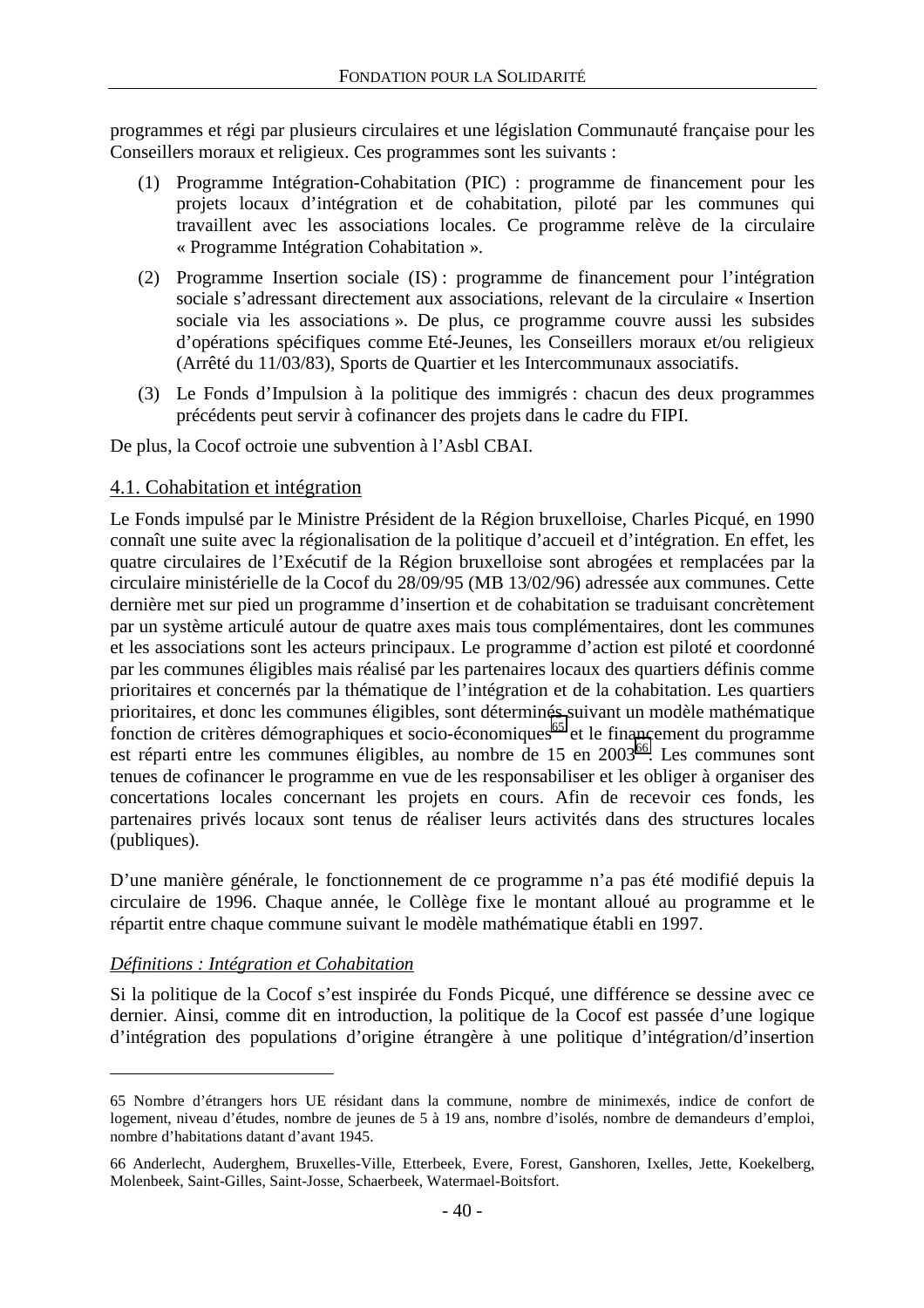sociale dans les quartiers fragilisés. Plus aucune référence n'est faite quant à l'origine ethnique ou de nationalité. En effet, si la première circulaire aux communes définissait l'intégration comme « *l'insertion des populations d'origine étrangère dans la vie économique, sociale et culturelle locale et la lutte contre l'exclusion »*, la nouvelle politique vise plutôt à cibler les quartiers fragilisés plutôt qu'une certaine population. Ainsi, en 1996, on parle d'intégration sociale, c'est-à-dire, « *toute action qui associe les populations locales, dont les communautés d'origine étrangère, à tout type d'activité qui vise la lutte contre l'exclusion, sur le plan social et culturel* » 67.

Par contre, la définition de cohabitation n'a pas changé et se définit comme « *l'établissement de relations respectueuses et positives entre les différentes communautés locales, La cohabitation implique une expérience interculturelle d'échanges et d'interactions, sous peine d'installer des logiques de cloisonnement et d'incompréhension ».<sup>68</sup>*

#### *Actions éligibles*

La circulaire définit le type d'actions qui répondent aux axes fixés par le Collège de la Cocof. Ces axes définis la première fois dans la circulaire de 1996 n'ont pas été modifiés depuis, soit :

- initiation à la citoyenneté : formation et information sur les droits et devoirs, les institutions, la naturalisation, les services communaux, les démarches administratives, l'apprentissage de la coexistence et du lien social et la prévention des comportements asociaux ;
- animation des espaces publics par des activités sportives et culturelles ou d'embellissement de locaux ou espaces collectifs, par des éducateurs, rencontres de publics culturellement différents ;
- sensibilisation des acteurs sociaux et des intervenants de terrain aux problèmes du racisme et de l'intégration par des formations, information collective du public et des responsables sur les questions de sécurité et de salubrité, de la santé, actions parascolaires et périscolaires.

La lutte contre toutes les formes de discriminations est un axe nouveau de la circulaire de 2003, compris dans la thématique « initiation à la citoyenneté » : *« Une attention particulière est réservée aux actions qui assurent une véritable politique d'égalité en faveur des habitants qui en raison de leurs origines subissent des discriminations sexuelles, sociales, culturelles et ethniques »69*.

Le Collège peut également soutenir des thématiques transversales en fonction des priorités régionales. Les thématiques transversales de la circulaire de 1996 concernaient l'implication des familles et la mixité. La circulaire 2003 veut privilégier les actions favorisant la cohésion sociale et l'interculturalisme, ainsi que celles favorisant la participation citoyenne de tous les

<sup>67</sup> MONITEUR BELGE (13/02/1996), *Circulaire du Collège de la Commission communautaire française adressée aux communes, relative à la subvention spéciale en vue de promouvoir l'intégration sociale et la cohabitation des différentes communauté locales*

<sup>68</sup> MONITEUR BELGE (13/02/1996), op.cit.

<sup>69</sup> COMMISSION COMMUNAUTAIRE FRANCAISE (2003), *Circulaire aux communes. Programme Intégration Cohabitation 2003*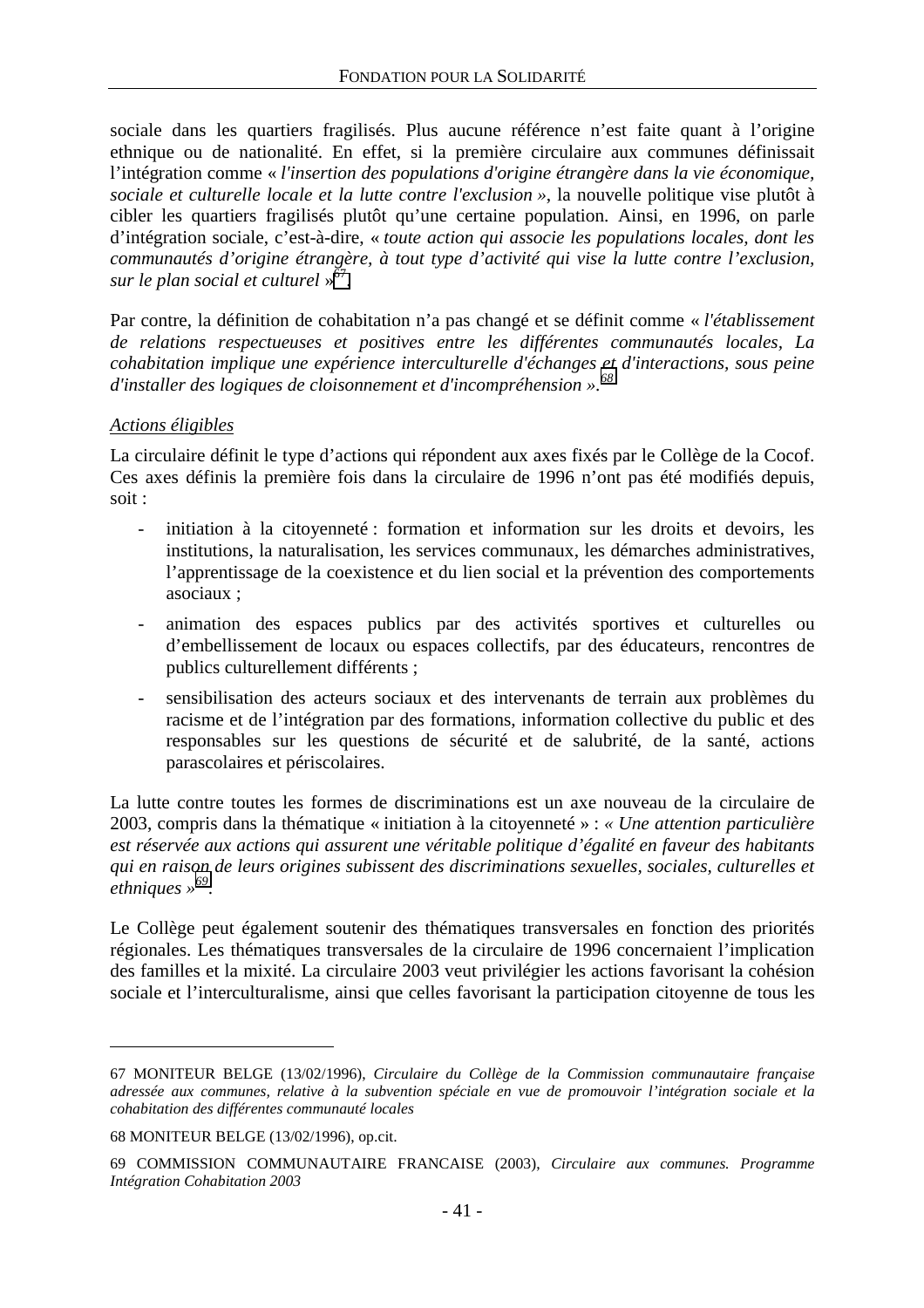habitants. Par ailleurs, depuis la première circulaire, un des objectifs est de responsabiliser et d'autonomiser le public bénéficiaire et d'encourager la participation citoyenne de tous les habitants. De plus, l'accent est mis sur les formations continues au niveau communal dans le cadre de la sensibilisation et de la formation des acteurs et des intervenants.

La circulaire prévoit aussi de soutenir des projets intercommunaux.

#### 4.2. Insertion sociale

#### *(a) Projets relevant de la circulaire*

La circulaire 2003 définit l'insertion sociale comme « *la possibilité donnée à chaque habitant de vivre une citoyenneté active et de contribuer au développement de la cité* » 70. Concrètement, ce programme d'insertion s'adresse aux associations ayant des projets relatifs à la mise en oeuvre de dispositifs d'éducation, de formation, d'accès au travail, à la culture et à la jouissance de la ville afin de faciliter l'intégration des populations vivant dans des quartiers fragilisés. Les subventions se font directement aux associations. Le financement couvre les frais de fonctionnement et de personnel.

La première circulaire « Insertion sociale » date de mars 1998. En 1998, la circulaire de la Cocof sur l'insertion recentre le cadre d'action sur les quartiers d'intervention prioritaire du programme de Cohabitation. Toutes les actions soutenues doivent concerner les populations habitant dans ces quartiers. Le but étant de renforcer la cohérence des deux programmes, d'une part sur le plan financier et d'autre part pour assurer une collaboration entre les associations de ces deux secteurs.

Les priorités proposées sont les suivantes :

- Les projets doivent concerner l'insertion sociale dans un ou plusieurs quartiers prioritaires ;
- Le programme d'action doit être centré sur les problèmes spécifiques du quartier et doit avoir pour but de les résoudre ;
- Les actions d'émancipation et de citoyenneté active, les mises en route de dynamiques sociales impliquant les habitants du quartier sont encouragées ;
- Les projets doivent prendre en compte les ressources existant dans le quartier, ainsi que le partenariat potentiel.

Le public-cible est donc celui de la Cohabitation. Des projets ciblant les femmes peuvent être développés dans le cadre de l'émancipation et de la participation

Depuis 1998, cette circulaire se distingue par la durée de financement puisque elle prévoit des contrat-programmes triennaux avec les associations, sous certaines conditions.

#### *(b) Eté-Jeunes (dans le cadre Insertion)*

 $\overline{a}$ 

Créé en 1988, il s'agit d'un programme destiné aux jeunes âgés de 12 à 18 ans de la Communauté française et issus de milieux défavorisés, en vue de leur assurer des activités culturelles, sportives et socio-éducatives pendant les vacances d'été afin de compenser la fermeture des institutions socio-culturelles pendant ces vacances. Au début, ce programme

<sup>70</sup> COMMISSION COMMUNAUTAIRE FRANCAISE (2003), *Circulaire Insertion sociale Associations 2003*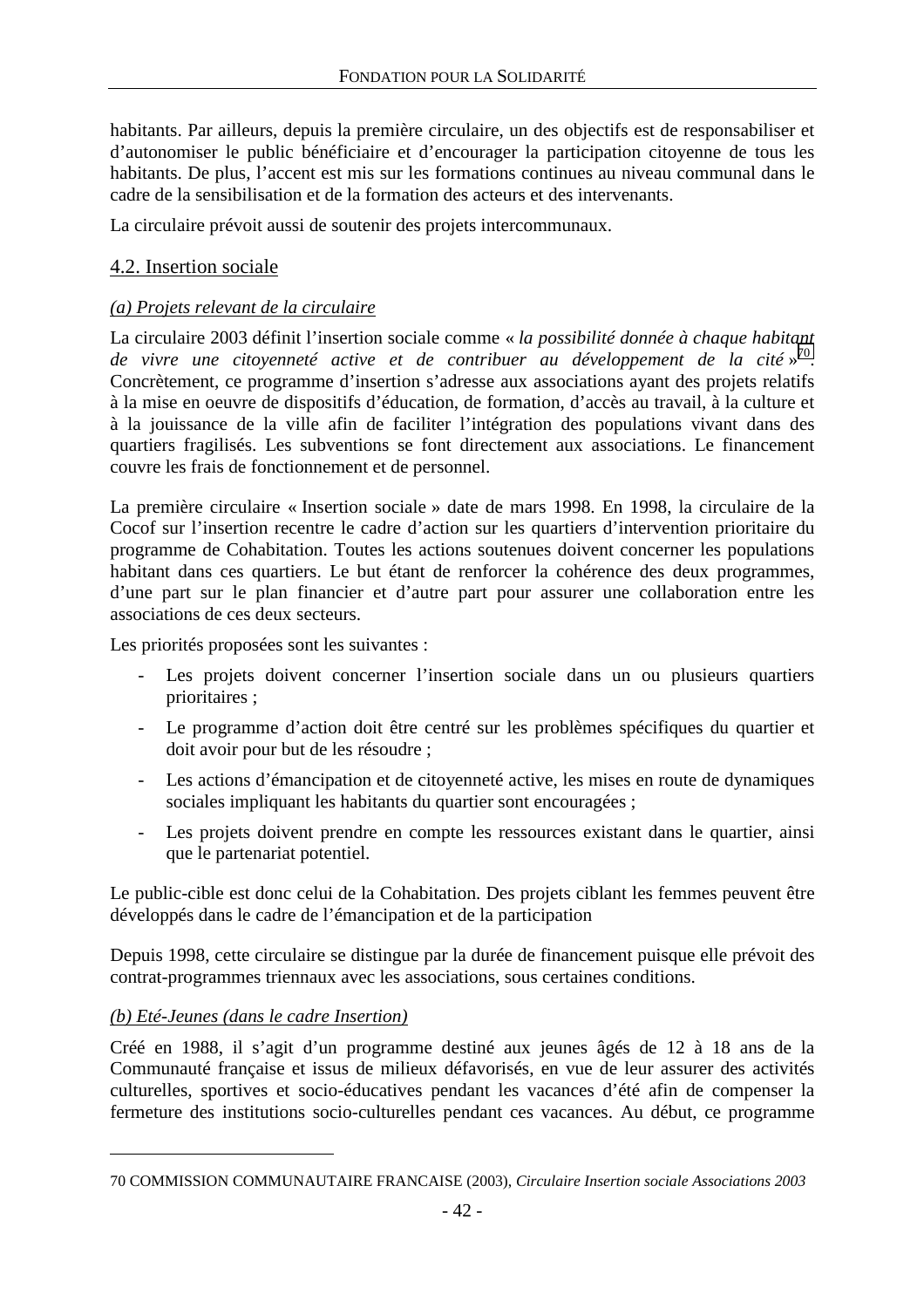était mené conjointement par la Communauté française et la Cocof. Depuis 1994, c'est la Cocof qui en assure la majorité du financement pour la Région bruxelloise.

Les activités comprennent des ateliers créatifs, éducatifs (rattrapage scolaire) et d'expression, des stages sportifs, des excursions et visites culturelles, des apprentissages de la vie en communauté. Les activités doivent durer 10 jours au minimum, concerner les mois de juillet et août et s'adressent à l'échelon local. Cette opération s'inscrit dans la lutte contre l'exclusion. Les projets doivent en effet favoriser l'implication et la responsabilisation des jeunes dans la société, favoriser leur sentiment de citoyenneté.

Avant 2001, la circulaire prévoyait une obligation de partenariat entre au moins trois associations. Cette obligation fut retirée dans la circulaire 2001 mais reste toujours souhaitée.

### *(c) Les conseillers moraux et/ou religieux auprès des immigrés*

Ce programme subsidie des conseillers au sein de quelques asbl. Si au départ il avait pour objet de soutenir les immigrés récents, actuellement les conseillers sont plutôt des animateurs socioculturels. Actuellement, le programme est régi par l'Arrêté de l'Exécutif de la Communauté française du 5 mars 1984 (M.B. 22/06/1984) mais la subsidiation devrait disparaître.

## 4.3. Fonds d'impulsion à la politique des immigrés

Le programme Cohabitation-Intégration de la Cocof cofinance des projets FIPI : on distingue le FIPI communal et associatif. Chaque année, la Cocof cofinance 9 projets communaux bruxellois et 15 projets d'associations. C'est le Centre pour l'égalité des Chances qui analyse les projets et contrôle les justificatifs. L'administration a pour tâche uniquement de rédiger les arrêtés de cofinancement et de les payer.

Le FIPI est dans ce cadre un complément indispensable aux politiques d'intégration menées par les entités fédérées. En ce sens, on peut dire qu'il a perdu sa fonction d'impulsion.

## 5. Budget et évaluation

## 5.1. Budget

L'analyse ne serait pas complète sans ajouter à ces éléments – et très brièvement - quelques ordres de grandeur budgétaires. Que représentent les politiques de cohabitation et d'insertion sociale dans le budget de la Cocof (pour l'année 2000, en anciens francs) ?

- Ces politiques relèvent du poste budgétaire consacré à l'aide aux personnes. En 2000, il passe de 3.784,3 à 3.996,6 millions (+ 6%). La part de ces dépenses dans le budget « cumulé » passe de 41 à 44% (de 44 à 47% dans le budget « Décret »). Le poste « aide aux personnes » se répartit entre quatre sous-catégories dont les principales sont l'action sociale, la cohabitation des communautés locales, la famille et les infrastructures sociales.
- Pour ce qui est de la cohabitation des communautés locales, les moyens n'évoluent guère et se stabilisent toujours autour de 232,9 millions, soit quelques 6% du budget de l'aide aux personnes.

En résumé, 6% de 44% du budget : les politiques de cohabitation représentent 2,64% du budget total de la Cocof en 2000.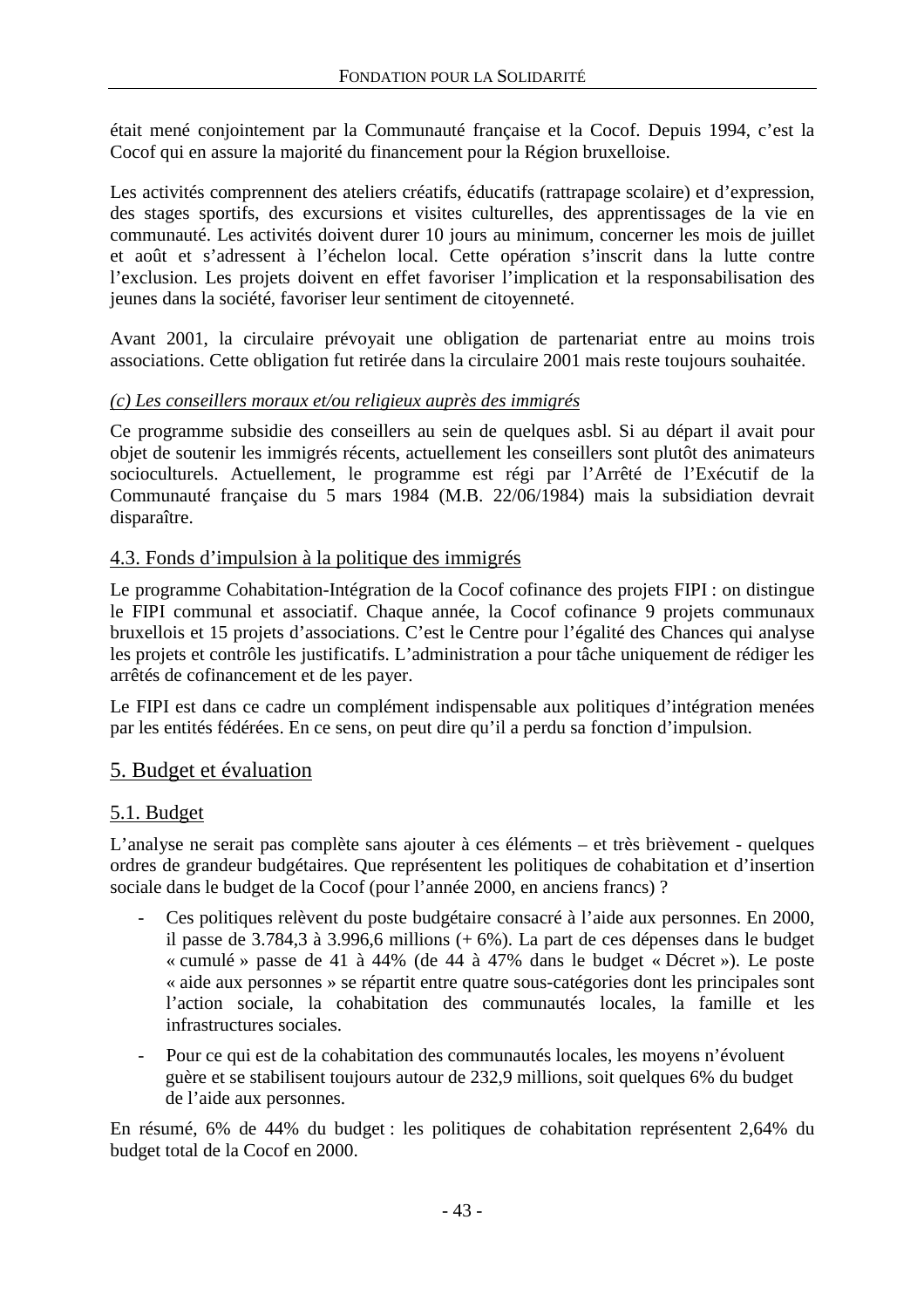## 5.2. Évaluations

Autre point sur lequel il faut revenir pour que le tableau soit complet : les évaluations qui ont été menées de ces politiques.

Alors qu'à de nombreuses reprises depuis 1994 les discours politiques sur la cohabitation et l'intégration ont mis l'accent sur l'évaluation comme priorité, cela se traduit dans les faits par des travaux relativement segmentés et peu cumulatifs.

- Sur base des rapports d'activités des projets subventionnés, l'administration produit un rapport annuel composé de tableaux qui reprennent, outre des données budgétaires et sur les organismes bénéficiaires (par commune, par statut – associatif ou (para)communal -, etc.), des données sur la fréquentation des activités subventionnées : mixité hommes femmes ; actions menées avec des familles ou comportant une dimension de contact avec les familles des participants ; etc. En particulier sur la fréquentation, ces tableaux ne sont pas réalisés chaque année (plus depuis deux ans, semble-t-il). Et l'administration tient à en relativiser elle-même le contenu au sens où les données sont récoltées dans un cadre administratif et sur base exclusivement déclarative à posteriori. L'administration ne soutient pas ni ne promeut de démarche autoévaluative des projets. Si un tel chantier est écarté, c'est notamment du fait non nécessairement reconductible des subventions annuelles. Cette fonction est donc renvoyée aux coordinateurs communaux. À cet égard, l'exemple du travail en cours à Forest depuis plusieurs mois est unanimement cité en exemple.
- Il n'y a pas eu d'évaluation externe des programmes depuis longtemps. L'évaluation est cloisonnée. Par exemple, en 1997, un centre de recherche a mené un travail de ce type, mais sur le volet communal seulement. Le STICS a fait des propositions l'an dernier, mais qui n'ont pas abouti. Mentionnons aussi que pour l'administration, les résultats des évaluations menées deviennent obsolètes après quatre ou cinq ans.
- Le CBAI effectue en ce moment un travail en plusieurs volets, sur l'année 2001. Un des volets est un cadastre de l'emploi, mené conjointement avec l'administration, préparatoire à l'estimation du coût budgétaire de la barémisation prévue par les accords du non marchand. Les autres volets comprennent l'analyse des données administratives, la production de typologies des actions soutenues, et l'analyse du fonctionnement des coordinations communales. Ce travail est mené dans le cadre de la préparation du décret qui doit restructurer ces politiques pour les années prochaines, et doit être clôturé d'ici le milieu de l'été 2003.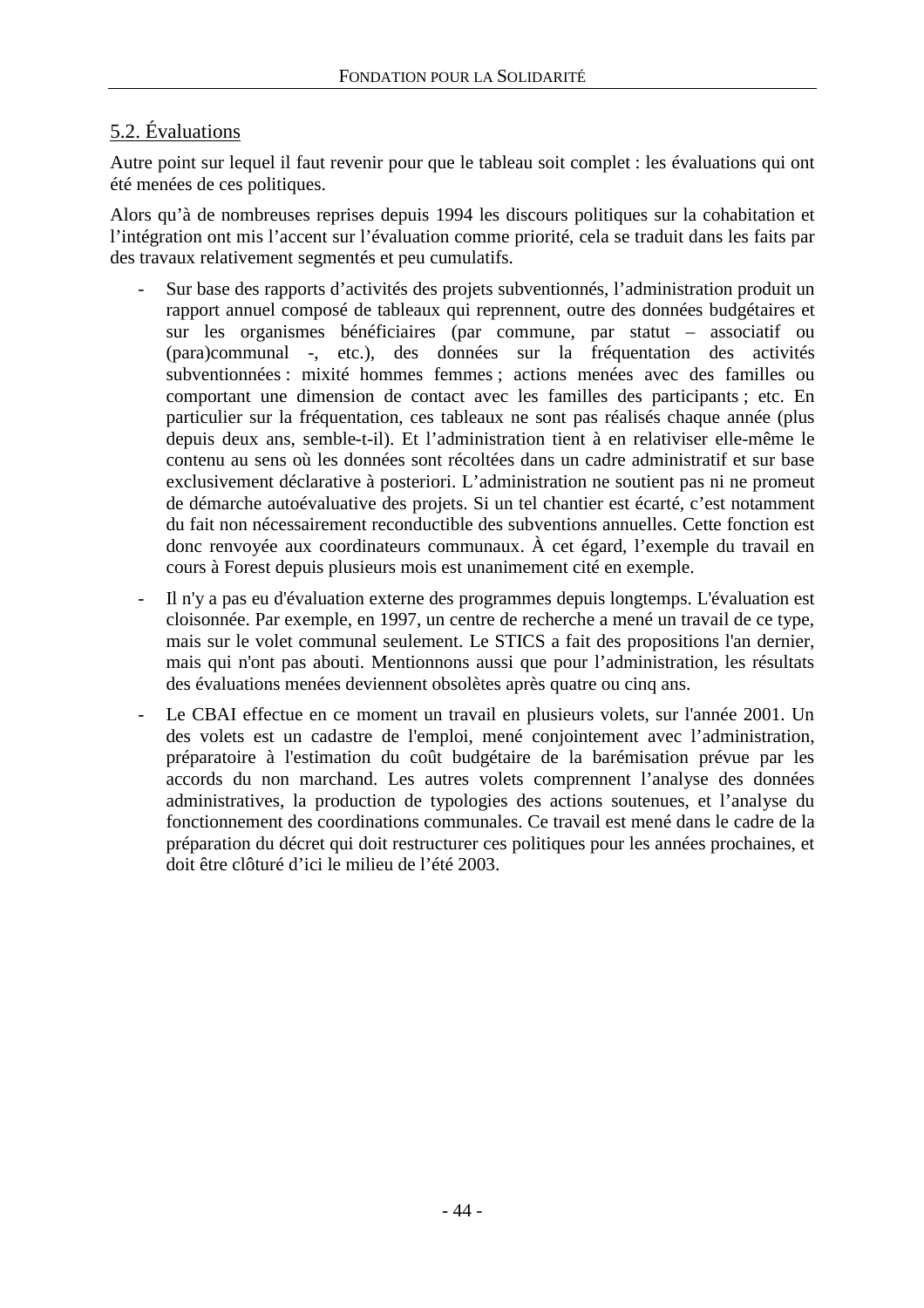## 6. Conclusion

Du début de son histoire, pendant l'entre deux guerres, jusqu'au milieu des années septante, l'immigration a été considérée comme un moyen de répondre aux ajustements conjoncturels du marché du travail. Les seules politiques consistaient alors à gérer les flux migratoires selon les besoins de main d'œuvre puisque cette immigration était considérée comme temporaire, entraînant par là d'une part un flou juridique quant à la sécurité de séjour et d'autre part des discriminations. Cette absence de politiques d'intégration a cependant été compensée par une intégration réalisée par le travail. En effet, l'implication des immigrés dans les mouvements ouvriers et associations connexes et l'appui syndical dont ils bénéficiaient ont contribué à leur intégration. Il faut cependant nuancer cette observation car si les syndicats revendiquaient des droits égaux pour les travailleurs belges et étrangers, ils étaient néanmoins opposés à des afflux de main d'œuvre étrangère. Le foisonnement d'associations d'immigrés constaté à notre époque relève donc en large partie de ce processus historique d'intégration en milieu de travail.

C'est par cet appui syndical que le gouvernement fédéral prend conscience du phénomène de sédentarisation de la population immigrée et les premières mesures politiques instituent début des années 80 d'une part un cadre légal quant à la sécurité de séjour des étrangers et d'autre part la première modification du code de la nationalité facilitant les naturalisations.

Ainsi, jusqu'au début des années 80, aucune réelle politique d'intégration n'est mise en œuvre au niveau fédéral. Seuls certains droits sociaux et civils sont octroyés aux immigrés mais comme évoqué dans le premier chapitre, l'intégration ne se limite pas à une simple attribution de droits. On retrouve ici le modèle de l'inclusion sociale et de l'exclusion nationale.

La politique d'intégration au niveau fédéral prend réellement forme à partir de 1989. Celle-ci est consécutive à la prise de conscience de l'existence d'une nouvelle forme de population immigrée et à la montée de l'extrême droite. Dans ce cadre où l'immigré est plutôt considéré comme un « problème », l'intégration est définie à la fois comme une assimilation de la part de l'immigré et d'une acceptation des diversités culturelles de la part de tous. Viennent ensuite les premières politiques de subsidiation de projets d'intégration dans le cadre du FIPI début des années nonante. La création de ce fonds a résulté des émeutes survenues en Région bruxelloise qui ont mis l'accent sur les problèmes sociaux et d'exclusion rencontrés par la population immigrée. De ce fait, l'intégration est alors considérée non plus comme une assimilation mais comme une insertion se réalisant notamment par l'éducation et l'insertion professionnelle. Par ailleurs, le caractère sédentaire de la population immigrée s'affirmant de plus en plus, le code de la nationalité est une nouvelle fois modifié facilitant l'intégration juridique par la naturalisation et par l'élargissement du principe du ius soli.

Les différentes réformes institutionnelles de l'Etat belge vont également avoir un impact sur les politiques d'intégration. La première réforme transférant la politique d'accueil aux Régions et communautarisant le culturel n'engendre pas de grands bouleversements. Au niveau régional, les politiques d'intégration consistent en des subsides aux associations d'immigrés et des cours de langue. Néanmoins, un élément important qui ne sera pas suffisamment développé par la suite est l'accent mis par la Communauté française sur des actions de formation dans le cadre de l'éducation permanente. En effet, l'éducation permanente a pour objet de promouvoir la diversité culturelle et son corollaire nécessaire, l'interculturalisme. Finalement, chacune des entités fédérées laisse de côté le potentiel culturel et social des associations existantes en ne créant aucune structure de coordination. La seconde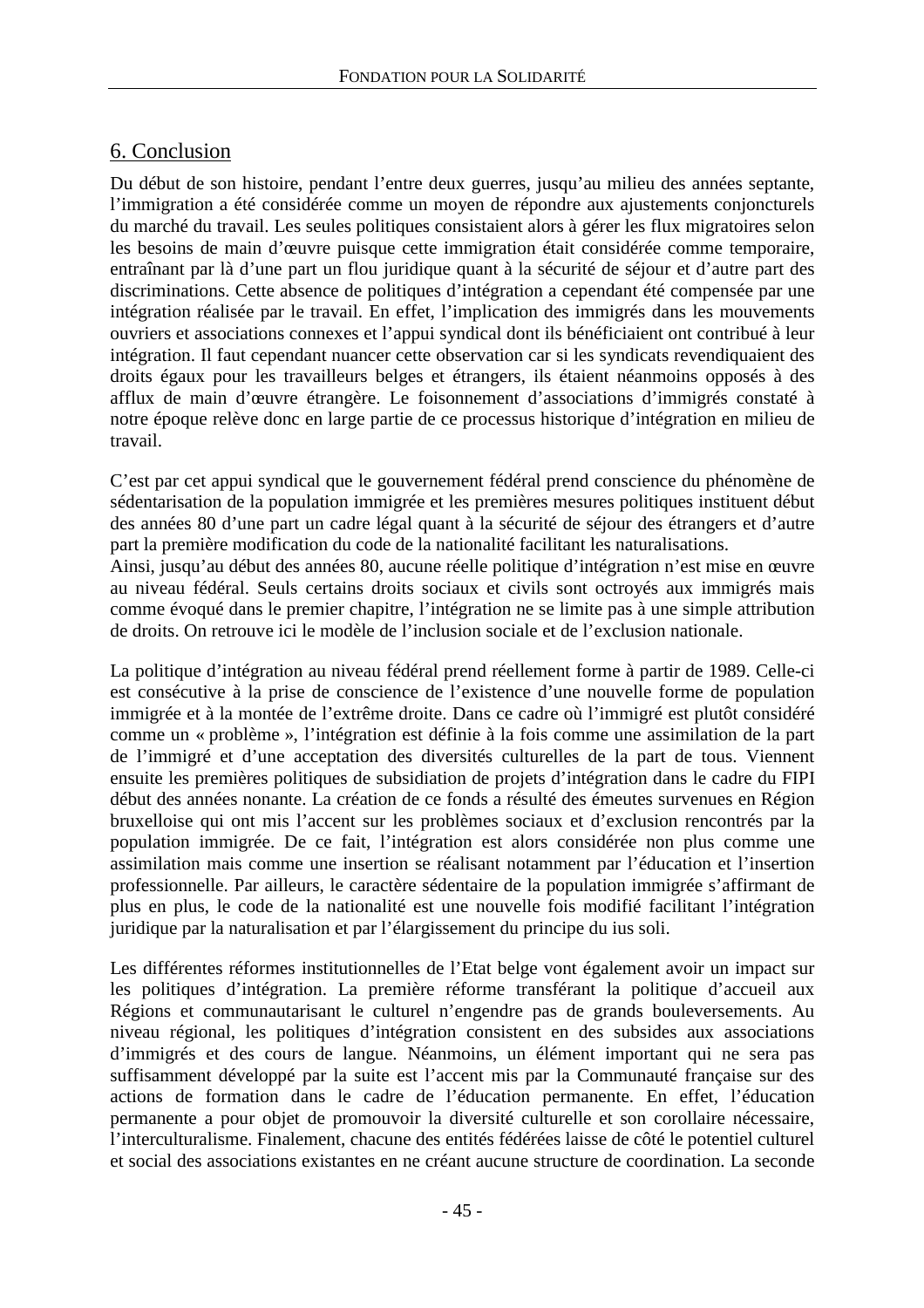réforme de l'Etat, communautarisant la politique d'accueil et d'intégration, est accompagnée de la crise économique et sociale, de la déstructuration du mouvement ouvrier et de la montée de l'extrême droite. Ces circonstances vont amener la Communauté française à se consacrer encore plus sur l'axe politique d'insertion (alphabétisation, école des devoirs…) et engendrer un déciblage des politiques d'intégration, s'adressant de plus en plus à l'ensemble du public défavorisé.

A la même époque, si la Région bruxelloise axe sa politique aussi essentiellement sur l'insertion du fait de la crise, elle agit dans le sens opposé en ciblant sa politique d'insertion sur les jeunes immigrés (Fonds Picqué). Cette orientation différente peut trouver sa cause dans le fait que la Région est en proie à des émeutes de jeunes immigrés alors que la Communauté française se retrouve quant à elle face à une Wallonie industrielle en plein déclin et touchant aussi bien les immigrés que les belges. Bien que l'axe d'insertion sociale prime, la politique régionale est également accompagnée d'une politique de cohabitation harmonieuse des populations locales. Les communautés sont appelées à vivre ensemble mais l'accent n'est en rien mis pour susciter la reconnaissance des spécificités de chacun et les faire interagir alors que l'objet précisément du programme est de lutter contre les ghettos culturels. La montée de l'extrême droite n'est évidemment pas étrangère à cet axe politique de non mise en évidence des spécificités culturelles.

L'élément neuf de cette politique est par contre la prise en compte dans son programme du réseau d'associations existantes sur le terrain et agissant en matière d'intégration.

Finalement, la dernière réforme de l'Etat transférant la compétence d'accueil et d'intégration est celle de 1993. Les Régions sont à nouveau compétentes en la matière et cette compétence est transférée à la Cocof pour la Région bruxelloise. La Cocof reprend alors plutôt l'optique de la Communauté française et cible sa politique d'intégration sur le public défavorisé dans son ensemble. La priorité est donnée à l'intégration sociale. Par contre, comme la politique régionale bruxelloise, elle se base sur le milieu associatif et reconnaît la cohabitation harmonieuse des populations locales comme second objectif. La circulaire de 2003 apporte une nouveauté quand à ce dernier point car si la priorité est toujours donnée à l'intégration sociale, les activités favorisant l'interculturalisme font partie des types d'activités prioritaires. Par ailleurs, cette circulaire entend résoudre un des problèmes liés au non ciblage des populations immigrées ou d'origine immigrée, celui des discriminations. Une priorité est en effet donnée aux actions accordant une attention particulière à l'égalité des chances.

**En conclusion, les politiques menées depuis plus de 10 ans par la Région et la Cocof relèvent d'une certaine logique, relativement aux différents contextes dans lesquels elles ont évolué.**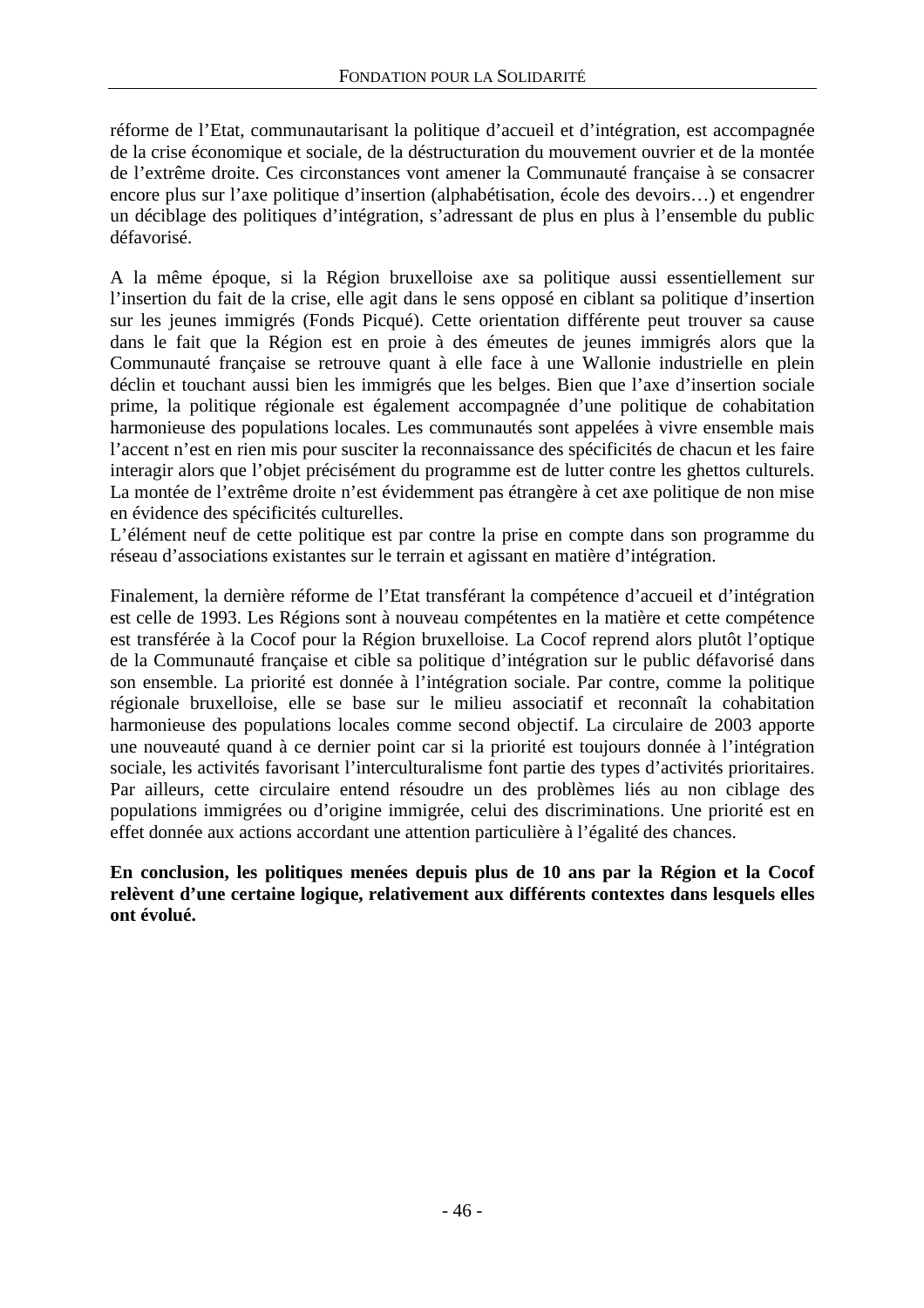# Cinquième chapitre : Autres politiques en Région bruxelloise

## Introduction

Les politiques sociales ont vu le jour dans notre pays au début et au milieu des années 70. A cette époque naissent les maisons médicales, les plannings familiaux, le travail de rue, les CPAS ou encore l'éducation permanente. Du début des années 80 au début des années 90, la crise économique oriente les diverses politiques sociales vers l'insertion professionnelle et socioprofessionnelle, les formations ou l'intégration sociale des populations immigrées. Les années qui suivent sont le témoin de la montée de la globalisation et de la mondialisation, accompagnée de la crise urbaine. Les mesures visent alors l'intégration sur le marché du travail, la promotion et le développement de l'économie sociale, la revitalisation des quartiers, la naissance des agences immobilières sociales…Dans le cadre de ces diverses mesures, le secteur associatif s'institutionnalise devenant le sous-traitant des pouvoirs publics.

L'émergence de ces divers services et structures en direction des populations fragilisées a résulté en une énorme complexité de leur interdépendance et de leurs enchevêtrements, et ce à tous les niveaux. Ainsi la politique d'accueil et d'intégration des populations étrangères ou d'origine étrangère noue avec l'ensemble des politiques sociales des liens étroits, que ce soit au niveau des publics visés, des mécanismes de sa mise en œuvre ou encore de sa finalité sociale. Il a dès lors été mis en évidence la nécessité d'assurer la transversalité entre ces différents services et dispositifs. A cet égard, le Ministre Président de la Région bruxelloise, Charles Picqué, indiquait que « *le développement régional implique l'action conjuguée de l'ensemble des organismes publics et des associations qui participent à la lutte contre la dualisation urbaine. Ils doivent s'instituer en véritables « leviers sociaux » pour un développement global et transversal (concernant l'accès au logement, la rénovation urbaine, la gestion des équipements, l'aménagement de l'espace public, l'insertion socioprofessionnelle ou encore la cohabitation des communautés locales)* » 71. En Région bruxelloise, cette prise de conscience s'est concrétisée par l'adoption d'un Plan Régional de Développement.

Du fait de cette interdépendance et de cet enchevêtrement nécessitant une certaine transversalité, il paraît indispensable de présenter au moins brièvement quelques unes de ces politiques sociales, ainsi que la relation qu'elles nouent, de façon directe ou indirecte, avec la politique d'intégration et de cohabitation.

Parmi les différents dispositifs de politiques sociales mis en place dans la Région de Bruxelles-Capitale depuis les années septante, indépendamment du niveau de pouvoir les ayant initiés<sup>72</sup>, on peut citer de manière non exhaustive<sup>73</sup> :

- Education permanente (1976) ;
- Insertion socioprofessionnelle (1990);
- Programme intégration –cohabitation (1990);

<sup>71</sup> STICS (1999), *Politique des Villes*, Documents préparatoires, Journée du 31 mai 1999, p. 18

<sup>&</sup>lt;sup>72</sup> En Région bruxelloise, les compétences sociales relèvent de plusieurs niveaux : pouvoir fédéral, Région bruxelloise, Commission communautaire flamande, Commission communautaire francophone, Commission communautaire commune, Communauté française, Communauté flamande, les communes et les CPAS. De plus, on observe à la fois des acteurs de terrains publics et privés.

 $73$  Voir STICS (1999), op.cit.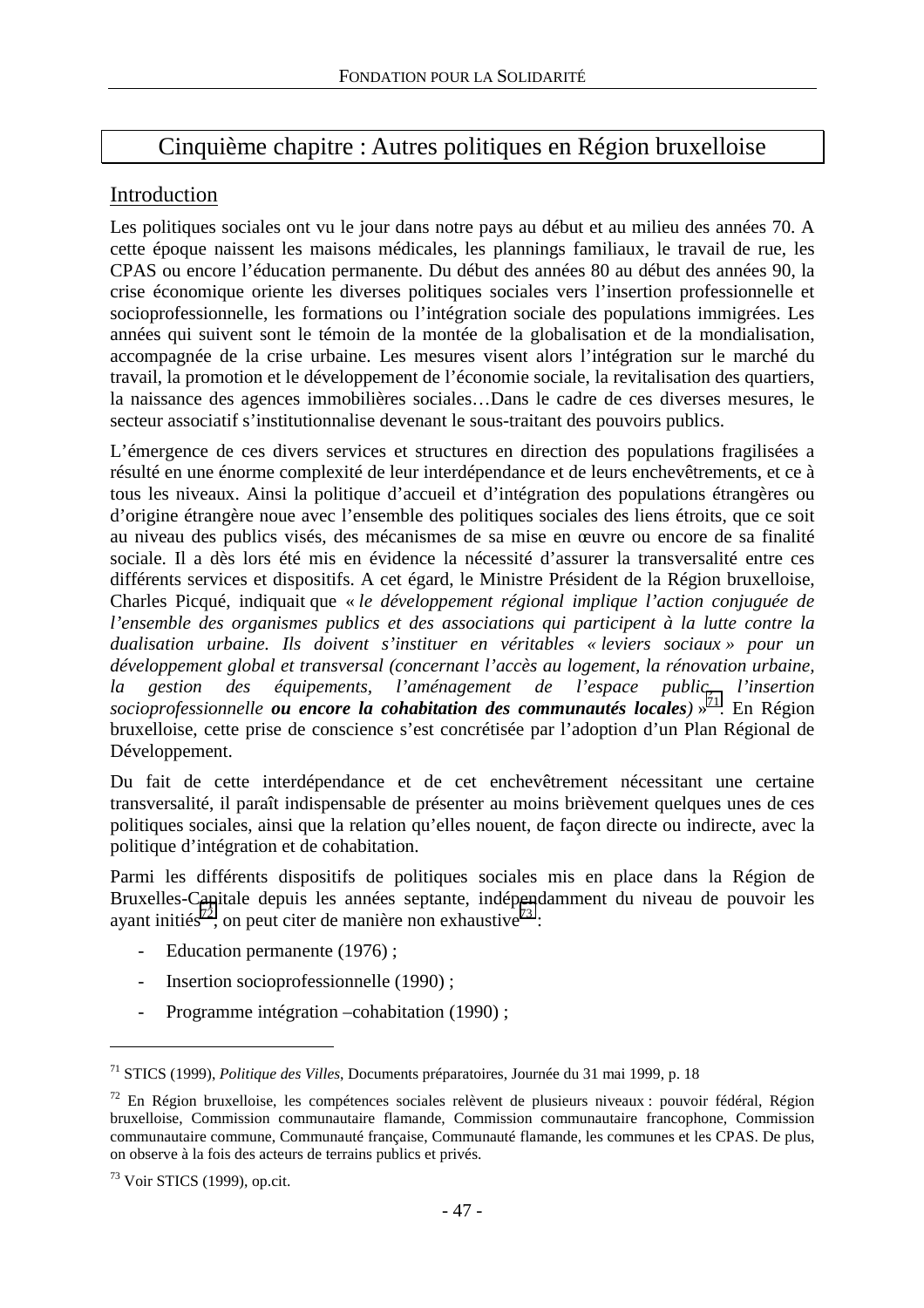- Fonds d'Impulsion à la Politique des Immigrés (1991) ;
- Contrats de sécurité et de prévention (1992) ;
- Insertion sociale (1995);
- Sociaal Impulsfonds (1996) ;
- Contrats de quartiers volet social (1998) ;
- Renouveau urbain (1998).

Après une présentation du Plan Régional de Développement de la Région bruxelloise, ce chapitre va s'attarder à présenter l'une ou l'autre de ces politiques présentes en Région bruxelloise, selon le niveau de pouvoir duquel elles émanent et tenter de les mettre en relation avec la politique d'intégration d'application en Région bruxelloise.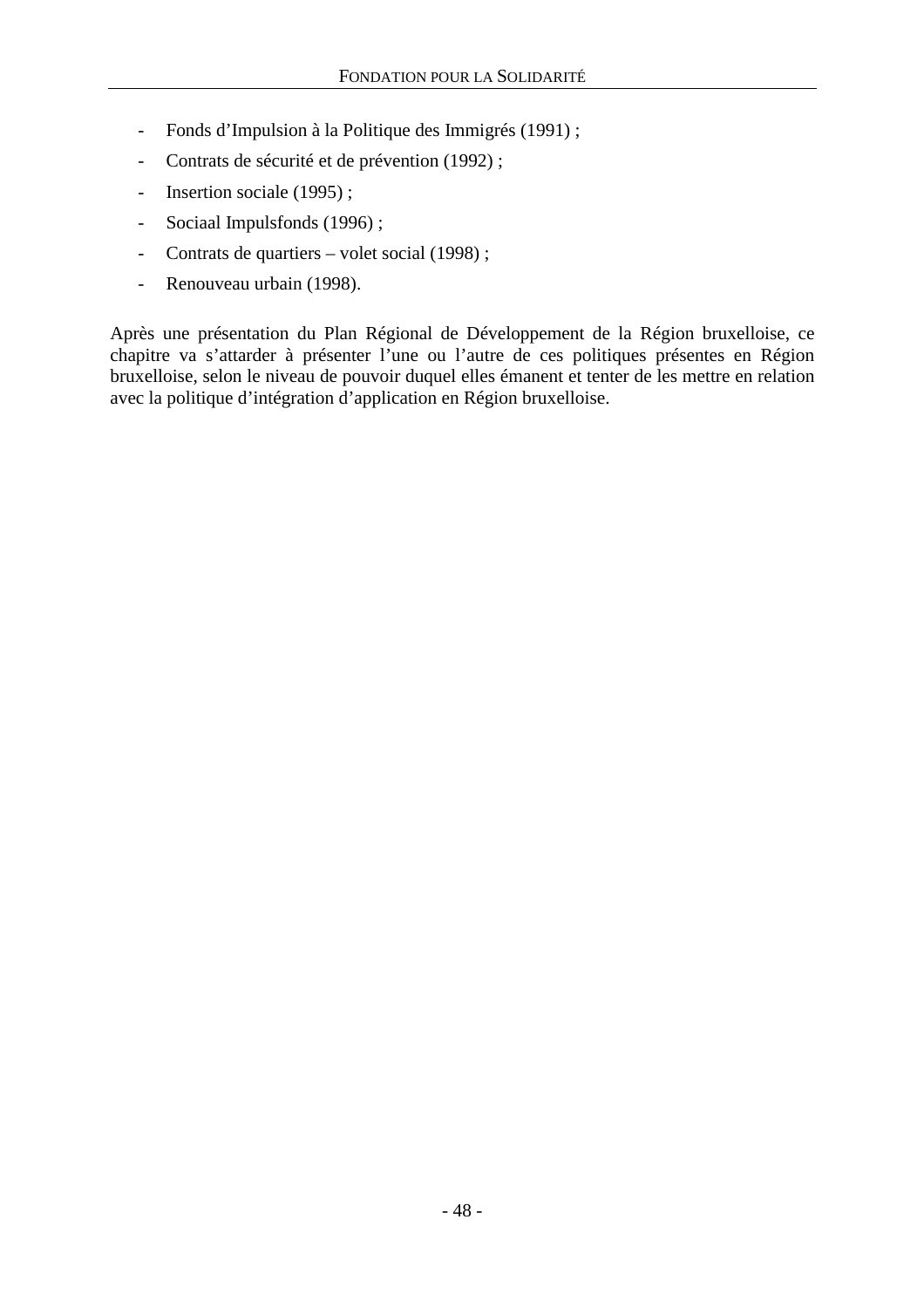## 1. Cadre général

A leurs débuts, les politiques sociales consistaient en une juxtaposition de structures et de services ayant pour objet de résoudre ou de prévenir l'un ou l'autre problème social. Depuis, les différents programmes ont intégré une **approche globale et transversale** par : la définition d'espaces prioritaires (EDRLR<sup>74</sup>); le partenariat public/privé ; la création d'infrastructures sociales, sportives, culturelles et mixtes ; la participation active des habitants ; et les interventions au niveau de l'espace public et de l'environnement socioéconomique. Cet état de fait peut être, par exemple, illustré par les Contrats de quartiers qui ont remplacé les rénovations d'îlots qui ne concernaient que la problématique du logement. Le dispositif des Contrats de quartiers implique une rénovation plus globale comprenant par ailleurs un volet social.

C'est dans cette perspective que naît en 1992 le premier Plan Régional de Développement (PRD) de la Région bruxelloise, la Région ayant reçu les compétences relatives à la planification et à l'urbanisme. Ce Plan repose sur un « Projet de ville » global et transversal traitant tous les aspects du développement régional : développement spatial, économique, social, environnemental et urbanistique. Les deux grands défis de ce projet de ville étaient les suivants :

- « *d'une part, réussir à stabiliser une population diversifiée, voire de la faire croître ;*
- *d'autre part, assurer une croissance des activités garantissant aux habitants de la Région le progrès social et le respect de la qualité de vie en ville.* » 75

Dans le dernier PRD de 2002, l'accent est toujours mis sur la mixité des fonctions et des populations. Les politiques mises en œuvre doivent répondre maintenant à trois grands défis :

- « *assurer à la Région une population diversifiée tant en renforçant l'intégration sociale des populations fragilisées, qu'en stabilisant les habitants dans les quartiers anciens et qu'en encourageant le retour à la ville, au travers de politiques axées sur le développement durable et l'amélioration de la qualité de vie ;*
- *favoriser un développement économique durable et générateur d'emplois pour les bruxellois, en évitant une surspécialisation de l'économie bruxelloise dans les fonctions administratives ;*
- *inclure le caractère international et interculturel de Bruxelles dans des projets phares intégrés et facteurs de développement durable, autour d'une identité forte basée sur l'ouverture et le dynamisme.* » 76

La transversalité étant une condition du Projet de ville, les éléments nécessaires à sa mise en œuvre sont définis dans le PRD de la manière suivante :

a) La territorialisation : même si les politiques régionales concernent à priori l'ensemble de la Région, certaines de ces politiques se consacrent à des zones dites prioritaires.

<sup>74</sup> Espace de Développement Renforcé du Logement et de la Rénovation

<sup>75</sup>GOUVERNEMENT DE LA RÉGION DE BRUXELLES-CAPITALE (2001), *Plan Régional de Développement – Projet de Ville*

<sup>76</sup> GOUVERNEMENT DE LA RÉGION DE BRUXELLES-CAPITALE (2001), op.cit.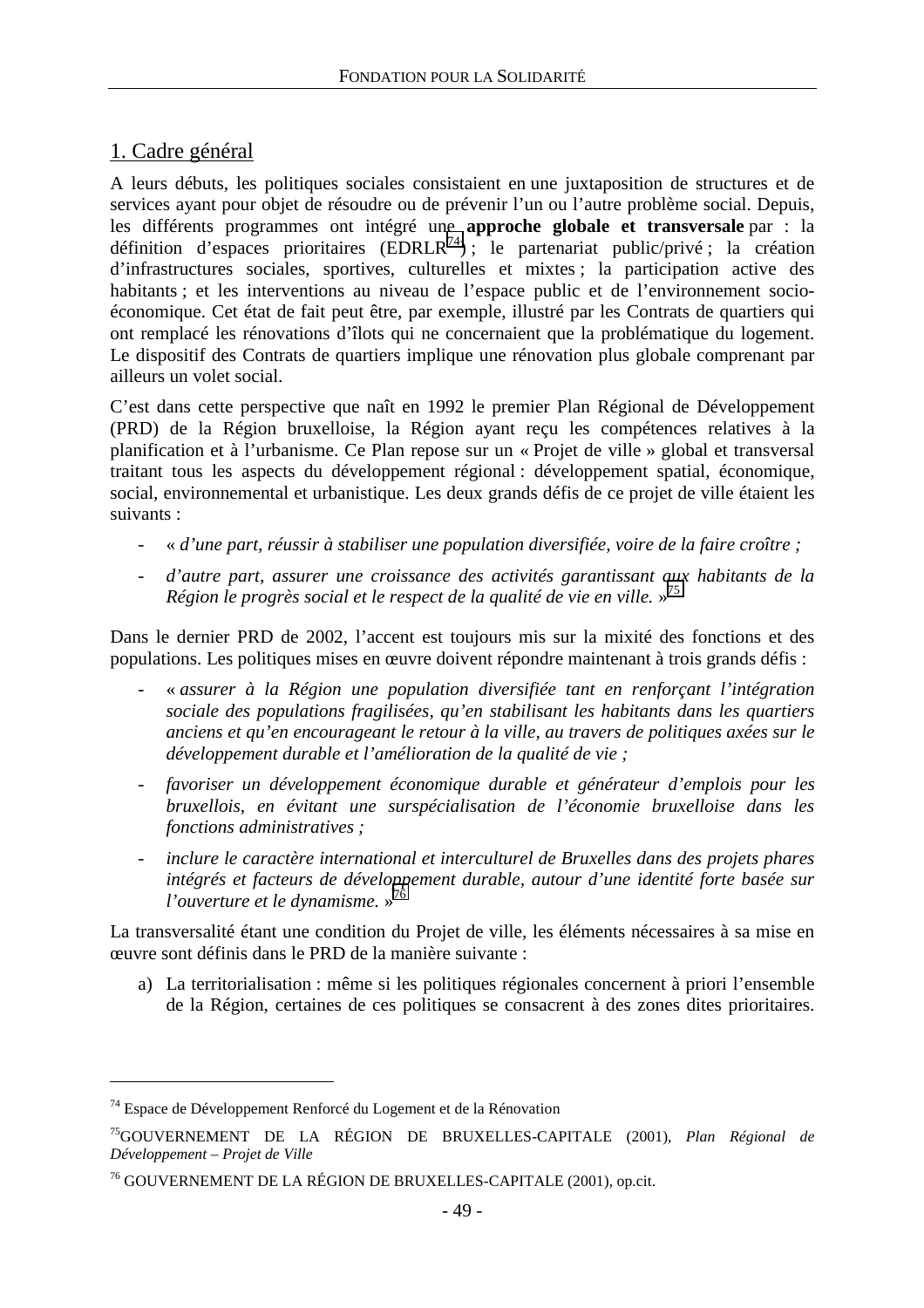On peut distinguer dans le PRD quatre types de zones prioritaires : l'EDRLR<sup>77</sup> ; les zones de programmes de revitalisation ; les zones-leviers ; les autres zones d'intervention prioritaires spécifiques (par exemple, les politiques de revitalisation des noyaux commerciaux). Pour V. Degraef et al. (2001), la territorialisation du social pose néanmoins des problèmes : elle risque de creuser l'écart entre riches et pauvres, d'où la politique de discrimination positive faisant intervenir sur le même territoire un ensemble de dispositifs d'insertion sociale et de rénovation urbaine dans le but d'avoir des effets d'entraînement ; elle nécessite l'intervention de l'ensemble des acteurs publics, politiques et associatifs et une coordination horizontale et l'émergence de nouveaux modes d'action tels les contrats ou les partenariats, impliquant dès lors de nouveaux rapports entre ces différents partenaires.

- b) La mobilisation de l'ensemble des acteurs du développement urbain dans les phases d'élaboration, d'adoption et de réalisation : les habitants, les associations, les milieux économiques et les pouvoirs publics.
- c) Le partenariat public/privé afin de compléter les finances publiques insuffisantes.
- d) La cohérence de l'action des différents pouvoirs publics puisque certaines politiques relèvent de différents niveaux de pouvoirs ou encore agissent sur les mêmes territoires. Il faut donc assurer l'efficacité des partenariats grâce à des structures spécifiques.

La cohérence des politiques menées dans la Région et la périphérie, l'amélioration des fonctions d'accueil administratif, le développement des instruments de suivi des politiques régionales et l'approche interrégionale et transnationale sont les autres éléments définis comme assurant la transversalité par le dernier PRD.

C'est dans cette optique de transversalité qu'a été instituée par le Gouvernement régional la Délégation Régionale Interministérielle aux Solidarités Urbaines (DRISU) en 1990, devenue depuis 2001 le Secrétariat Régional au Développement Urbain (SRDU). Elle a pour tâche de proposer, de suivre et d'évaluer les dispositifs régionaux d'insertion socioprofessionnelle, de revitalisation des quartiers et des politiques de proximité.

Cette perspective politique s'inscrit dans la tendance générale observée partout en Europe. En effet, selon l'Union Européenne78, le développement urbain intégré repose sur trois principes : l'intervention sur un territoire habité en déclin ; l'utilisation de secteurs différents (logement, emploi, économie, social, éducation, sécurité,…), de partenaires différents, et ce à différentes échelles (locale, nationale, européenne, régionale,…) ; la durabilité de la stratégie.

On observe donc que la politique d'intégration et de cohabitation fait partie intégrante de ce projet de ville et qu'elle ne peut être dissociée de l'ensemble des autres politiques sociales. Il faut également noter que le Projet de ville met l'accent sur la diversité de la population bruxelloise et la nécessité de la préserver.

Si les trois premières conditions de transversalité semblent globalement remplies dans le cadre du PIC, ce n'est pas le cas des conditions suivantes. La mise en oeuvre d'instruments d'évaluation des politiques pourrait être une condition aisément remplie par le pouvoir

 $77$  Dans la zone de l'EDRLR, les principales politiques mises en œuvre sont : les contrats de quartier, majoration des primes à l'embellissement et à la rénovation des façades, majoration de l'abattement des droits d'enregistrement et subsides aux communes.

<sup>78</sup> DEGRAEF Véronique et NOEL Françoise (2001), *Problématique sociale dans la Région de Bruxelles-Capitale*, Centre de Recherche Urbaine – Institut de Sociologie, Université Libre de Bruxelles, Etude réalisée pour le compte de la Région de Bruxelles-Capitale, Rapport final, Mars 2001, p.121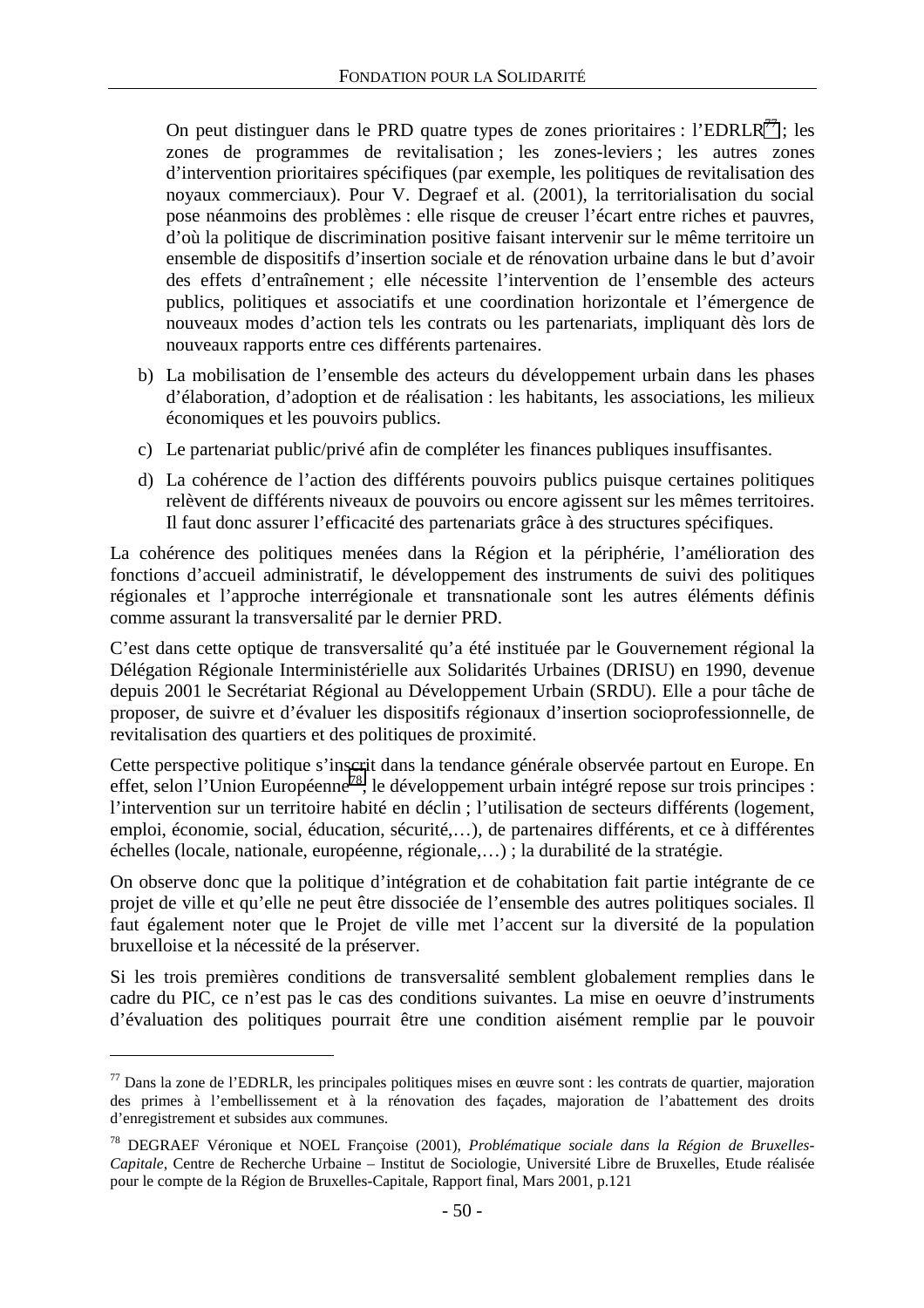subsidiant puisqu'elle n'implique que lui. Par contre, les conditions suivantes nécessitent de pouvoir mettre autour de la table non seulement l'ensemble des pouvoirs publics agissant en Région bruxelloise mais également ceux exerçant dans les deux autres Régions.

## 2. Initiatives fédérales

Parmi les politiques sociales initiées par le pouvoir fédéral, quelques unes ont déjà été évoquées lors du quatrième chapitre. Le Centre pour l'égalité des chances et la lutte contre le racisme constitue le service public fédéral en phase avec la politique d'intégration et de cohabitation. Ses missions sont relatives à la lutte contre les discriminations, leur identification, les avis et recommandations, les campagnes de sensibilisation, le traitement des plaintes. Le Fonds d'Impulsion à la Politique des Immigrés constitue de son côté un apport financier non négligeable dans la politique d'intégration : pour rappel, ce fonds vise à financer des projets d'intégration des jeunes de nationalité ou d'origine étrangère âgés de 6 à 25 ans.

Ces deux programmes intimement liés à la politique d'intégration ont été mis sur pied suite aux émeutes survenues en Région bruxelloise au début des années nonante. Le programme des Contrats de sécurité et de prévention est également né suite à ces évènements.

## 2.1. Les Contrats de sécurité et de prévention

En effet, suite aux émeutes de 1991 et aux résultats électoraux de l'extrême droite, le Ministère de l'Intérieur, en collaboration avec la Région bruxelloise, développa de nouveaux postes d'assistants de concertation, de médiateurs sociaux et d'auxiliaires de concertation afin d'améliorer les relations entre police et jeunes issus de l'immigration.

Cette action déboucha en 1992 sur la mise en place des Contrats de sécurité. L'objectif de ces Contrats était de prévenir la criminalité, l'insécurité, voire le sentiment d'insécurité au niveau local, tout en garantissant la participation de tous les niveaux de pouvoir concernés par cette problématique : local, régional, communautaire et fédéral. Les Contrats couvraient à l'époque à la fois un volet policier et un volet préventif. Dans le volet policier étaient considérés le développement de la police de proximité, l'engagement d'auxiliaires de police, l'amélioration des commissariats, l'ouverture de bureaux d'assistance aux victimes. Le volet préventif avait plutôt pour objet d'encadrer certains groupes fragilisés ou socialement vulnérables. Dès le départ, les Régions wallonne et bruxelloise ont décidé de s'associer à ce programme.

En 1994, un Secrétariat permanent à la Politique de Prévention est mis sur pied. Toujours en vigueur, il s'agit d'une structure permanente détenant des compétences en matière de prévention dans la coordination de la politique locale de prévention, dans la professionnalisation des acteurs de la prévention, dans la prévention de la criminalité, dans la sensibilisation de la population et dans la documentation et l'information.

La même année sont créés les Contrats de prévention, composés uniquement d'un volet prévention. Ces derniers concernaient les communes et villes de tailles moyennes et organisaient la prévention dans différents domaines.

En 1996, un volet « renouveau urbain » est intégré aux Contrats de sécurité et le programme est renommé « Contrats de sécurité et de société ». De ce fait, des moyens supplémentaires sont apportés aux villes et aux communes pour répondre aux problèmes sociaux et sécuritaires, notamment des quartiers accumulant ce type de problèmes. L'objectif est alors d'atteindre la transversalité des politiques en y intégrant le logement, l'emploi, l'environnement… Cinq axes composent cette nouvelle initiative : la lutte contre la pauvreté,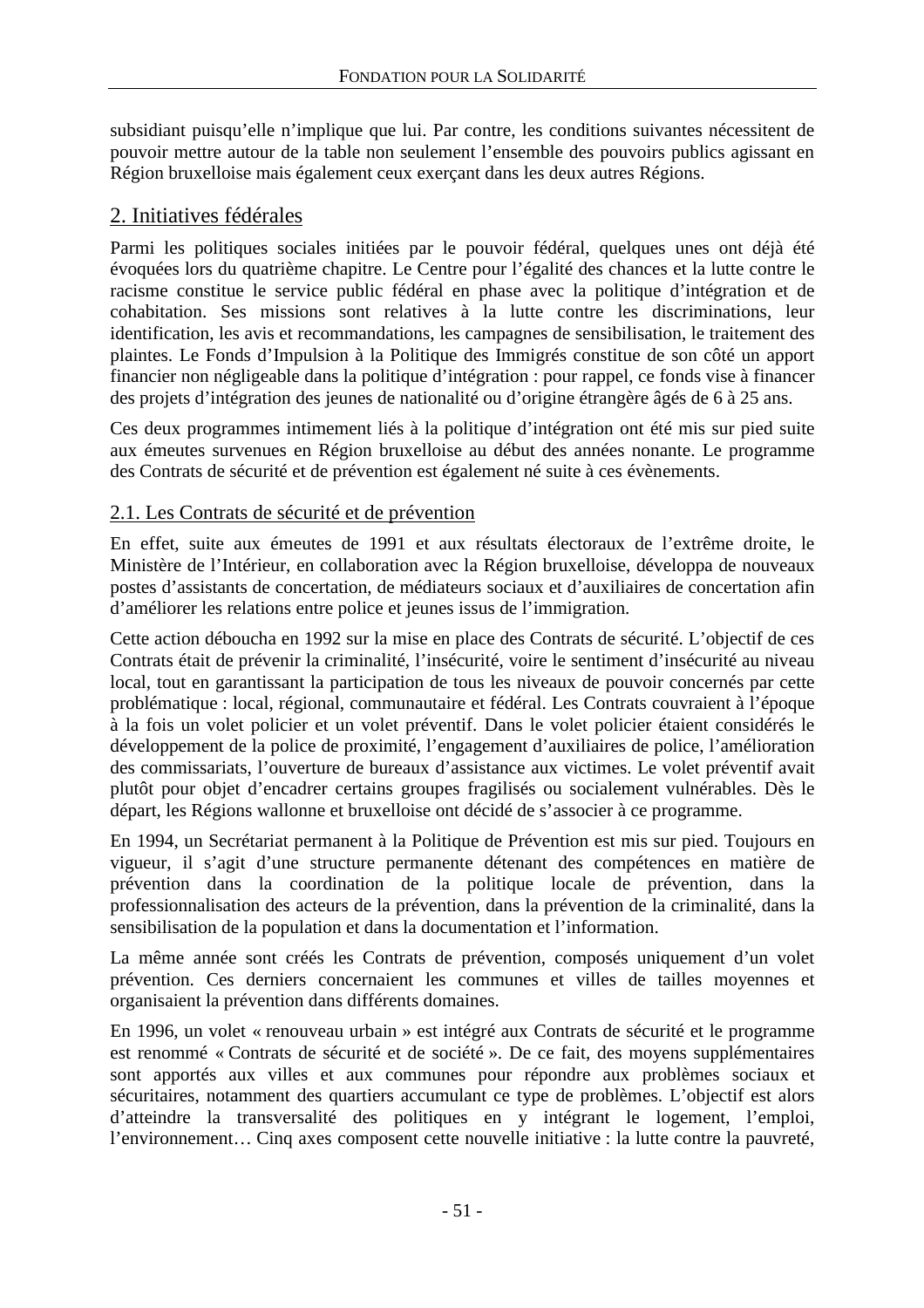l'amélioration de l'environnement urbain et des conditions de vie, une présence policière accrue, un développement social intégré et la création d'antennes de justice.

C'est dans le cadre du volet Renouveau urbain que la Région de Bruxelles-Capitale participe au cofinancement des Contrats de sécurité et de société. **Parmi les priorités définies par la Région en 1997, il faut noter le développement social intégré par une articulation avec les Contrats de quartiers, le programme Cohabitation et les programmes d'insertion socioprofessionnelle.** 

Depuis 2002<sup>79</sup>, l'ensemble de ces programmes est regroupé sous le nom de Contrat de sécurité et prévention. Plusieurs changements sont intervenus et ce pour deux raisons : d'une part la Réforme des polices ; d'autre part l'évaluation des Contrats précédents.

Le premier changement concerne la disparition du volet Policier. La Réforme des polices n'a plus permis de s'appuyer sur la police communale, de nombreuses polices monocommunales devenant pluricommunales. Notons à l'égard du volet policier que le STICS avait déjà relevé le problème suivant : les travailleurs de rue étaient assimilés aux policiers avec lesquels ils  $transi$ llent $80$ 

Le second changement concerne les critères d'éligibilité. Depuis la mise en œuvre des Contrats 2002-2003<sup>81</sup>, la sélection des communes pouvant bénéficier d'un Contrat s'est réalisée selon les conditions suivantes : soit la population communale est supérieure à 60.000 habitants ; soit les communes présentent les plus hauts taux de criminalité ; soit les communes ont les revenus par habitant les plus faibles, la population est supérieure à 10.000 habitants et elles connaissent des problèmes de criminalité.

La durée du programme a également été modifiée : d'un Contrat d'une durée d'un an, on est passé à un Contrat d'une durée de deux ans. Pour le Secrétariat permanent à la politique de prévention, « *Cette perspective de pouvoir planifier à plus long terme contribue à renforcer la politique de sécurité locale et permet de mieux adapter les initiatives du Contrat à un nombre de programmes initiés par les Gouvernements régionaux qui développent également des programmes pluriannuels* » 82.

Pour finir, au niveau du contenu, tous les Contrats contiennent les éléments suivants :

- le renforcement de la politique communale de prévention : le renforcement de la coordination, la tenue d'un Conseil Consultatif de Prévention et l'information à la population quant au Contrat et à la problématique de la sécurité ;
- la meilleure intégration des groupes cibles : par exemple, les Maisons de quartier ou de jeunes, les animations sociosportives ou culturelles, les permanences psychosociales…

Il faut noter que la médiation sociale, les problèmes liés à la scolarité, le travail de rue avec les jeunes et le gardiennage des parcs et des espaces publics ont été repris par la Région bruxelloise.

<sup>79</sup> Arrêté royal du 27 mai 2002.

<sup>80</sup> STICS (1999), op.cit., p.27

<sup>81</sup> SECRÉTARIAT PERMANENT À LA POLITIQUE DE PRÉVENTION, *Les contrats de sécurité et de prévention*

<sup>82</sup> SECRÉTARIAT PERMANENT À LA POLITIQUE DE PRÉVENTION, op.cit.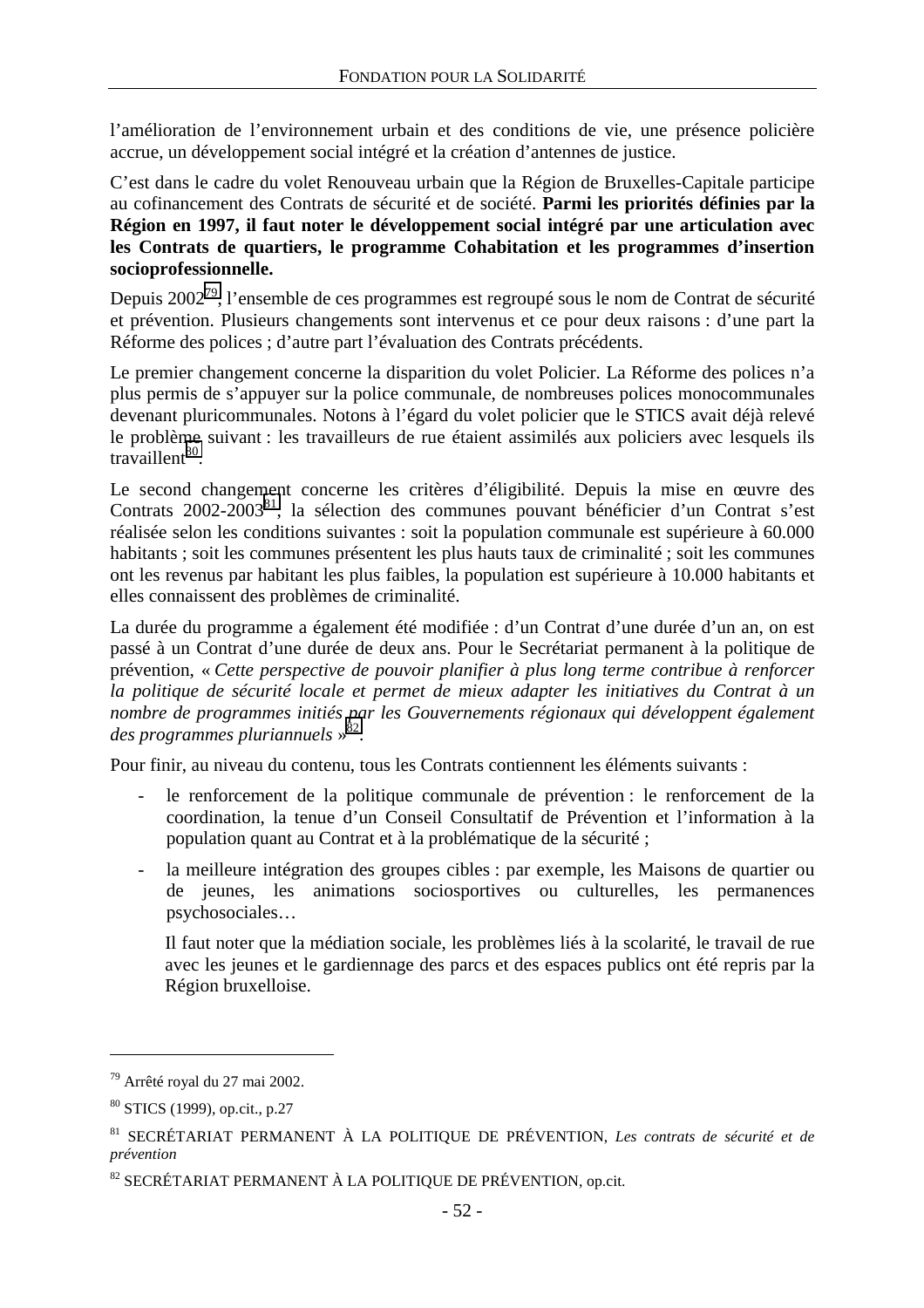- la surveillance fonctionnelle, la technoprévention et l'approche du sentiment d'insécurité : cet axe reprend les projets tels que les assistants de prévention et de sécurité, les contrats de transition professionnelle, les emplois jeunes…
- la problématique de la toxicomanie ;
- les phénomènes de criminalité spécifique.

**En conclusion, la détérioration des conditions de vie dans certains quartiers a engendré une violence et une tension sociales entre les habitants eux-mêmes, qu'il importe de prévenir. C'est dans ce cadre qu'interviennent les Contrats de sécurité et de prévention.**  Le lien avec la politique d'intégration et de cohabitation s'explique par le fait que ces quartiers, économiquement et socialement fragilisés, sont ceux où résident majoritairement les populations immigrées ou issues de l'immigration. **Une partie du public cible est donc celui de la politique d'intégration. Par ailleurs, l'ensemble des communautés locales sont concernées dans ce programme et il s'agit dans ce cadre de faciliter la communication entre elles pour enrayer les multiples préjugés ou l'incompréhension engendrant le sentiment d'insécurité que peut ressentir une communauté envers l'autre83. On retrouve à nouveau un des objectifs du programme d'intégration et de cohabitation, à savoir celui de cohabitation harmonieuse des communautés locales.**

### 2.2. Politique des Grandes Villes $^{84}$

#### *(a) Territorialité – Introduction*

 $\overline{a}$ 

La création d'un Ministère de la Politique des Grandes Villes, sous l'impulsion de Charles Picque<sup>85</sup> dans le cadre des négociations relatives à l'élaboration du programme du Gouvernement fédéral pour la législature 1999-2003, est née du constat que la mise en œuvre de politiques territoriales<sup>86</sup> spécifiques devenait particulièrement pertinente au regard des défis posés dans certaines grandes villes du pays en matière d'emploi, de logement, de santé, **d'intégration et de cohésion sociale** notamment. Afin de venir en aide aux autorités locales qui s'efforcent d'inverser la dynamique négative touchant les quartiers défavorisés des grandes villes, Charles Picqué a fait ainsi valoir l'urgence de renforcer la solidarité nationale dans la mesure où les villes restent les grands pôles économiques et sociaux de nos Régions.

<sup>83</sup> Par communauté, on entend ici aussi bien le groupe des personnes âgées, que les communautés culturelle, ethnique…

<sup>84</sup> Ministère de la Politique des Grandes Villes (2003), *Rapport d'évaluation de la Politique fédérale des Grandes Villes 2000 – 2002* 

<sup>85</sup> Au cours de cette législature, Charles Picqué a été chargé par le Gouvernement fédéral d'assurer et de coordonner les actions spécifiques en faveur des villes, tout d'abord comme Commissaire du gouvernement, et à partir de 2000 comme Ministre. Il a également obtenu l'attribution d'un budget spécifique, destiné à soutenir financièrement les villes et communes des grandes zones urbaines par le mécanisme de la contractualisation.

<sup>86</sup> Quinze communes ayant jusqu'ici bénéficié de la Politique des Grandes Villes, ont été choisies selon trois critères : (1) les villes dont la population excède 150 000 habitants (Anvers, Gand, Liège et Charleroi) ; (2) les communes bruxelloises inscrites à l'Objectif 2 des fonds structurels européens (Bruxelles-Ville, Anderlecht, Forest, Molenbeek-Saint-Jean, Saint-Josse-Ten-Noode, Saint-Gilles et Schaerbeek) ; (3) les villes de plus de 60 000 habitants dont plus de 10 % de la population réside dans des quartiers en difficulté et dont le revenu par habitant est inférieur à la moyenne nationale (Ostende, Mons, La Louvière et Seraing).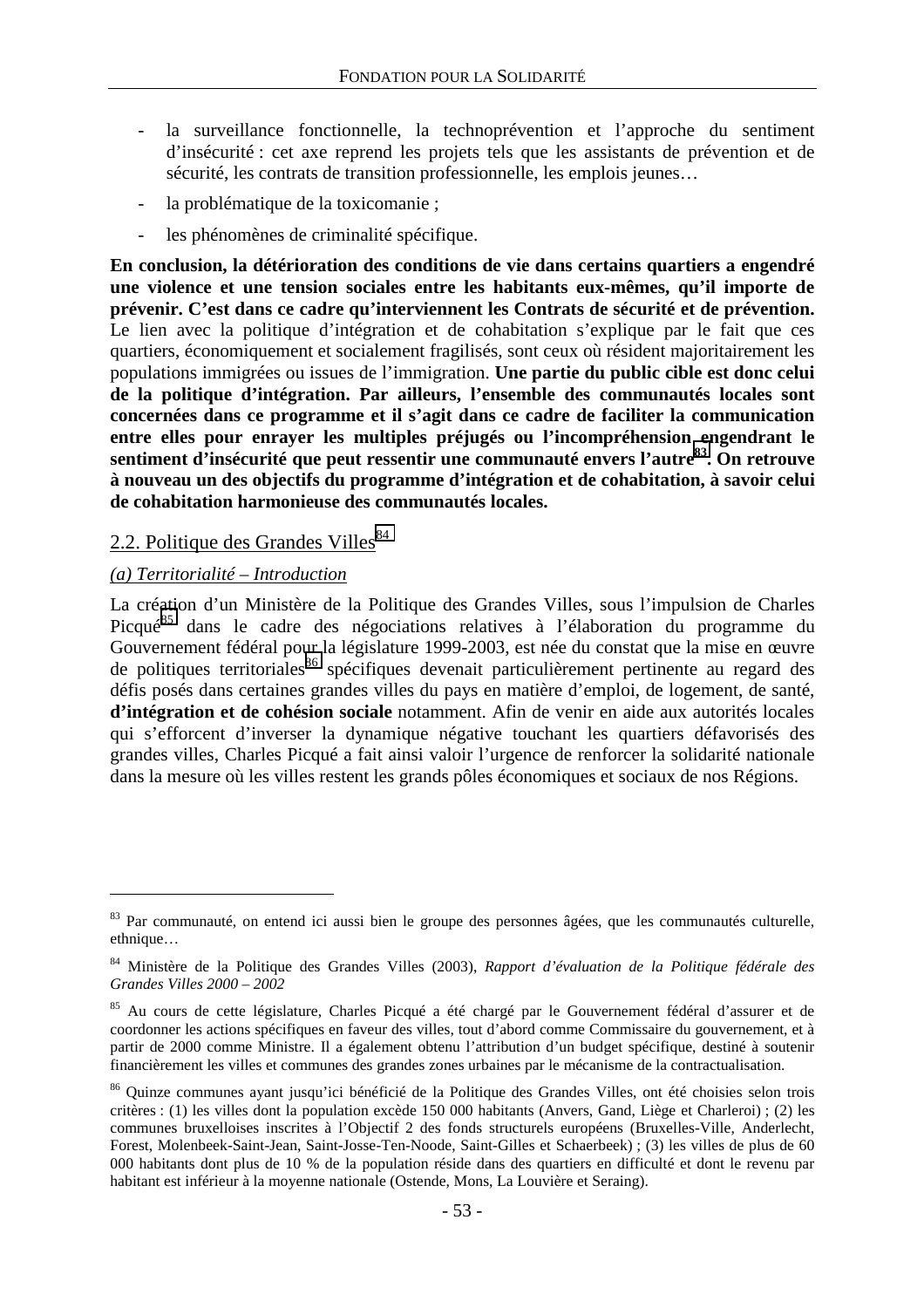La Politique des Grandes Villes aujourd'hui, ce sont :

- Des mesures fédérales transversales, en faveur de l'emploi<sup>87</sup>, de l'**intégration sociale**, de l'égalité des chances…
- Des concertations régulières avec les pouvoirs fédéraux et régionaux sur la problématique des Villes.
- 15 Contrats de Ville ayant pour objectif d'améliorer la qualité et le cadre de vie de plus de 3/4 de la population vivant dans les quartiers en difficulté.
- Une administration au service de la Politique fédérale des Grandes Villes et des 15 villes contractantes.
- 150 initiatives mises en place par les autorités locales, qui concourent à restaurer et renforcer la cohésion sociale dans les quartiers en difficultés au travers de projets tentant de répondre à des problématiques actuelles survenant dans nos villes.
- Plus de 900 emplois directs créés. La majorité est affectée à l'insertion socioprofessionnelle de personnes peu qualifiées issues de ces quartiers.
- Un budget cumulé de 155 millions d'euros en 4 ans.
- Un espace de dialogue et de rencontre entre les grandes villes des 3 Régions belges.

### *(b) Public cible*

Le public visé par la Politique des Grandes Villes est constitué par les habitants des quartiers les plus défavorisés des quinze grandes villes identifiées. De ce fait, **la population immigrée** fortement représentée dans ces quartiers **bénéficie directement ou indirectement des initiatives mises en œuvre**.

#### *(c) Transversalité*

 $\overline{a}$ 

Les initiatives entamées dans le cadre des 15 contrats de ville ont été réparties en six thèmes : Coordination et Stratégie ; Economie ; Cohésion sociale ; Prévention ; Environnement et enfin Développement urbain. On ne peut cependant déduire de cette répartition que les contrats de ville ne sont constitués que d'initiatives distinctes axées sur un seul objectif. La plupart des initiatives sont des projets combinés à des aspects multiples. Pour la plupart des quartiers en difficultés, le programme fédéral Politique des Grandes Villes est un programme d'aide parmi d'autres, en matière de revitalisation urbaine. A partir d'une approche de quartier, tous les programmes fédéraux, européens, régionaux et locaux doivent intervenir de manière complémentaire, en se basant sur des stratégies et des objectifs généraux communs.

En 2001, 133 initiatives au total ont été réalisées dans les 15 villes et communes concernées. Ces initiatives sont en général le fruit de collaborations entre trois acteurs :

- La **Ville** ou **Commune**, à qui revient la coordination générale du contrat de ville : elle intervient souvent comme promoteur et développe les initiatives par l'entremise d'un ou plusieurs services communaux. Elle initie aussi des partenariats avec des acteurs privés.
- Le **CPAS** qui intervient également comme promoteur d'initiatives, mais aussi comme partenaire. Il est également très présent dans le contrat à travers le suivi des personnes engagées sous contrat « article 60  $\S$ 7 »<sup>88</sup> dans les différentes initiatives.

<sup>87</sup> Volet Grandes Villes dans le Plan Rosetta, Mesure Activa Villes.

<sup>88</sup> Article 60 § 7 de la loi organique des CPAS du 8 juillet 1976 : "*Lorsqu'une personne doit justifier d'une période de travail pour obtenir le bénéfice complet de certaines allocations sociales, le centre public d'aide sociale prend toutes les dispositions de nature à lui procurer un emploi. Le cas échéant, il fournit cette forme d'aide sociale en agissant lui-même comme employeur pour la période visée.*"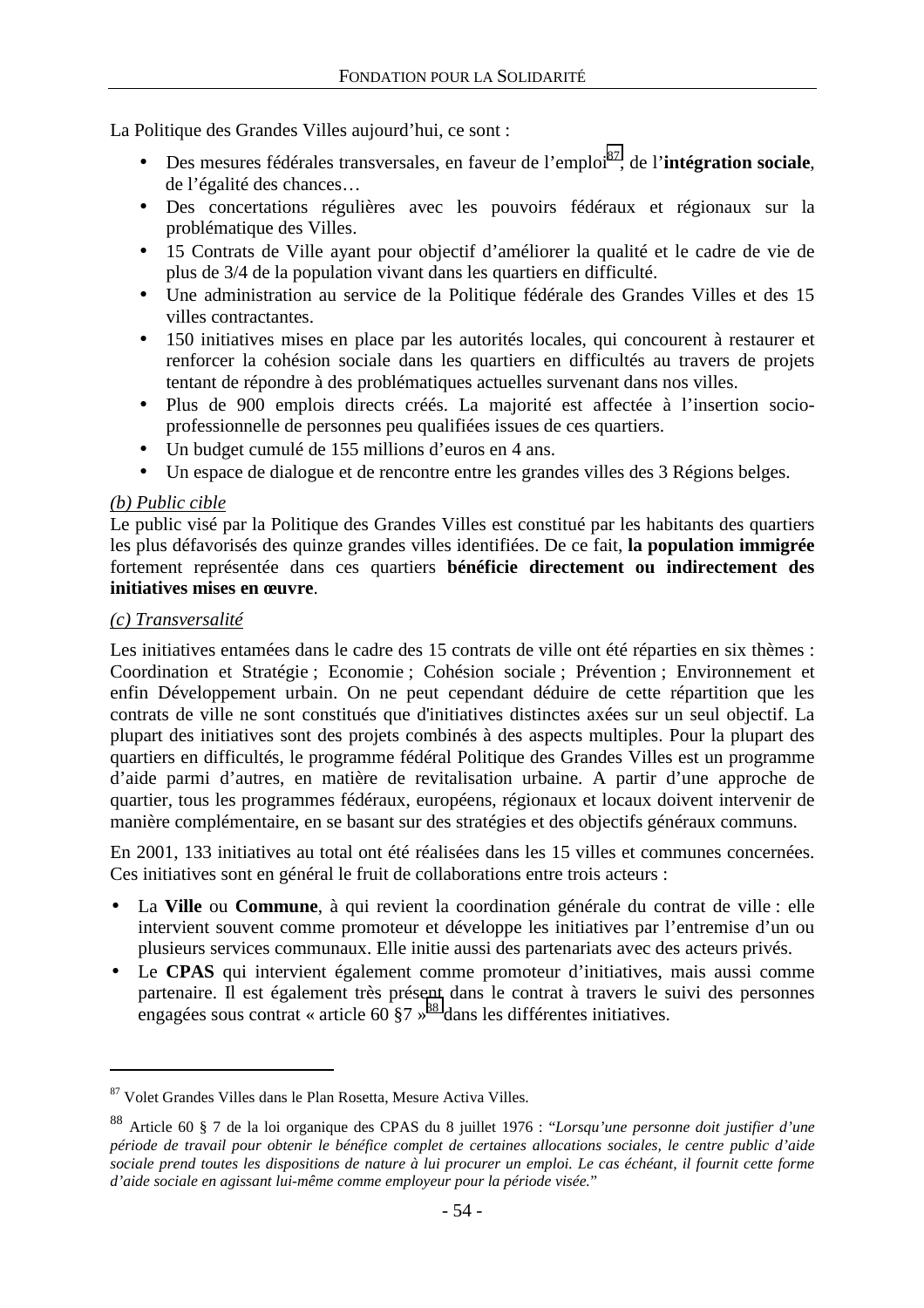• Des **acteurs privés** : associations ou centres d'études qui, de part leurs expertises et/ou leurs expériences de terrain, ont été associés à la mise en œuvre des initiatives du contrat.

Dans l'accord de gouvernement du 7 juillet 1999, l'accent a été mis sur l'importance d'une collaboration avec les Régions et les Communautés en matière de Politique des Grandes Villes. La mise au point d'une politique efficace nécessite en effet des efforts permanents et coordonnés de l'ensemble des pouvoirs publics. Cette concertation a été institutionnalisée dans une Conférence interministérielle qui s'est réunie pour la première fois le 23 janvier 2001. Depuis lors, une concertation est organisée à intervalles réguliers entre le Gouvernement fédéral et les Gouvernements des entités fédérées à propos des différentes conventions conclues avec les villes.

**La politique de la Ville étant considérée comme une matière complexe qui nécessite des mesures dans divers secteurs d'activités**,cinq Ministres forment, avec le Ministre chargé de la Politique des Grandes Villes, le comité interministériel de la politique urbaine. Il s'agit des Ministres de l'Emploi, du Budget et de l'Intégration sociale, de la Mobilité, de l'Intérieur, ainsi que du Ministre chargé des Entreprises publiques. Ces ministres sont également conviés, dans le cadre de leurs compétences, à prendre des mesures spécifiques de politique urbaine. De nombreux aspects urbains se retrouvent dès lors dans ces domaines d'action fédéraux.

Dans le cadre de la poursuite d'une Politique des Grandes Villes caractérisée par une **approche intégrée**, le pilier social qui constitue le fondement de l'actuelle politique fédérale des Grandes Villes (« *soutenir et promouvoir la vie sociale dans les quartiers* ») doit être mis en relation avec les autres piliers : physique et urbanistique, économique et financier, juridique et administratif.

Au cours des premières années, la Politique des Grandes Villes était surtout axée sur la collaboration avec les villes par la conclusion de conventions, sur la base d'un principe de subsidiarité. Dans le cadre d'un financement par enveloppes, des conventions ont été conclues avec 15 administrations communales, par lesquelles celles-ci s'engageaient à mettre en œuvre un programme de renouveau urbain et de cohésion sociale. L'autorité fédérale contrôle cet engagement au moyen d'une obligation de résultats assortie d'indicateurs. Outre l'échange d'informations sur les politiques urbaines menées par chacun, le principal sujet abordé jusqu'à présent a été l'organisation d'un Conseil des Ministres européen informel, compétent en matière de politique urbaine, dans le cadre de la présidence belge de l'UE. La Conférence interministérielle a par ailleurs prévu de développer une concertation relative aux mesures politiques spécifiques telles que la fiscalité, en vue de soutenir la revitalisation urbaine, les programmes d'emploi et l'accueil des demandeurs d'asile.

Les conventions qui sont conclues avec les villes constituent le volet essentiel des activités de la Politique fédérale des Grandes Villes. Cette politique déploie toutefois en marge de ces conventions toute une série d'autres initiatives dans différents domaines de politique et notamment en matière de recherche scientifique (1), d'égalité des chances (2) d'asile (3) ou d'emploi (4).

## 1. Recherche scientifique

Parmi les principaux domaines de recherche, les processus d'accords de partenariat public – privé (PPP) et la participation des habitants dans les projets urbains – étaient les deux points d'actions prioritaires de la présidence belge de l'UE, notamment. L'objectif des projets d'étude relatifs aux PPP est de dresser un inventaire des acteurs, des points de vue et des réalisations, pour extrapoler, à partir de ces éléments, des mises en œuvre utiles applicables à la politique urbaine en Belgique.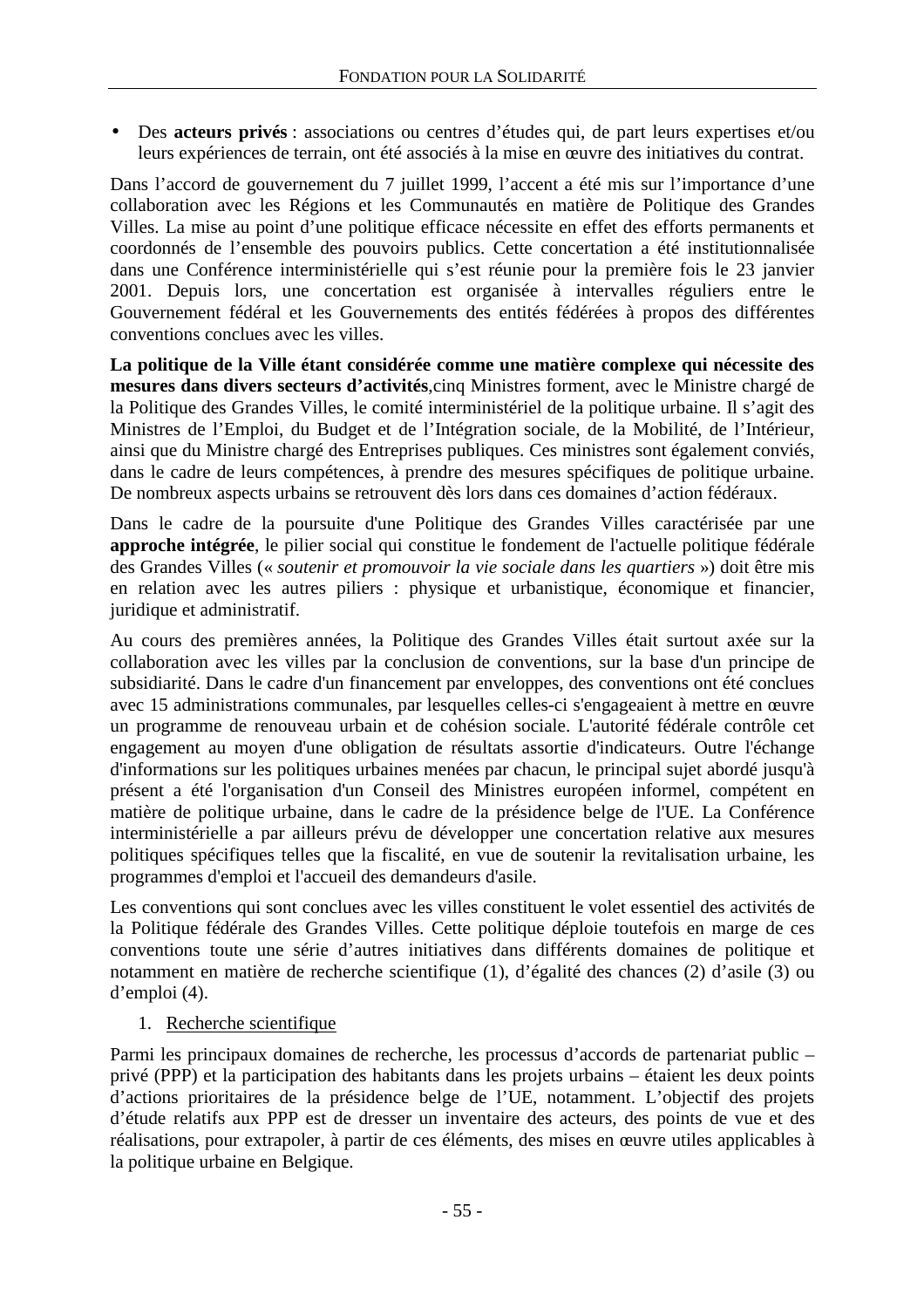Parmi les enquêtes en cours à l'heure actuelle nous pouvons citer :

- un triptyque consacré à la **participation des habitants** : une enquête sur la réglementation en la matière dans les Etats membres de l'Union européenne ; un séminaire au cours duquel seront abordés les résultats de cette enquête ; une étude de faisabilité relative au processus de participation dans quelques villes des trois Régions.
- Une étude quantitative et qualitative des **flux migratoires à destination et en partance des villes belges**, avec une attention spécifique consacrée au phénomène de l'exode vers les faubourgs et des glissements internes entre les quartiers.
- 2. Egalité des chances

La population des quartiers défavorisés se compose en grande partie d'allochtones, d'étrangers, de demandeurs d'asile régularisés, d'illégaux etc. Outre leur degré de formation souvent faible, la discrimination lors de l'embauche constitue une des causes de leur situation précaire. Différentes recherches et études en Belgique et à l'étranger ont révélé que les personnes d'origine étrangère sont souvent les laissés-pour-compte lors d'engagements. Des mesures ont dès lors été élaborées dans le cadre de la politique d'égalité des chances en ce qui concerne la promotion d'un marché du travail accessible à tous : une campagne d'information en matière de discrimination ethnique lors de l'embauche et la réduction des charges pour l'engagement de groupes cibles (dont les étrangers et les personnes régularisées). Il est également prévu d'accorder une attention spécifique aux villes dans lesquelles résident le plus grand nombre d'allochtones.

3. Asile

Les demandeurs d'asile qui résident dans notre pays depuis déjà quelque temps et qui peuvent raisonnablement escompter une reconnaissance sont affectés à un CPAS. Toutefois, de nombreux demandeurs d'asile souhaitent s'établir en ville et y cherchent effectivement un logement. Des marchands de sommeil les y attendent pour abuser de la situation précaire dans laquelle ces demandeurs d'asile se trouvent. Les CPAS des villes doivent dès lors supporter une charge relativement lourde en raison de l'afflux de demandeurs d'asile. En vue d'enrayer cette dérive, le Gouvernement fédéral a décrété un certain nombre de mesures limitatives en ce qui concerne les subventions aux CPAS pour les demandeurs d'asile qui ne résident pas sur leur territoire. Par ailleurs, de très nombreuses personnes régularisées sont arrivées dans les villes.

Afin de subvenir à leurs besoins et de leur offrir une aide supplémentaire, le Ministre chargé de la Politique des Grandes Villes, en concertation avec le Ministre de l'Intégration sociale, a réservé un montant de 1.11 millions d'euro au parcours d'insertion des personnes régularisées. L'aide prévue par le service de la Politique des Grandes Villes dans ce cadre consiste à financer les frais de personnel supplémentaire pour les CPAS qui traitent les dossiers des personnes régularisées. L'aide est accordée sur base des dossiers d'aide sociale introduits par les personnes régularisées auprès du CPAS de la ville concernée.

Le Gouvernement fédéral a également pris une série de mesures sévères contre les abus des marchands de sommeil, allant jusqu'à l'expropriation. Afin de venir en aide aux victimes de ces pratiques, la Politique des Grandes Villes a pris, en collaboration avec le Ministre de l'Intégration sociale, l'initiative d'une cellule d'accueil pour demandeurs d'asile à Gand en 2002. L'achat et la rénovation d'un bâtiment permettront d'héberger temporairement 55 demandeurs d'asile au maximum. Entre-temps, les autorités locales pourront prendre les mesures nécessaires pour s'attaquer aux marchands de sommeil et reloger les demandeurs d'asile.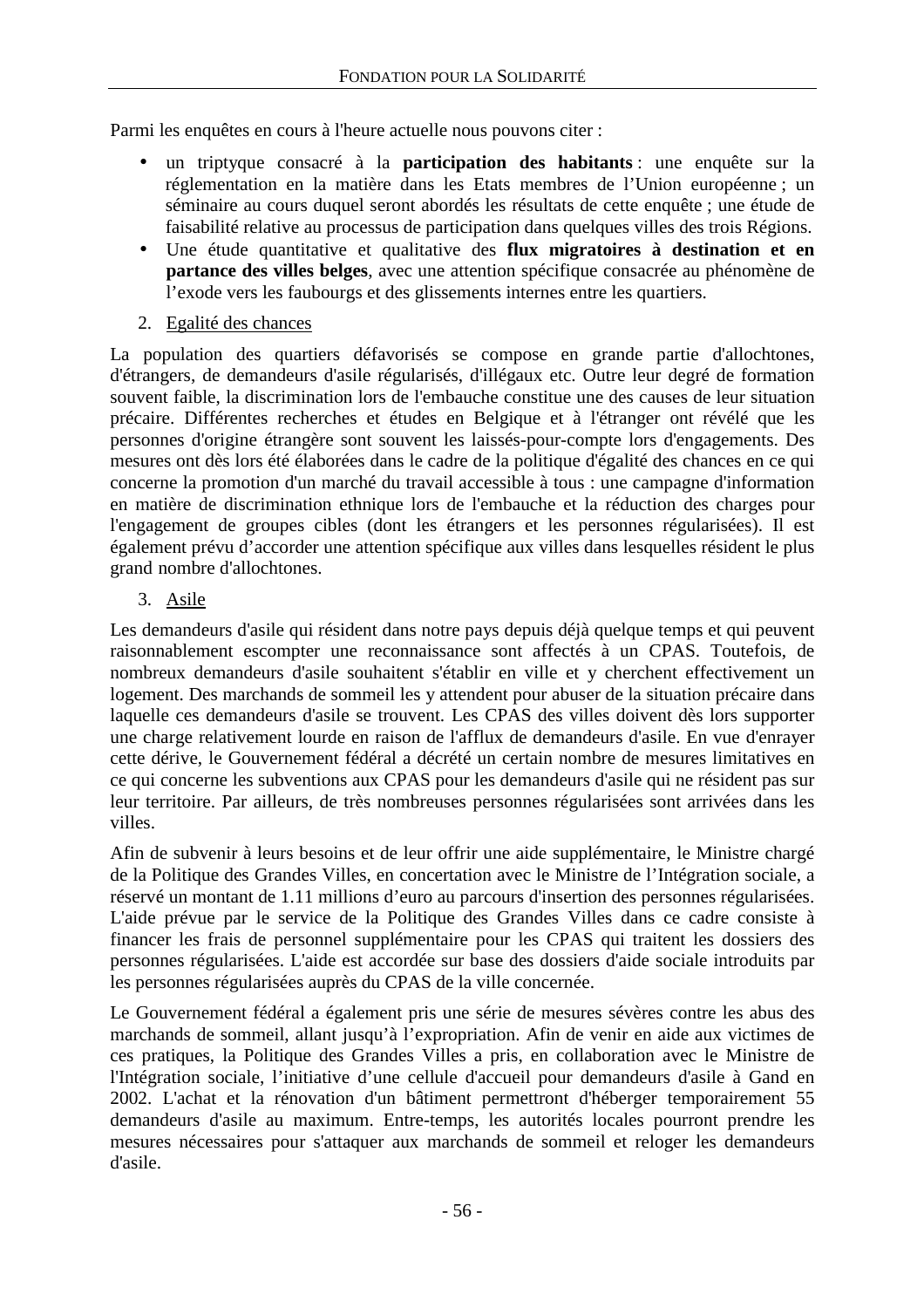Il s'agit là de quelques exemples qui illustrent bien la complémentarité potentielle entre la politique d'asile et la Politique des Grandes Villes.

### 4. Emploi

En matière d'Economie et d'Emploi, des efforts ont été consentis pour promouvoir le développement de l'Economie sociale, qui associe l'activité économique à une composante sociale, à savoir l'intégration des « groupes fragilisés », dont les allochtones.

Lors de la mise en œuvre du Plan Rosetta, le Gouvernement fédéral a décidé en 2000 de créer 2000 emplois supplémentaires, en complément des obligations dévolues au secteur public. A cette occasion, une attention toute particulière a été accordée aux villes, puisque 150 de ces conventions de premier emploi ont été affectées au programme Politique des Grandes Villes. Ces emplois ont notamment pu ainsi renforcer dans les villes des actions d'intégration de personnes étrangères ou d'origine étrangère.

### *(d) Durée*

Il serait difficile, voire peu cohérent, de prétendre faire un bilan approfondi de l'impact du programme Politique des Grandes Villes après deux ans. Pas mal de nouveaux projets ont vu le jour fin 2000. Il est cependant intéressant de noter que certains programmes de développement urbain inscrivent leur évaluation sur des périodes d'actions beaucoup plus longues, comme par exemple 6 ans pour les projets européens.

#### *(e) Cohabitation – Intégration*

On peut distinguer les initiatives d'intégration sociale selon le public précisément ciblé dans l'action : les plus fragilisés, les primo-arrivants (non belges) et le public jeune. En ce qui concerne les initiatives de soutien aux primo-arrivants, des structures centrales spécialisées dans l'accueil des nouveaux migrants ont été mises en place. Un accompagnement sur les plans psycho-médical, juridique, social, socioprofessionnel des adultes, des adolescents et des enfants est assuré par du personnel qualifié. Certaines communes se sont donc positionnées comme les promoteurs et/ou partenaires indispensables à l'accueil des migrants tant sur le plan symbolique que par la mise à disposition des ressources nécessaires à leur intégration.

En matière d'accueil et d'intégration des primo-arrivants, le soutien apporté par la Politique fédérale des Grandes Villes se manifeste principalement, mais pas exclusivement, à travers l'engagement de personnel (assistants sociaux, personnel administratif, ouvriers, enseignants…). Les initiatives mettent l'accent sur différents points : accueil et accompagnement des enfants primo-arrivants dans les écoles (Schaerbeek, en collaboration avec les structures IMS et PMS), orientation des primo-arrivants confrontés aux différentes institutions et différents services communaux (La Louvière), approche des difficultés de communication et des conflits de cohabitation dans les quartiers marqués par une forte présence de demandeurs d'asile (Gand, Projet « veldwerk » : travail de terrain avec les demandeurs d'asile).

#### *(f) Cohésion sociale*

En matière de cohésion sociale, les initiatives financées visent à améliorer les conditions de vie des personnes les plus fragilisées (primo-arrivants, personnes sous qualifiées ou sans emploi, troisième âge, jeunesse…). Les autorités locales promeuvent un processus de changement qui renforce le lien social entre les habitants et lutte contre le processus d'exclusion. Parmi les 6 secteurs d'activités financés par la Politique des Grandes Villes, la cohésion sociale représente un tiers du financement global octroyé aux villes et aux communes. Cependant, on note des différences régionales. En effet, les Régions wallonne et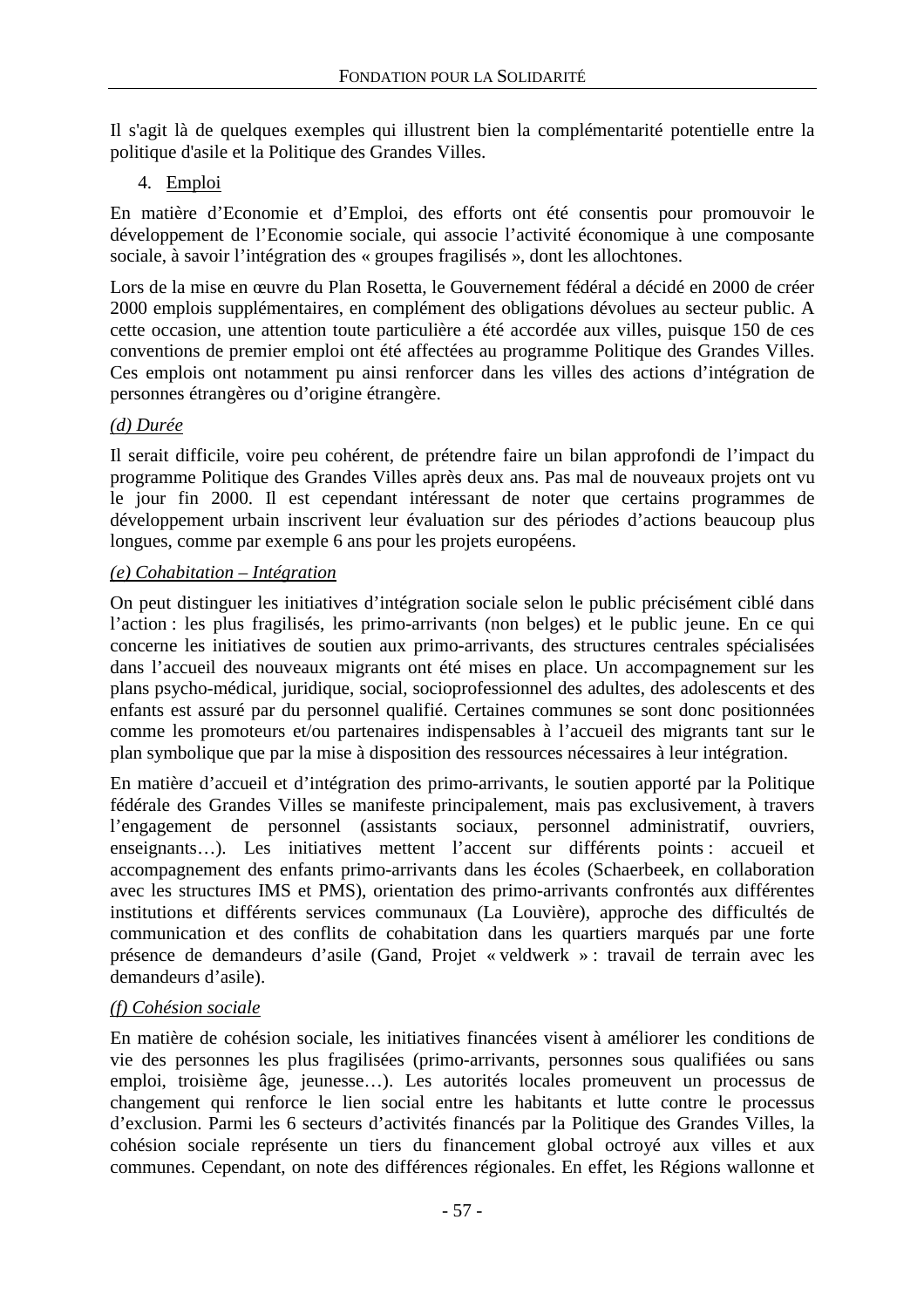bruxelloise consacrent respectivement 49% et 38% de leur enveloppe budgétaire globale aux initiatives de cohésion sociale. Par contre, les initiatives de cohésion sociale en Flandre représentent seulement 8% de l'ensemble de son budget. Cette différence avec la Flandre pourrait s'expliquer par l'existence du « Sociaal Impuls Fonds » qui finance souvent des initiatives de cohésion sociale.

Une action spécifique d'intégration sociale dans le cadre de la Politique des Grandes Villes concerne l'accueil et l'accompagnement des personnes régularisées. Un budget distinct permet de mettre des moyens financiers à la disposition de quelques CPAS dans les grandes villes afin d'encadrer l'intégration de ce groupe cible. Cette initiative ne peut naturellement pas être dissociée de la politique fédérale d'intégration, tout en accordant une attention à la problématique du logement des demandeurs d'asile (entre autres la lutte contre les marchands de sommeil) et à la résolution de conflits de cohabitation et de problèmes de communication dans les quartiers où les demandeurs d'asile s'établissent.

Un certain nombre d'initiatives ont déjà engrangé des résultats tangibles, dans la mesure où les initiatives visant l'accueil et l'intégration des primo-arrivants pour lesquels les investissements consentis, ont été très rapidement effectués et les services proposés presque immédiatement mis en place. Plusieurs centaines de primo-arrivants représentants au moins 60 nationalités ont été accueillis dans des structures offrant des services d'aide sociale spécifique et pour une grande partie d'entre eux ont suivi des cours de langues ou de qualification professionnelle en 2000 et 2001. Dans le cadre de la campagne de régularisation des sans-papiers menée par le gouvernement, les grandes villes, de par leur spécificité, ont dû faire face à une nouvelle problématique. Le programme Politique des Grandes Villes a permis d'y faire face dans des délais très courts.

Dans le cadre du budget 2002 de la Politique des Grandes Villes, le Ministre de l'Intégration sociale et le Ministre chargé de la Politique des Grandes Villes se sont mis d'accord pour inscrire un montant de 1,11 million d'euros pour le parcours d'insertion des personnes régularisées. L'aide qui est prévue dans ce cadre se présente sous la forme d'un financement supplémentaire des CPAS chargés du traitement des dossiers des réfugiés. Cette aide est accordée sur base des dossiers d'aide sociale qui sont introduits par les personnes régularisées auprès du CPAS des villes ou des communes concernées.

## 3. Les initiatives de la Commission communautaire française

## 3.1. Les Centres d'action sociale globale

Les Centres d'action sociale globale (CASG) sont nés en 1997. Ces Centres se veulent une porte d'entrée sur le monde du social en y accueillant toutes les personnes, groupes ou publics en difficulté. Les problématiques principales auxquelles répondent ces Centres sont : le logement, le surendettement, les difficultés d'accès ou l'exclusion à l'administration ou aux autres institutions, le non-emploi, les difficultés psychosociales.

Les Centres assurent un accueil, une analyse des situations et besoins, orientent vers les services adéquats, mettent en place un suivi ou un accompagnement ou encore informent et aident dans les démarches juridiques, administratives… Trois modes d'intervention sont envisagés dans le Décret du 07 novembre 1997<sup>89</sup> : l'action collective, l'action individuelle et l'action sociale communautaire.

<sup>89</sup> M.B. 20/01/1998.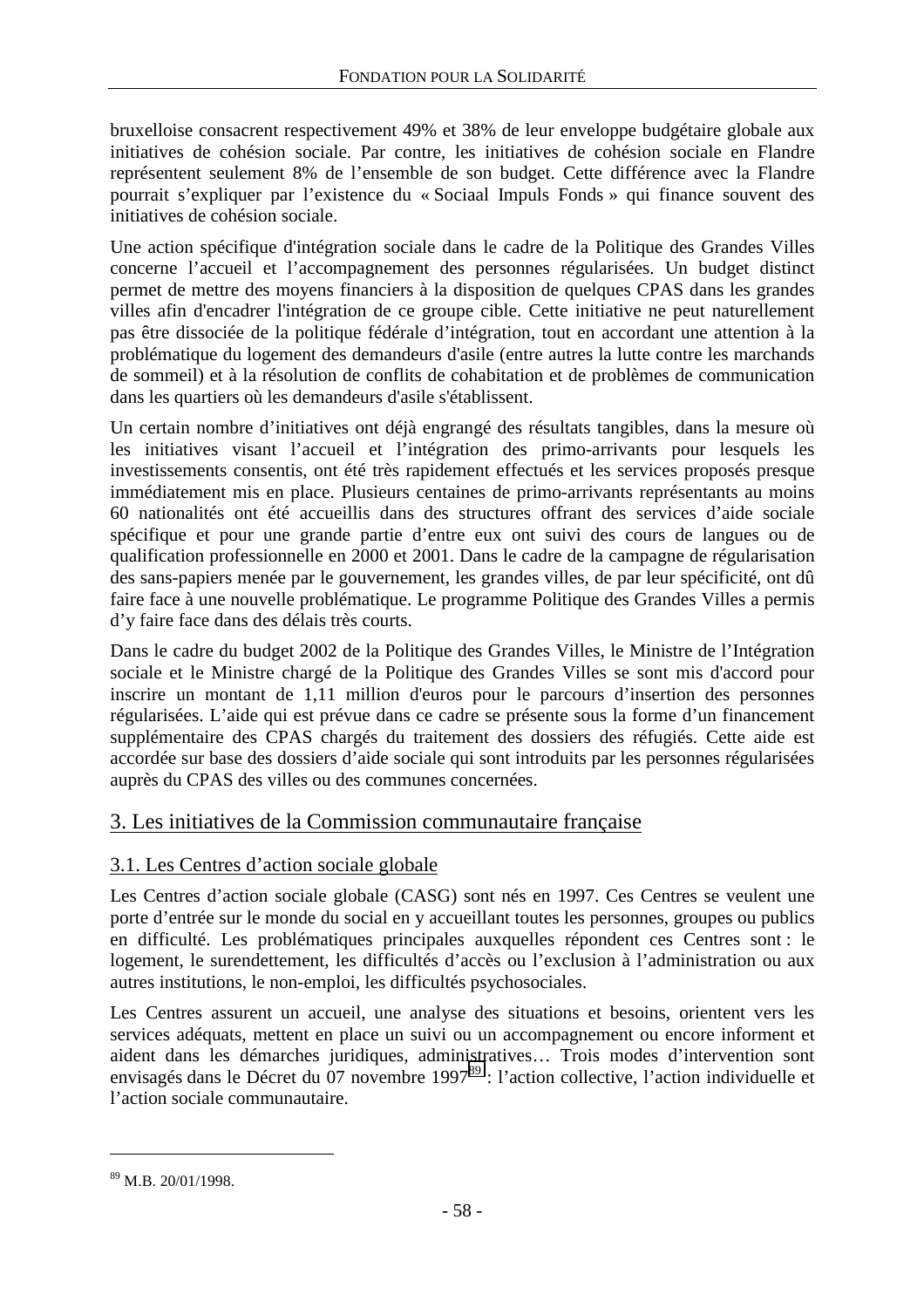Dans l'action collective, les différents objectifs sont : de restaurer les liens sociaux, de développer la solidarité, la responsabilité entre les personnes, les capacités et l'autonomie des individus. Pour l'action sociale communautaire, il s'agit de favoriser la participation des individus et les cohabitations sociales et culturelles, ainsi que de lutter et prévenir l'isolement, l'exclusion sociale et culturelle. **Il apparaît ici clairement le même enjeu que celui de la politique d'intégration et de cohabitation, celui de favoriser les cohabitations sociale et culturelle.**

Pour finir, l'objectif de cohérence apparaît sous la forme de la mission d'établir des collaborations conventionnelles avec toute autre institution pouvant aider à résoudre ou à améliorer la situation des bénéficiaires.

## 3.2. La formation professionnelle et l'insertion socioprofessionnelle (ISP)

Cette matière relève de la Commission communautaire française depuis 1994 suite au transfert de compétences de la Communauté française. Elle concerne deux dimensions : la formation permanente des classes moyennes, la reconversion et le recyclage des travailleurs salariés et des demandeurs d'emploi. L'objectif est de faire collaborer et de mettre en partenariat ces deux types de formation. C'est le Décret du 27 avril 1995<sup>90</sup> qui organise l'agrément des organismes d'insertion socioprofessionnelle et le subventionnement de leurs activités. Dans le cadre de cette compétence, la Cocof soutient les organismes suivants : l'Institut Bruxellois Francophone de la Formation professionnelle (Bruxelles Formation), les missions locales et les associations d'insertion socio-professionnelle, l'Institut de formation permanente pour les classes moyennes et les petites et moyennes entreprises (IFPME), l'Institut supérieur de Formation Artisanale et Commerciale (INFAC) et l'INFOBO.

Dans un but de transversalité, la Cocof collabore avec la Région dans la mise en oeuvre du parcours d'insertion. L'objectif étant d'offrir une approche plus globale reliant l'accueil, la guidance, l'aide à la recherche d'un emploi et la formation.

L'insertion socioprofessionnelle constitue un maillon de l'ensemble constitué par les politiques sociales. Elle s'insère effectivement dans un ensemble de dispositifs tels que les écoles de devoirs, l'alphabétisation, l'éducation permanente, les Contrats de quartiers - volet social (voir infra)… Par ailleurs, elle agit sur le plan professionnel mais également sur les plans social et personnel. **Dans la mesure où les dispositifs d'écoles de devoirs ou d'alphabétisation font partie intégrante du programme d'intégration et de cohabitation, on peut dire que les programmes d'insertion socioprofessionnelle et d'intégration sont intimement liés.** 

De plus, s'il est vrai que ce dispositif s'adresse à l'ensemble des individus fragilisés sur le marché de l'emploi, il touche bien entendu les populations immigrées ou d'origine immigrée se trouvant dans cette situation.

## 4. Initiatives régionales

## 4.1. La mise à l'emploi

L'ORBEM est en charge de la réinsertion du public à risque et donc bien que pas uniquement destiné aux populations étrangères ou d'origine étrangère, ce dispositif touche également ces populations. En effet, au niveau local, il existe une forte coordination entre les missions

<sup>90</sup> M.B. 04/07/1995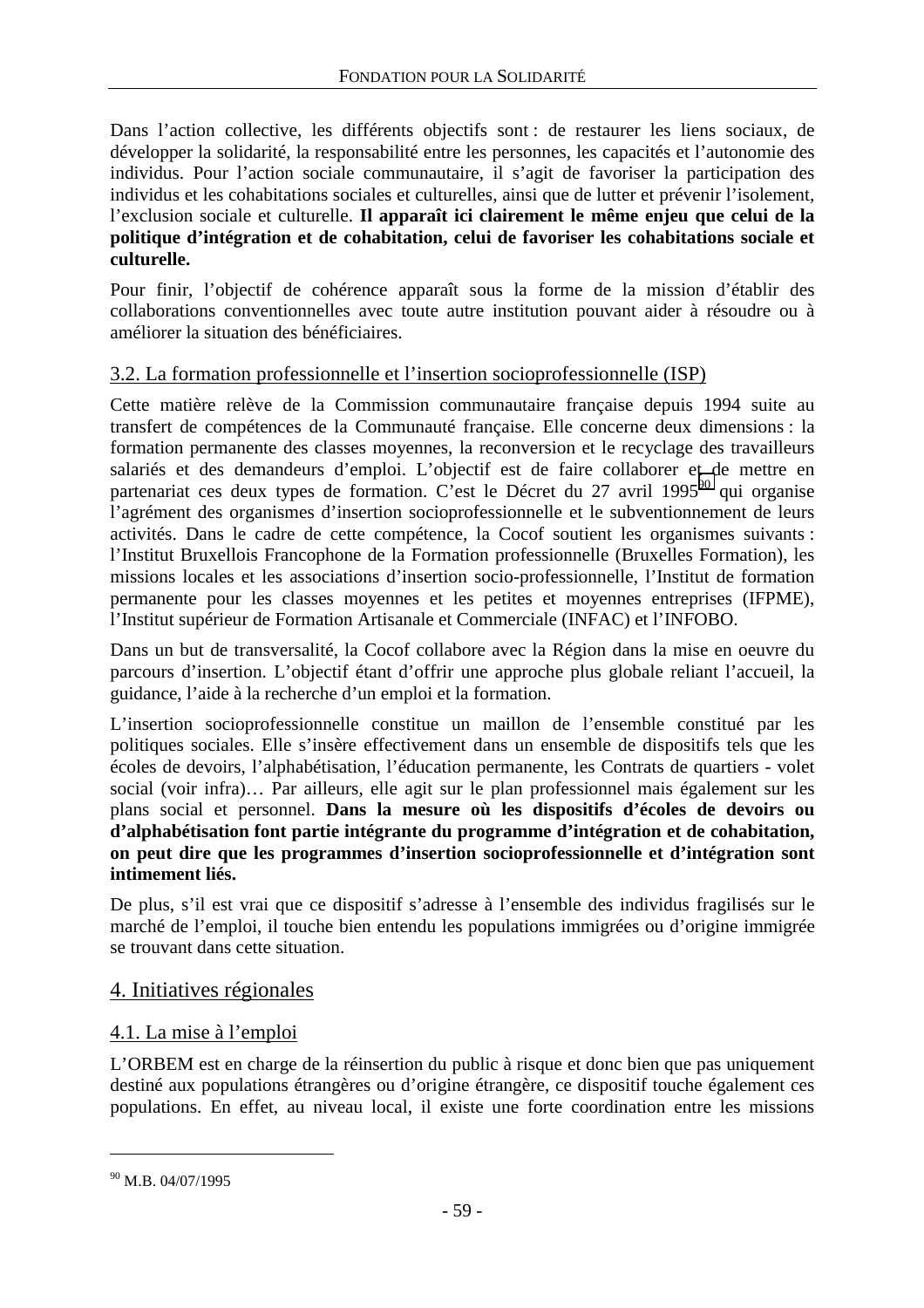locales et l'ORBEM afin de coordonner les initiatives d'emploi locales dans les communes les plus fragilisées.

Néanmoins, **l'ORBEM agit spécifiquement envers les populations immigrées ou d'origine immigrée** par la mise en place d'un ensemble de dispositifs se concentrant sur la collaboration entre d'une part l'ORBEM-BGDA et Bruxelles-Formation et d'autre part les missions locales et le tissu associatif. Plus précisément, les dispositifs sont les suivants. Depuis 1993, l'ORBEM-BGDA est financé par le Fonds d'Impulsion à la Politique des Immigrés dans le cadre d'un projet relatif à la formation de conseillers-emploi sur la discrimination à l'embauche et l'organisation d'une guidance d'insertion socioprofessionnelle pour les demandeurs d'emploi de nationalité ou d'origine étrangère. Par ailleurs, depuis 1996, une circulaire interne a mis en place l'établissement d'une procédure administrative ayant pour but de traiter les offres d'emploi discriminantes.

### 4.2. Les Contrats de quartiers et les Quartiers d'initiatives

### (a) Contrats de quartiers

Mis en place début des années 90, le programme des Contrats de quartiers est issu de la volonté de concentrer les moyens financiers dans les quartiers fragilisés, que ce soit au niveau de l'habitat ou du social. « *Le but est de rendre les investissements visibles et de produire un*  effet d'entraînement sur les autres quartiers proches » <sup>91</sup>.

Créés par l'Ordonnance de revitalisation des quartiers du 07 octobre 1993 du Gouvernement de la Région de Bruxelles-Capitale, les Contrats de quartiers consistent en un programme quadriennal s'appuyant sur 5 volets. Les quatre premiers volets sont relatifs à la construction, à la rénovation et à l'achat de bâtiments à vocation sociale et à la revitalisation de l'habitat et des espaces publics. Le cinquième volet concerne quant à lui la revitalisation sociale et le renforcement de la cohésion sociale du quartier. Il permet de financer des actions favorisant l'insertion socioprofessionnelle dans le secteur de la rénovation, favorisant l'information des habitants sur les projets de rénovation, d'accompagner dans les déménagements ou relogements, de créer des régies de quartier, d'inciter à rénover son logement ou encore d'encourager les habitants à participer à la gestion et à l'animation des équipements et des espaces publics… L'accent est également mis sur les actions culturelles et de cohésion sociale.

Les quatre grands principes des Contrats de quartiers sont les suivants : transversalité, partenariat privé-public, territorialité, cohérence.

L'application de certains de ces principes se traduit par la mise en oeuvre du programme par les communes, en partenariat avec les investisseurs privés de logements. L'accent est mis sur ce partenariat public-privé, mais également sur la participation active des habitants concernés et des différents acteurs locaux, toutes ces actions pouvant être menées en partenariat avec des associations locales.

Les communes sont sélectionnées sur base de critères statistiques et urbanistiques. Chaque commune doit alors élaborer un projet qui sera proposé au Gouvernement de la Région. A cette fin, et pour assurer la mise en œuvre du projet, la commune met sur pied une Commission de Développement Local Intégré (CLDI), réunissant CPAS, bourgmestre et habitants. La CLDI est un outil de consultation, de concertation et d'information et jusqu'il y

<sup>&</sup>lt;sup>91</sup> STICS (1999), op.cit., p.31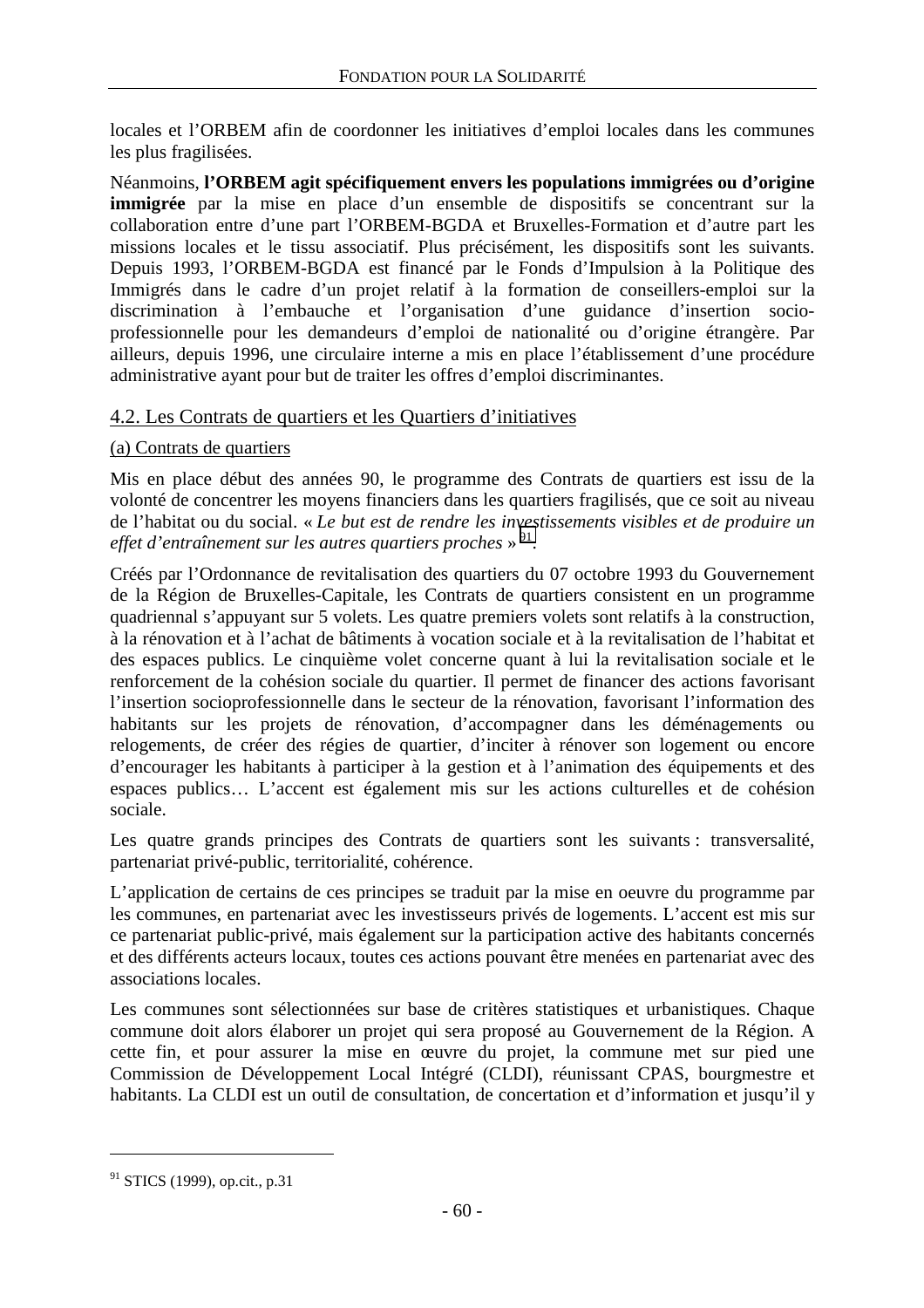a peu sa composition n'était pas fixée, donc la participation des habitants n'y était pas toujours assurée.

La commune est considérée dans ce cadre comme un acteur central. Le projet sélectionné est subventionné à concurrence de 70% par la Région, la commune devant par ailleurs cofinancer le solde. La Région assure le suivi du projet par sa présence dans la CLDI.

#### (b) Les Quartiers d'initiatives

Les Quartiers d'initiatives ont été mis en place en 1997 suite aux émeutes de Cureghem et avaient pour objet de rendre visible l'action publique (rendue invisible du fait de la lenteur des Contrats de quartiers). Le premier volet du programme concernait l'embellissement des espaces et des façades et la création d'équipements de proximité, tandis que le second volet s'attachait au renforcement de la cohésion sociale (participation active des habitants, leur mise à l'emploi, mesures de prévention et de sécurité).

Le programme était financé par la Région, le fédéral et les communes. Les modalités de sa mise en oeuvre étaient équivalentes à celles des Contrats de quartiers. Par contre, dans le cadre des Quartiers d'initiatives, la consultation des habitants a été rendue obligatoire aussi bien dans l'élaboration des projets que pour leur suivi.

#### (c) Fusion des deux dispositifs

Dans la mesure où les Quartiers d'initiatives avaient la même finalité que les Contrats de quartiers, ces deux dispositifs ont été fusionnés dans l'Ordonnance du 14 juillet 2000<sup>92</sup>. Cette Ordonnance impose la participation des habitants à la CLDI comme condition d'agrément. La participation des représentants du gouvernement au sein des CLDI permet de maintenir la Région informée sur le suivi du programme. Par ailleurs, elle prévoit le financement direct de la Région aux acteurs de terrain. Sont également concernés les projets de revitalisation économique du quartier et la création d'infrastructures de proximité.

Selon V. Degraef (2001), si aucune évaluation globale n'a été réalisée quant aux Contrats de quartiers, puisque absence d'obligation réglementaire dans l'Ordonnance de 1993, cela n'a pas empêché les opérateurs de terrains d'en réaliser un certain nombre. Tous ces bilans s'accordent pour dire que la politique de revitalisation des quartiers doit être poursuivie, voire renforcée. L'accent est mis également sur les principes de transversalité, de partenariat et de territorialité. Il en est de même pour ce qui est du renforcement de l'objectif de mixité sociale. Outre le problème de participation des habitants, l'autre problème soulevé est celui de la coordination. Il apparaît qu'il existe un manque de coordination entre les pouvoirs publics eux-mêmes, à savoir la commune et la Région. Si le second détermine les communes éligibles, la première définit le périmètre dans lequel va se développer le projet et ce sans concertation aucune entre ces deux parties.

**En conclusion, en visant une nouvelle fois les quartiers fragilisés, ce programme touche indirectement le public cible du programme d'intégration et de cohabitation. On peut par ailleurs noter que le programme des Quartiers d'initiatives a été initié suite aux émeutes de jeunes issus de l'immigration. Outre le public-cible, on retrouve également dans ce dispositif les objectifs de cohésion sociale et de mixité des populations.** 

<sup>92</sup> M.B. 6/09/2000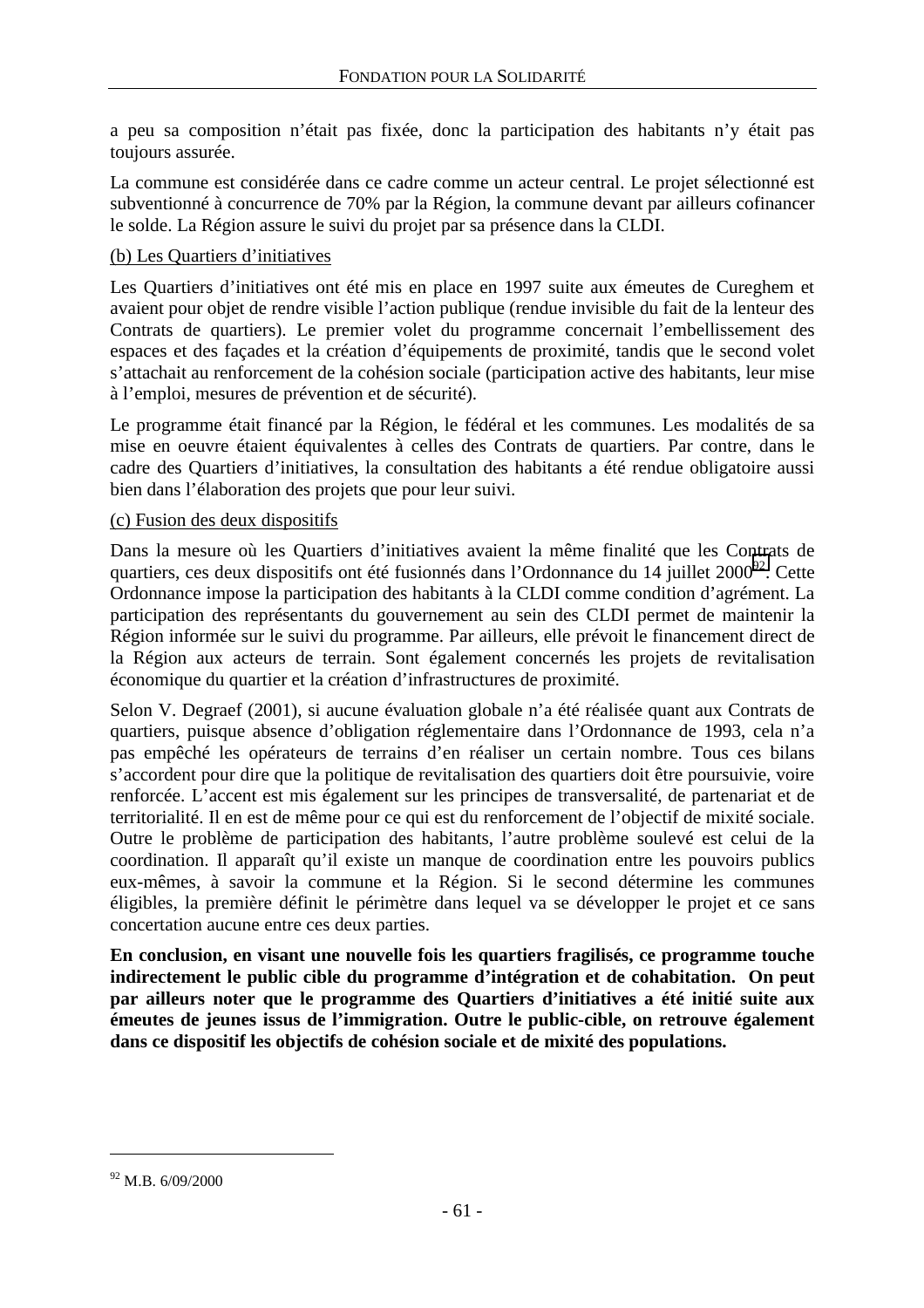## 5. Initiatives de la Communauté française

Au sein de la Direction générale de la Culture de la Communauté française, se trouvent les Services de la Jeunesse et de l'Education permanente. Le service de l'Education permanente a pour objet de promouvoir et soutenir les actions et expressions « *émanant de publics jeunes et de publics adultes, belges ou d'origine étrangère, autour d'enjeux sociaux et démocratiques d'éducation populaire, de loisirs culturels, de créativité et d'éducation à la citoyenneté* » 93. Le but étant de permettre aux publics socialement et culturellement défavorisés d'accéder à la culture et de développer leurs expressions culturelles propres.

Ce but est également poursuivi au niveau de l'approche interculturelle. Dans ce cadre, le service entend soutenir les projets de productions culturelles ayant un aspect interculturel provenant d'associations de communautés immigrées. Par les dispositifs réglementaires, les associations peuvent être reconnues comme organisme d'éducation permanente et voir alors leurs activités interculturelles subsidiées. Les associations non reconnues peuvent également bénéficier de subventions ponctuelles pour leurs activités. Ces activités se traduisent de multiples façons : rencontres festives, débats, conférences, colloques ; cours d'alphabétisation, formations diverses ; concerts, théâtres… Les initiatives ou actions collectives visant la lutte contre l'exclusion et les discriminations sur base sociale ou culturelle sont également soutenues.

Ainsi, la perspective interculturelle de l'éducation permanente est basée sur la reconnaissance et le soutien d'initiatives culturelles provenant d'associations représentant des minorités immigrées. **Outre le rôle que peuvent jouer ces associations au niveau de l'intégration, elles dynamisent ces communautés immigrées, engendrent des échanges interculturels par les diverses diffusions. L'Education permanente correspond donc au pendant culturel de la politique d'intégration et de cohabitation.**

## 6. Initiatives de la Commission communautaire flamande

Le gouvernement flamand a mis sur pied en 1990 un fonds destiné à financer des initiatives luttant contre la pauvreté et l'exclusion. Il fut renommé le Sociaal Impulsfonds en 1996. Une partie de ce fonds est transférée chaque année à la Vlaamse Gemeenschapcommissie (VGC) afin d'être utilisée dans les quartiers défavorisés de la Région bruxelloise. La VGC le verse directement aux associations. Son objectif était de soutenir les actions luttant contre la pauvreté selon quatre axes distincts : accroissement des opportunités d'emploi ; amélioration du logement ; amélioration de l'habitat ; intégration sociale et participation.

Le pilotage du programme est assuré par un groupe « stuurgroep » composé de représentants des ministres de la VGC, de 15 acteurs locaux, de représentants des trois directions de l'administration de la VGC (culture, enseignement, bien-être et santé). C'est le Centrum voor sociale stadsontwikkeling Brussel vzw qui assure la coordination du projet et il est également membre du Stuurgroep.

L'objectif du nouveau programme est de « *mener une politique intégrée d'impulsions urbaines par la mobilisation des différentes compétences communautaires (enseignement, culture, aide aux personnes, santé, jeunesse et sport) afin de répondre aux populations*  allochtones et autochtones des quartiers les plus défavorisés de la capitale »<sup>94</sup>. Le programme

<sup>93</sup> CONSEIL DE L'EUROPE, *Etude transversale : politique culturelle et diversité culturelle. Belgique*, Rapport préparé par le Ministère de la Communauté française, Service de la Jeunesse et de l'Education permanente

 $94$  DEGRAEF V. et al. (2001), op.cit., p.128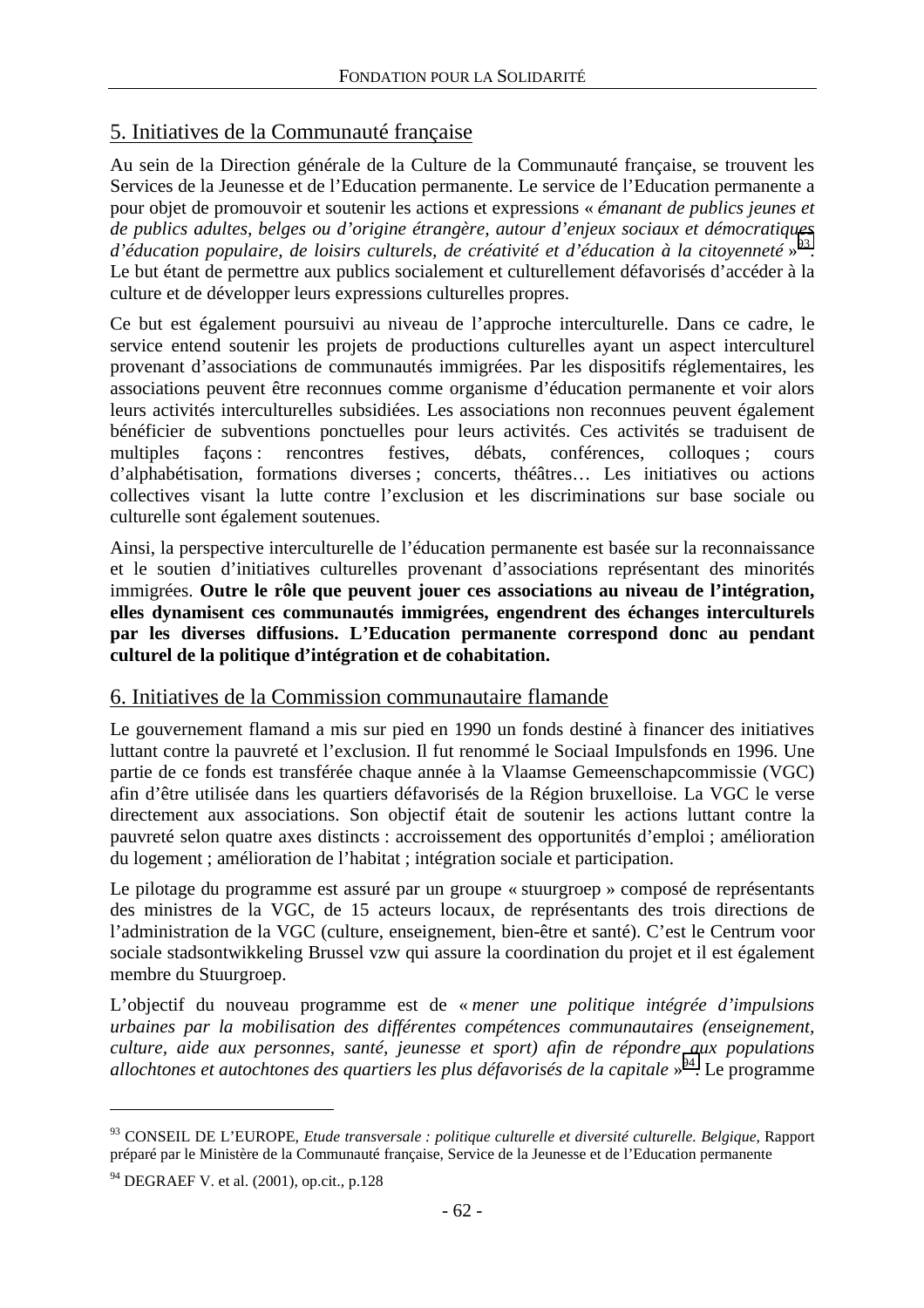veut également tenir compte des mesures qui existent au niveau local, régional, fédéral et européen. Le second objectif est de créer de nouveaux réseaux et de nouvelles solidarités par de nouvelles formes de coopération entre secteurs et entre autorités politiques compétentes.

**Bien que ne concernant que la population néerlandophone puisque émanant de la VGC, ce programme interagit par ses effets d'entraînement avec le programme d'intégration et de cohabitation mis en place par la Cocof.**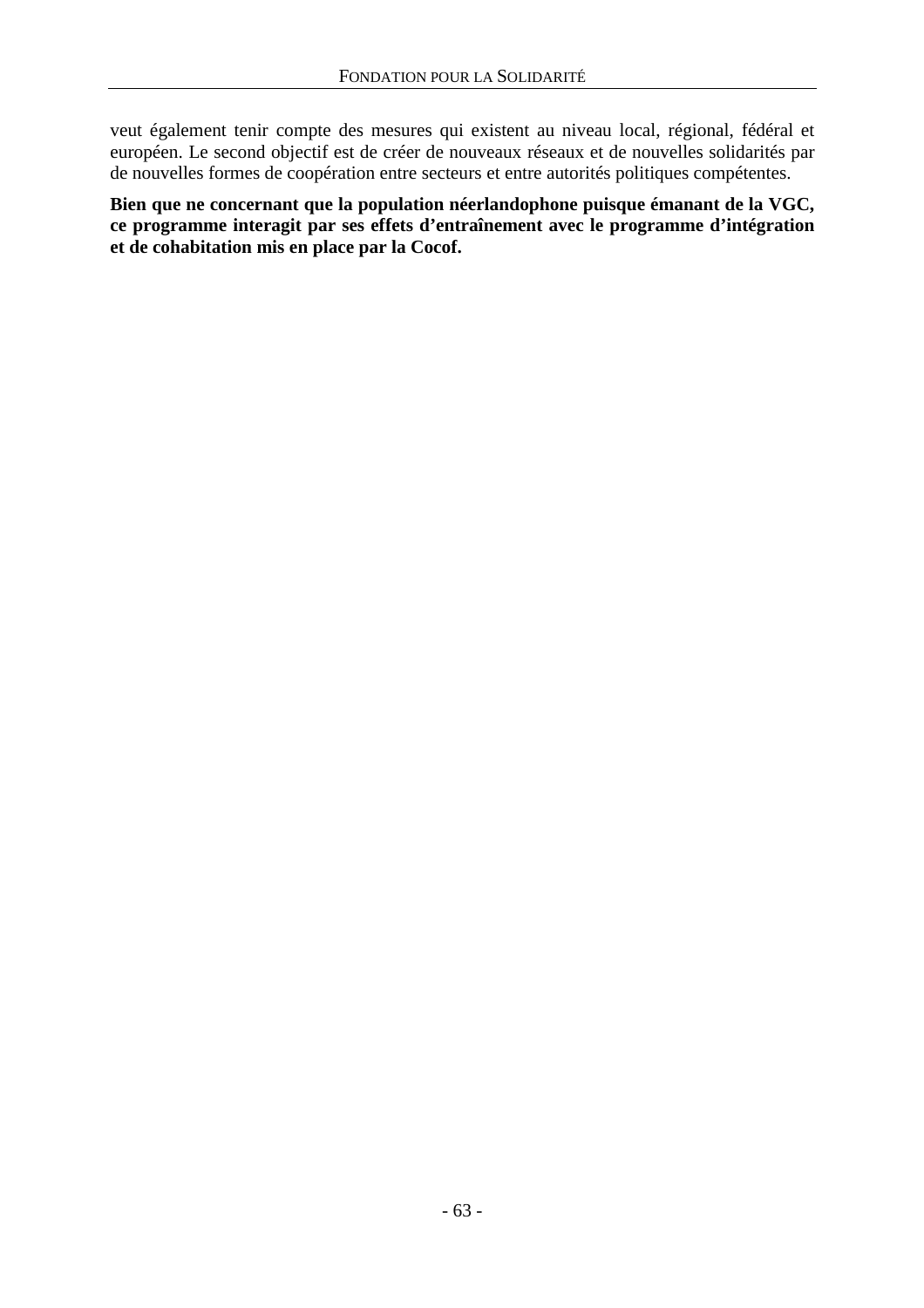## 7. Conclusions

Les politiques sociales ont pour objectif de lutter contre l'exclusion et de renforcer la cohésion sociale. Dans la mesure où ce sont les habitants des quartiers fragilisés qui sont menacés par l'exclusion et que c'est dans ces quartiers que se concentre une grande partie de la population immigrée ou d'origine immigrée, les politiques sociales touchent de manière indirecte les populations issues de l'immigration. **Le public-cible de la politique d'intégration et de cohabitation recoupe donc celui des autres politiques sociales.**

Outre le public cible, si on considère les autres éléments intervenants dans ces différentes politiques, d'autres similitudes se dessinent. Ainsi **les principes de participation des habitants, de partenariat public/privé, de territorialisation** sont présents dans chacun des dispositifs, tout comme dans le programme d'intégration et de cohabitation.

Si la participation des individus est inhérente aux programmes d'insertion socioprofessionnelle ou de mise à l'emploi, ce n'est pas le cas d'autres dispositifs tels que les Contrats de quartiers. Cependant, dans la mesure où la participation des habitants s'est avérée indispensable à la réussite de ce genre de dispositif puisque c'est de leur devenir qu'il s'agit, cette participation est encouragée, voire imposée dans certains cas. Le principe de territorialisation implique la mise en œuvre de certaines politiques au niveau local afin de pouvoir mieux répondre aux besoins des populations locales. C'est dans ce cadre qu'intervient le partenariat avec les associations de terrain comme dans les Contrats de quartiers ou dans le cadre de l'Education permanente.

Remarquons que la Politique des Grandes Villes a accordé une attention particulière à ces problématiques de partenariat privé/public et de participation des habitants.

La territorialité doit néanmoins s'accompagner d'une certaine **transversalité**. En effet, si l'on reprend les remarques de Degraef et al.  $(2001)$  quant aux dangers de ce principe<sup>95</sup>, il apparaît que la transversalité doit se jouer à plusieurs niveaux : entre les différents pouvoirs publics compétents en la matière, de manière directe ou indirecte ; entre les différents dispositifs puisqu'ils interagissent les uns avec les autres ; et au sein même des dispositifs. La nécessité d'assurer une certaine transversalité a été mise en évidence dans la Politique des Grandes Villes. Par ailleurs, une imbrication des actions des différents partenaires dont les projets ont la même finalité permettrait de réaliser des économies d'échelle (mise en commun d'infrastructure, utilisation commune des ressources et d'appui logistique…).

Il reste que sa mise en œuvre peut s'avérer complexe dans le système institutionnel belge, d'autant plus dans la Région de Bruxelles-Capitale où de nombreuses institutions francophones, flamandes et bilingues jouent un rôle en matière de politique sociale.

Qu'il s'agisse du Plan Régional de Développement de la Région bruxelloise, de la Politique des Grandes Villes, des objectifs européens en matière de revitalisation des quartiers ou des objectifs politiques de cohésion sociale émis par le Conseil de l'Europe, les principes de territorialisation, de participation, de partenariat et de transversalité paraissent incontournables.

Si l'on analyse maintenant plus finement les objectifs de ces politiques, on constate que celui de la cohabitation harmonieuse des communautés locales apparaît à plusieurs reprises. C'est le cas des Contrats de sécurité et de prévention, des Centres d'action sociale globale, des Contrats de quartiers ou encore de l'Education permanente. Eric Buyssens note à cet égard que *« Consacrer d'importants moyens à l'emploi, au logement et à la rénovation du cadre* 

<sup>&</sup>lt;sup>95</sup> Voir Chapitre 5, 1. Cadre général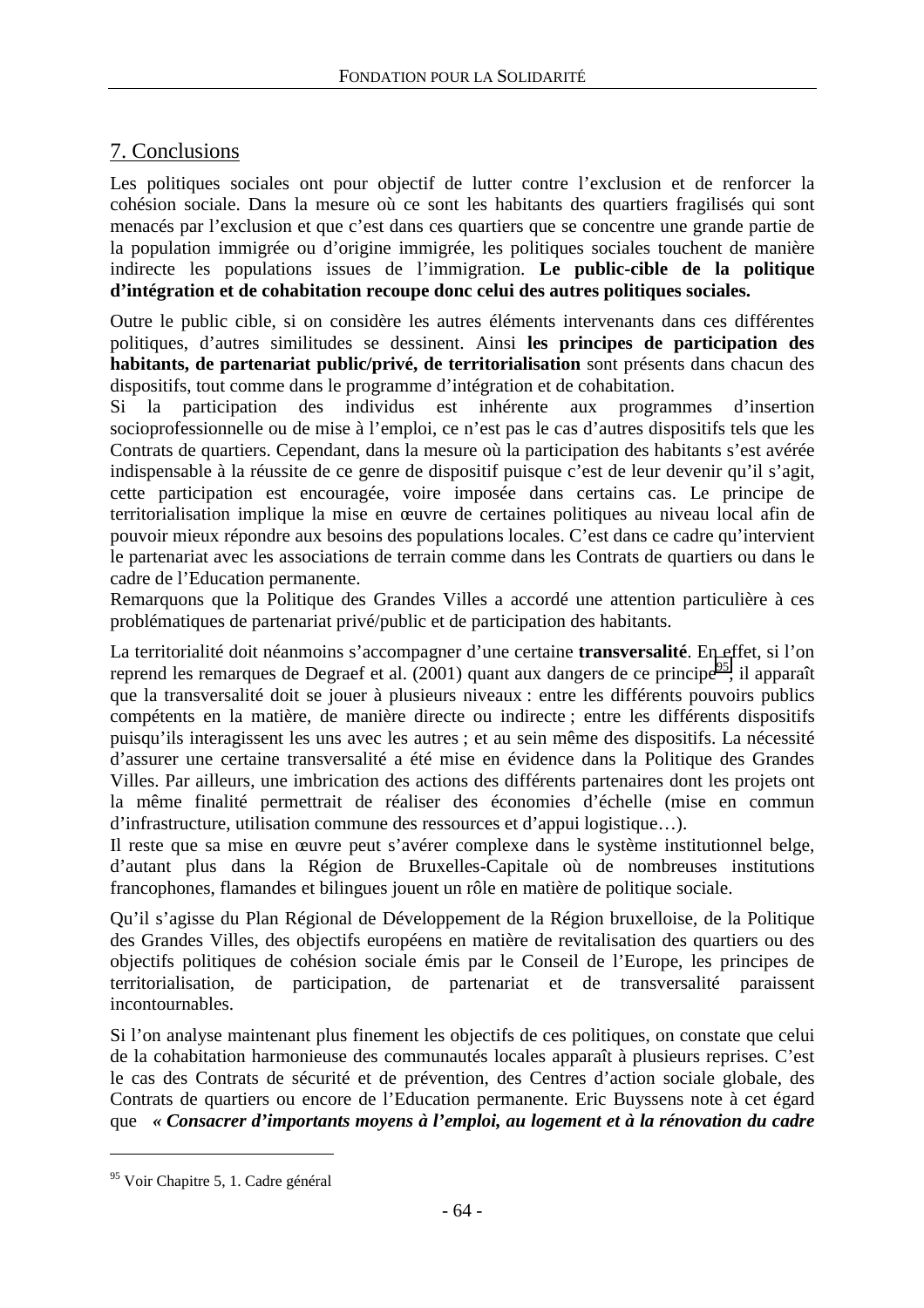*de vie sur le plan des équipements matériels n'a de sens que s'il est possible de cohabiter dans ces quartiers, au sens de vivre ensemble « sous un même toit ». Ces programmes de type intégration/cohabitation constituent une contribution essentielle au développement des quartiers. Ils sont l'un des compléments indispensables des autres mesures de revitalisation des quartiers tels que les Contrats de quartiers, les quartiers d'initiatives et autres URBAN ». <sup>96</sup>*Bien qu'on n'ait parlé jusqu'ici de politiques sociales, la cohabitation harmonieuse entre les différentes communautés locales ne peut se réaliser sans une approche interculturelle. Si cette dernière apparaît clairement au sein des services de l'Education permanente puisqu'il en relève de leurs compétences, elle n'est cependant pas absente de tous les autres dispositifs mis en place. On la retrouve par exemple au sein des Contrats de quartiers.

Pour finir et conjointement à ce qui vient d'être dit, il semble reconnu au sein des divers dispositifs que **la diversité culturelle** est une richesse qu'il faut préserver et développer. En ce sens, si la politique d'intégration permet de préserver et de développer cette diversité, tel que recommandé par le Conseil de l'Europe, elle s'imbrique d'autant plus avec ces divers dispositifs.

**Pour ces différentes raisons, la politique d'intégration et de cohabitation ne peut être dissociée de l'ensemble de ces politiques. Elles constituent chacune un maillon du progrès social.**

<sup>96</sup> STICS (1999), op.cit., p.56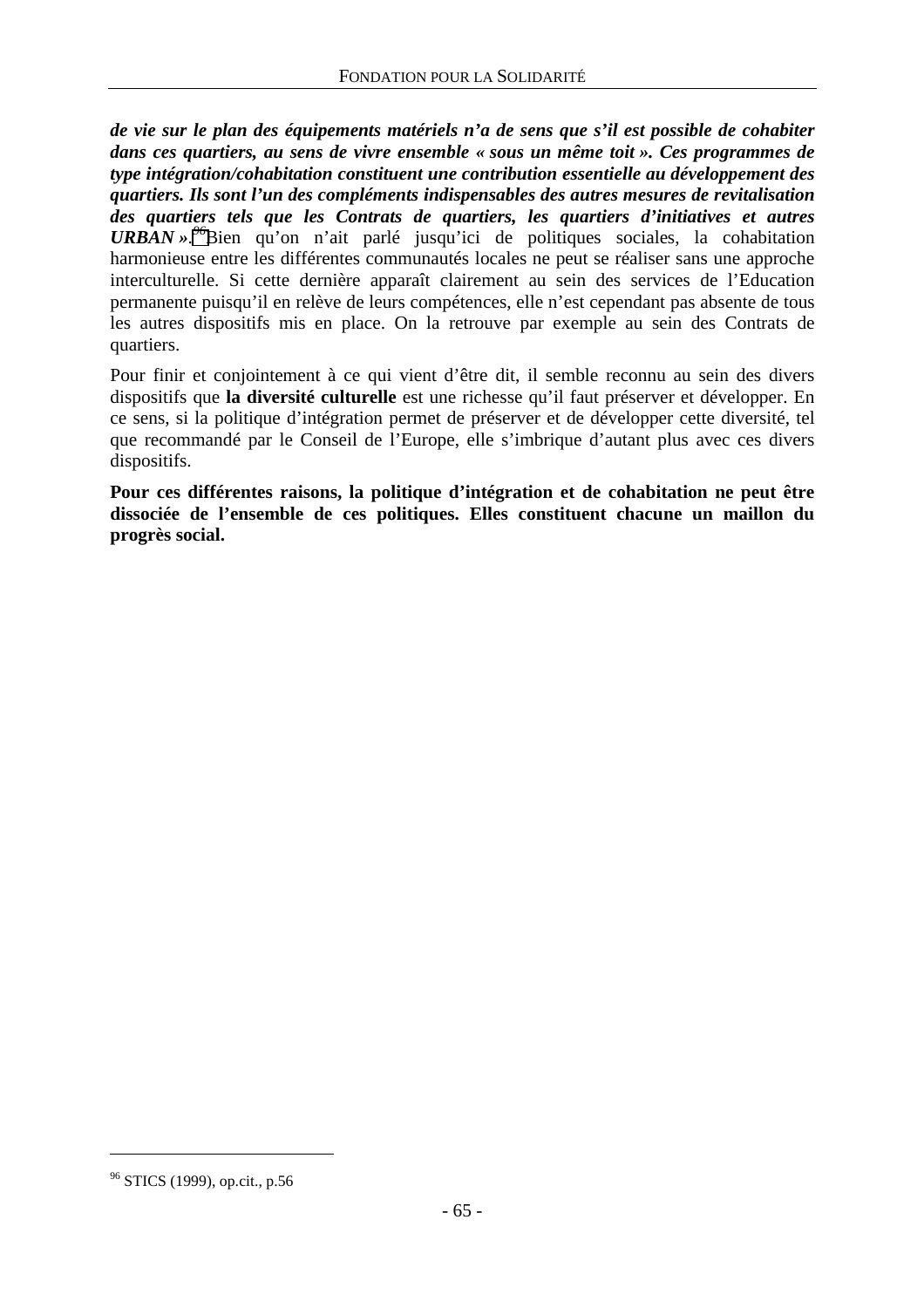# Sixième chapitre : Politiques d'intégration en Communauté flamande et Région wallonne

## Introduction

Si l'histoire de l'immigration a eu une influence sur les politiques menées en la matière, les réformes institutionnelles ont également engendré quelques bouleversements particulièrement du côté francophone. La réforme de 1970 transférant la politique d'accueil aux Régions et instituant les Communautés culturelles n'a pas engendré de politique forte en matière d'intégration. A cette époque, le phénomène de sédentarisation de la population immigrée n'est pas encore perçu par les pouvoirs publics et les Régions ne disposent pas encore d'un Conseil et d'un Gouvernement, seule leur création est prévue. Les Communautés culturelles de leur côté mettent sur pied des programmes dirigés vers les immigrés, au travers du Décret Education permanente en Communauté française et de l'instauration du VOCOM en Flandre. A cette époque, la Communauté française oriente plutôt son action du côté culturel tandis que la Flandre insiste plus sur le social.

La seconde réforme de l'Etat qui transfère aux Communautés la politique d'aide aux personnes, et donc celle d'accueil et d'intégration des immigrés, correspond avec le début de la politique d'intégration au niveau fédéral. Du côté flamand, il s'agit également de la naissance d'une politique d'intégration intégrée et structurée que l'on peut mettre en relation avec le fait qu'il s'agit du dernier transfert de compétences en la matière. Par ailleurs, le Gouvernement et le Conseil de la Région fusionnent avec ceux de la Communauté flamande. Du côté francophone par contre, la compétence ne reste aux mains de la Communauté française que pendant13 ans pour passer en 1993 aux mains des Régions wallonne et bruxelloise. On peut pour cette période des années 80 dire que la politique d'accueil et d'intégration des deux Communautés est sensiblement la même, mettant en œuvre un axe culturel et un axe social.

Par contre, dès le début des années 90, la politique en matière d'accueil et d'intégration va différer non seulement entre la Wallonie et Bruxelles du fait de la régionalisation de la compétence mais également entre ces deux Régions et la Flandre où les matières personnalisables et culturelles restent de la compétence de la Communauté flamande, tandis qu'en Wallonie et à Bruxelles, les compétences sociales sont séparées de celles culturelles.

La première partie de ce chapitre va retracer l'historique de la politique wallonne en terminant par le Décret adopté par la Région wallonne en 1996. De même, la seconde partie du chapitre va s'attarder à l'histoire de la politique d'accueil et d'intégration mais du côté flamand, en terminant par la présentation du Décret adopté par le Gouvernement flamand en 1998.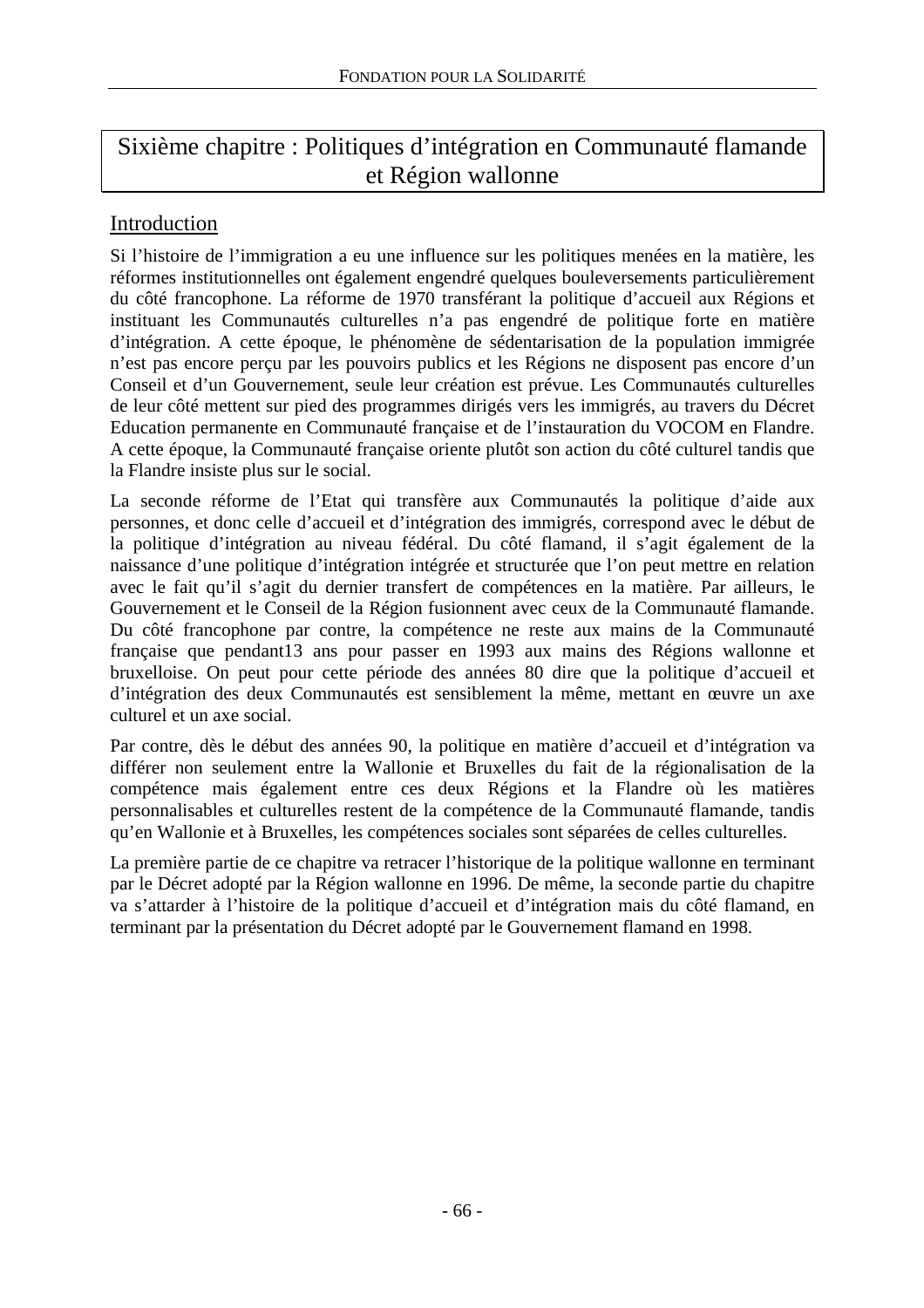## 1. Région wallonne

 $\overline{a}$ 

## 1.1. De la Communauté française à la Région wallonne

Comme rappelé en introduction, la Région wallonne a exercé les compétences en matière d'intégration et d'accueil des populations immigrées à deux reprises : lors de la réforme institutionnelle de 1970 et après les accords de la Saint-Ouentin en 1993<sup>97</sup>, la Communauté française reprenant le flambeau entre 1980 et 1993. Lors de la réforme institutionnelle de 1970, rien n'est entrepris du côté régional. La Communauté française va de son côté développer l'axe culturel de cette politique au travers du Décret d'éducation permanente de 1976, en organisant des cours d'alphabétisation dans une perspective culturelle et émancipatrice.

L'action culturelle, peu coordonnée, est principalement mise en œuvre par les associations généralistes émanant de mouvements ouvriers socialistes ou chrétiens ou par les associations issues des populations immigrées elles-mêmes.

Lors de la réforme de 1980, la Région se voit retirer les compétences en matière d'accueil et d'intégration en faveur de la Communauté française. Est alors créé le Conseil consultatif des Immigrés auprès de la Communauté française. Suite à un avis émis par ce Conseil, devenu le CCPOE en 1986, deux axes sont privilégiés : celui de l'insertion sociale (alphabétisation, écoles de devoirs, formations, information) et celui de la prise en compte des identités culturelles dans une perspective interculturelle au travers de l'éducation permanente. La Communauté française reconnaît également des centres régionaux à Bruxelles (devenu la CBAI), à Namur, Liège et Charleroi.

#### **A ce stade, la politique de la Communauté française se rapproche de celle mise en place par la Flandre.**

Par contre, dès le début des années 90, une différence se dessine. En effet, suite à la crise économique dévalorisant l'éducation permanente, à la déstructuration du mouvement ouvrier duquel émanent de nombreuses associations d'immigrés et aux émeutes interprétées comme des expressions de l'exclusion, l'action de la Communauté française va se recentrer sur les actions sociales. Par ailleurs, en 1993, le transfert de la politique d'accueil et d'intégration de la Communauté française aux Régions engendre la disparition du CCPOE et de l'axe culturel de la politique puisque la culture est de compétence communautaire, à l'inverse de la Flandre qui le développe dans sa politique d'accueil et d'intégration. Comme dit en introduction, parallèlement à cette différence qui se marque au niveau de la politique d'intégration entre le côté flamand et le côté francophone du pays, la politique du côté francophone se scinde également entre politique wallonne et politique bruxelloise.

C'est à partir de cette époque que débute réellement en Wallonie la politique d'intégration et d'accueil. La Région wallonne adopte en effet un Décret en 1996 relatif à l'intégration des populations étrangères ou d'origine étrangère. Indépendamment de ce Décret, la Direction générale pour l'Action sociale et la Santé (DGASS) est compétente en matière d'exclusion. A cet égard, elle intervient au niveau de la politique d'accueil et d'intégration à trois niveaux : 1) le subventionnement de projets visant à promouvoir une meilleure insertion sociale de personnes étrangères ou d'origine étrangère et la cohabitation entre communautés différentes ; 2) le subventionnement des frais d'équipements occasionnés par ces projets ; 3) la couverture des frais de personnel et de fonctionnement des Centres régionaux.

 $97$  Pour rappel, certaines des compétences de la Communauté française sont transférées aux Régions.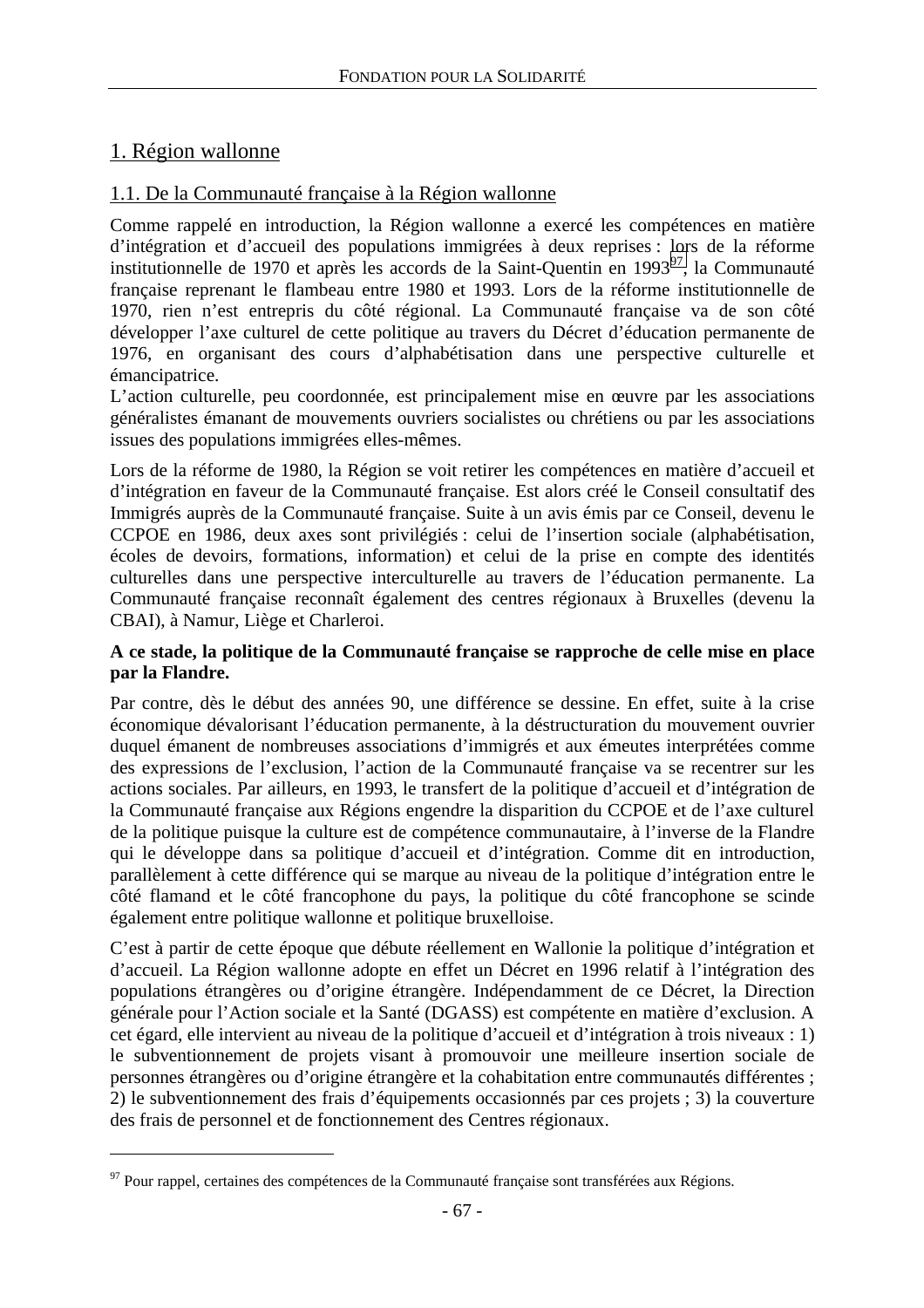## 1.2. Le Décret de la Région wallonne

Le Décret relatif à l'intégration des personnes étrangères ou d'origine étrangère date du 4 juillet 1996<sup>98</sup>. Dans l'Exposé des Motifs<sup>99</sup>, l'intégration s'entend comme : « *L'action d'insertion et de participation à une société en respectant et en favorisant les dimensions suivantes :* 

- *les règles et les lois en vigueur doivent être respectées par tous, sans distinction aucune ;*
- *les valeurs démocratiques de liberté, de justice, d'égalité de traitement entre hommes et femmes… sont des valeurs fondamentales et elles doivent être respectées par tous ;*
- *la diversité culturelle est source de richesse pour une société et elle doit être respectée ;*
- *la participation des personnes immigrées, étrangères ou d'origine étrangère, doit être favorisée dans tous les domaines de la vie en société. Ces personnes doivent devenir des citoyens à part entière.*

*L'intégration suppose un certain nombre d'interventions de base en matière d'apprentissage de la langue, d'initiation aux différents aspects de la vie en société et à la culture propre du nouveau milieu de vie. Elle implique également, dans sa mise en œuvre, un travail de médiation et de rencontre des cultures* ».

Le public-cible est constitué « *de personnes étrangères ou d'origine étrangère qui résident légalement sur le territoire et qui sont venues en Belgique, principalement pour des raisons économiques, sociales ou de persécution au sens de la Convention de Genève. Le présent Décret se réfère principalement aux personnes qui ont des difficultés d'ordre économique et social ainsi qu'à celles qui appartiennent à une minorité ethnique ou culturelle* ».

#### **Les points centraux de ce Décret sont d'une part la création de six Centres régionaux d'intégration et d'autre part le soutien aux initiatives locales de développement social.**

#### *Les Centres régionaux d'intégration*

Si le Décret prévoit la création de six Centres régionaux d'intégration agréés par le Gouvernement<sup>100</sup>, d'autres centres peuvent également être agréés s'ils sont créés par les pouvoirs publics ou les associations, s'ils couvrent au moins une zone d'action prioritaire et au moins un arrondissement. Les Centres ont notamment pour mission d'organiser un conseil regroupant tous les acteurs publics et associatifs susceptibles de jouer un rôle en matière d'intégration. Il s'agit là d'un lieu de réflexion, de concertation, d'avis et de propositions.

Les missions dévolues aux Centres sont d'impulser, de coordonner et d'évaluer les projets favorisant l'intégration. Plus précisément, le Décret leur attribue les missions suivantes :

- le développement d'activités d'intégration au niveau social, socioprofessionnel, du logement et de la santé, de préférence dans le cadre de conventions avec les pouvoirs locaux et les associations
- la promotion de la formation des personnes étrangères ou d'origine étrangère, ainsi que du personnel des services qui s'adresse à ce public

 $98$  M.B. 03/09/1996

<sup>99</sup> Voir : MINISTÈRE DE LA RÉGION WALLONNE, Direction générale de l'Action sociale et de la Santé (2003), *Intégration sociale des immigrés – Année 2003 – Activités éligibles*

<sup>&</sup>lt;sup>100</sup> Charleroi, La Louvière, Liège, Mons, Namur et Verviers.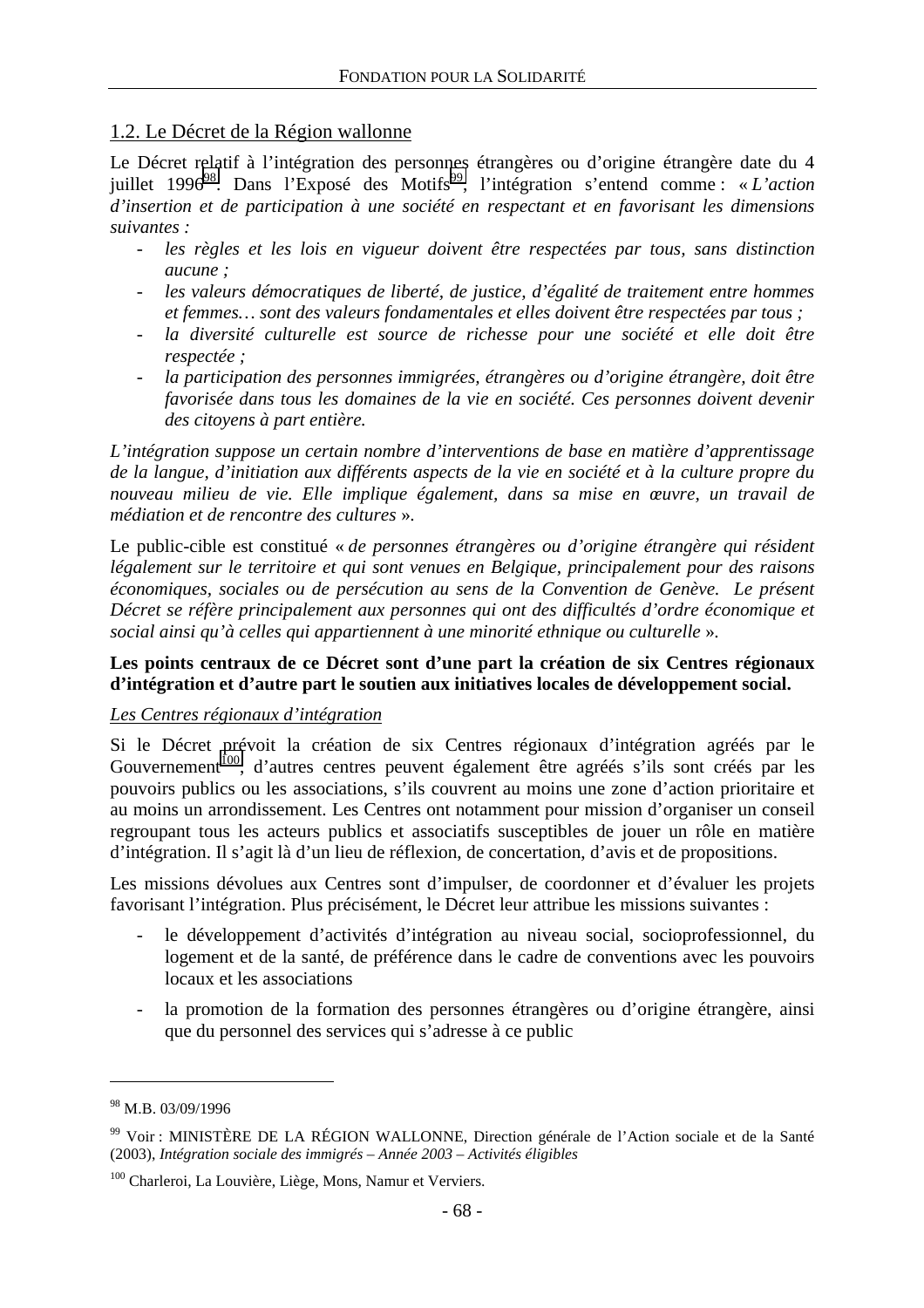- la récolte d'informations statistiques, leur traitement et la réalisation d'indicateurs et la diffusion d'information facilitant l'intégration
- l'accompagnement et l'orientation dans toutes leurs démarches d'intégration, à nouveau de préférence dans le cadre de conventions passées avec les pouvoirs locaux ou les associations.
- l'évaluation des initiatives locales de développement social
- la promotion de la participation des personnes étrangères ou d'origine étrangère à la vie culturelle, économique et sociale
- la promotion des échanges interculturels et du respect des différences.

Un comité d'accompagnement veille à évaluer l'action des Centres, à vérifier le respect de leurs obligations et à promouvoir un réseau de relations permanentes avec les Centres. Par ailleurs, la Fédération des Centres régionaux d'intégration a pour objet d'assurer la transversalité de leurs actions. Finalement, les Centres doivent organiser un conseil représentatif des associations et des pouvoirs publics afin d'assurer une meilleure coordination des actions de chacun.

#### *Initiatives locales de développement social*

 $\overline{a}$ 

Le financement d'initiatives locales de développement social est également prévu dans ce Décret. Le pouvoir public local, les intercommunales, les associations de fait ou asbl peuvent recevoir une subvention du Gouvernement wallon pour des activités concernant les matières suivantes :

- la médiation sociale ou interculturelle :
- l'aide à l'exercice des droits et des obligations, quel que soit le domaine concerné ;
- l'alphabétisation, la formation ou l'insertion socioprofessionnelle ;
- l'amélioration de la compréhension et de la connaissance mutuelle entre populations autochtones et allochtones.

L'action doit s'intégrer dans la politique régionale et doit être annuelle ou pluriannuelle avec un maximum de trois ans.

La note 2003 relative aux activités éligibles pour l'intégration sociale des immigrés<sup>101</sup> précise les initiatives à mener au niveau local :

- La médiation vise à faciliter la communication et la compréhension entre les personnes ou groupes de personnes étrangères ou d'origine étrangère, entre les personnes étrangères ou d'origine étrangère et les institutions ou services, que ce soit à titre préventif ou curatif ;
- L'aide à l'exercice des droits et obligations se concrétise par la mise en place de services spécialisés dans le domaine de l'accompagnement et de l'information, par des initiatives intégrées à un ensemble d'actions ou encore par des actions structurées d'information, de sensibilisation et d'éducation.
- En alphabétisation, sont organisés : des cours de français spécifiquement pour les personnes étrangères ou d'origine étrangère ; des groupes d'alphabétisation plus

<sup>&</sup>lt;sup>101</sup> Voir : MINISTÈRE DE LA RÉGION WALLONNE, Direction générale de l'Action sociale et de la Santé (2003), op.cit.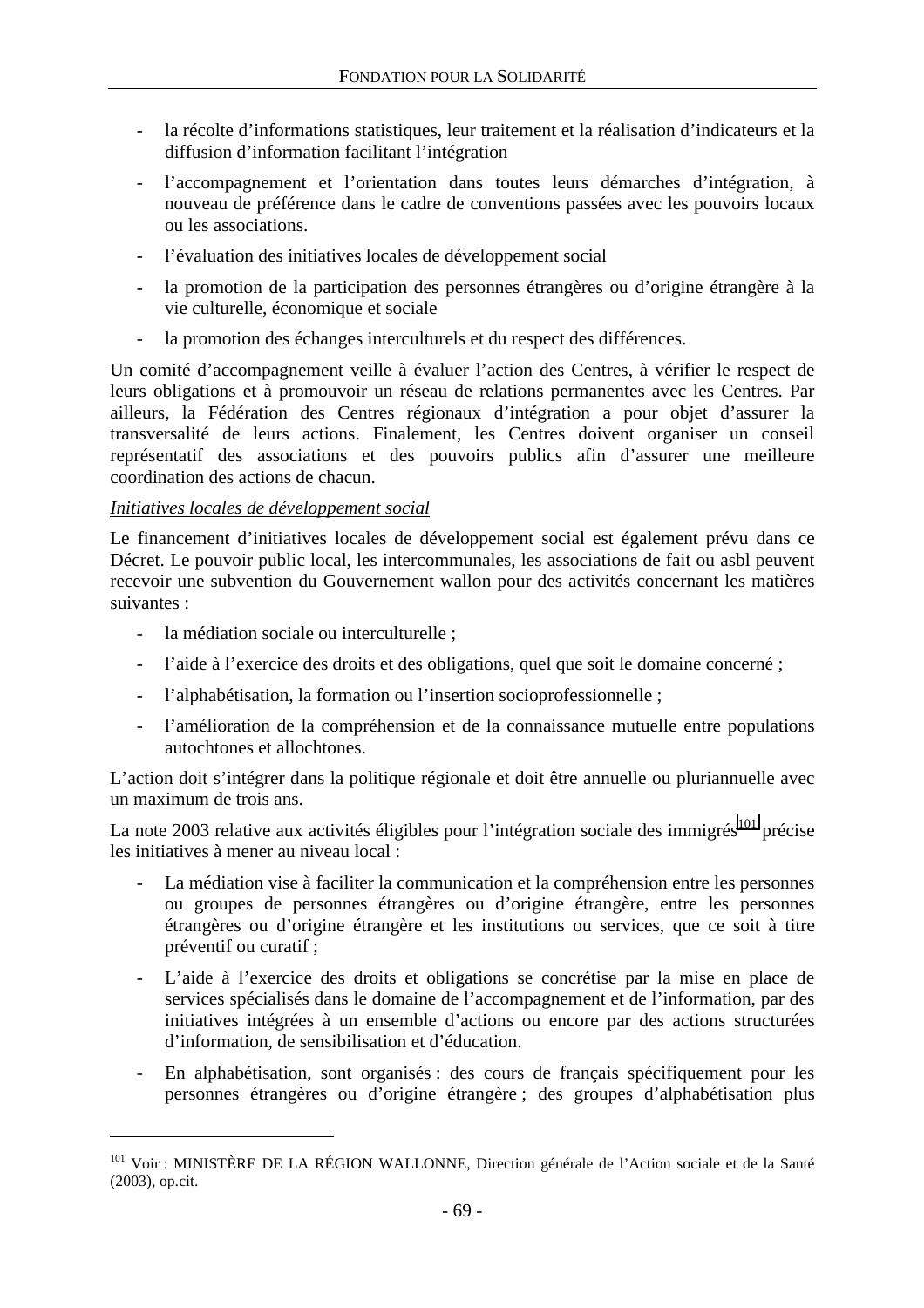mixtes et tenant compte de la dimension interculturelle ; des activités de lutte contre le décrochage scolaire concernant principalement des enfants étrangers ou d'origine étrangère. Les formations doivent viser des publics spécifiques et tourner autour de la thématique de l'insertion sociale. Elles ne peuvent pas être prises dans un autre cadre budgétaire et doivent prendre en compte la dimension interculturelle. Finalement l'insertion socioprofessionnelle consiste à fournir des outils et pratiques permettant une adaptation aux besoins, aux ressources et aux spécificités des personnes étrangères ou d'origine étrangère, complémentairement à un dispositif de formation ou d'insertion.

- Dans le quatrième point, sont considérées les activités de découverte des institutions et du milieu de vie, les initiatives « d'éclairage sur les différentes cultures », les activités d'animation (inter)culturelle, d'information et d'échanges, les actions de sensibilisation et formation, de lutte contre les discriminations et le racisme et les activités de valorisation de la culture d'origine dans le cadre de la rencontre et du dialogue avec le pays d'accueil.

### *L'action régionale*

Pour finir, le Décret prévoit que « *le Gouvernement arrête les mesures de discrimination positive favorisant l'égalité des chances des personnes étrangères ou d'origine étrangère* ». Par ailleurs, l'article 3 stipule que tout organisme impliqué dans cette politique a pour mission de faciliter l'accès des personnes étrangères ou d'origine étrangère aux services publics et privés.

## 1.3. Conclusion

Pour les différentes raisons évoquées en introduction, la politique wallonne en matière d'intégration ne prend réellement forme que très tardivement. Le Décret de 1996 suit la logique adoptée depuis le début des années 90, à savoir l'insertion sociale comme facteur d'intégration.

Si la diversité culturelle est reconnue et doit être respectée, rien n'est prévu pour la favoriser. La reconnaissance des associations culturelles n'a pas sa place. Seule l'approche interculturelle semble abordée mais de manière relativement timide.

Pour finir, alors que le Décret prévoit des mesures de discriminations positives, rien n'est précisé quant aux modalités de leurs mises en œuvre.

## 2. Communauté flamande

 $\overline{a}$ 

#### 2.1. Historique de la politique en Communauté flamande

C'est au cours de la seconde réforme de l'Etat en 1980, qui transfère aux Communautés la politique d'accueil et d'intégration, que s'est mise en place en Flandre la politique relative aux immigrés, et ce à partir de diverses notes ministérielles<sup>102</sup> qui auront planté les bases de la politique flamande en la matière.

La politique se met en place de trois façons :

<sup>102</sup> ANCIAUX V. (1978), *Nota aan de ministerraad : betreft het beleid inzake immigratie*, 5 mai 1978, Ronéo ; STEYAERT R. (1981), *Voorstel tot migrantenbeleid. Ontwerp beleidsnota* ; KELCHTERMANS T. (1987), *Beleidsverklaring met bettrekking tot onderwijs en vorming voor migranten*.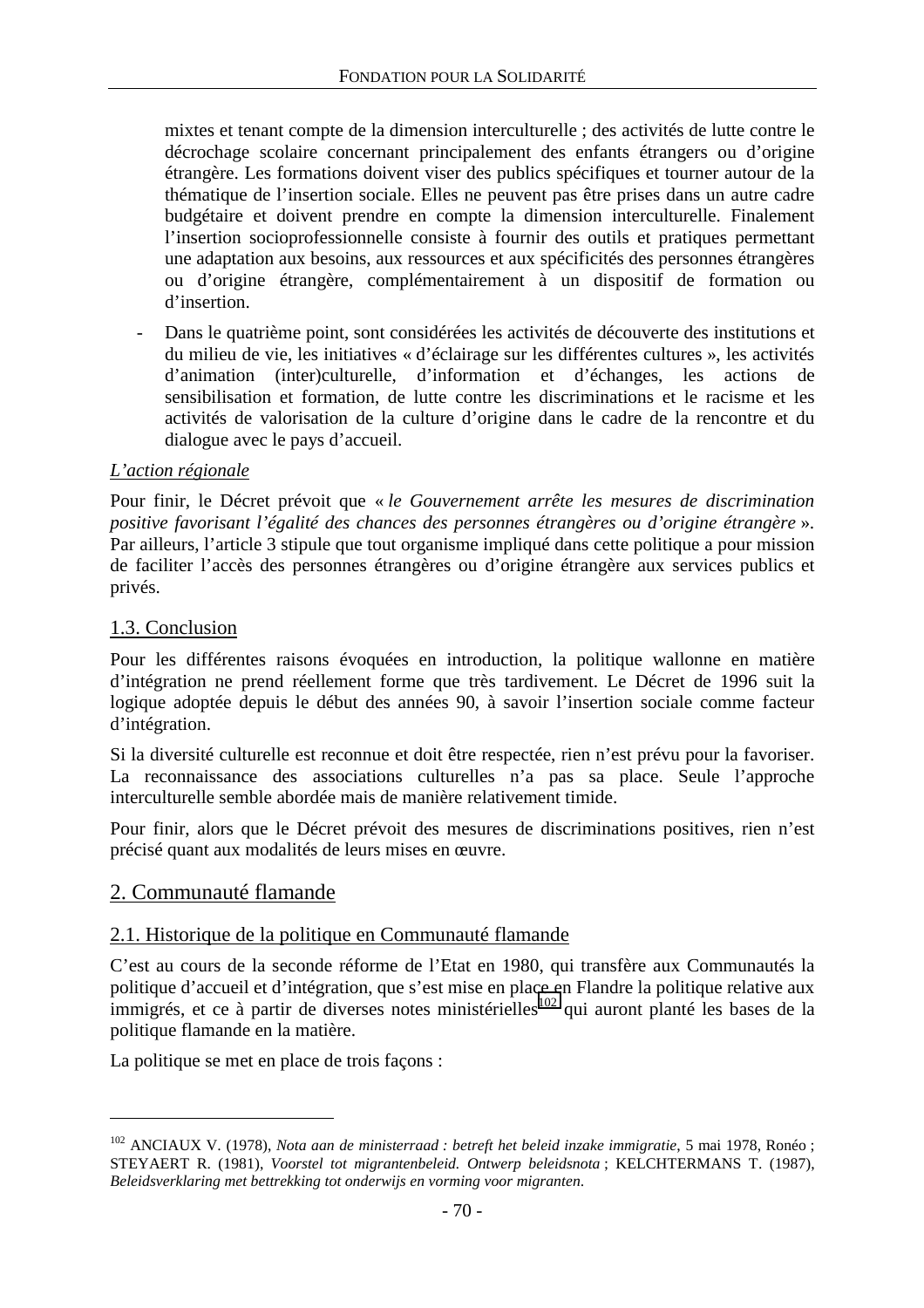- 1) Les services d'accueil classiques sont remplacés par des centres locaux d'animation sociale et culturelle. Ces services ont pour tâche le processus d'intégration autant que l'accompagnement. Ils fonctionnent aussi comme des intermédiaires entre les services de l'aide sociale, de la santé, de l'enseignement et du logement et les immigrés. Le Vlaams Overleg Comite Opbouwwerk Migratie (VOCOM) créé en 1974 assure la coordination de ces divers centres.
- 2) Les autorités désirent soutenir la vie des organisations issues des différents groupes de nationalité afin de reconnaître les identités culturelles des immigrés et d'encourager leurs organisations autonomes qui participent à leur intégration. C'est le VOCOM qui assure la coordination de ces associations locales. Cette préoccupation des autorités de reconnaître les minorités ethniques a par ailleurs mené à la création du Vlaamse Hoge Raad voor Migranten en 1982<sup>103</sup>.
- 3) Finalement des efforts sont fournis, en dehors du système éducatif, pour fournir un enseignement linguistique aux immigrés adultes par le biais des centres locaux.

Jusqu'ici, il n'existe pas de réelle divergence entre le côté francophone et néerlandophone sur le plan du contenu. Par contre, la politique flamande semble plus structurée que celle mise en place du côté francophone.

En 1989, la thématique de l'immigration prend de l'ampleur face aux résultats électoraux de l'extrême droite. La Note sur la Politique de l'Immigration de J. Lenssens, Ministre communautaire de l'Aide sociale, de la Famille et de la Santé publique, est alors approuvée par l'Exécutif flamand. Cette note engendre plusieurs changements. Tout d'abord, la politique d'intégration, qui s'adresse aux immigrés défavorisés en raison de leur statut socioéconomique et de leur origine sociale, n'est plus uniquement la matière des services de la santé et de l'aide sociale mais de tout le Gouvernement flamand : la politique en matière d'intégration devient une politique inclusive. Ensuite, plusieurs structures vont être mises en place : la Interdepartementele Commissie Migranten (ICM), qui assure la cohérence de la politique, est instituée ; l'Arrêté du 18/07/1990<sup>104</sup> institue le Vlaams Centrum voor de Integratie van Migranten (VCIM), anciennement VOCOM, qui a pour tâche d'assurer la coordination des actions régionales et locales et d'organiser les campagnes d'information ou de sensibilisation et la formation des cadres ; par ailleurs, cet Arrêté fixe les modalités d'agrément et de subventionnement des centres régionaux d'intégration et des centres locaux leur donnant ainsi une base légale.

Durant les années nonante, cette politique d'intégration va se développer et se structurer de plus en plus pour aboutir à l'adoption d'un Décret en 1998. Le but de la politique est de promouvoir l'émancipation et la participation des immigrés par l'apport d'une politique inclusive et coordonnée. C'est à partir de ce moment qu'une différence nette se marque entre les deux Communautés linguistiques. Les étapes préliminaires à l'adoption de ce Décret ont été les suivantes.

En 1993-1994, suite au plan stratégique rédigé par la ICM, cette politique est réorganisée suivant trois nouveaux axes : le rattrapage des retards par la formation, l'information, la maîtrise de la langue et la promotion de l'emploi des immigrés ; la stimulation de l'émancipation et de la participation par le soutien aux organisations et associations ethnoculturelles ; et le renforcement de l'assise sociale et administrative par la concertation de

<sup>103</sup> M.B. 30/04/1982.

<sup>104</sup> M.B. 01/12/1990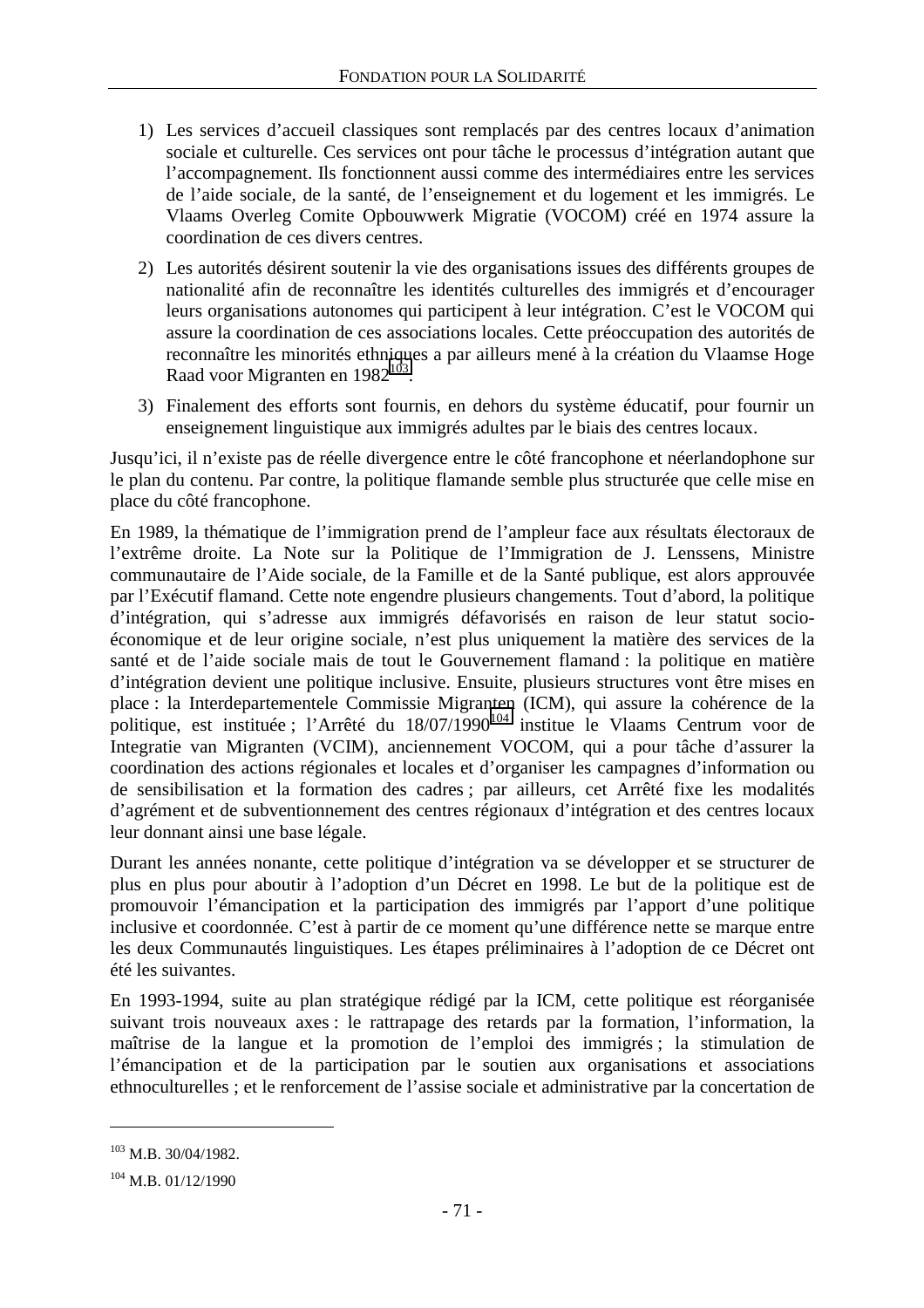tous les acteurs, la sensibilisation de l'opinion publique et la meilleure participation des immigrés aux structures générales.

En 1995, le subventionnement des associations prend une forme décrétale. En effet, le Gouvernement de la Communauté flamande adopte un Décret relatif au financement des associations autonomes et fédérations socioculturelles d'immigrés qui permet de stimuler leur développement. Ces associations sont coordonnées, encadrées et assistées par la Intercultureel Centrum voor Migranten fondé en 1993.

L'élection du nouveau Gouvernement flamand en juin 1995 apporte un nouveau rayon d'action à la politique d'intégration. En effet, le besoin se fait sentir d'accorder un peu d'attention aux groupes cibles tels que les réfugiés et les gens du voyage qui à cause de leur provenance culturelle ou ethnique, se trouvent confrontés à l'exclusion. Le Gouvernement flamand désirant établir une politique, l'Interdepartementale Commissie Migranten lui fournit un plan stratégique pour mettre en œuvre une politique envers les minorités ethniques et culturelles.

Le 24 juillet 1996, le plan stratégique établi par la Commission interdépartementale pour les minorités ethnico-culturelles est adopté par le Gouvernement flamand qui définit ainsi les lignes directrices, les objectifs et les stratégies de la politique des minorités. Cette politique engendre une subdivision de la politique d'intégration en trois branches, chacune ayant ses propres objectifs et groupes cibles : une politique d'émancipation (la branche classique) pour l'implication, la participation pleine et entière des allochtones légaux à la société ; une politique d'accueil (nouvelle branche de la politique) pour les nouveaux arrivants et les demandeurs d'asile et une politique d'accompagnement pour les illégaux (également une nouvelle branche de la politique). Le caractère inclusif et coordonné de la politique est dans ce cadre formellement établi.

Finalement, en 1998, le plan stratégique de la politique d'intégration prend une forme décrétale. Par ce Décret, les trois piliers de la politique (le Gouvernement flamand, le secteur catégoriel et les groupes cibles) acquièrent une base politique.

## 2.2. Le Décret de 1998

 $\overline{a}$ 

Le Décret de la Communauté flamande<sup>105</sup> date du 24 avril 1998. Son champ d'application concerne la Région linguistique néerlandaise et la Région bilingue de Bruxelles-Capitale.

Dans son chapitre I, l'intégration y est définie comme étant « *le processus aboutissant à une participation à part entière et proportionnelle des allochtones, réfugiés et nomades à la vie sociale* ». La description de ces différentes populations citées y est également reprise. Ces définitions sont les suivantes :

- les populations allochtones : personnes de nationalité belge ou étrangère résidant légalement en Belgique dont au moins un de leurs parents ou grands-parents n'est pas né en Belgique et se trouvant dans une situation défavorisée en raison de leur origine ethnique ou de leur situation socio-économique précaire ;
- les réfugiés : personnes résidant en Belgique, soit reconnues comme réfugiées ou en demande d'asile ;

<sup>105 «</sup> Decreet inzake het Vlaamse beleid ten aanzien van etnish-culturele minderheden », MB 19/06/98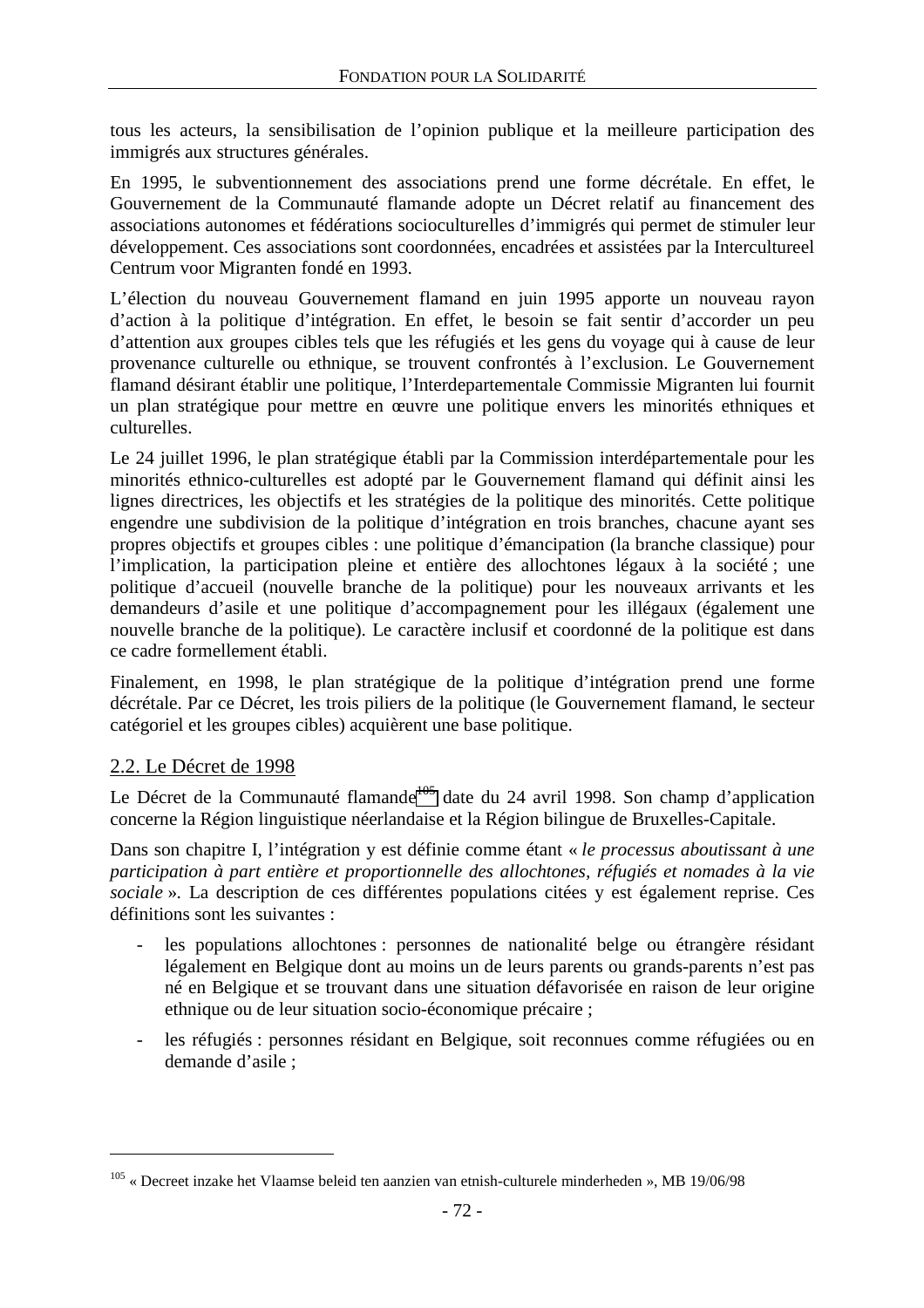- les nomades : personnes de culture nomade résidant légalement en Belgique qui habitent ou ont habité dans des roulottes, ainsi que leurs cohabitants ou descendants du premier degré ;
- les minorités ethnoculturelles regroupant les trois groupes précédents ainsi que les personnes n'y appartenant pas, résidant illégalement en Belgique et nécessitant une aide en raison de leur situation précaire.

Ces définitions relèvent de leur importance dans la mesure où **la politique d'intégration diverge selon le groupe cible. Il s'agit là d'une première caractéristique.** La politique s'articule autour de trois axes, déjà définis en 1996 :

- 1) une politique d'émancipation visant l'intégration des allochtones légaux et les nomades par leur participation à la société civile et à leur association à la politique de la Région
- 2) une politique d'accueil ayant pour but l'orientation et la stimulation des nouveaux arrivants à participer à la société
- 3) une politique d'aide pour orienter et assister les sans papiers prioritairement dans les domaines politiques de l'aide sociale, des soins de santé et de l'enseignement.

**La seconde caractéristique de la politique à mettre en évidence est son caractère inclusif** : elle est menée dans le cadre de la politique générale des divers secteurs. Ainsi les Ministres compétents et leurs administrations doivent tenir compte des objectifs de la politique des minorités dans leurs champs de compétences. Remarquons que cette particularité était déjà présente dans la Note de Lenssens en 1989. Dès lors, afin d'assurer la coordination entre les différents secteurs, la politique à l'encontre des minorités ethnoculturelles est menée en concertation d'une part avec les autorités fédérales et d'autre part avec la Commission communautaire flamande et les pouvoirs locaux et provinciaux. Une Commission de coordination est instituée au sein du Ministère de la Communauté flamande dont le but est précisément d'assurer « *la cohérence, la synergie et la coordination de la politique* » en organisant des concertations, et un suivi de l'avancement et de rapports. Cette Commission fait un rapport annuel sur la politique (réalisation et avancement).

Du fait de son caractère inclusif, le Décret fixe les tâches de chacun des acteurs. Il revient aux autorités fédérales, à la Commission communautaire flamande et aux pouvoirs locaux et provinciaux d'élaborer des mesures dans les domaines politiques respectifs, d'assurer la coordination entre les domaines politiques concernés et avec les acteurs concernés, d'assurer la concertation entre les services et partenaires intéressés, ainsi que l'émission d'avis par les groupes cibles.

Le secteur catégoriel (soit le réseau d'initiatives privées et publiques) institué par ce Décret joue également un rôle en la matière. Parmi ces organes mis en place, ce sont les centres d'intégration provinciaux et locaux (voir infra) qui soutiennent, stimulent et surveillent la politique dans les différents domaines sociaux et différents niveaux de pouvoir, en collaboration avec les groupes cibles et leurs organisations. Leurs missions concernent surtout : la contribution à l'analyse de la position défavorisée des groupes cibles ; l'élaboration de méthodes et des formes d'activité visant à atteindre effectivement les groupes cibles et à les associer à la vie sociale ; encourager les pouvoirs publics et les acteurs sociaux à faire des politiques favorisant la participation à la vie sociale.

**Ainsi, une des nouveautés de ce système est d'inclure les représentants des organisations d'immigrés dans tous les organes du Décret.** En effet, si depuis le début des années 80, les associations et fédérations d'immigrés ont été reconnues et subventionnées, la nouveauté de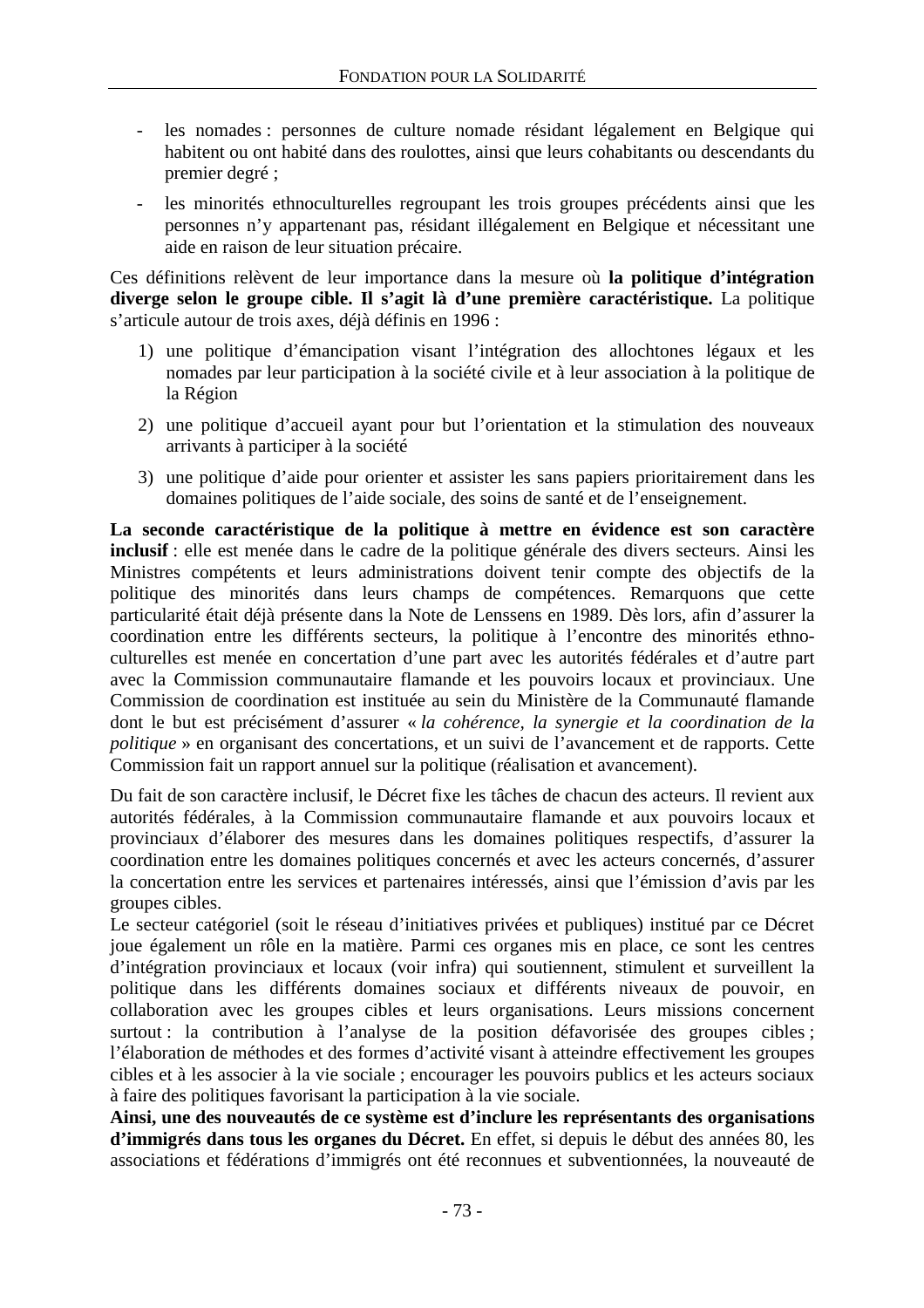ce Décret est de les inclure dans les différents organes du Décret afin de garantir leur participation. Le Décret prévoit par ailleurs d'agréer un forum regroupant les associations et leur groupes cibles afin d'assurer la communication entre eux. Par ailleurs, ce forum constituera l'interlocuteur du Gouvernement flamand.

Tout comme différents niveaux de pouvoirs sont impliqués dans la politique inclusive, le secteur catégoriel mis en place par le Décret se décline également à différents niveaux. Ce secteur est considéré par les pouvoirs publics comme le partenaire de la mise en œuvre de la politique sur le terrain. La politique flamande à l'encontre des minorités ethno-culturelles se caractérise également par **l'articulation de son secteur catégoriel à plusieurs niveaux de pouvoir : régional, provincial et local**.

#### *Niveau régional*

Au niveau régional, il existe trois centres d'appui (un pour les réfugiés, un pour les allochtones et un pour les nomades) et un centre flamand de concertation.

Les centres d'appui ont pour mission : d'assurer un suivi et un accompagnement logistique, administratif et de fond aux centres et services d'intégration et aux cellules d'aide ; d'établir des partenariats entre organisations et organismes et de les encourager dans la mise en œuvre d'une politique inclusive ; de mettre sur pied des méthodes et encourager les expertises de travail avec les groupes cibles ; de préparer des plans pluriannuels d'une durée de six ans avec les groupes cibles et leurs organisations. C'est le Gouvernement flamand qui fixe le contenu du plan. Ce plan contient une description de la situation et des besoins des groupes cibles, les organisations et structures impliquées dans la politique et les priorités et résultats à atteindre.

Le centre de concertation a pour objet d'assurer la cohérence et l'intégration de ces centres d'appui en ce qui concerne les plans pluriannuels, les initiatives communes qu'il doit favoriser. Son plan de coordination d'une durée de six ans doit contenir entre autres « *les lignes de force et la situation de la politique des minorités ; la situation, les possibilités et les besoins des groupes cibles dans la Région…* »

Ces deux catégories de centres sont constituées sous forme d'asbl et sont subventionnées par le Gouvernement flamand et agréées pour une durée indéterminée. Les groupes cibles et leurs organisations sont représentées dans les organes de gestion des centres d'appui et chacun de ces centres est représenté dans les organes de gestion du centre de concertation où siège également un représentant du Gouvernement.

#### *Niveau provincial*

 $\overline{a}$ 

Au niveau provincial, un centre provincial d'intégration doit être créé par Province<sup>106</sup>, soit sous forme d'asbl, soit au sein de l'administration provinciale et agréé par le Gouvernement. Les missions de ces différents centres sont telles que décrites plus haut. Dans ce cadre, ils peuvent également déterminer des zones d'action prioritaires en concertation avec les acteurs concernés pour y mettre des antennes locales ou encore soutenir logistiquement ou par le biais de formations les différents acteurs impliqués. Leur plan pluriannuel d'une durée de six ans comprend notamment un relevé de la situation et des besoins des groupes cibles, des priorités et des résultats à atteindre, de même qu'un aperçu des organisations et structures impliquées dans la politique. C'est le Gouvernement qui en fixe le contenu. Dans les organes de gestion sont représentés : les groupes cibles et leurs organisations, les secteurs sociaux, les antennes locales ou le centre local d'intégration, l'administration provinciale et/ou locale.

<sup>106</sup> Dans ce cadre, Bruxelles est considérée comme une Province.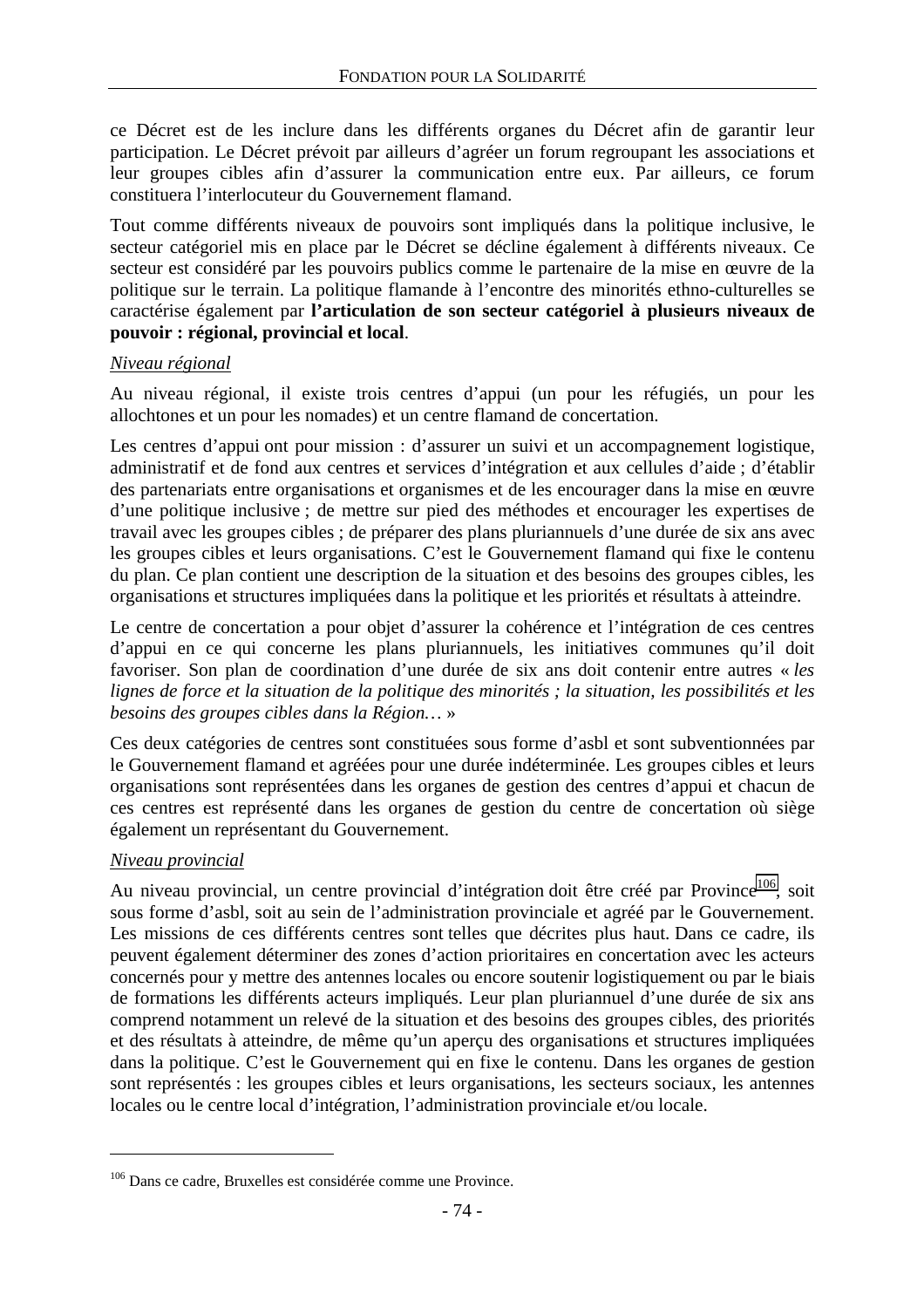A côté de ces centres provinciaux, il existe les cellules provinciales d'aide aux réfugiés et aux nomades : elles sont créées auprès du centre provincial. Leurs missions sont fonction des plans pluriannuels des centres d'appui et ce en concertation avec le centre provincial. Elles établissent également un plan pluriannuel dont le contenu est fixé par le Gouvernement.

#### *Au niveau local*

Au niveau local, l'administration est chargée « *de l'élaboration, de la coordination et de l'exécution de la politique inclusive et de l'association des groupes cibles à cette politique* ». Sont également mis sur pied des services d'intégration, des centres d'intégration et des antennes locales. Comme précisé plus haut, les centres d'intégration et les antennes ont pour mission de stimuler, analyser, évaluer et appuyer cette politique en concertant les groupes cibles et les acteurs locaux.

Les Antennes locales sont placées sous le contrôle d'un groupe de pilotage dont font partie les groupes cibles et leurs organisations. Leurs missions sont : le renforcement et l'appui social et administratif de la politique locale ; l'analyse, l'évaluation, le soutien et l'encouragement de la politique locale ; favoriser l'implication des groupes cibles dans la politique ; organisation d'animations en faveur des groupes cibles ; favoriser les échanges interculturels. Les Antennes s'adressent à tous les groupes cibles

Il existe deux centres locaux d'intégration, à Anvers et Gand : ils organisent des antennes locales sur base des plans d'action locaux. En leur sein est également créée une cellule d'aide aux réfugiés et aux nomades. Outre les missions des antennes locales, le centre remplit également les missions suivantes : déterminer les zones d'action prioritaires où sont créées les antennes locales, se concerter avec le Centre provincial d'intégration et le pouvoir local. Son plan pluriannuel de six ans s'établit en concertation avec les représentants des groupes cibles et leurs organisations et les pouvoirs locaux. Ce plan comprend notamment la description de la situation et des besoins des groupes cibles, des organisations et structures impliquées, des priorités et résultats à atteindre. A nouveau, les organes de gestion doivent réunir : des représentants des groupes cibles et de leurs organisations, des secteurs sociaux, du pouvoir local et du centre provincial d'intégration.

Les pouvoirs locaux peuvent bénéficier d'un service d'intégration subventionné par le Gouvernement en fonction de la concentration des groupes cibles, de la composition de la population et de la nature du problème mais sous certaines conditions (désignation d'un fonctionnaire, d'un échevin chargé de cette politique, participation des groupes cibles…). Le conseil communal rend un avis sur le plan pluriannuel du centre d'intégration si ce service est créé en son sein ou si une antenne locale est établie sur son territoire. La commune établit un plan d'orientation de trois ans sur base d'une analyse approfondie des besoins, des priorités et des résultats à atteindre. Il est réalisé en concertation avec les antennes locales, le centre provincial ou local d'intégration et les groupes cibles et leurs organisations. Le centre provincial remet un avis et le conseil communal l'approuve.

### 2.3.Vlaamse Gemeenschapcommissie

Depuis le Décret de 1998 de la Communauté flamande, la VGC doit travailler en étroite collaboration avec le Centre régional et les différents centres locaux.

Jusqu'ici, les lignes directrices de sa politique étaient :

- la stimulation de la participation, de l'intégration et de l'émancipation des personnes étrangères ou d'origine étrangère résidant dans la Région bruxelloise
- l'organisation de cours de langue et la subsidiation des équipements nécessaires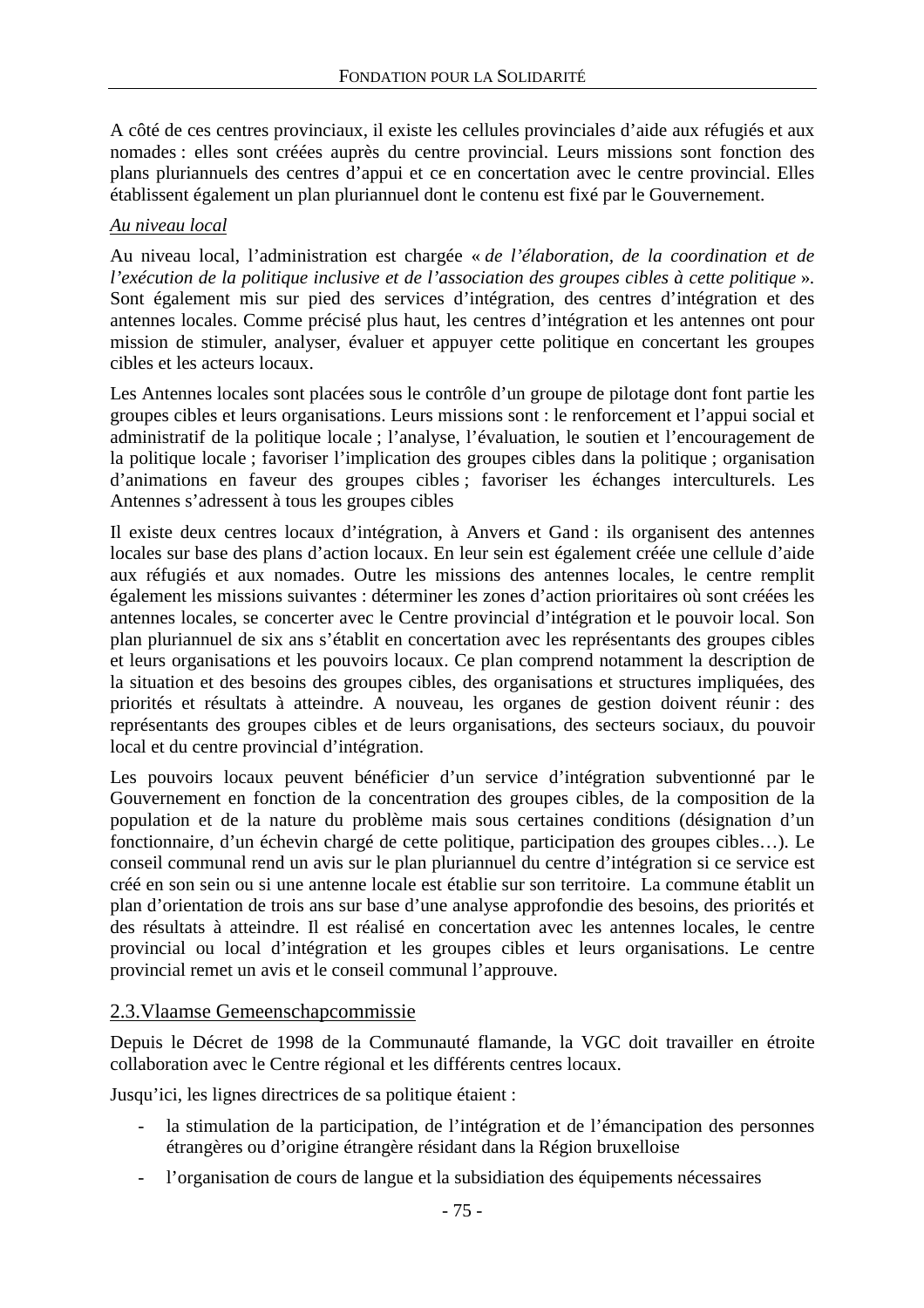- l'accueil et l'accompagnement des réfugiés et gens du voyage
- la stimulation des initiatives en vue de maîtriser la langue.

## 2.4. Conclusion

La politique flamande en matière d'intégration s'est mise en place relativement tôt par rapport aux deux autres Régions du pays. Par opposition à la politique wallonne, la politique flamande a toujours reconnu les différentes communautés ethnoculturelles et a tout au long de son évolution encouragé leur développement. Outre cet aspect, le Décret flamand se distingue du Décret wallon par son caractère intégré. En effet, la première spécificité du Décret flamand est le caractère inclusif de la politique. Ensuite, le Décret ne se limite pas à subventionner et reconnaître les associations d'immigrés, il entend les impliquer dans l'ensemble du processus politique. Finalement, la structure du secteur catégoriel est définie de manière à faire intervenir les différents niveaux de pouvoir et ce, de manière coordonnée.

En ce sens, le Décret flamand semble mieux répondre aux conditions de partenariat, de participation, de territorialisation et de transversalité.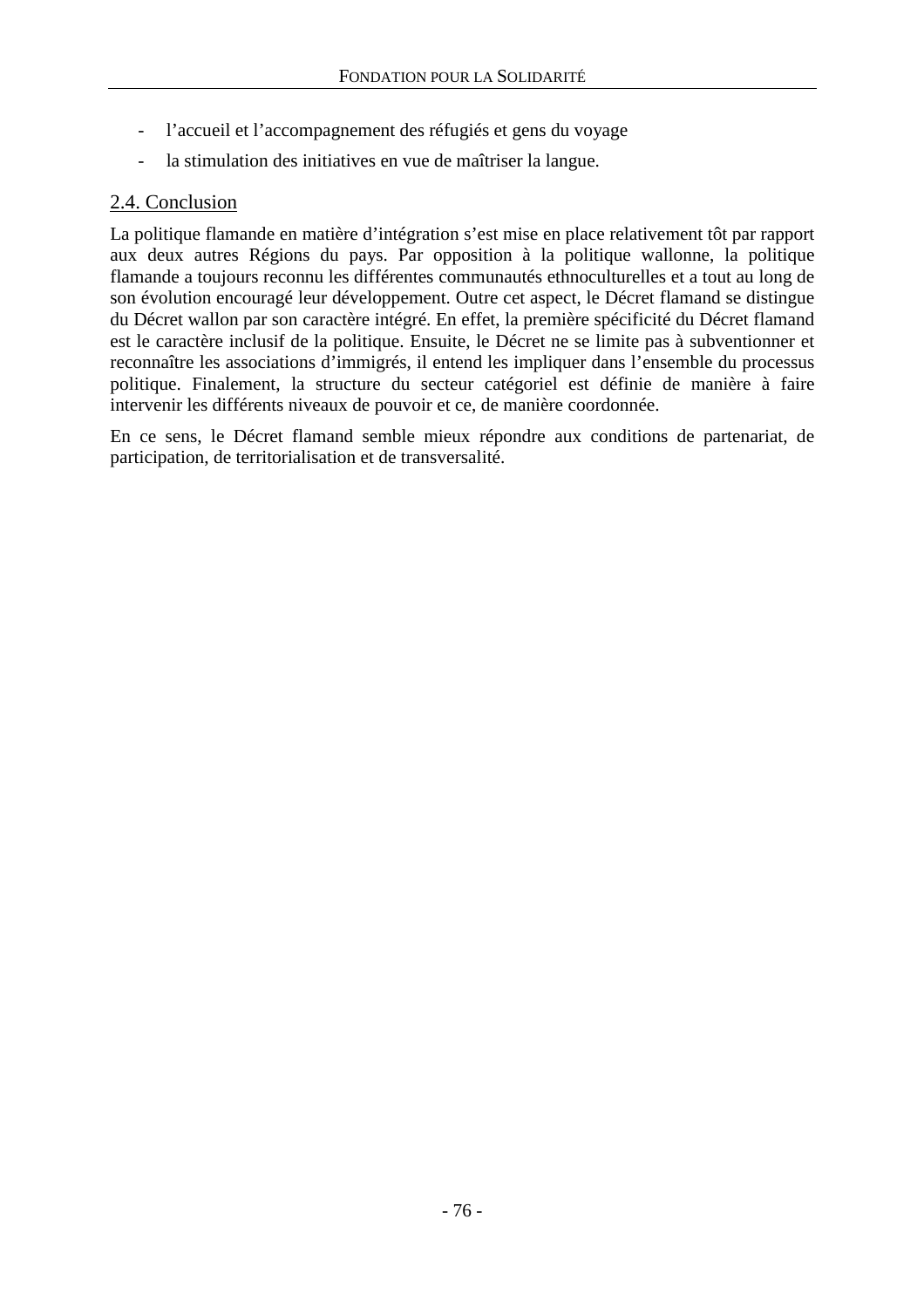# 3. Conclusion

Si l'on veut comparer les politiques en matière d'intégration des populations immigrées ou d'origine immigrée des trois Régions du pays, trois grands périodes, correspondant par ailleurs aux changements institutionnels, peuvent être mises en évidence.

La première période couvre les années 70. Durant ces années, on ne constate pas de différence profonde entre les entités fédérées du pays, bien que la Communauté flamande insiste plutôt sur le volet social de l'intégration et la Communauté française sur son volet culturel. Mais on ne peut pas encore parler ni d'un côté, ni de l'autre d'une véritable politique d'intégration. Il faut noter à cet égard que l'intégration est de compétence régionale et que les Régions ne sont à ce jour que prévues dans la Constitution.

La seconde période correspond au transfert de la compétence d'accueil et d'intégration aux Communautés. Durant les années 80, les deux Communautés privilégient à la fois un axe culturel et à la fois un axe social. Il s'agit de la période durant laquelle les politiques d'intégration des deux côtés du pays ne seront pas fortement éloignées l'une de l'autre. Néanmoins, la Flandre se dote d'un organe assurant la coordination entre les divers centres locaux et les associations tandis qu'en Wallonie, aucune structure n'est mise en place pour coordonner les différentes activités menées par les diverses associations d'immigrés. Par ailleurs, la distinction entre les deux axes est plus claire en Communauté flamande où les Centres sont en charge de l'animation sociale tandis que les associations autonomes reconnues et soutenues assurent la préservation des spécificités culturelles. A. Réa (2003) note à cet égard que le soutien aux associations issues de l'immigration dans le but de promouvoir et développer la transmission et l'apprentissage de la langue et de la culture d'origine du côté flamand peut se comprendre par le fait que les Flamands ne peuvent « *faire subir aux immigrés ce que les Flamands ont subi de la part des francophones au cours de l'histoire de la Belgique* ». Cette situation se renforce les années qui suivent : en effet,<sup>107</sup> la Wallonie fait face à cette époque à une montée du chômage mettant en exergue les problèmes sociaux, dévalorisant l'éducation permanente (la branche culturelle de la politique envers les immigrés) et à une déstructuration du mouvement ouvrier d'où étaient issues de nombreuses associations d'immigrés. Conjointement, la politique wallonne tend de plus en plus vers un caractère généraliste, tandis qu'en Flandre, la politique s'adresse spécifiquement aux personnes issues de l'immigration.

Ces divergences s'accentuent dans le courant des années 90 qui correspondent à la troisième période. Si en Communauté flamande, la politique maintient les volets social et culturel, on assiste à la disparition du volet culturel du côté francophone. Le développement et la promotion de productions culturelles par les populations étrangères ou d'origine étrangère est appelée « action interculturelle » et reprise au sein des services de la Jeunesse et de l'Education permanente de la Communauté française. Effectivement, le transfert des compétences d'accueil et d'intégration des populations immigrées de la Communauté française vers la Région wallonne et la Cocof a engendré une scission entre le culturel et le social pour cette matière politique. Du côté flamand, au contraire, la politique d'accueil et d'intégration reste de la compétence de la Communauté flamande, permettant ainsi d'allier le culturel au social.

Ces deux logiques sont retranscrites dans les Décrets respectifs, en 1996 pour la Wallonie et en 1998 pour la Flandre. En effet, tandis que le Décret flamand accorde une place

<sup>&</sup>lt;sup>107</sup> Voir chapitre 4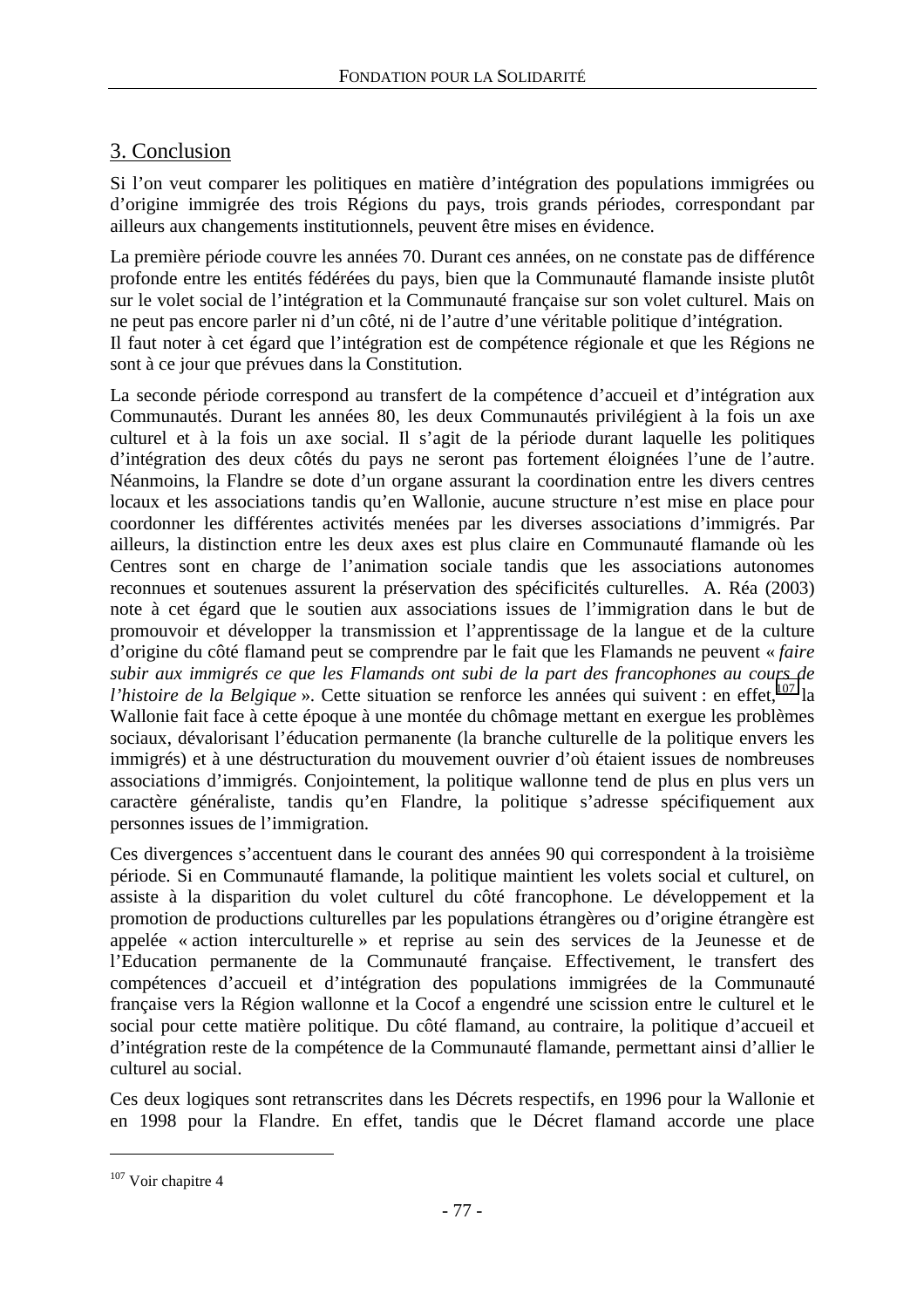substantielle aux associations d'immigrés, le Décret wallon fait largement l'impasse sur cet aspect. A. Réa (2002) compare ainsi la politique de la Communauté française à la conception républicaine française de non reconnaissance des spécificités culturelles des immigrés et rattache le modèle flamand au modèle anglo-saxon de protection des minorités. Le Décret flamand semble à de nombreux égards nettement plus complet que le Décret wallon. Il paraît en effet remplir de façon plus précise les principes de territorialisation, de transversalité, de participation de l'ensemble des acteurs et de partenariat public/privé.

Si jusqu'en 1993 la politique est la même en Région bruxelloise et en Région wallonne, les accords de la Saint-Quentin engendrent un changement du fait des transferts de compétences. La politique menée en Région wallonne se distingue alors de la politique bruxelloise dans la mesure où la politique wallonne de lutte contre l'exclusion se distingue de celle d'accueil et d'intégration. La DGASS intervient effectivement en matière d'exclusion des populations immigrées ou d'origine immigrées. Autre différence : la politique bruxelloise est mise en œuvre par les associations de terrain et les communes alors qu'en Wallonie, elle semble être principalement conduite par les Centres régionaux.

Si une comparaison peut être faire entre la politique flamande et bruxelloise, c'est bien à ce niveau. Le secteur associatif est omniprésent dans les deux cas. Cependant, la raison de cette omniprésence n'est pas la même. Alors qu'en Flandre il s'agit de reconnaître les spécificités culturelles des immigrés, à Bruxelles les associations ont plutôt un caractère généraliste et social. Une seconde différence se marque au niveau de la mise en œuvre de la politique : dans la Région bruxelloise, cette mise en œuvre est principalement réalisée que par les associations alors qu'en Flandre elle est réalisée par l'ensemble du secteur catégoriel.

Enfin, la politique bruxelloise se distingue des deux autres Régions dans la mesure où elle implique de manière claire l'ensemble des communautés locales dans le processus d'intégration. C'est bien là l'ambiguïté de cette politique : bien qu'elle désire impliquer chacun dans sa mise en œuvre, peu est fait pour favoriser les échanges interculturels. Cette spécificité semble importante dans la mesure où la cohabitation implique chacun.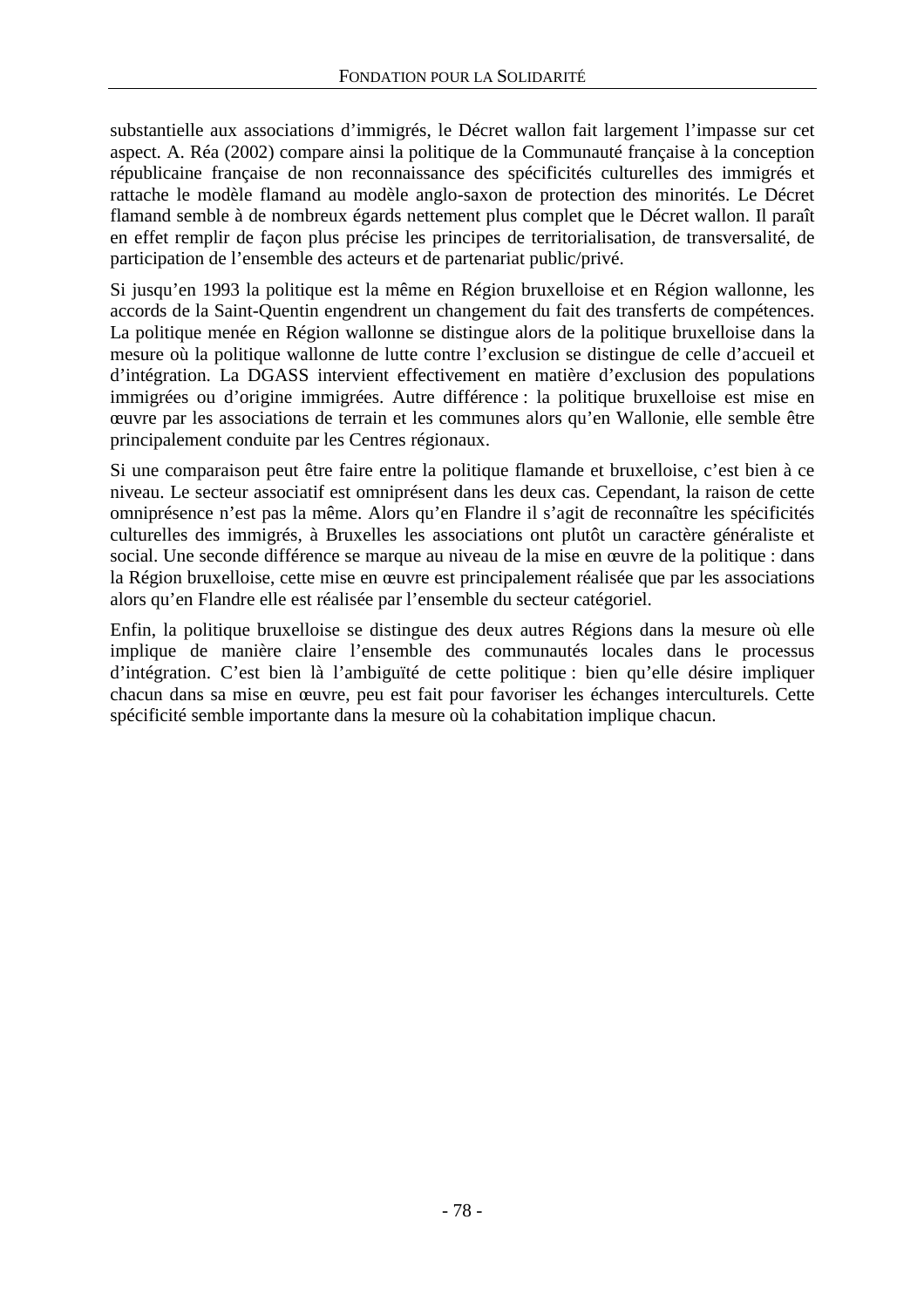# Septième Chapitre : Les politiques d'intégration dans les pays européens

# 1. Introduction

 $\overline{a}$ 

Dans les années 60 et 70, les pays européens, qui avaient grand besoin de main-d'oeuvre, avaient des politiques d'immigration libérales. Aujourd'hui, en revanche, les mesures en matière d'immigration reflètent l'inquiétude que suscitent la montée du chômage, la crise du logement et les problèmes de sûreté nationale et internationale. Les politiques actuelles en matière de migrations sont par ailleurs fortement influencées par les préoccupations concernant les nouveaux flux d'immigrés et les scénarios qui prévoient des migrations de masse vers les Etats riches d'Europe occidentale et la demande d'immigrants ayant des qualifications précises est en augmentation $108$ .

Au cours des dernières décennies, les institutions publiques des États membres de l'Union européenne ont progressivement mis en oeuvre des politiques d'intégration sociale à destination des populations immigrées. Ces politiques ont accumulé d'importants retards en raison des hypothèses qui avaient prévalues antérieurement quant au caractère temporaire de l'immigration. Certains pays ont moins hésité que d'autres à reconnaître le caractère permanent de leur immigration. Cette reconnaissance est d'ordinaire plus facile lorsque l'immigration repose sur des liens politiques ou culturels anciens avec des pays bien précis (par exemple d'anciennes colonies) ou lorsque les immigrants sont des réfugiés. Le modèle saisonnier prévaut dans les cas où l'immigration est principalement induite par les besoins du marché du travail qui, en Europe, sont presque toujours perçus comme temporaires. Plus les Etats membres craignent que l'immigration ne devienne permanente, plus les règles en sont strictes pour l'admission et la résidence continue. Des règles strictes tendent à exclure un grand nombre de personnes qui, de ce fait, se retrouvent en situation irrégulière et ne bénéficient dès lors d'aucune aide à l'intégration bien qu'elles continuent à vivre et souvent à travailler sur le territoire européen.

A l'heure actuelle, la Commission européenne mène une activité politique intense en adoptant diverses initiatives législatives. Selon elle, les « *Etats membres ont, pour la plupart, consenti de gros efforts, ces dernières années, afin d'améliorer l'intégration des immigrants et des personnes bénéficiaires d'une protection internationale, en développant des politiques*  nationales d'intégration » <sup>109</sup>. Il s'avère cependant qu'au Conseil les travaux avancent très lentement et selon des approches politiques trop restrictives, raison pour laquelle le Conseil

<sup>&</sup>lt;sup>108</sup> SALT John (1993), *Migration and Population Change in Europe*, Research Paper n°19, United Nations Institute for Disarmemnt Research, New York, pp. 20 et suiv.

<sup>109 «</sup> Approches nationales de l'intégration », Communication de la Commission européenne sur l'immigration, l'intégration et l'emploi, Bruxelles, le 3.6.2003 COM (2003) 336 Final, p.8. Il faut noter qu'à la suite de l'entrée en vigueur du Traité d'Amsterdam, en mai 1999, et de la définition de grandes orientations politiques en matière d'immigration au sommet de Tampere, en octobre 1999, la Commission européenne a publié, en novembre 2000, une importante communication sur la politique d'immigration. Elle y exposait, propositions à l'appui, la manière dont elle entendait traduire ces orientations dans les faits. La politique d'intégration fut la grande absente de cette communication qui pourtant s'est penchée sur les quatre grands volets identifiés au Sommet de Tampere : un partenariat avec les pays d'origine, un régime d'asile européen commun, la gestion des flux migratoires et enfin, le traitement équitable pour les ressortissants de pays tiers. Cette communication ayant notamment eu pour effet la mise en œuvre d'actions concrètes dans ces quatre domaines, la Commission a aujourd'hui comblé cette lacune en publiant la communication du 3.6.2003. Le chapitre suivant s'inspire en grande partie des résultats de l'enquête européenne menée par la Commission en matière d'intégration.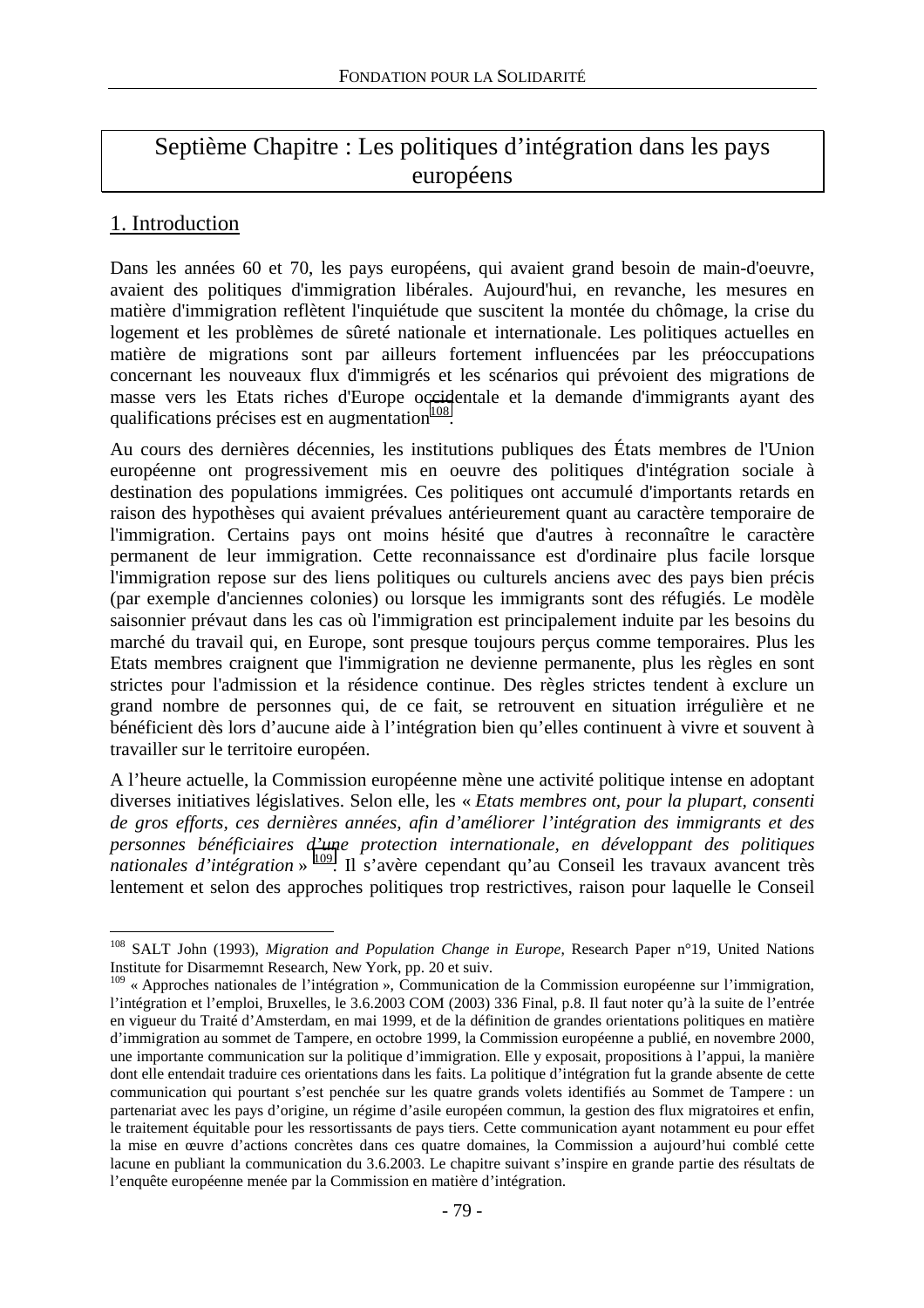européen de Laeken s'est notamment engagé à adopter une nouvelle approche et à imprimer un nouvel élan à la politique commune en matière d'asile et d'immigration.

## 2. Initiatives communautaires

Les institutions communautaires mettent également en œuvre depuis plusieurs années des politiques favorables à l'intégration sociale des immigrés concrétisées par des initiatives favorables à l'insertion sur le marché du travail, dans le système éducatif ainsi que dans les politiques mises en oeuvre sur le terrain en matière de lutte contre le racisme, la xénophobie et la discrimination.

S'il est clair que les institutions publiques européennes ont aujourd'hui résolument misé sur l'intégration sociale, il n'en est pas moins vrai que les politiques mises en oeuvre jusqu'ici sont nettement insuffisantes*<sup>110</sup>*. La discrimination dont continue de souffrir la population immigrée, et qui se manifeste par des aspects aussi importants qu'un accès au travail en position de désavantage, la ségrégation dans l'espace urbain et dans d'autres aspects de la vie sociale ainsi que les conflits de cohabitation qui se font jour en différents points de la géographie européenne, etc., témoignent clairement de l'insuffisance du travail accompli jusqu'ici sur ce terrain.

A cet égard, le Comité économique et social européen est en train d'élaborer un avis*<sup>111</sup>* sur la méthode ouverte de coordination pour les politiques de l'immigration. Il a également élaboré un avis*<sup>112</sup>* sur le projet de directive relative aux conditions d'entrée et de séjour des immigrés pour raisons économiques, proposant d'assurer aux immigrants économiques un accueil dans des conditions favorables. Le Comité a également analysé les conditions d'accueil des demandeurs d'asile*<sup>113</sup>* dans le but d'engager des actions pour leur assurer un logement digne ; des services de consultation quant aux questions légales concernant les ressortissants des pays tiers ; des services d'information en plusieurs langues, des cours de langues accessibles à toutes les personnes récemment arrivées ; ou encore des services d'orientation en matière d'emploi notamment.

Au-delà de ces initiatives et de la volonté croissante de l'Union européenne d'œuvrer pour une meilleure politique européenne d'intégration des immigrés, c'est à chaque pays qu'il appartient de combiner les différents éléments existants pour obtenir les résultats les mieux adaptés à leur société, notamment en raison du principe de subsidiarité souvent brandi par les Etats les plus frileux dans une matière touchant de près à la question de la souveraineté de chaque Etat membre.

## 3. Initiatives nationales

 $\overline{a}$ 

Les politiques d'intégration dans les Etats membres ont en fait essentiellement pour fondement juridique l'article 8 de la Convention européenne des Droits de l'Homme qui stipule que l'autorité publique n'a pas le droit de s'ingérer dans la vie privée et familiale des personnes résidant sur son territoire et l'article 14 de la même Convention qui garantit la jouissance des droits reconnus dans la Convention, sans discrimination aucune.

<sup>&</sup>lt;sup>110</sup> Voir COMITE ECONOMIQUE ET SOCIAL (2002), op. cit.<br><sup>111</sup> Voir à ce propos l'avis du CES sur la « Méthode ouverte de coordination en matière d'immigration et d'asile » (rapporteur : M. EULENBURG).<br><sup>112</sup> Voir à ce propos l'avis adopté par le CES le 16 janvier 2002 (rapporteur : M. PARIZA CASTAÑOS).

<sup>&</sup>lt;sup>113</sup> Voir à ce propos l'avis CES dans le JO C 48 du 21.2.2002 (rapporteur : M. MENGOZZI, corapporteur : M. PARIZA CASTAÑOS).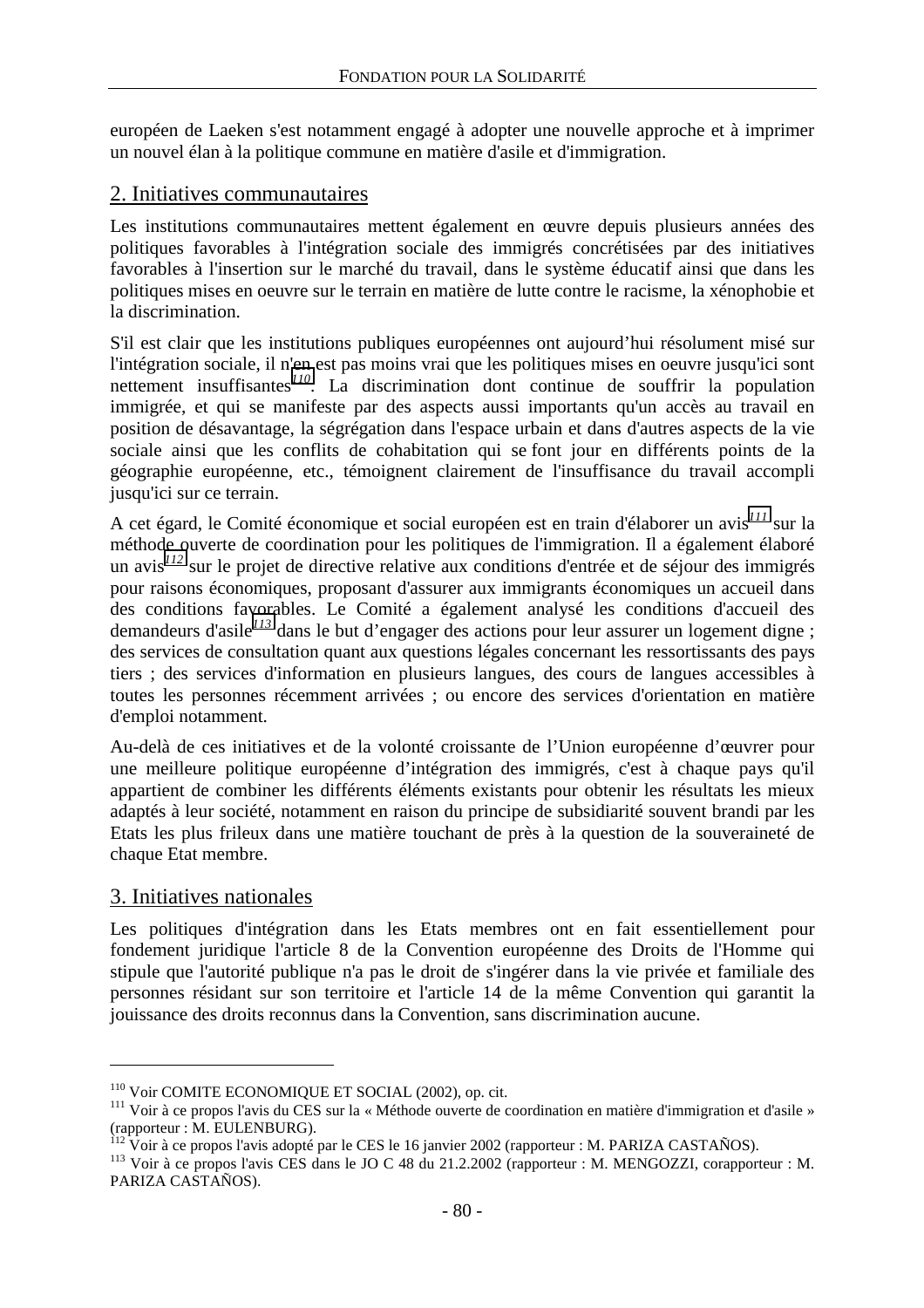Dans tous les Etats membres, la mise en œuvre des politiques d'intégration relève des pouvoirs locaux et/ou régionaux, ainsi que des ONG et de la société civile organisée. Tous les Etats membres ont créé des organes consultatifs spéciaux pour les immigrés, mais aucun d'entre eux n'a de compétence directe dans la prise de décision. Les organes consultatifs ont des structures très différentes et leurs mandats varient considérablement d'un Etat membre à l'autre. Il faut noter qu'en Italie, un conseiller local est élu par la communauté des immigrés qu'il est chargé de représenter au niveau des initiatives locales. Au Danemark, toutes les communautés doivent mettre en place un conseil d'intégration si plus de 50 personnes le demandent. Ces conseils sont chargés de rendre des avis consultatifs sur l'effort général d'intégration au sein de la municipalité. Les membres des conseils locaux d'intégration élisent un Conseil national pour les minorités ethniques, qui rend au ministre de l'intégration des avis concernant les questions liées à l'intégration. Par ailleurs, tous les membres élus de ce Conseil appartiennent à une minorité ethnique, ce qui n'est le cas dans aucun autre Etat membre ayant créé des organes consultatifs (Portugal, Luxembourg, Finlande, Grèce et Italie).

Les obstacles à l'intégration identifiés par les Etats membres concernent généralement la méconnaissance de la langue du pays d'accueil, l'absence de diplômes et/ou de formations, la valorisation ou la reconnaissance des compétences et des diplômes dont les immigrés sont porteurs, ou encore les discriminations raciales opérées par les populations d'accueil.

## 3.1. Nationalité – Citoyenneté

Un certain nombre d'Etats rendent l'acquisition de la nationalité aux étrangers, par droit du sang, conditionnelle, soit en exigeant que les parents ou grands-parents soient nés ou aient résidé dans le pays (par ex. Grande-Bretagne et Belgique), soit en postulant que les enfants peuvent à nouveau perdre la citoyenneté après avoir atteint la majorité s'ils n'expriment pas l'intention de la conserver ou s'ils ne prennent pas résidence dans le pays (par ex. Belgique, Pays-Bas, Suède).

Si l'on opte pour une approche individuelle, les obstacles à la naturalisation seront éliminés ou l'acquisition de la nationalité du pays d'accueil sera activement encouragée. Ces mesures peuvent inclure la reconnaissance d'une double nationalité pour ceux qui souhaitent garder leur ancien passeport, option actuellement examinée en Allemagne. On peut également accorder à des non-citoyens résidents l'intégralité ou la majorité des droits qui sont généralement liés à la citoyenneté, sans les forcer pour autant à couper les liens formels avec leur pays d'origine. On observe des éléments de cette approche dans plusieurs pays, qui ont par exemple donné aux étrangers le droit de voter lors des scrutins locaux. Tel a été le cas des pays nordiques et des Pays-Bas et la question du droit de vote des étrangers réapparaît régulièrement dans le débat politique dans quelques autre pays d'Europe occidentale.

## 3.2. Lutte contre les discriminations

Tous les Etats membres sont en train de réviser ou d'adopter une nouvelle législation en matière de lutte contre les discriminations afin de se conformer à l'article 13 de la directive 2000/43 relative à la non-discrimination, qui doit être transposée dans les législations nationales avant la fin 2003.

Si la préférence est donnée à une approche individuelle, les conditions de l'égalité des chances au niveau individuel semblent parfois réunies sur le papier. Toutefois, dans la réalité lorsque les immigrants ou les minorités ont les mêmes droits que les autres membres de la population, ils ne sont pas pour autant à l'abri d'une discrimination du fait de leur race, de leur origine ethnique ou culturelle ou de leur religion. Difficulté supplémentaire : les règles de base qui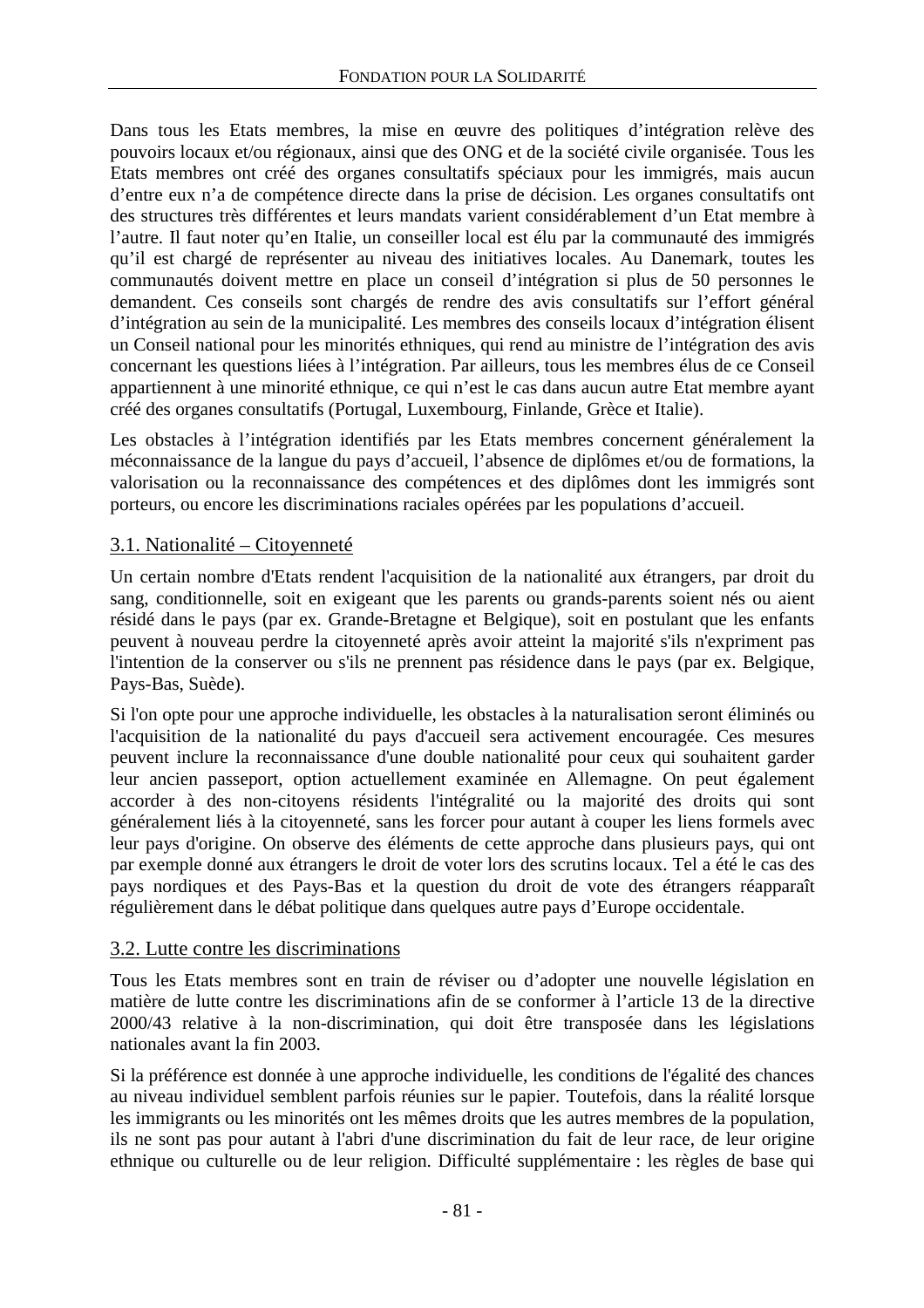régissent la société où ils vivent sont ancrées dans la culture dominante de cette société. Toutefois, aussi compréhensible que ce phénomène puisse être, il limite souvent les possibilités de ceux dont les racines culturelles sont ailleurs et qui ne sont pas nés et n'ont pas grandi dans cette société. Le préjugé culturel ou national inhérent aux mécanismes de sélection et aux grandes institutions peut facilement conduire à l'exclusion des membres des communautés d'immigrés et des minorités.

## 3.3. Emploi et travail

Il existe de grandes différences dans les réponses apportées par les Etats membres à l'intégration des immigrés sur le marché du travail en raison notamment de la particularité des conjonctures nationales et du taux de chômage de chaque Etat membre. Il reste que chaque Etat membre prétend encourager l'intégration des immigrés sans emploi dans le marché du travail.

Il faut noter que les Etats membres sont tenus de respecter l'article 5.2 de la Convention 111 de l'Organisation Internationale du Travail qui stipule que « *tout Etat membre peut, après consultation des organisations représentatives des employeurs et des travailleurs, lorsque celles-ci existent, stipuler que d'autres mesures spéciales visant à répondre aux besoins particuliers d'individus qui, pour des raisons telles que le sexe, l'âge, l'invalidité, les responsabilités familiales ou le statut social ou culturel, sont généralement reconnus comme nécessitant une protection ou une aide spéciale ne doivent pas être considérées comme discriminatoires* ».

Lors de sa 83<sup>e</sup> session, la Conférence Internationale du Travail s'est penchée plus particulièrement sur l'égalité dans l'emploi et dans la vie professionnelle. Considérant la portée de l'article 5.2 de la Convention 111, la Conférence a insisté sur l'importance qu'il y a à garantir que les mesures adoptées satisfont effectivement à l'objectif de protection et d'aide de certains individus. Pour être légitimes, les mesures spéciales doivent garantir l'égalité des chances et l'égalité de traitement dans la pratique, en prenant en compte la diversité des situations de certains individus afin d'empêcher les pratiques discriminatoires à leur encontre. Le traitement préférentiel vise à rétablir l'équilibre. Le Rapport présenté à la Conférence par le Directeur Général a accordé une attention particulière à la nécessité pour les mesures spéciales d'être proportionnées à la nature et à la portée de la protection recherchée (paragraphe 136). La Conférence a indiqué spécifiquement que des raisons telles que le sexe, l'âge, l'invalidité ou l'appartenance à une minorité ethnique ou à un peuple indigène pouvait justifier l'adoption de mesures spéciales de protection ou d'aide.

## 3.4. Politiques d'intégration

Enfin, il faut souligner que les définitions de l'intégration varient d'un Etat membre à l'autre, mais que tous considèrent, du moins dans les discours officiels, l'intégration comme un processus impliquant tant les immigrés que la population d'accueil. Par ailleurs, aucun Etat membre ne dispose d'instruments permettant de mesurer l'intégration ou son degré de réussite.

## *(a) France*

La France a toujours refusé l'approche multiculturaliste non seulement pour les immigrés mais aussi pour des groupes ethniques d'origine historique en défendant le concept de l'égalité entre tous les citoyens dans un cadre unique. En matière d'immigration, les politiques françaises varient selon les époques. Quand la droite est au pouvoir, elle tend à écouter les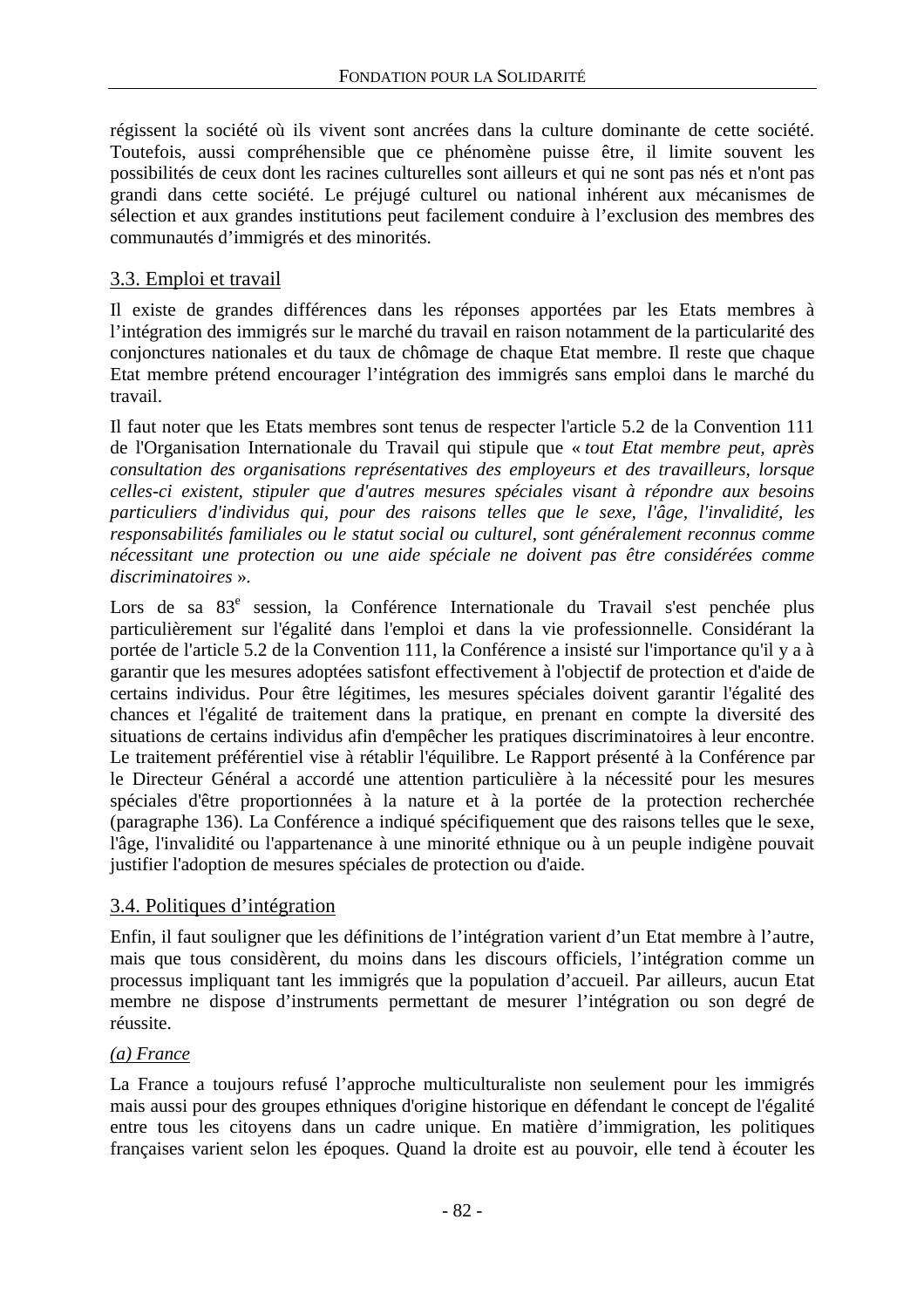nationalistes et à favoriser le droit du sang, alors que la gauche a tendance à accorder plus de poids au droit du sol et donc aux intérêts de la deuxième génération d'immigrés.

La France est souvent considérée comme l'exemple type du modèle de l'assimilation. Dans ce modèle, la nature permanente de l'immigration n'est pas réellement contestée, mais on s'attend à ce que les immigrants s'assimilent à leur société d'accueil. Les communautés d'immigrés ne sont pas reconnues comme des entités pertinentes, sauf en tant qu'interlocutrices des pouvoirs publics. Dans la tradition jacobine française, l'accent est mis sur la relation individuelle entre le citoyen et l'Etat, sans intermédiaire<sup>114</sup>. Dans la sphère publique la reconnaissance des différences culturelles et religieuses est inconcevable comme l'affaire du foulard l'a montré en 1989 et très récemment encore avec le débat qui a suivi les déclarations du Ministre français de l'Intérieur, Nicolas Sarkozy, lors de son discours au représentant de la communauté musulmane en France.

Ce modèle repose sur une distinction unidimensionnelle et exige de la plupart des immigrés une forte capacité d'adaptation à leur société d'accueil. Ceux qui s'adaptent ont des chances de réussir ; ceux qui ne s'adaptent pas risquent d'être marginalisés dans la société.

En France, la politique d'intégration est menée par la Direction de la Population et des Migrations (DPM) en partenariat avec les ministères de l'Education Nationale, de la Culture, de la Ville, de la Jeunesse et des Sports, en collaboration avec le Fonds d'Action et de Soutien pour l'Intégration et la Lutte contre les Discriminations (FASILD), la Commission Interministérielle pour le Logement des populations Immigrées (CILPI), les services sociaux spécialisés ou encore l'Agence pour le Développement des Relations Interculturelles (ADRI).

L'Agence pour le Développement des Relations Interculturelles (ADRI) est chargée de recueillir et diffuser toute information concernant l'intégration des populations d'origine étrangère. Dans le courant de l'année 2001, l'ADRI avait pour objectifs prioritaires la lutte contre les discriminations ; la culture et l'intégration ; l'Europe. Dans le cadre de la lutte contre les discriminations, l'ADRI a réalisé notamment deux formations expérimentales, l'une à Paris et l'autre dans le département du Nord. En ce qui concerne le thème Culture et Intégration, l'ADRI a organisé à Lyon les 4 et 5 octobre un colloque dans le cadre des Ateliers locaux de l'intégration intitulé « Vers la démocratie culturelle ». Enfin l'ADRI participe au programme RAXEN initié et mis en œuvre par l'Union Européenne. A la suite d'un appel d'offre, l'ADRI a été sélectionnée en 2001 par l'Observatoire européen des phénomènes racistes et xénophobes comme point d'appui national pour la production de rapports concernant différents domaines de la lutte contre les discriminations.

Le Fonds d'Action et de Soutien pour l'Intégration et la Lutte contre les Discriminations (FASILD) s'est engagé, au cours de l'année 2001, dans des réformes importantes. L'extension de ses missions à la lutte contre les discriminations s'est d'abord traduite par un changement de nom avec l'adoption de la loi du 16 novembre 2001, relative à la lutte contre les discriminations. Le FASILD a pour mission de mettre en œuvre des actions visant à l'intégration des populations immigrées ou issues de l'immigration résidant en France ainsi qu'à la lutte contre les discriminations dont elles pourraient souffrir. Dans le cadre de ces priorités, l'action du FASILD est structurée par grands domaines : logement, formation, action sociale et familiale, enfance et jeunesse, culture, information, et soutien aux acteurs.

Le FASILD continue de centrer son action sur l'ingénierie sociale destinée à la conception d'opérations de rénovation du parc social privé ou public. Il intervient également principalement pour l'accueil des « primo-arrivants » ainsi qu'en faveur d'actions de soutien à

<sup>114</sup> A ce sujet, voir Schnapper, Dominique (1994) « La communauté des citoyens », Gallimard, Paris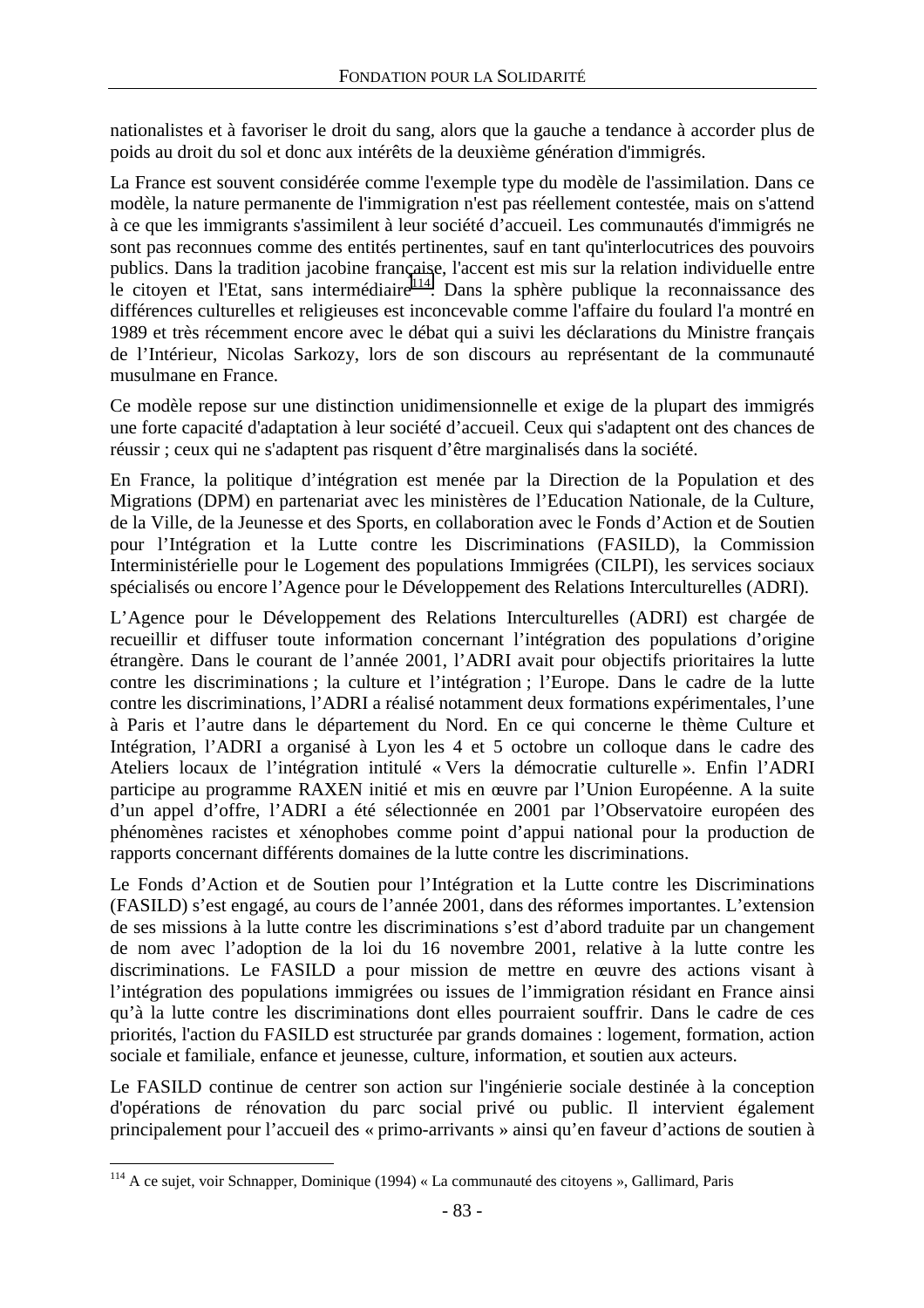l'intégration pour des publics ou domaines ciblés (au bénéfice de femmes en particulier et dans le domaine de la santé) et organise des permanences juridiques, le soutien aux radios associatives (70 radios), la banque de programme EPRA (GIP), le cofinancement d'une trentaine d'émissions de télévision et du magazine « sagacités », ainsi que le financement de centres ressources sur l'immigration.

Au sein de la politique d'intégration, le dispositif d'accueil élaboré par la France se focalise sur trois aspects du processus d'intégration : l'acquisition d'une maîtrise minimale de la langue française, la connaissance et l'accès aux droits sociaux, l'action sociale directe conduite par les services sociaux spécialisés ou de droit commun. La relance de cette politique en juin 1999 a permis l'élargissement du public concerné (familles de réfugiés et membres étrangers de familles de français) et la mise en place, dans les quinze départements les plus concernés par les flux d'arrivée, de plate formes d'accueil.

La politique d'intégration travaille notamment dans les domaines de la lutte contre l'échec scolaire, l'apprentissage du français, la médiation, le soutien à la famille, le logement, la culture et les médias notamment.

Mis en œuvre par le Ministère de l'Emploi et de la Solidarité, des contrats locaux pour l'accueil et l'intégration (CLAI) ont pour objet d'aider les collectivités locales qui le souhaitent à mener un programme local d'intégration des immigrés dans la cité. A sa création ce dispositif intervenait de manière complémentaire aux contrats de ville et est demeuré très longtemps un excellent outil indispensable à une coopération entre l'État et les communes. Dans les prochaines années, le rôle de ces contrats est appelé à s'intensifier.

#### *(b) Grande Bretagne*

 $\overline{a}$ 

Traditionnellement, le Royaume-Uni est l'un des exemples les plus typiques du droit du sol. Toute personne née dans ce pays est citoyen britannique. Pays d'immigration depuis très longtemps (25 % de la population londonienne appartient à des minorités ethniques), la Grande Bretagne a adopté un système basé sur les relations multiculturelles. Les politiques d'intégration s'articulent autour de la différence entre minorités ethniques ou « raciales » et population majoritaire. Dans la littérature européenne, la Grande Bretagne est également généralement perçue comme l'exemple type du modèle des minorités ethniques. Partant de l'hypothèse que l'immigration a un caractère permanent, les britanniques considèrent les immigrants comme des membres de leur nouvelle société, mais surtout du point de vue de leurs origines ethnique ou nationale. Sous cet angle, on peut dire que l'immigration a renforcé le caractère multiculturel de la société. La politique poursuivie consiste à donner à chaque communauté les moyens de préserver et de développer son identité culturelle. Une société multiculturelle harmonieuse présupposant une compréhension mutuelle entre les communautés, les autorités publiques prennent donc des mesures qui s'imposent pour la promouvoir. Dans ce modèle, les migrants se définissent tout d'abord par leur appartenance à un groupe, qui est déterminé par leur origine nationale ou leur religion. Le modèle des minorités ethniques a été suivi par plusieurs autres pays du Nord-Ouest de l'Europe, en particulier par les Pays-Bas et aussi, à divers degrés, par les pays nordiques.

En été 2001, le Nord de la Grande Bretagne a connu des confrontations raciales particulièrement graves<sup>115</sup>. En dépit de deux décennies de législation de lutte contre le

<sup>115</sup> CANTLE Ted (2001), *Community Cohesion*, *A Report of the Independant Review* Team, Home Office, England. Voir également le site du "British Council", organisation internationale pour la promotion de l'éducation et des relations culturelles, représentée dans 109 pays, http://www.britishcouncil.com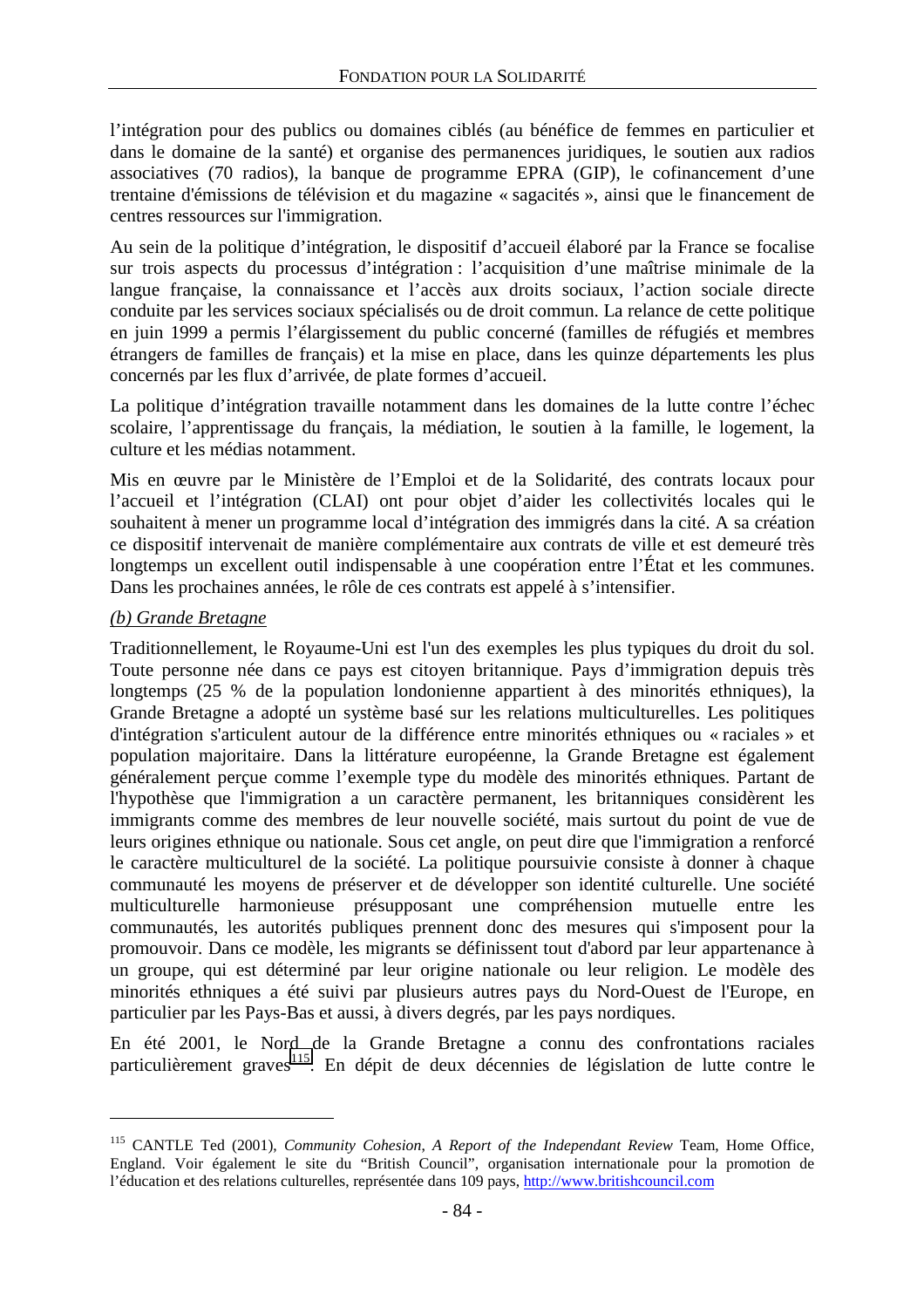racisme, une grande partie de la population britannique a découvert que la question de la lutte contre les discriminations raciales étaient toujours d'actualité. En réaction à ces événements, le gouvernement britannique a commandé une série d'études et de recommandations visant à trouver des réponses concrètes au racisme et à promouvoir une forme modernisée, c'est-à-dire tenant compte de la réalité actuelle, de multiculturalisme. De nombreuses initiatives sont dès lors attendues notamment en matière de lutte contre les discriminations raciales et de stratégie visant à trouver un équilibre entre la cohésion sociale et la reconnaissance des différences.

Pour parvenir à une intégration réussie, les britanniques se rendent aujourd'hui compte qu'il ne suffit pas de reconnaître et de respecter les particularités de chacun. En effet, l'approche britannique a montré ses limites dans la mesure où elle n'a pas suffisamment concentré ses efforts sur la nécessité de faire se rencontrer les communautés étrangères et autochtones, ce qui a notamment abouti à la création de nombreux ghettos au sein desquels un seul groupe ethnique est représenté. L'impact des politiques de logement sur la cohésion sociale semble par ailleurs avoir été largement sous-estimé par les autorités britanniques. Il s'agit là d'un des principaux obstacles rencontrés aujourd'hui par la Grande Bretagne<sup>116</sup>, raison pour laquelle le concept de « cohésion communautaire »<sup>117</sup> est de plus en plus invoqué dans les débats relatifs à la législation britannique en matière sociale. Concept qui tente d'allier respect des cultures et rencontre réussie avec le pays d'accueil à la manière de celui de « diversité socioculturelle » dont il est question au chapitre 2 du présent document. Les efforts britanniques en matière d'intégration se dirigent donc actuellement vers le développement de stratégies ambitieuses en matière de logement et de mécanismes destinés à lutter contre les discriminations opérées par les propriétaires autochtones notamment.

Au-delà <sup>118</sup>de la politique du logement, les britanniques concentrent également leurs efforts en matière d'emploi et d'accès de certains groupes particulièrement touchés par les discriminations raciales à l'embauche.

En février 2000, la Grande Bretagne a en outre mis en œuvre une initiative<sup>119</sup> destinée à encourager les organisations de minorités ethniques, africaines notamment, à travailler en collaboration étroite avec d'autres organisations plus importantes.

Il faut toutefois déplorer qu'un système très controversé a été mis en place depuis 1999 en matière d'accueil des réfugiés. Ce système qui par ailleurs annulé les aides sociales auparavant accordées à tous les réfugiés, a eu pour conséquence un déplacement forcé et organisé par l'Etat de tous les réfugiés de la ville de Londres vers des Provinces du Nord du pays où des logements à bas prix et de qualité médiocre étaient disponibles. Une agence gouvernementale, « The National Asylum Support Service » (NASS), a par ailleurs été désignée pour distribuer aux réfugiés des « vouchers » avec lesquels ils peuvent acheter des denrées uniquement dans certains magasins. Le réfugié qui refuse l'assistance de l'agence perd automatiquement son droit à une assistance en matière de logement. De très nombreuses associations se sont élevées contre la mise en œuvre de ce système et de ses conséquences déplorables sur le terrain. Officiellement, ce système devrait prochainement être poursuivi et consolidé…

<sup>116</sup> LYNCH Rosalyn (2001), *An Analysis of the concept of community cohesion*, Home Research, Development and Statistics Directorate, in CANTLE Ted (2001) op.cit.

 $117$  « Community cohesion »

<sup>118</sup> WORLWIDE REFUGEE INFORMATION (2002), *Country Report: United Kingdom*. Des informations plus détaillées sont disponibles sur le site Internet http://www.refugees.org,

 $119$  « The Black and Minority Ethnic Twinning Initiative ».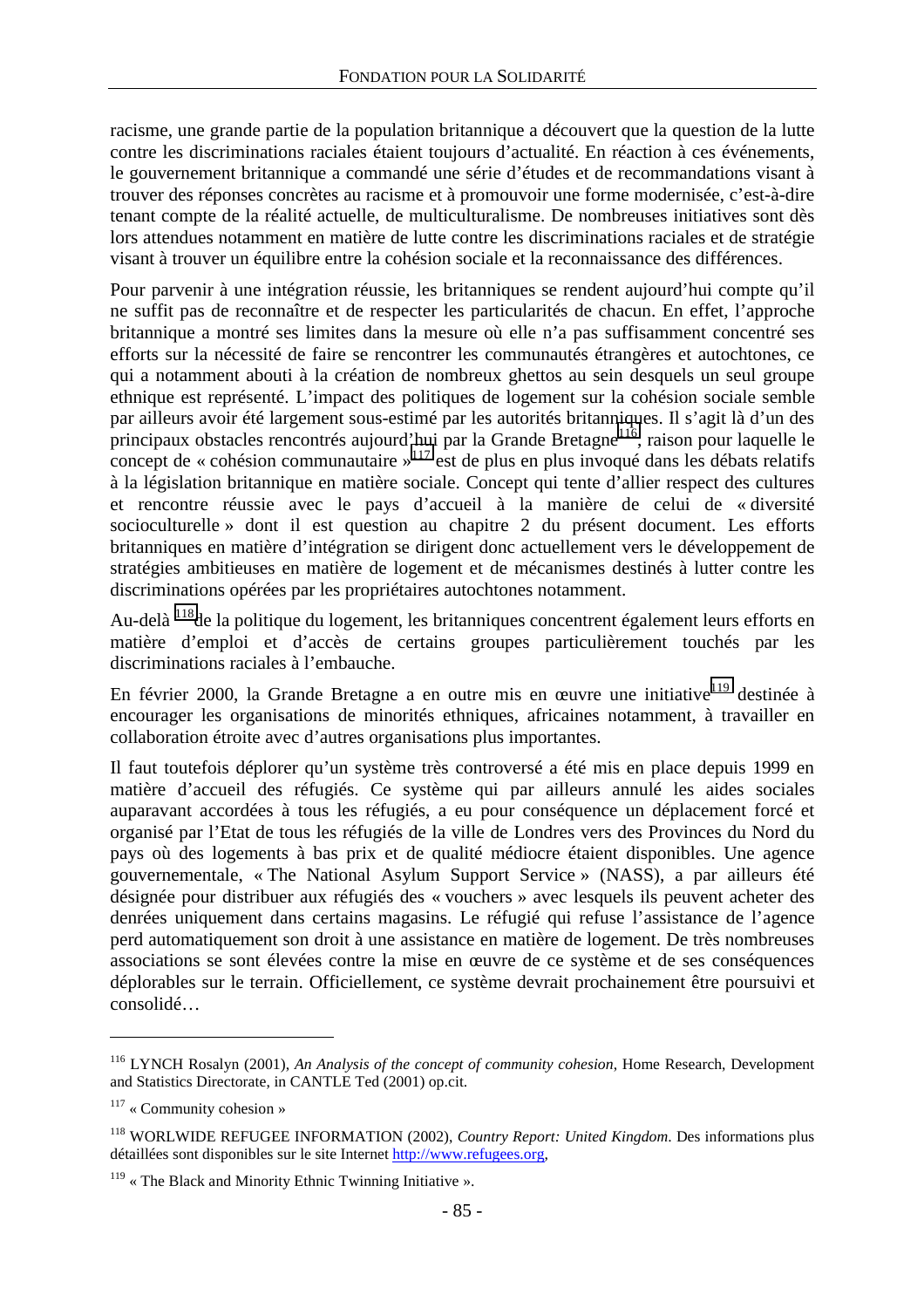La Grande Bretagne a par ailleurs l'intention de mettre en œuvre de nouveaux dispositifs destinés à accueillir des travailleurs immigrés temporaires pour des postes peu qualifiés de certains secteurs.

#### *(c) Allemagne*

L'Allemagne est l'illustration la plus évidente du *modèle du travailleur temporaire immigré « guestworker ».* L'immigration y dépend dans une large mesure des besoins conjoncturels du marché de l'emploi et la présence des immigrants y est considérée comme temporaire. Il est donc considéré comme inutile de renforcer leur statut juridique ou de réfléchir aux conséquences d'une hétérogénéité culturelle accrue. L'Allemagne consent cependant à fournir certains efforts en matière d'intégration des jeunes immigrés sur le marché de l'emploi.

La nouvelle loi sur l'immigration n'est pas encore entrée en vigueur, mais elle prévoit, comme en Autriche, le paiement du programme d'intégration par chaque migrant sous peine d'encourir des problèmes de renouvellement de séjour, de sanctions financières ou encore de limitation d'accès à l'aide sociale. Des initiatives récentes prévoient par ailleurs que les nouveaux migrants auront notamment juridiquement le droit de suivre un cours d'intégration comprenant des cours de langue et d'orientation, c'est-à-dire des informations juridiques, culturelles et historiques.

Au fil des ans, les changements ont forcé les autorités allemandes à adopter des politiques plus hybrides, mais le gouvernement fédéral soutient formellement que l'Allemagne n'est pas un pays d'immigration. Depuis longtemps, l'Allemagne a opté pour un système basé sur le droit du sang qui rend difficile d'acquérir la nationalité allemande pour quelqu'un qui n'a pas de parent allemand, même pour la deuxième et les autres générations qui sont nées et qui vivent en Allemagne. Mais, les Allemands « de souche »120, par exemple ceux qui ont vécu en Russie, acquièrent la nationalité allemande dès qu'ils s'établissent en Allemagne, même au bout de six générations ou plus. Du fait de leur origine allemande, ils ne sont pas considérés comme des immigrants, même si du point de vue sociologique, leur situation est fort comparable à celle des nouveaux arrivants d'autres pays. Le gouvernement fédéral prévoit d'introduire davantage d'éléments relevant du droit du sol dans le système allemand.

### *(d) Autriche*

Dans certains pays européens comme l'Autriche, les mouvements néo-populistes et d'extrême droite ont accompli des percées spectaculaires. En général, l'arrêt de l'immigration et le rapatriement des immigrés figurent parmi les priorités de leur programme. Les partis au pouvoir réagissent souvent de manière ambiguë en essayant d'attirer une partie des voix de ces nouveaux mouvements d'extrême droite. Alors que la nouvelle loi autrichienne sur la résidence des étrangers<sup>121</sup>, par exemple, était faite pour contrôler et réduire les nouvelles immigrations, elle a en réalité fragilisé la situation juridique des immigrés de longue date en matière de droits de séjour.

Au-delà de ces développements récents et bien que 9% de la population autrichienne soit d'origine immigrée, l'Autriche, pays de droit du sang, ne se perçoit depuis toujours ni comme un pays d'immigration ni comme une nation multiethnique. Elle n'a dès lors défini aucune réglementation claire en la matière et les nouvelles avancées en matière de citoyenneté et d'intégration sociale des immigrés sont considérées comme provisoires.

 $120$  « Aussiedler »<br> $121$  "Aufenthaltsgesetz"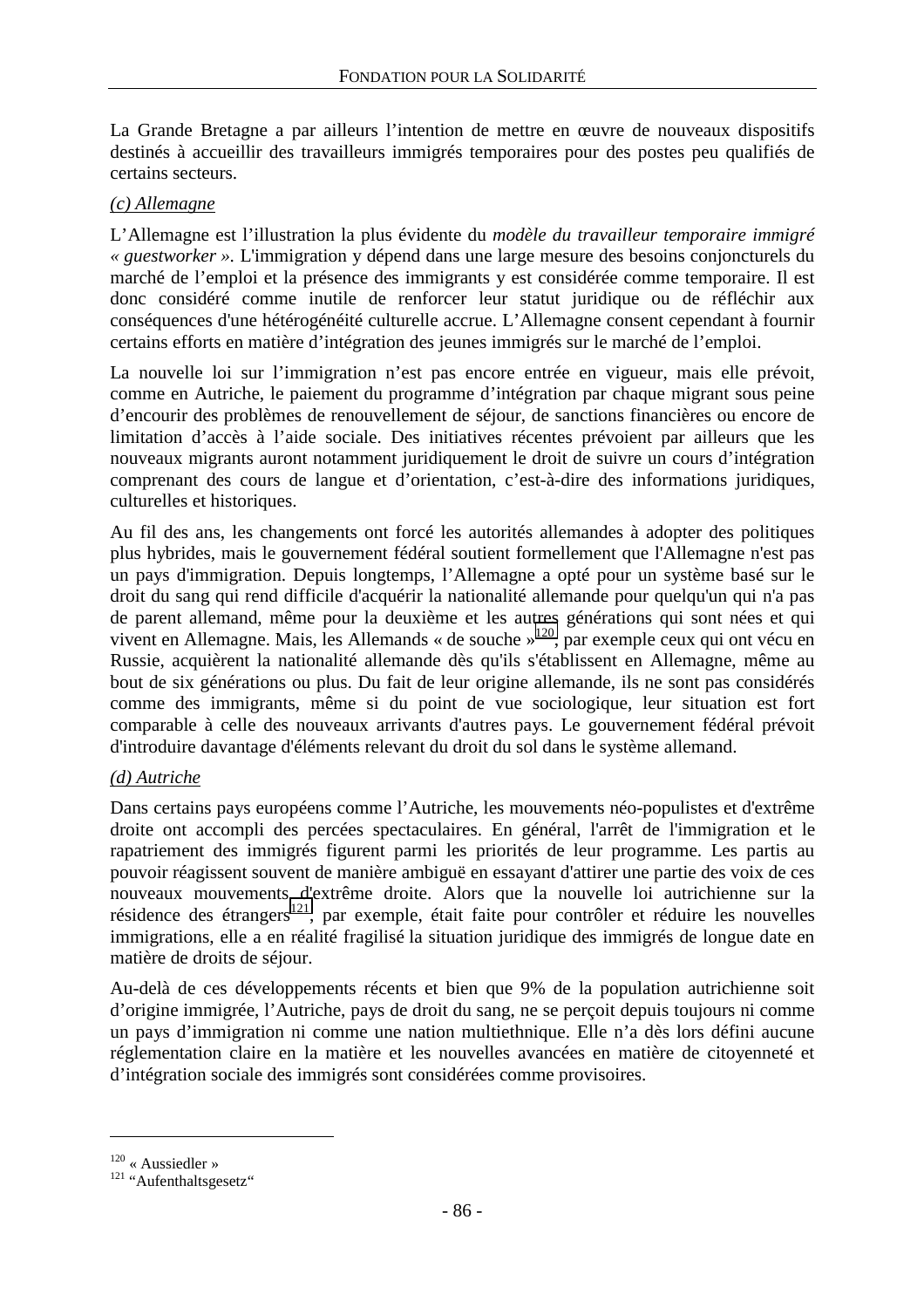La population étrangère est plus grandement touchée par le chômage et l'exclusion sociale que la population « autochtone ». Depuis juin 2000, la coalition gouvernementale a crée une ordonnance autorisant le « Service du Marché de l'Emploi et du Travail » a privilégier les étrangers installés de longue date sur le territoire au détriment des « primo-arrivants ». De récentes initiatives prévoient par ailleurs que les migrants doivent supporter le coût d'un programme d'intégration obligatoire et ont abouti à l'instauration d'un système de quota pour les travailleurs migrants. Il s'agit notamment d'un quota annuel pour l'entrée de travailleurs étrangers très qualifiés ou saisonniers.

Il n'empêche que dans un tel contexte, Vienne, ville traditionnellement multiculturelle, fait figure d'exception et est fière de sa politique d'intégration mise en place depuis une trentaine d'années déjà, même si les matières liées à la résidence, au travail et à l'immigration relèvent généralement de la compétence nationale. Certaines autorités locales aident et financent la mise en œuvre de politiques d'intégration comme c'est le cas à Vienne où de bonnes pratiques existent, comme en attestent les exemples suivants et ce notamment, grâce à l'intervention active d'ONG et d'associations diverses décidées à lutter $^{122}$ :

- Création du « Fond d'Intégration de Vienne »<sup>123</sup>, en 1992. Ce fond s'adresse à la fois aux populations immigrées et aux autochtones pour les aider à vivre ensemble en paix et en harmonie. Ce fond collecte des informations ; coordonne et finance des projets et associations actives dans le domaine de l'intégration et de la compréhension interculturelle ; développe des réglementations à l'intention des autorités publiques viennoises ; soutient la population dans ses contacts avec les autorités publiques en organisant notamment des cours de langue ; coopère avec les autorités administratives et politiques de la Ville. En 1991, le Fond s'est focalisé sur les questions d'éducation, de logement et de participation politique.
- Création du « Manuel d'Intégration » par le Fond d'Intégration de Vienne. Le manuel fournit de l'information émanant d'une grande variété de sources dont le but est de le mettre en réseau (annuaire complet et détaillé des associations, initiatives et institutions relevantes en matière d'intégration). L'information et les conseils fournis par cette publication concernent de très nombreuses questions (aspects juridiques, santé, logement, travail, scolarité, éducation…)
- Le département des affaires étrangères de la Ville de Vienne édite chaque trimestre une publication<sup>124</sup> consacrée à l'intégration dans la ville, la lutte contre le racisme et l'antisémitisme en Europe.
- Création du projet radiophonique « Danube Dialogue »<sup>125</sup> qui a démarré en mars 2000. Ce programme multilingue est consacré aux actualités politiques et aux matières sociales et culturelles.

Au niveau national il reste à créer des amendements à la loi concernant l'égalité d'accès aux prestations sociales, la politique du logement, le droit de vote actuellement soumis à la

 $122$  Une étude complète à ce sujet et élaborée par Christina Weidel, « World of NGO's » est disponible sur le site Internet http://www.europaforum.or.at/dt/PUBL/MING/ming.htm<br>
<sup>123</sup> Wiener Integrationsfond / Vienna Integration Fund, Mariahilferstrabe 103, <u>http://www.wif.wien.at/</u><br>
<sup>124</sup> Lothar Fischmann, Chief Editor, <u>fis@gsv.magwien</u>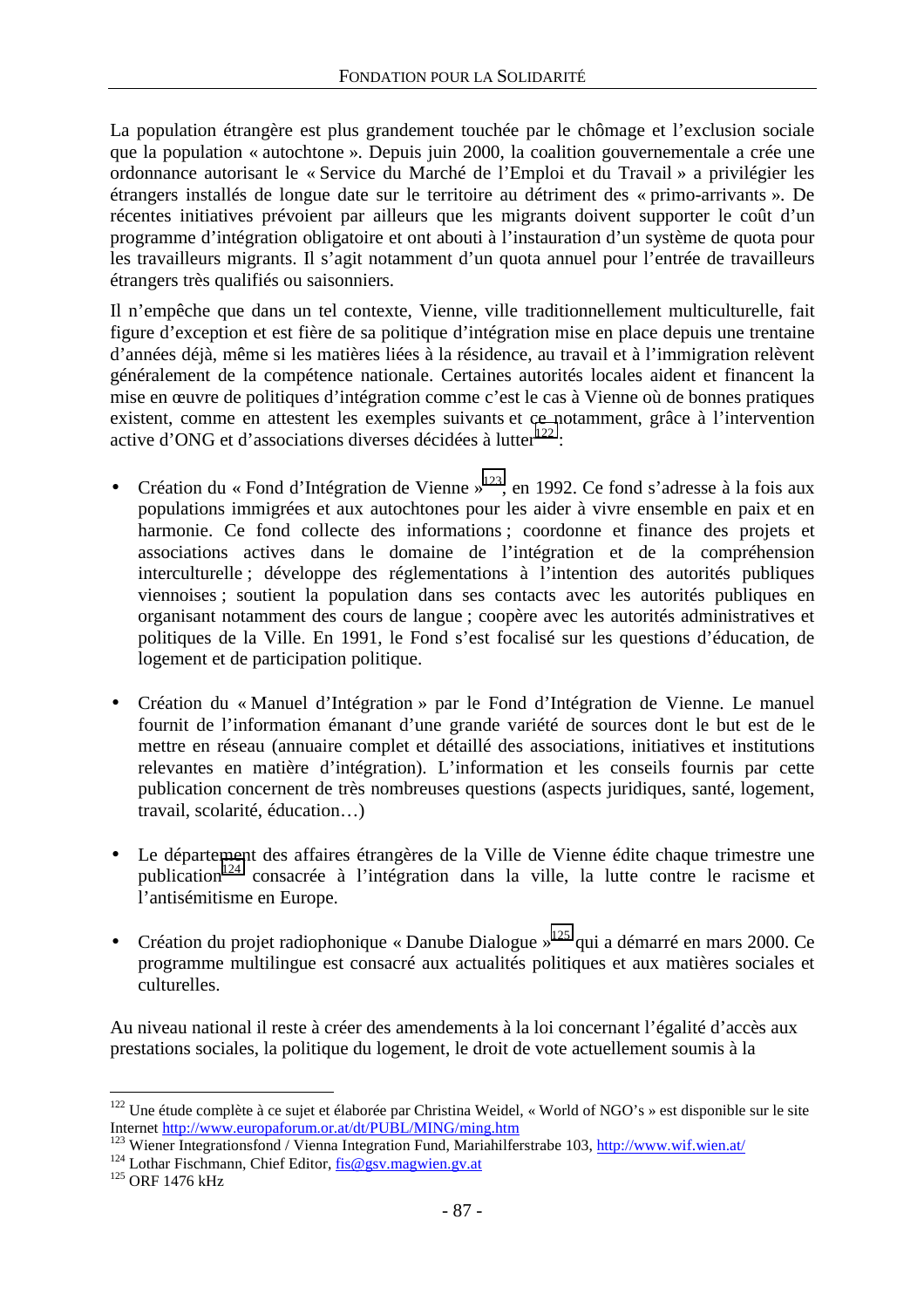rencontre des critères tels que l'apprentissage pour moitié financé par les immigrés euxmêmes) de langue et de la géographie. Certaines ONG dont « The World of NGO's » tentent de créer les conditions susceptibles de favoriser une bonne intégration des immigrés en Autriche.

### *(e) Finlande*

La Finlande a récemment adopté une législation qui fournit un cadre général national d'intégration. En matière d'emploi, elle a défini des objectifs de lutte contre les discriminations notamment. Chaque année, la Finlande examine les taux d'emploi, les conditions de vie, l'éducation, la situation des enfants, des jeunes et des femmes, ainsi que les services sociaux fournis.

### *(f)Danemark*

D'adoption récente également, la législation danoise prévoit des cours de langue et d'orientation gratuits pour tous les immigrants. Elle prévoit également un « accord d'intégration » impliquant que chaque migrant suive « de façon satisfaisante » un cours national d'intégration sous peine d'encourir des conséquences défavorables sur le renouvellement de son permis de résidence.

### *(g) Pays-Bas*

En conformité avec la Stratégie européenne pour l'emploi, les Pays-Bas viennent de définir des objectifs nationaux spécifiques en matière d'intégration. En matière d'emploi, la politique adoptée consiste à réduire de 10% le taux de chômage des minorités ethniques. Il faut également remarquer qu'un observateur spécial de l'intégration fait régulièrement le point de la situation des minorités.

### *(h) Suède*

Les principes de base sur lesquels se fondent les politiques menées en matière d'intégration en Suède sont l'égalité des droits, des responsabilités et des chances pour tous. L'intégration y est prise en compte dans tous les domaines d'action. Cette approche multiculturelle, basée sur les « races » et les relations entre elles, est très similaire à l'approche adoptée par la Grande Bretagne. La Suède met en œuvre une série de programmes et d'instruments de lutte contre le racisme et pour l'égalité des chances notamment en matière d'emploi, d'éducation, de logement et de protection sociale. Avec les Pays-Bas, la Suède est un des pays d'Europe à être allé le plus loin dans le développement d'une panoplie de politiques qui reconnaissent les revendications de chaque communauté culturelle.

### *(i) Irlande*

L'Irlande a une approche très similaire de celle de la Grande Bretagne. Il faut toutefois noter que tous les immigrants qui arrivent en Irlande ont déjà une proposition de travail et l'intégration se fait donc largement à travers le marché du travail.

### *(j) Grèce*

La Grèce vient de mettre en œuvre un « plan d'action intégré 2003-2006 » en faveur de l'intégration sociale de tous les immigrants « légaux ». Les domaines couverts par ce plan concernent l'information ; le marché du travail (notamment en matière de recensement des compétences professionnelles des migrants et de mesures favorisant l'entreprenariat) ; la culture ; l'éducation et l'apprentissage de la langue ; la santé et le logement.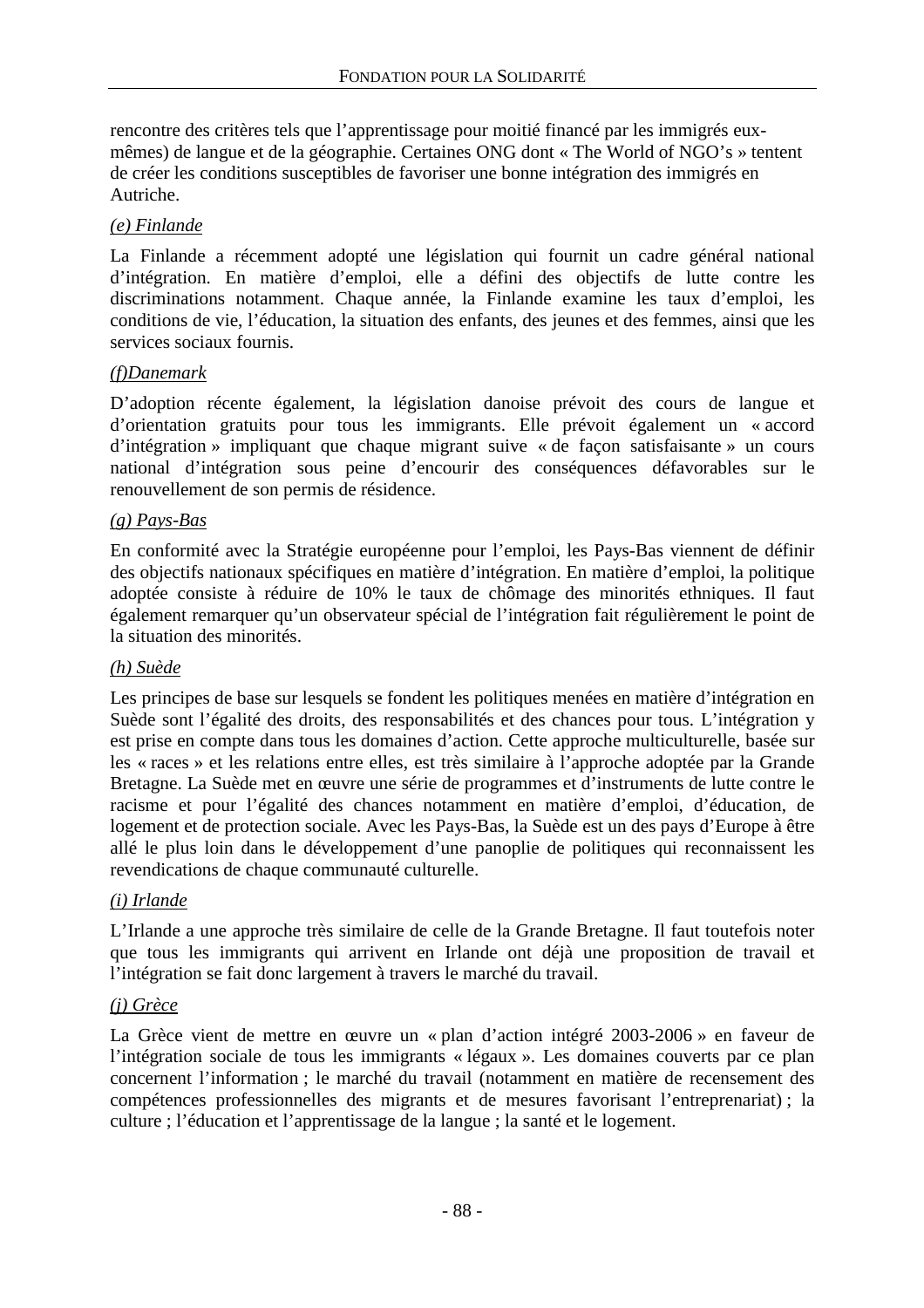## *(k) Portugal*

La « Haute Commission pour l'immigration et les minorités ethniques » est un organisme qui a récemment été crée afin de développer des politiques d'intégration. En matière d'intégration et notamment en ce qui concerne le logement, l'aide sociale ou d'apprentissage de la langue, ce sont surtout, comme en Italie, les ONG et la société civile qui jouent un rôle important au Portugal.

### *(l) Luxembourg*

Dès 1993, le Luxembourg a adopté une loi sur l'intégration des étrangers mettant en œuvre des programmes axés sur l'adaptation sociale, économique et culturelle des étrangers. Le Luxembourg a la plus grande proportion d'étrangers de tous les autre pays européen. Les enfants immigrants représentant 38% de la population scolaire totale, une attention prioritaire a été accordée à l'élaboration d'un programme destiné à favoriser l'intégration des enfants étrangers.

### *(m) Espagne*

En 2001, l'Espagne a mis en œuvre un « programme global pour l'immigration » qui devrait s'achever en 2004. Les domaines couverts par ce programme concernent le droit aux soins médicaux ; l'accès au système scolaire ; le regroupement familial ; la liberté de culte ; l'accès à la citoyenneté ; l'accès à l'emploi ; le logement ; la mise en place d'instruments de dialogue entre ONG, pouvoirs locaux, régionaux et national ; la lutte contre le racisme et la xénophobie. Toutes les grandes villes d'Espagne ont élaboré des programmes d'intégration spécifiques.

### *(n) Italie*

Les ONG et la société jouent un rôle très important en Italie. Le gouvernement travaille plus à travers le soutien financier qu'il apporte à des initiatives élaborées et mises en œuvre par la société civile organisée que par la mise en œuvre de politiques nationales ou régionales spécifiques.

## 4. Conclusion

Avec l'élargissement, les modèles en faveur de l'intégration et les moyens de parvenir à celleci se trouvent enrichis et se diversifient. Les approches différentes en matière d'intégration d'un grand nombre de nouveaux Etats membres ouvrent la possibilité d'importantes retombées positives. Il serait utile de poursuivre les recherches afin de prendre en compte l'expérience très riche des nouveaux Etats membres en matière d'intégration. A cet égard, le Conseil de l'Europe a l'intention de créer un forum d'échange et d'élargissement des connaissances et des expériences en ce domaine à l'échelle de toute l'Europe.

La diversité culturelle est une caractéristique propre à l'Europe démocratique pluraliste. Cette avec une vision dynamique du développement culturel de l'Europe que les apports culturels des personnes immigrées pourront être intégrés.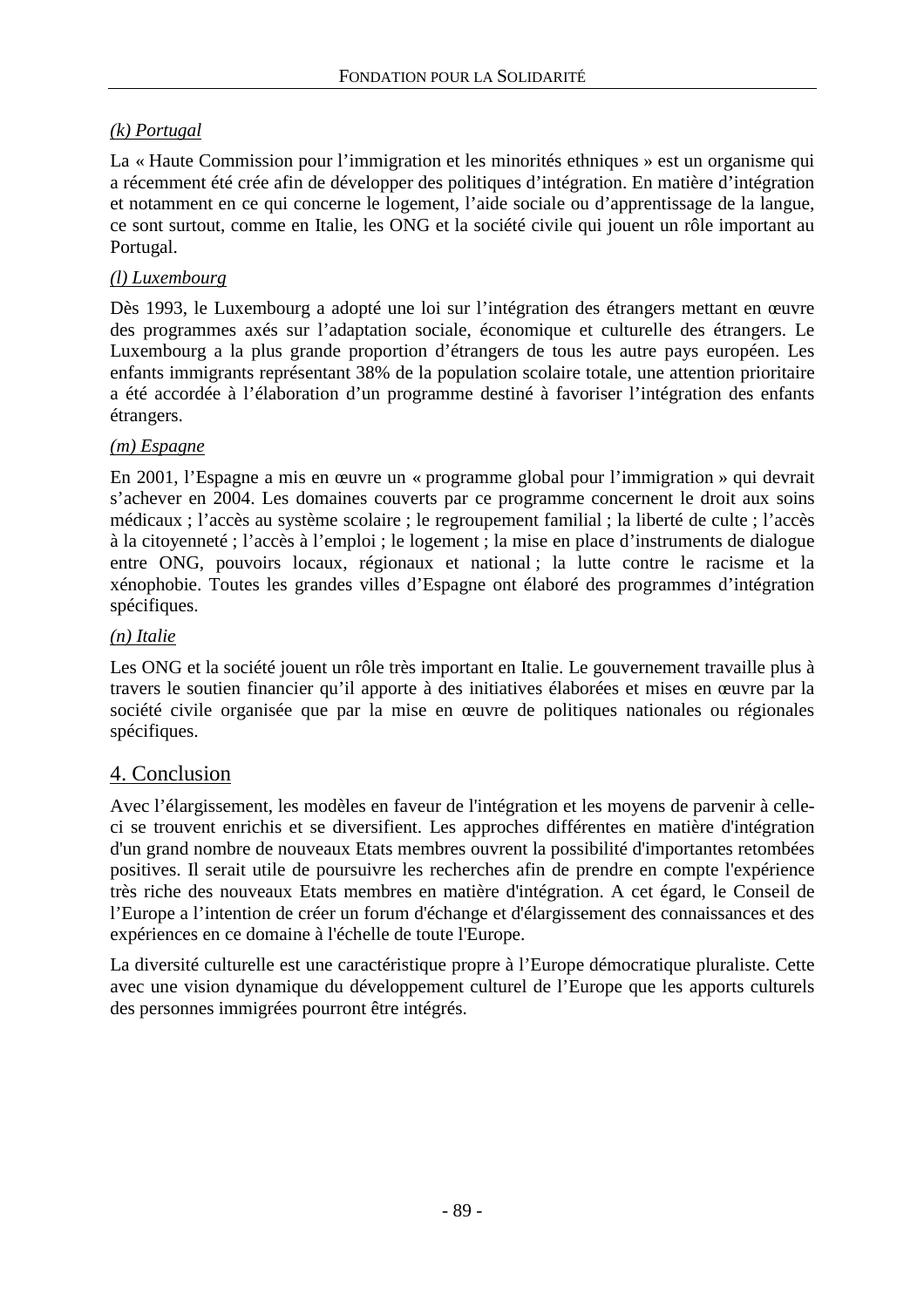# Huitième chapitre : Perspectives en matière de flux migratoires et de vieillissement des populations. Enjeux et recommandations

# 1. Historique

Depuis les révolutions industrielles des XVIIIe et XIXe siècles en Europe, le développement économique a entraîné une forte augmentation de la mobilité des individus. La transformation d'une société agraire en une société industrielle s'est accompagnée de migrations liées au recrutement de main-d'oeuvre étrangère. De nombreux Etats d'Europe occidentale ont par ailleurs largement fait appel à une main-d'oeuvre immigrée pendant les années de croissance économique qui ont suivi la Seconde Guerre mondiale. Cette immigration, qui se voulait essentiellement temporaire, est devenue permanente. Elle a conduit à l'installation définitive de très nombreuses populations d'origine étrangère et à des migrations en chaîne allant du regroupement familial à des réseaux migratoires beaucoup plus vastes reliant les communautés des pays de migration et des pays d'accueil. La disparition du Rideau de fer et de l'équilibre international de la Guerre froide a également levé une série d'obstacles politiques à l'émigration en Europe centrale et orientale.

Plus récemment il est vrai, le développement des technologies de l'information et de la communication a contribué à faire disparaître les frontières entre des sociétés qui ne se connaissaient pas. Maintenant, les individus peuvent comparer leur situation non seulement avec celle des catégories sociales privilégiées de leur pays mais aussi avec celle des populations majoritaires des autres pays. La globalisation de l'information a certainement augmenté l'intérêt relatif de l'émigration. Les mêmes réseaux internationaux de l'information peuvent aussi servir à acquérir des connaissances pratiques sur les possibilités offertes pour certains « pays cibles » des migrants potentiels. A cela on peut encore ajouter des faits tout à fait concrets comme la baisse régulière des tarifs des transports aériens. Il reste que les mouvements observés ont un peu partout diminué au cours des dernières années, alors que les années nonante ont été marquées par les plus fortes migrations, en raison notamment des conflits dans les Balkans.

# 2. Perspectives

 $\overline{a}$ 

## 2.1. L'illusion de la maîtrise des flux migratoires

La maîtrise des flux migratoires vit sur deux illusions<sup>126</sup>, démenties par les faits :

## *(a) Croyance d'un pouvoir de fermeture au Nord*

Une politique restrictive pénalise particulièrement les membres des familles d'étrangers souhaitant rejoindre leurs proches en situation régulière ainsi que les étudiants. Devant l'impossibilité d'accéder au séjour au titre du regroupement familial ou en tant que salariés ou étudiants, de nombreux candidats à l'immigration en sont réduits à solliciter le statut de réfugié. Du coup, le taux de reconnaissance du statut de réfugié et de l'asile territorial diminue<sup>127</sup>. Le problème, c'est donc que la politique de l'asile dépend moins de la réalité objective des persécutions subies que du nombre de candidats. L'évolution des taux de reconnaissance du statut de réfugié illustre de longue date ce phénomène, en France

<sup>126</sup> FONDATION COPERNIC (2001), « Egalité sans frontière, Les immigrés ne sont pas une marchandise », *Les notes de la Fondation Copernic*, Editions Syllepse et Fondation Copernic, Paris, 2001, p.21 <sup>127</sup> FONDATION COPERNIC (2001), op.cit., p.15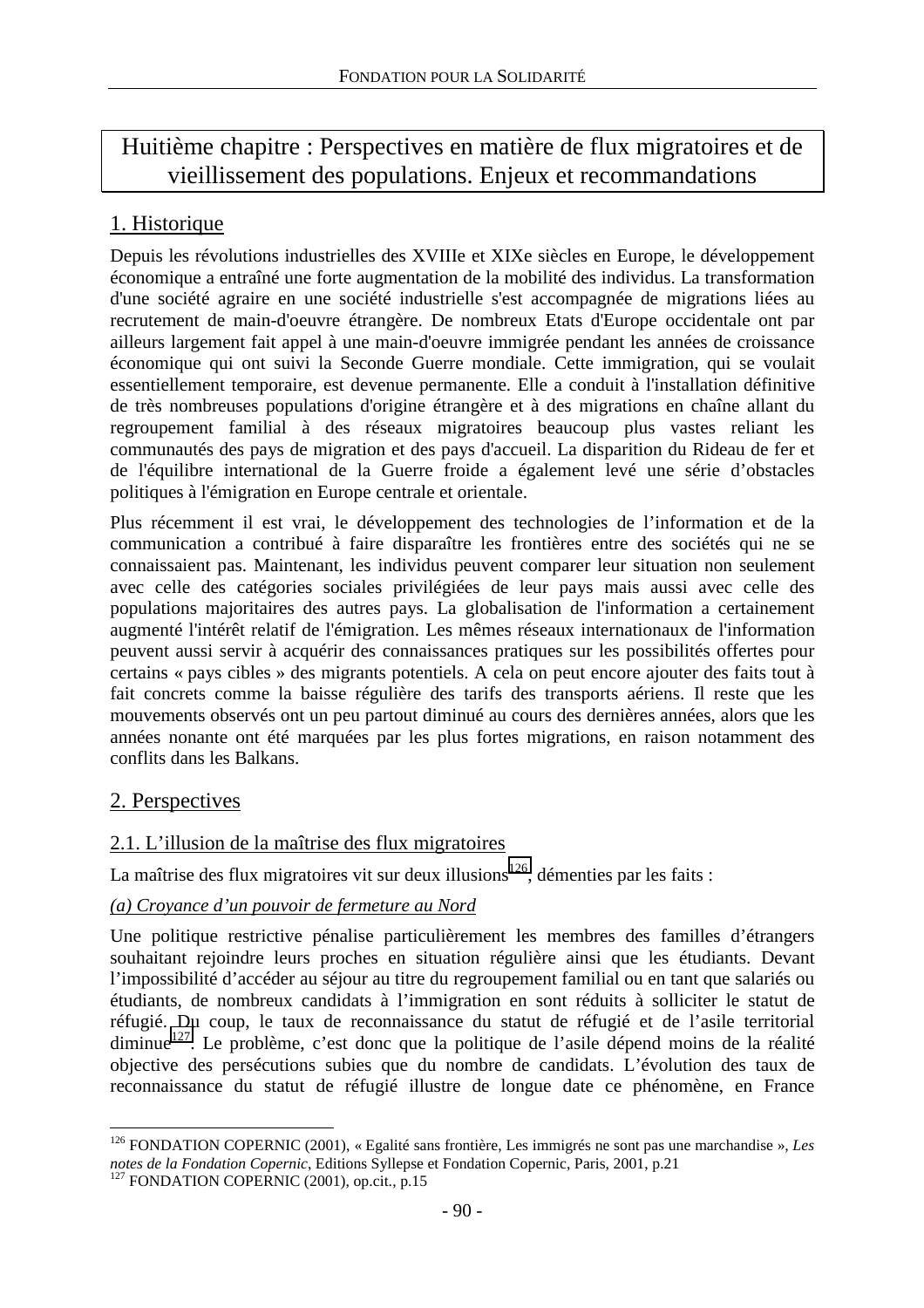notamment, où il apparaît clairement<sup>128</sup>que plus il y a de postulants, moins on admet de réfugiés en proportion. La fermeture des frontières s'apparente donc à une politique de quotas, y compris en matière d'asile, dans la mesure où cette fermeture implique une augmentation des demandes de reconnaissance de statut de réfugiés, lesquelles aboutissent, en proportion, beaucoup moins souvent.

En France toujours, il apparaît clairement également que la fermeture des frontières ne tient pas ses promesses de diminution du nombre d'étrangers installés sur le territoire, mais elle altère considérablement la qualité de leur statut et leur image. La seule conséquence tient dans l'augmentation du nombre d'étrangers clandestins et donc précarisés dans la mesure où « *l'immigration clandestine permet d'expérimenter des formes nouvelles de précarisation des contrats de travail au nom de l'impératif de flexibilité* » 129

Pour l'OIT, « *les politiques restrictives des gouvernements en matière d'immigration ont peu d'impact sur les effectifs globaux des migrants, mais influencent les directions des flux. »130*

Au-delà de leur échec, les politiques de fermeture des frontières véhiculent une idéologie dangereuse distillant faisant de l'inégalité une norme, ethnicisant le concept de nation, avalisant l'idée de degrés de citoyenneté liés à la « race » ou à la « culture » et méprisant les déclarations des droits de l'homme.

Aucun gouvernement, en aurait-il le désir, n'est en mesure d'empêcher l'immigration<sup>131</sup>. En réalité, le renversement des politiques migratoires européennes à partir des années 1970, et après une période de recrutement assez intensive de travailleurs étrangers entre 1950 et 1970, n'a pas véritablement mis un terme à l'ère des migrations internationales  $132$ .

### *(b) Les migrations s'expliquent par les seules causes économiques et notamment la pauvreté*

Ce postulat inspire toute une politique du genre « développons chez eux, ils ne viendront pas chez nous ». Intégration d'une part et co-développement avec les Sud d'autre part, en tant que réponse globale à l'immigration. Or la misère n'explique pas entièrement les migrations. Les aspects historiques, politiques, culturels jouent un rôle important. La croyance que l'aspiration la plus courante des ressortissants du tiers monde est de migrer relève du préjugé ethnocentriste. Par ailleurs, plus de développement implique généralement plus de migrations. Il en va de même concernant l'argument selon lequel les régularisations globales des illégaux provoqueraient un afflux massif aux frontières de nouveaux migrants attirés par la perspective d'une vie meilleure, est un fantasme que rien dans l'analyse comme dans l'expérience ne vient confirmer<sup>133</sup>. Ce fantasme résulte d'une surévaluation des causes économiques. D'autres raisons tout aussi réelles expliquent les migrations : pression sociale, contexte politique, goût du voyage, tradition de l'émigration conçue comme une étape nécessaire à l'émancipation et au passage à l'âge adulte. La répartition géographique des zones d'immigration montre clairement que les migrants ne proviennent pas des régions les plus pauvres.

<sup>&</sup>lt;sup>128</sup> Sur base des données statistiques de l'OFPRA, Office Français de Protection des Réfugiés et Apatrides

<sup>&</sup>lt;sup>129</sup> FONDATION COPERNIC (2001), op. cit.<br><sup>130</sup> OIT, Werner Sengenberger, directeur du département de la stratégie de l'emploi<br><sup>131</sup> COMITÉ EUROPÉEN SUR LES MIGRATIONS (2002), *Vers une stratégie des flux migratoires*, St novembre 2002, p.16

<sup>&</sup>lt;sup>132</sup> « Les enjeux démographiques des migrations vers l'Europe : Réflexions autour d'un rapport des Nations Unies », Michel Loriaux in « Les Nouvelles Migrations – Un enjeu européen », sous la direction d'Emmanuelle Bribosia et Andrea Rea, Editions Complexe, 2002

<sup>&</sup>lt;sup>133</sup> Pour une démonstration complète, voir « Le fantasme de l'appel d'air » in « Egalité sans frontière » (2001), op.cit., pp.35 à 39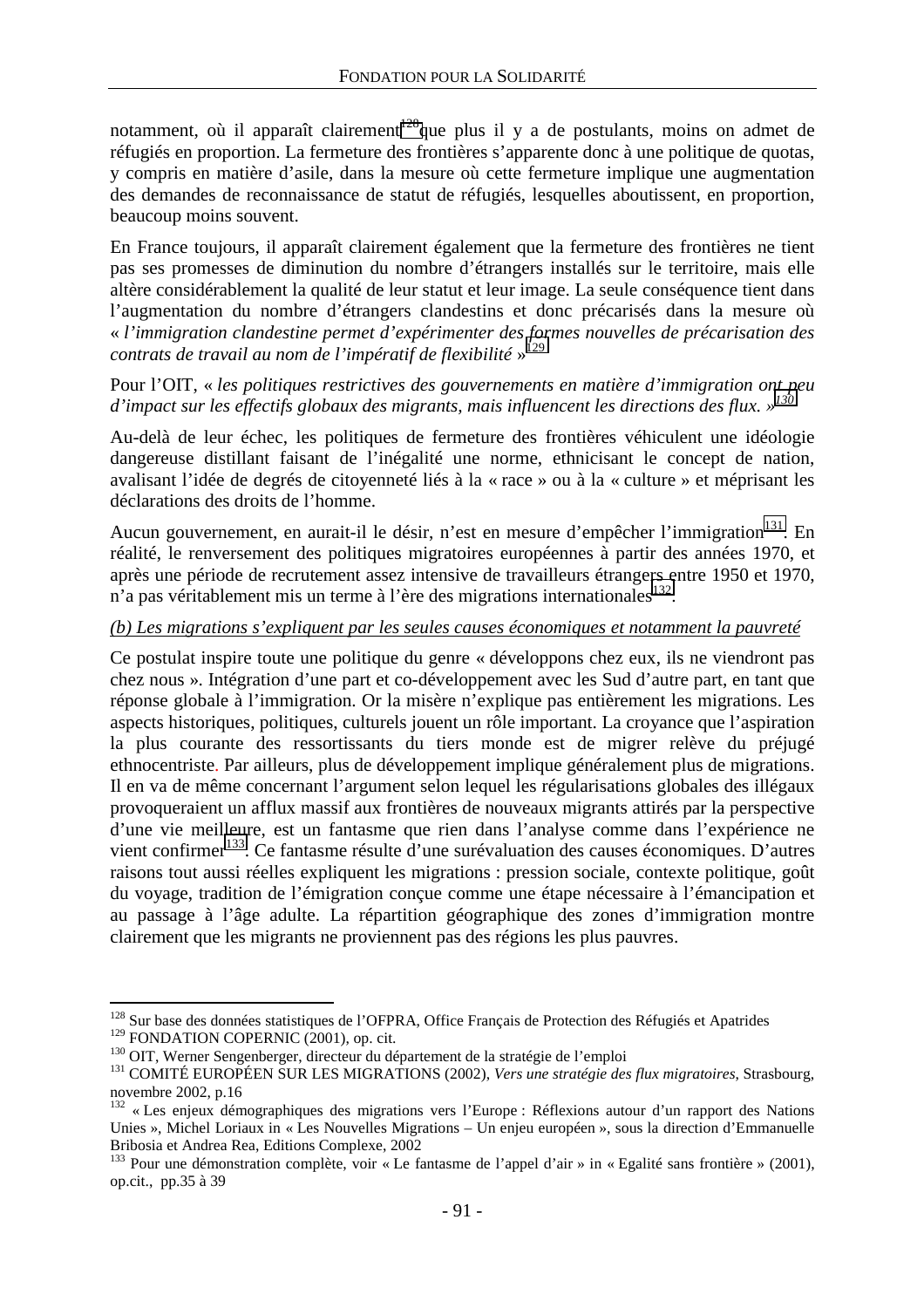## 2.2. Immigration et Emploi $134$

L'idée d'une relation univoque entre immigration et situation du marché du travail paraît toujours aller de soi dans le discours dominant : il existerait ainsi un lien direct évident entre flux d'immigration et volume de chômage dans le pays d'accueil. Or, « *les observations statistiques sur la place et l'évolution des étrangers sur le marché du travail apparaissent décalées par rapport à l'opinion commune attribuant à l'immigration une responsabilité, même très partielle, au chômage des nationaux* » 135.

Un autre fait, top rarement mis en évidence, est l'effet que l'immigration produit sur la taille de l'économie. En effet, en augmentant l'offre et la demande, les immigrants influent nécessairement sur le volume de l'emploi. Les immigrants sont eux aussi des consommateurs. Par ailleurs, la prédominance de l'immigration de regroupement familial en France au cours des 25 dernières années conforte l'idée d'un effet net positif de l'immigration sur la demande de travail nationale : les épouses et les enfants des immigrants s'étant d'abord affirmés comme des consommateurs, avant de devenir d'éventuels demandeurs d'emploi.<sup>136</sup> Les cas de la venue de 900 000 pieds noirs en 1962 en France ou l'arrivée en Israël à partir de 1989 de près de 500 000 Russes (10% de la population active !), illustrent parfaitement cet aspect de l'immigration. A contrario, entre 1984 et 1986 la Région de Montbéliard a connu des licenciements massifs chez Peugeot ainsi qu'une opération « retour au pays » sans équivalent. Les conséquences économiques de cette situation qui a amené près de 7000 immigrés (5% de la population) à quitter la Région, furent désastreuses et touchèrent d'autres entreprises et des secteurs comme le logement, l'école, les commerces de services…

Aucune analyse économique sérieuse ne permet de confirmer l'existence d'un lien direct entre le volume de l'immigration et le niveau de chômage. Il apparaît dès lors difficile de justifier une politique migratoire restrictive par l'impératif de lutte contre le chômage. D'autant que d'un point de vue macro-économique, l'immigration contribue à l'augmentation de la demande de travail comme à celle de l'offre. Tandis que d'un point de vue sectoriel, elle facilite les redéploiements et l'ajustement de l'emploi<sup>137</sup>.

Les diverses discriminations que l'on prétend vouloir combattre trouvent justement une caution très forte dans le discours ou le présupposé particulièrement contestable, selon lequel la présence de l'étranger ne serait légitime que dans la mesure où il nous serait utile.

### 2.3. Les éléments du débat européen

Les débats sur la politique migratoire en Europe s'articulent aujourd'hui autour de trois propositions<sup>138</sup>:

- 1. Une migration de remplacement sera nécessaire pour parer au vieillissement de la population et aux déficits démographiques. Les divers scénarios sont généralement basés sur l'offre sans prendre en compte les compétences.
- 2. Il existe un marché mondial sur lequel l'immigration est considérée comme un moteur de croissance économique. Les compétences humaines sont perçues comme des

<sup>&</sup>lt;sup>134</sup> CERC-ASSOCIATION (1999), Immigration, emploi et chômage, Dossier n° 3, Paris

<sup>&</sup>lt;sup>136</sup> FONDATION COPERNIC (2001), op. cit., p.28<br><sup>136</sup> FONDATION COPERNIC (2001), op. cit., pp.32-33<br><sup>137</sup> Pour une démonstration complète de cette assertion, voir « Immigration, emploi, chômage : un débat dénaturé » in FONDATION COPERNIC (2001), op. cit., p.25 à 35

<sup>138</sup> SALT John (2001), Evolution *actuelle des migrations internationales en Europe*, CDMG (2001) 33, Novembre 2001, p.3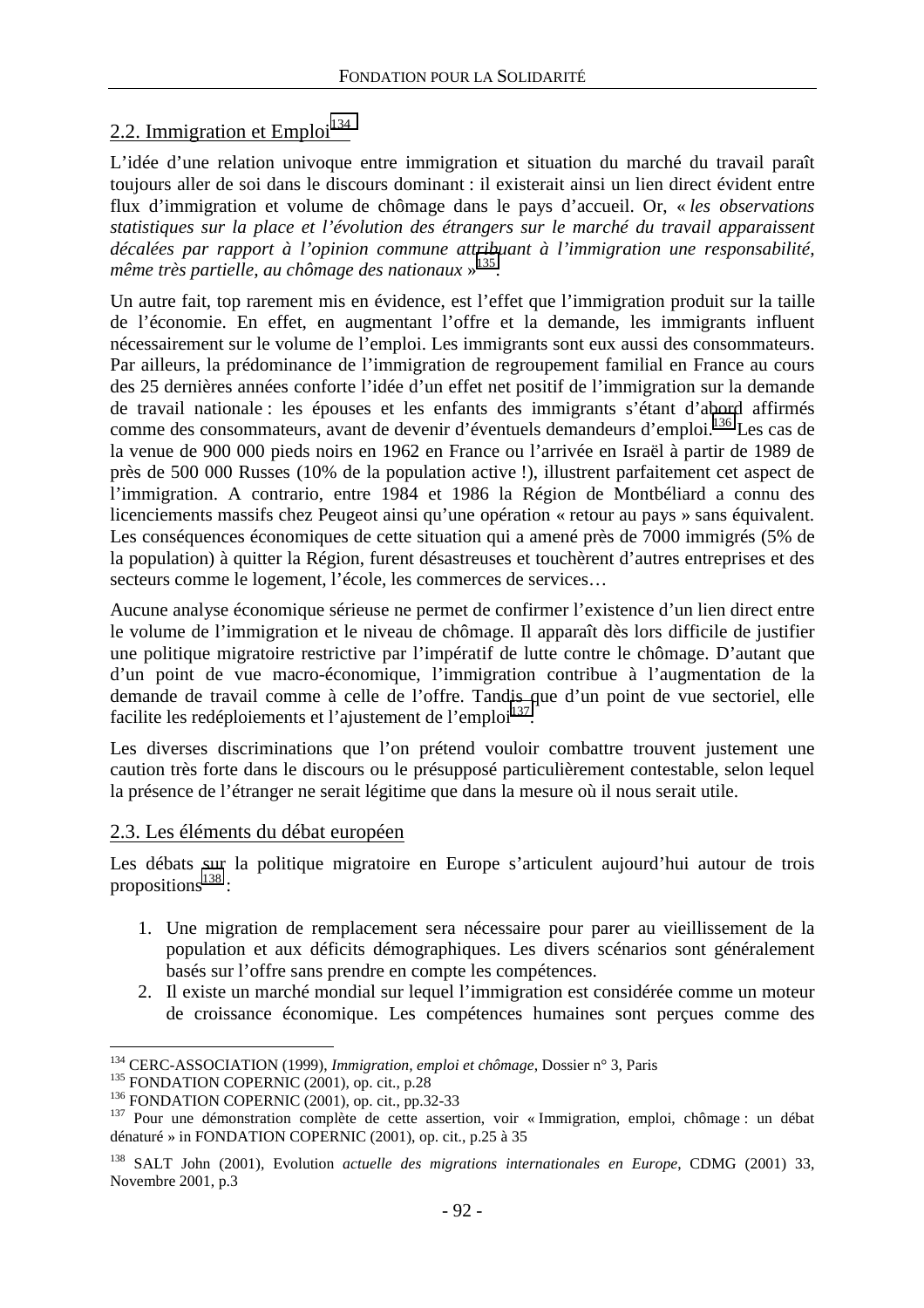ressources économiques nationales pour lesquelles les pays sont en concurrence (cf. « fuite des cerveaux »).

3. Des pénuries de compétences spécifiques sont apparues pour diverses raisons (demande excédentaire de nouveaux types de compétences, manque de formation, faible sédentarisation, carences du secteur public) et freinent la croissance économique.

Le rôle des migrations dans l'évolution démographique européenne est examiné depuis quelques années avec de plus en plus d'attention en raison des préoccupations croissantes que suscite la série de changements que risquent de connaître l'offre et la demande de maind'œuvre. Parmi les problèmes soulevés on envisage essentiellement le vieillissement des populations, la trop faible proportion de la population active, le paiement des pensions et peut-être même une pénurie de main-d'œuvre qualifiée et moins qualifiée<sup>139</sup>.

Partant de l'hypothèse que la population européenne aura diminué de moitié entre 1995 et 2050, la Division de la Population des Nations Unies a laissé entendre que l'Europe pourrait avoir besoin d'une population complémentaire de un à treize millions de migrants par an entre  $2000$  et  $2050^{140}$  pour faire face à ces problèmes potentiels.

Il faut cependant noter qu'une bonne partie du débat actuel sur l'immigration en Europe, est limitée par la difficulté de se procurer des données à jour, sans ambiguïté et cohérentes sur les populations étrangères et les flux de migrants internationaux. La disponibilité de données internationales dans toute l'Europe s'est toutefois améliorée ces dernières années, bien qu'il subsiste des manques considérables et des incohérences. Les principaux outils statistiques plus ou moins fiables dont dispose l'Europe aujourd'hui sont :

- La publication annuelle du Conseil de l'Europe, « Evolutions démographiques récentes en Europe »
- Le rapport SOPEMI annuel de l'OCDE « Tendances des migrations internationales »
- EUROSTAT qui publie chaque année « Statistiques démographiques » et « Stratégies migratoires »

Par ailleurs, la complexité des migrations est un problème de plus en plus considérable. Les mouvements réels actuels, caractérisés par des formes et des dynamiques nouvelles, ne se reflètent souvent pas dans les concepts de migration sur lesquels est fondée la collecte des données statistiques. Les mouvements et les changements de statut à court terme, ainsi que les migrations clandestines, sont particulièrement difficiles à saisir $^{141}$ . Lorsque des chiffres existent, il n'est pas toujours possible de découvrir la méthode utilisée pour réaliser des estimations de la population clandestine. L'élaboration de politiques migratoires a pourtant grand besoin de cette solide base statistique qu'on est en train de mettre en place en Europe.

Sur base des chiffres dont l'Europe dispose aujourd'hui, les étrangers représenteraient environ 2,6 % de la population totale du continent européen. Les principales communautés d'étrangers au sein de chaque pays sont le reflet des politiques de recrutement de main-d'œuvre et, en

<sup>&</sup>lt;sup>139</sup> Voir notamment « Europe's Population and Labour Market Beyond 2000 », Punch A. et Pearce D., Strasbourg, Conseil de l'Europe, 2000

<sup>140</sup> Division de la Population des Nations Unies, New York (2000), *Replacement Migration. Is it a Solution to Declining and Ageing Populations ?*

 $141$  John Salt (2001), op.cit., p. 6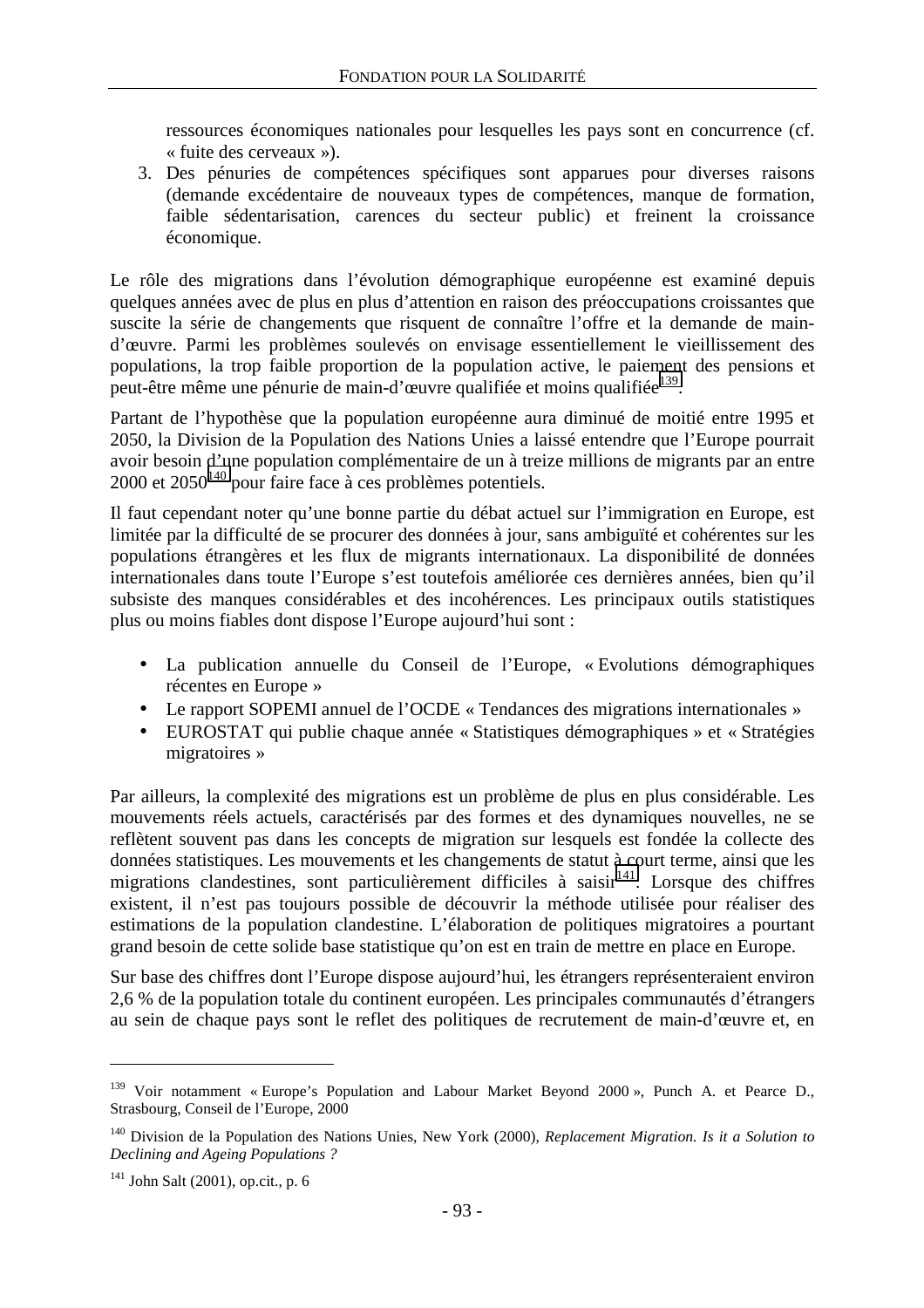particulier, de liens historiques et de relations bilatérales avec d'anciennes colonies. Dans la plupart des pays européens, l'essentiel de la population étrangère vient de pays ne faisant pas partie de l'Union européenne à l'exception de la Belgique, du Luxembourg, de l'Irlande et dans une moindre mesure, de la France, de la Grande Bretagne, de l'Espagne et de la Suède.

S'il n'existe pas de statistiques fiables sur le nombre total de personnes qui émigrent, les estimations relatives au nombre de personnes vivant à l'extérieur de leur propre pays varient entre 50 et 100 millions à l'échelle de la planète. Ce qui est frappant dans ce chiffre, c'est de constater qu'un nombre aussi faible de personnes choisissent de s'établir dans un autre pays, contrairement à ce qui est généralement admis.

Au vu de ce qui précède, l'on pourrait plutôt se demander pourquoi les migrations n'ont pas été plus importantes. D'après Hans ENTZINGER142, deux facteurs essentiels tendent à limiter les migrations à un niveau bien inférieur à ce que l'on aurait pu attendre dans des modèles économiques caractérisés par la libre circulation de la main-d'œuvre. La plupart des individus ne se comportent pas comme s'ils étaient motivés uniquement par des possibilités économiques. Les liens culturels, sociaux et politiques établis dans les sociétés de naissance restent en effet des éléments déterminants dans les choix de vie opérés par nombre de personnes. Par ailleurs, c'est justement parce qu'ils sont dans un réseau migratoire transnational que certains individus restent au pays. Ainsi, il est fréquent que des familles d'immigrés mettent en commun leurs ressources pour que leurs membres qui travaillent à l'étranger permettent à leurs parents de demeurer dans leur pays et de conserver un foyer au sein duquel les premiers pourront revenir.

## 2.4. Perspectives bruxelloises

 $\overline{a}$ 

Si les statistiques relatives aux flux migratoires présents sont peu fiables, il est par conséquent difficile d'estimer les migrations futures. Quelques perspectives très générales sont présentées ici pour la Région bruxelloise.

D'après le Rapport annuel 2000 du CECLCR, « *C'est la Région de Bruxelles-Capitale qui est de loin la Région attirant le plus d'immigrants. Ainsi en 1999, comparativement à sa taille, la population bruxelloise a accueilli 5,6 fois plus d'immigrants étrangers que la Flandre et 5 fois plus que la Wallonie* ».

Selon Deboosere et al. (2001), la taille de la population bruxelloise pourra être fortement influencée par les courants de migration des vingt prochaines années. Ainsi les perspectives de l'INS-BFP de 1995 montrent qu'un plus faible niveau des immigrations internationales comme constaté entre 1990 et 1995 ou la continuation du phénomène de suburbanisation comme constaté entre 1987 et 1994 pourrait engendrer une diminution de la population bruxelloise de plus de 14%, cette diminution étant encore plus forte si ces deux éléments se conjuguent. Les projections plus récentes de la VUB de 2000 sont relativement plus optimistes car si les hypothèses de fertilité et mortalité sont relativement semblables à celles de l'INS, elles ont pris en compte les tendances plus récentes de migration. Dans cette optique, si un phénomène de suburbanisation devait reprendre vers 2005, Bruxelles maintiendrait son niveau de population. Cependant, la première couronne se composerait encore plus d'enclaves ethniques et la seconde couronne serait encore plus internationale du fait de l'installation des immigrés non européens dans la première couronne, de l'émigration des immigrés européens vers la seconde couronne et du phénomène de suburbanisation.

<sup>142</sup> ENTZINGER Hans (1999), *Différents et égaux : modèles pour l'analyse des politiques d'intégration*, Conseil de l'Europe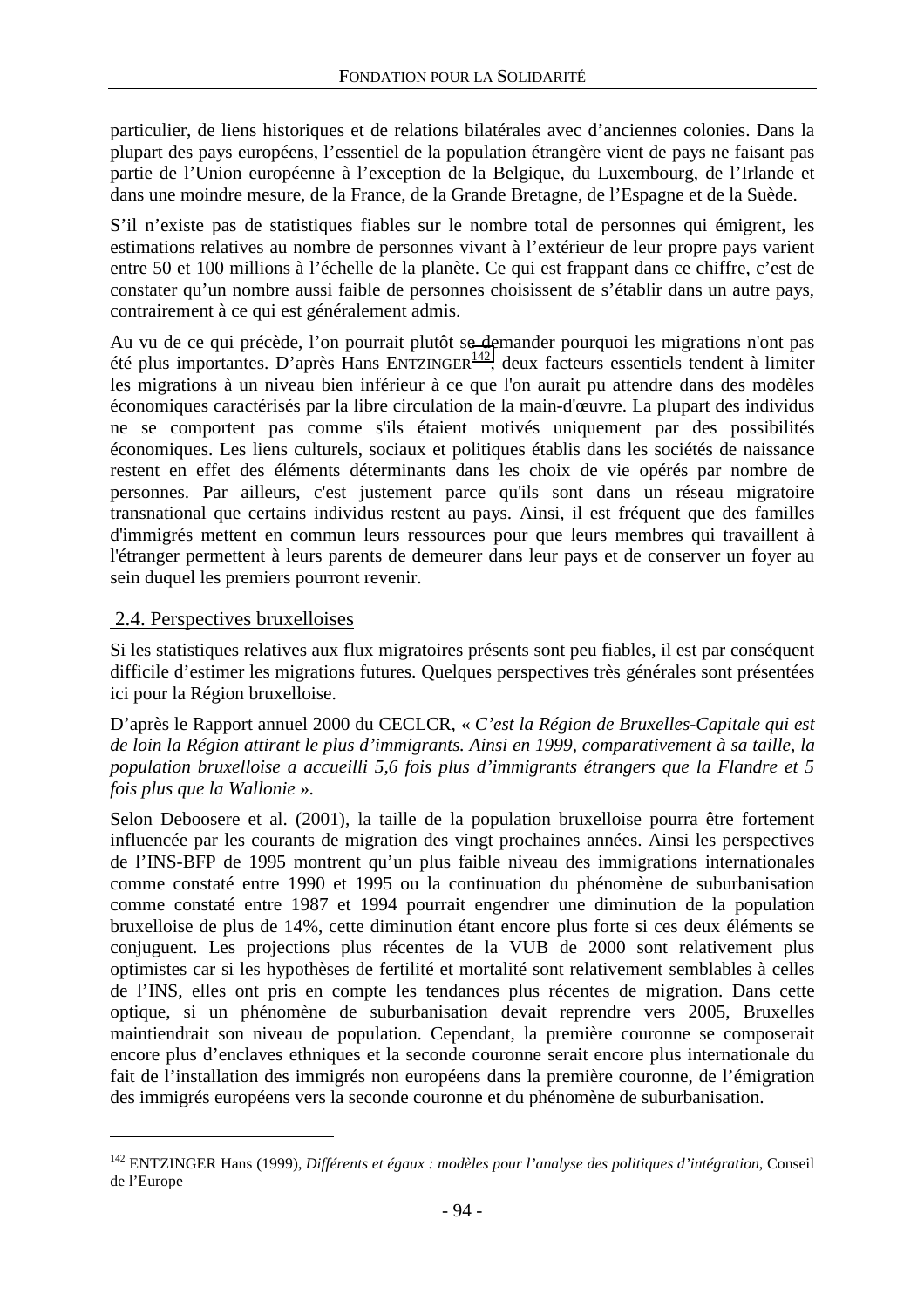En terme de structure d'âge d'ici 2020, le vieillissement sera plus prononcé que maintenant dans le cas d'une plus faible immigration ou d'une plus rapide suburbanisation. Inversement, une plus grande immigration augmentera la population en âge de travailler. En fait, la population d'origine immigrée installée à Bruxelles depuis de nombreuses années ne peut plus être caractérisée comme une population jeune, elle vieillit. Si elle a eu pour conséquence de diminuer la moyenne d'âge de la population bruxelloise, ce n'est plus le cas. En effet, les populations immigrées ou d'origine immigrée ont été affectées à plusieurs niveaux par leur implantation sur le territoire belge : au niveau des projets de carrière, des possibilités d'emploi, de scolarisation, de formations… D'un point de vue démographique, culturel et social, l'on assiste donc à des modifications des structures d'âges, de la composition de ménage, des taux de natalité… Les immigrants étant caractérises depuis toujours par un âge relativement jeune, ce seront donc les nouveaux flux migratoires qui permettront de rediminuer cette moyenne d'âge.

Après 2020 par contre, ce n'est plus du tout la même image qui se dessine. Le taux de fertilité déjà bas pourrait encore diminuer du fait du plus grand contrôle de la fertilité et des mariages plus tardifs au sein des populations d'origine immigrée. La part du nombre d'enfants diminuerait alors de près de 10 points de % tandis que celle du nombre de personnes âgées augmenterait de 6 points. Un nombre important de migrants serait alors nécessaire pour maintenir la taille de la population bruxelloise à son niveau actuel et pour rajeunir sa structure d'âge.

Le Comité européen sur les migration a mis en évidence lors d'un séminaire en  $2001<sup>143</sup>$ plusieurs problématiques relatives aux migrants âgés, soit âgés de 45 ans ou plus et résidant légalement dans un des Etats membres du Conseil de l'Europe. Les problématiques mises en évidence trouvent largement leurs origines dans l'absence de politiques d'intégration pendant de longues années, considérant que l'immigration n'était que de travail et par là, provisoire.

Les situations précaires sont les suivantes :

 $\overline{a}$ 

- o Connaissance insuffisante de la langue du pays d'accueil
- o Faible niveau d'éducation
- o Chômage ou emplois faiblement rémunérés
- o Isolement social et donc participation faible
- o Problèmes de santé en raison de la situation sociale, économique et financière
- o Difficulté de choix entre le retour au pays ou l'installation définitive dans le pays d'accueil.

Ces divers éléments donne donc des pistes quant aux politiques à mettre en œuvre afin d'améliorer la situation précaire des personnes âgées immigrées ou d'origine immigrée mais également des pistes pour éviter que ce type de situations se reproduisent dans l'avenir.

<sup>143</sup> CONSEIL DE L'EUROPE (2001), « Cohésion sociale : développement », *Bulletin électronique*, n°3, Novembre 2001, p.10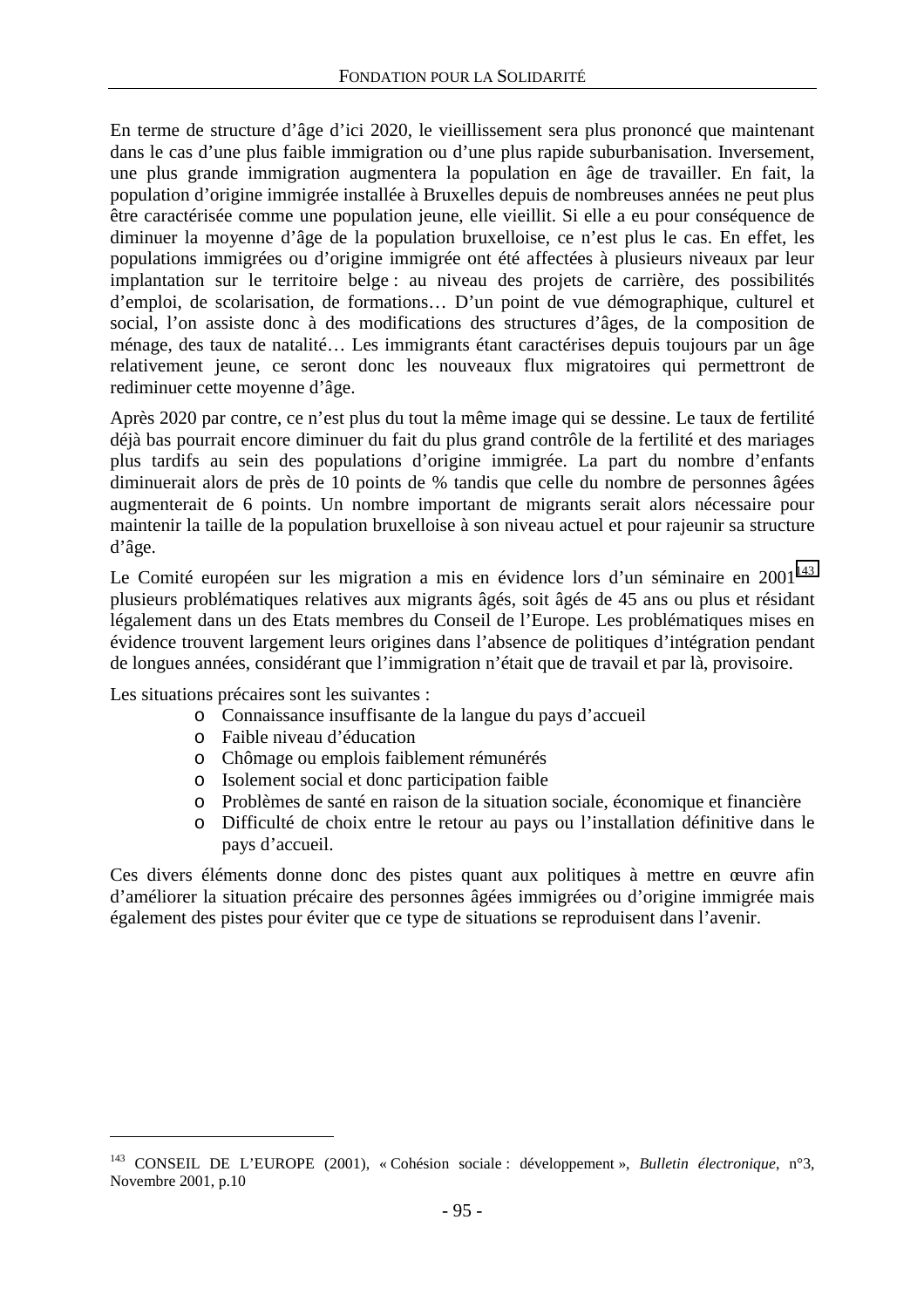# 3. Recommandations et bonnes pratiques $144$

## 3.1. Initiatives européennes

A l'heure actuelle, la plupart des pays européens sont dotés de politiques permettant de traiter tel ou tel aspect de l'immigration, mais rares sont ceux qui peuvent prétendre embrasser tout l'éventail de la typologie migratoire et des questions qui s'y rapportent. Sur ces questions, la Commission européenne a élaboré des projets de directives145 et le Comité économique et social européen s'est prononcé dans plusieurs avis146. Le Conseil de l'Europe a, pour sa part, récemment publié un rapport intitulé « Diversité et Cohésion »<sup>147</sup> qui suggère comment élaborer des politiques d'intégration novatrices au niveau national. Les développements qui suivent s'inspirent en grande partie des recommandations contenues dans ce rapport ainsi que celles présentées dans le « Cadre pour les politiques d'intégration »148 publié par la Direction Générale – Cohésion sociale – du Conseil de l'Europe.

Sous l'impulsion des ministres européens responsables des migrations, le Comité européen sur les migration du Conseil de l'Europe a également crée un groupe de réflexion d'experts qui a présenté un premier rapport en octobre 1998. En novembre 2000, ce même Comité a publié un rapport intitulé « Vers une stratégie de gestion des flux migratoires »149.

Le Conseil de l'Europe - qui a notamment pour objectif de consolider la coopération européenne relative aux migrations - œuvre par ailleurs depuis quelques années à l'identification et à l'élaboration d'instruments visant à améliorer les politiques d'intégration menées en Europe. Récemment, les activités du Conseil se sont concentrées sur « *l'intégration des immigrés et des populations issues de l'immigration dans les sociétés d'accueil et la mise en place de bonnes relations intercommunautaires dans des sociétés pluriethniques* » 150.

Les défis liés aux questions d'intégration des populations immigrées et de gestion des migrations ont ainsi été au centre d'une Conférence ministérielle organisée les 16 et 17 septembre 2002 à Helsinki, et intitulée « Les migrants dans nos sociétés : Quelles politiques au 21è siècle »151. La promotion d'une société plus accueillante, plus tolérante et valorisant la diversité culturelle, l'amélioration de l'image de l'immigration dans l'opinion publique et l'égalité des chances pour les immigrés sur le lieu de travail sont quelques unes des questions centrales abordées à l'occasion de cette rencontre.

<sup>&</sup>lt;sup>144</sup> Les recommandations suivantes sont proposées par la Fondation Copernic.

<sup>&</sup>lt;sup>145</sup> Voir à ce propos la Proposition de directive sur les conditions d'entrée et de séjour dans le JO C 332 E du 27 novembre 2001, et la directive sur le statut de réfugié dans le JO C 62 du 27 février 2001.

<sup>&</sup>lt;sup>146</sup> Voir à ce propos l'avis adopté par le CES le 16 janvier 2002 (Rapporteur : M. PARIZA CASTAÑOS) et l'avis du CES dans le JO C 193, du 10 juillet 2001 (rapporteur : M. MELÍCIAS).

 $147$  Rapport disponible sur le site Internet du Conseil de l'Europe http://www.coe.int

<sup>&</sup>lt;sup>148</sup> COUSSEY Mary (2000), op.cit.

<sup>149</sup> COMITÉ EUROPÉEN SUR LES MIGRATIONS (2002), op.cit.

<sup>150</sup> Voir le site Internet du Conseil de l'Europe http://www.coe.int

<sup>&</sup>lt;sup>151</sup> Pour plus de détails sur le déroulement et les résultats de la Conférence, se reporter au site Internet du Conseil de l'Europe http://www.coe.int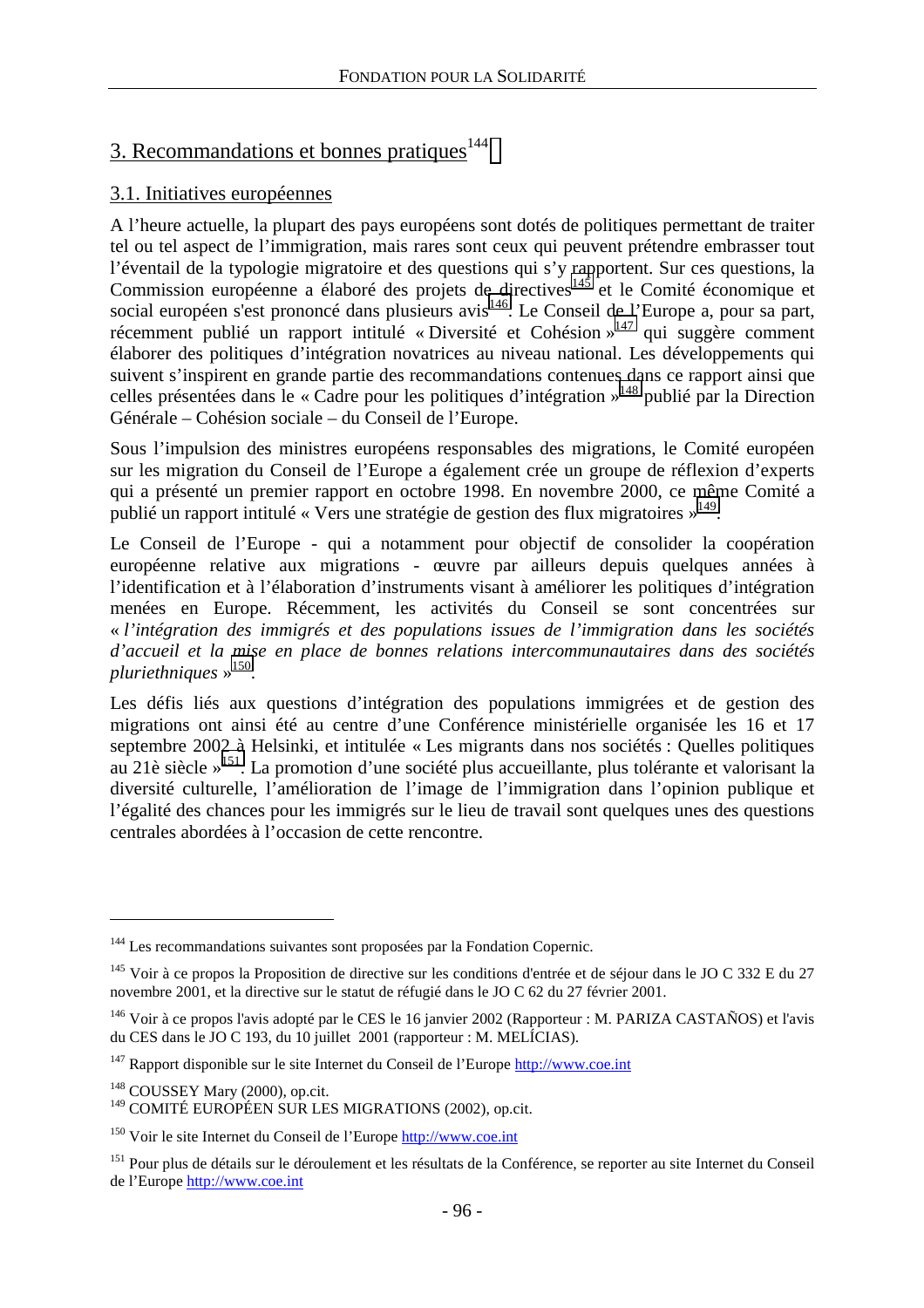Walter SCHWIMMER, Secrétaire général du Conseil de l'Europe, y a notamment plaidé<sup>152</sup> pour une prise en compte formelle des principes de tolérance et de non-discrimination ainsi que des dispositions des Conventions de Genève dans les actions européennes entreprises en matière d'immigration. Il y a également souligné que « *l'intégration devait être perçue comme un processus interactif basé sur une volonté d'adaptation mutuelle des immigrés et de la société qui les accueille. Tout au long de ce processus, a-t-il ajouté, et dans chaque domaine de la vie en société, la diversité doit s'apprécier comme étant une source d'enrichissement mutuel* » 153. De nombreuses personnalités politiques européennes sont également intervenues dans le sens d'une cohabitation plus harmonieuse entre les personnes vivant en Europe.

#### 3.2. Au-delà des mots…

Au-delà des discours savamment médiatisés et des déclarations de bonnes intentions, il ressort, de la plupart des débats actuels animant la communauté intellectuelle européenne sur la question, que l'efficacité des stratégies visant à intégrer les immigrés et les minorités ethniques, dépendra avant tout de l'engagement sans réserve des gouvernements à mener ces politiques. Cet engagement implique certes des prises de positions politiques claires assorties d'actions concrètes mettant en œuvre des instruments appropriés. Il postule toutefois aussi que nos sociétés prennent conscience du fait qu'il n'est pas tenable de répéter inlassablement, comme elles le font, que la question de l'intégration et celle des migrations sont liées tout en ne convoquant la question de l'intégration que lorsqu'il s'agit de justifier des politiques migratoires restrictives. En effet, si intégration et migrations sont liées, il apparaît trop souvent qu'on laisse les objectifs en matière de migrations entrer en conflit avec les politiques d'intégration basées sur des scénarios qui prévoient des migrations de masse vers les Etats riches d'Europe occidentale. Or certaines tendances qui ont amené un accroissement de la mobilité internationale des populations existent depuis longtemps, peut-être même depuis des siècles, même si d'autres sont beaucoup plus récentes. Pour le dire avec Nacira GUÉNIF-SOUILAMAS<sup>154</sup> « à l'inverse de ce qui est constamment affirmé, c'est bien l'intégration qui est *éphémère au regard de migrations durables*. »

Les flux migratoires et l'intégration des immigrés dans les sociétés d'accueil sont évidemment très interdépendants, mais ce bref aperçu démontre que leur lien est complexe. Une conception véritablement ouverte de l'intégration devrait donc éviter les réponses simples en tenant pour acquis que :

- 1. Si des programmes d'intégration généreux et réussis sont incontestablement des aimants qui encouragent l'immigration, il ne s'agit là que d'une cause parmi d'autres expliquant tel ou tel mouvement migratoire.
- 2. La réduction de l'immigration ne favorise pas forcément l'intégration même si depuis l'arrêt du recrutement organisé de main-d'oeuvre étrangère en 1973-1975, les pays européens prétendent volontiers le contraire. En effet, les restrictions à l'immigration ont généralement des répercussions négatives sur les immigrés installés de longue

 $152$  Le discours d'ouverture de la Conférence ministérielle du lundi 16 septembre 2002, est également disponible sur le site Internet du Conseil de l'Europe http://www.coe.int

<sup>153</sup> Discours d'ouverture, op.cit.

<sup>154</sup> GUÉNIF-SOUILAMAS Nacira (2002), « Immigration/Intégration : le grand découplage », *Ville-Ecole-Intégration Enjeux*, n°131, Décembre 2002. Nacira Guénif-Souilamas est maître de conférences à l'université Paris XIII et chercheuse au GRESEA et au CADIS.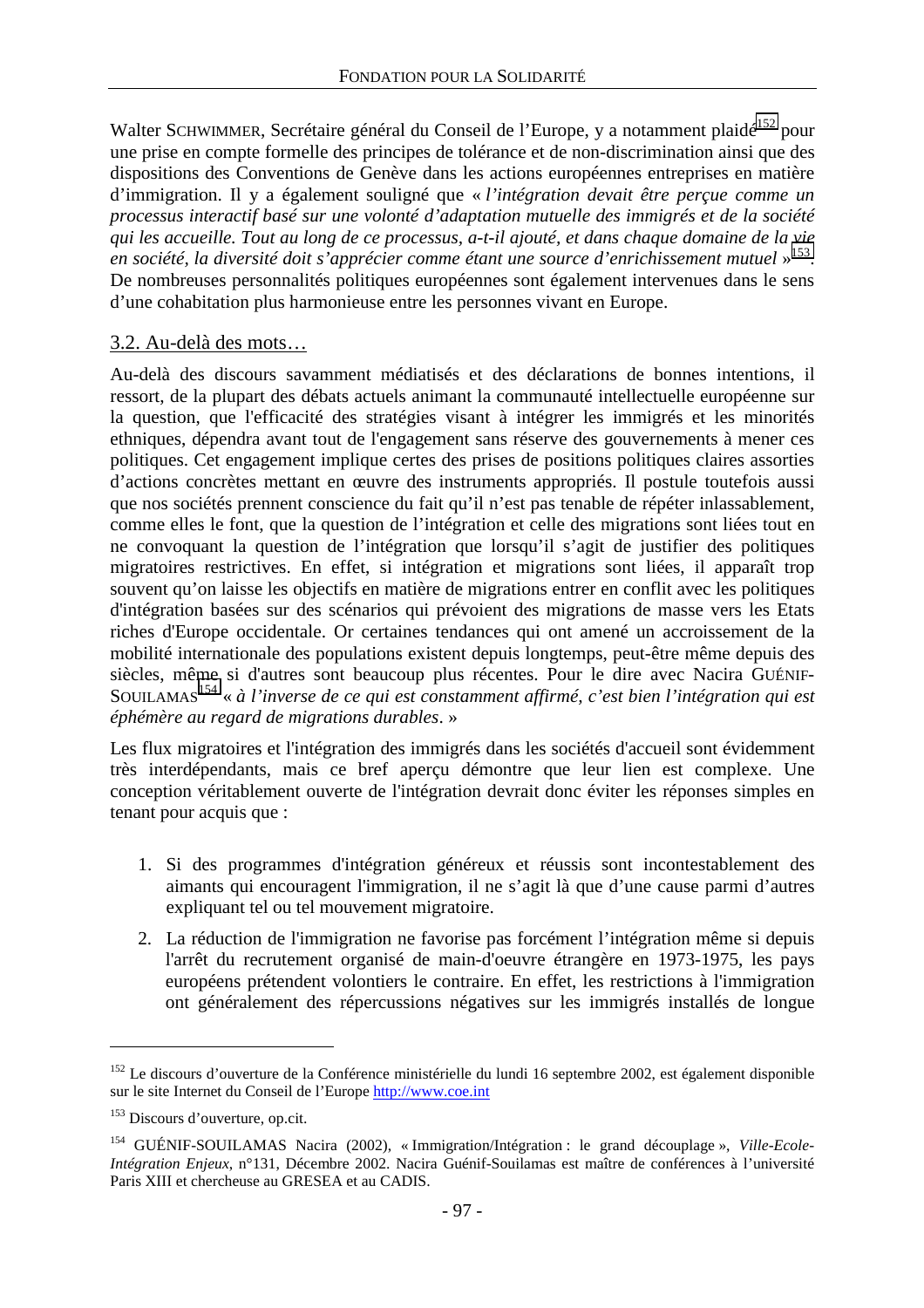date. Souvent, la réglementation de l'immigration ne vise pas spécifiquement les nouveaux arrivants mais d'une manière plus générale les ressortissants étrangers. Dès lors, même s'ils sont en situation régulière, les migrants appartenant à des « minorités visibles » deviennent l'objet de contrôles policiers accrus et voient souvent augmenter l'hostilité de la population et la discrimination de l'ensemble de la société à leur égard. Il conviendrait dès lors de poursuivre les recherches sur l'impact des nouvelles vagues d'immigration et de leur restriction. Ces études manquent cruellement aujourd'hui, ce qui permet à certains de continuer à véhiculer la thèse sans fondement selon laquelle les migrations constitueraient une menace sans cesse grandissante pour les habitants des pays industrialisés.

L'intégration au niveau mondial exige que certaines portes de l'immigration restent ouvertes. Les gouvernements et les opinions publiques des pays d'immigration très industrialisés commencent à comprendre que les politiques en matière d'immigration ne doivent pas se préoccuper seulement d'intégration à l'intérieur du pays et de contrôles aux frontières. Elles doivent aussi s'attaquer aux racines du problème, aux conditions qui poussent les populations à quitter leur pays d'origine. Jusqu'à présent, cette prise de conscience n'a pas débouché sur des actions concrètes. Mais même dans ce cas, l'essor industriel des pays d'émigration entraînerait sans doute dans un premier temps une augmentation du nombre des départs. S'ils veulent assurer un développement durable, les programmes d'investissement et l'aide économique ne doivent pas être conçus comme le prix à payer pour éviter une immigration additionnelle. L'un des meilleurs moyens de réduire les poussées migratoires serait d'encourager la démocratie et le respect des droits de l'homme dans les pays d'émigration. Les démocraties industrialisées devront également continuer à ouvrir leurs portes aux individus fuyant les persécutions politiques, les conflits armés, les guerres civiles et autres tragédies provoquées par l'homme. Une politique d'intégration à l'échelle mondiale exclut donc en ce sens le durcissement des conditions d'entrée des réfugiés et des migrants économiques.

### 3.3. Recommandations

 $\overline{a}$ 

Il existe de nombreux instruments*<sup>155</sup>* juridiques permettant la mise en œuvre de politiques d'intégration efficaces. Parmi les plus couramment envisagées dans la littérature européenne, il faut compter :

- la garantie de la sécurité de résidence ;
- la protection contre les expulsions et la durabilité des statuts ;
- la politique de regroupement familial;
- les mesures juridiques contre la haine et la violence raciales ;
- le respect du droit à l'égalité de traitement ;
- l'acquisition de la citoyenneté et le droit de vote ;
- et enfin les politiques de discriminations positives.

Ces six catégories de mesures juridiques se fondent sur les normes élaborées par le Conseil de l'Europe ou l'Union européenne. Il existe de nombreux autres instruments dont nous passerons certains en revue. C'est le cas notamment : des politiques menées en matière de lutte contre l'échec scolaire ; d'accueil des étrangers ; d'apprentissage de la langue du pays d'accueil ; de culture et de médias ; de contrats locaux ; d'insertion professionnelle ; d'enfance et de

<sup>155</sup> Voir, notamment, Conseil de l'Europe (1999), *Recensement des instruments juridiques pour une politique d'intégration réussie*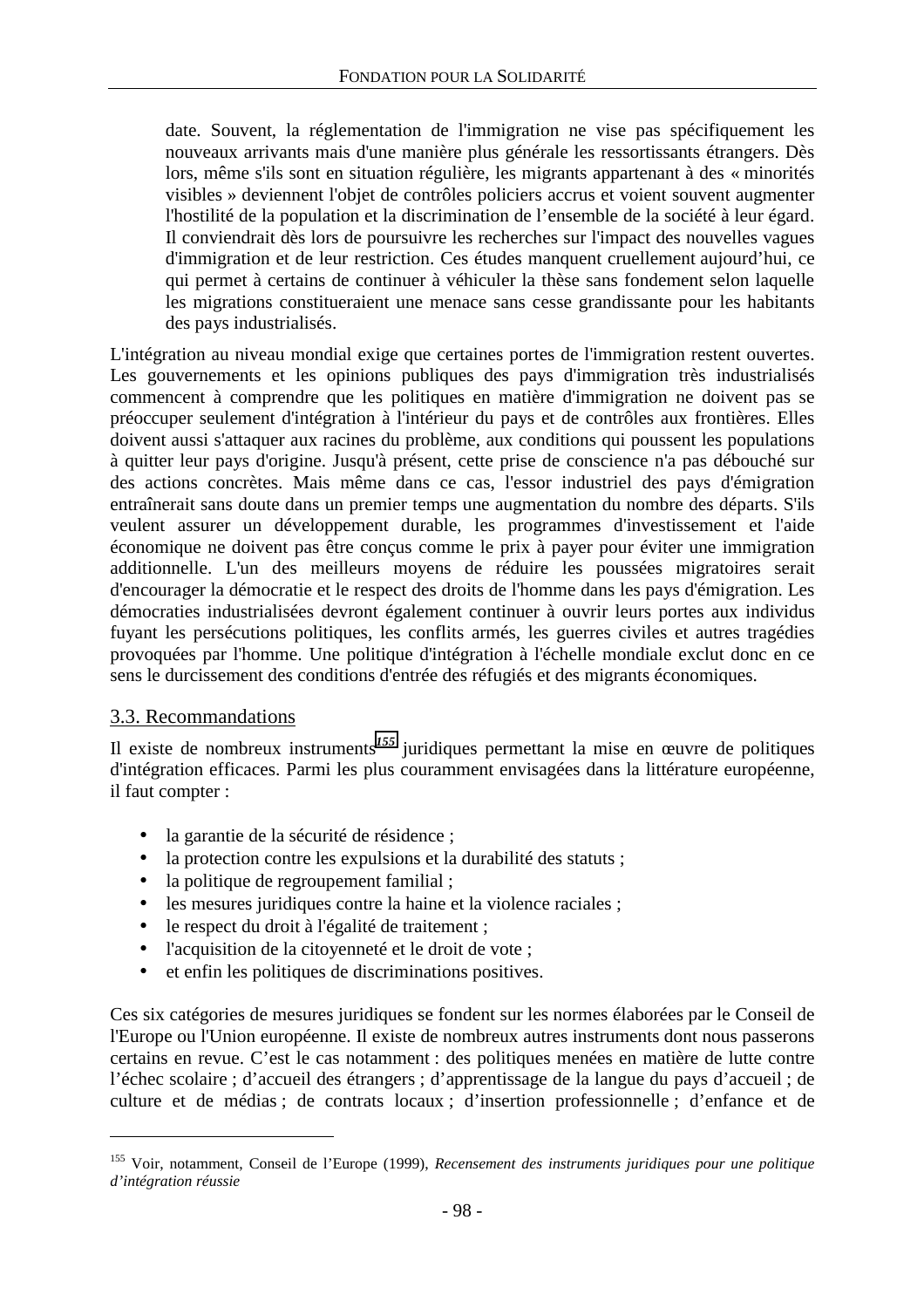jeunesse ; d'emploi et de formation continue ; d'accès aux soins de santé et aux services sociaux ; de logement. En vertu du principe de subsidiarité notamment, c'est à chaque pays qu'il appartient de combiner les différents éléments pour obtenir les résultats les mieux adaptés à leur société.

### *(a) La sécurité de résidence, la protection contre l'expulsion et le statut durable*

La sécurité de résidence est le point de départ de toute politique sur l'intégration des étrangers. Ce premier facteur d'intégration est la reconnaissance par la communauté d'accueil du fait que l'immigré a un avenir à long terme dans leur société. De très nombreux ressortissants de pays tiers vivant sur le territoire de l'Union européenne, sont actuellement freinés dans leur processus d'intégration dans un pays où ils vivent parfois depuis de nombreuses années. C'est le cas par exemple de certains candidats réfugiés en attente d'une réponse des services nationaux compétents. Il est absolument impensable de continuer à délivrer des ordres de quitter le territoire européen après des années de procédure durant laquelle la personne demandeuse d'asile a commencé une intégration par ailleurs trop souvent rendue particulièrement difficile en raison de cette attente à laquelle correspondent des statuts « de seconde zone ». Cette reconnaissance permettrait de consacrer juridiquement des situations de fait qui mériteraient de l'être et d'offrir certaines garanties aux étrangers contre des employeurs ou d'autres membres de la société qui recourent à la menace et au chantage concernant le retrait de leur permis de séjour.

La sécurité de résidence implique, d'une part, un statut durable non soumis à une révision périodique pouvant entraîner le retrait de ce statut. D'autre part, il implique la protection contre l'expulsion. Aucune sécurité de résidence ne peut être absolue sans la garantie, pour la personne immigrée, qu'aucune mesure d'expulsion ne sera prise contre elle à moins que son comportement personnel ne le justifie. Le Comité européen sur les migrations du Conseil de l'Europe envisage actuellement d'indiquer de manière plus précise encore les restrictions à l'expulsion des immigrés par la voie d'un Projet de recommandation au Comité des Ministres.

Là où on a laissé les entrées illégales et l'emploi irrégulier se développer sur une longue période, il n'y a pas d'autres solutions que mettre en place des procédures de régularisation. Les opérations de « régularisations massives » ponctuellement opérées dans plusieurs pays européens, comme la Belgique en 2000, ne constituent pas en elles-mêmes un instrument miracle d'intégration. Elles s'avèrent cependant particulièrement utiles pour bon nombre de personnes pour qui elles constituent la première étape d'une intégration juridique nécessaire à la poursuite d'une intégration sociale ou professionnelle parfois commencée de longue date et rendue particulièrement difficile voire absurde par l'absence même de reconnaissance juridique de la seule présence de la personne sur le territoire d'accueil.

### *(b) La politique de regroupement familial*

Plus l'immigrant a de liens dans le pays d'accueil, plus il est motivé pour s'intégrer dans la société. Par conséquent les politiques de regroupement familial favorisent le processus d'intégration. Par ailleurs, plus vite ce regroupement est réalisé – notamment en ce qui concerne les enfants – plus il est facile pour eux de s'intégrer dans le pays d'accueil. L'adoption de mesures discriminatoires, comme lorsque les immigrés ont des possibilités de regroupement familial plus restreintes que les nationaux, exacerbe le sentiment qu'ont les immigrés d'être des citoyens de deuxième zone.

En France, par exemple, les autorités compétentes en matière de migrations, travaillent à la reconnaissance et à la promotion des « femmes relais » qui jouent dans les quartiers un rôle primordial d'intégration en favorisant la mise en relation et la médiation des populations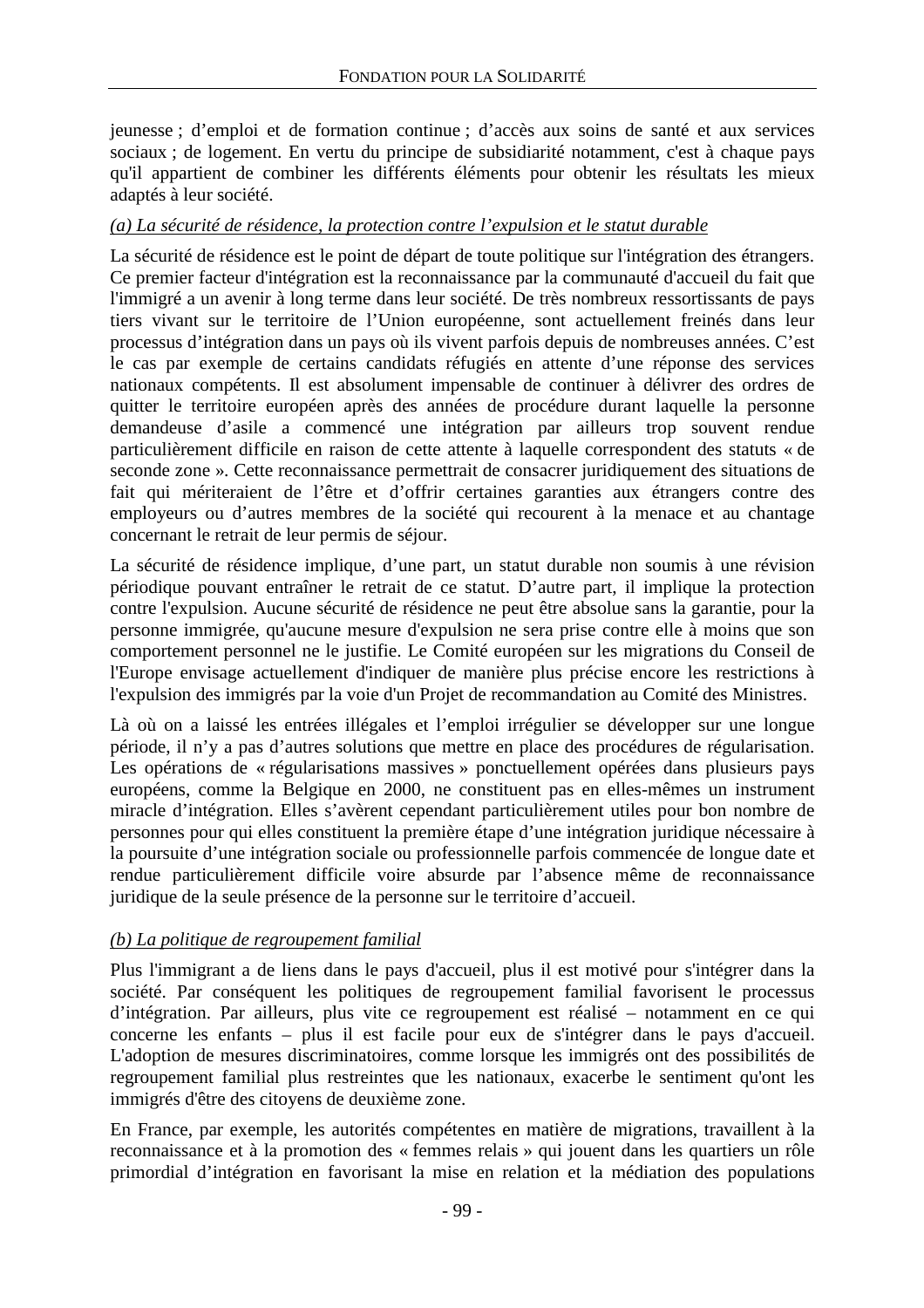issues de l'immigration avec les services publics. Cet aspect de la prise en compte des relations familiales des étrangers est particulièrement intéressant et important à valoriser pour ce qui concerne les familles issues de cultures où les femmes jouent un rôle essentiel au sein de la famille, rôle qui devrait être valorisé dans le cadre du processus d'intégration des familles d'immigrés.

### *(c) Les mesures contre la haine et la violence raciales*

Certains pays européens ont promulgué une législation satisfaisant à leur obligation, au titre de l'ICERD156, d'agir contre la haine et la violence raciales. Ce genre de législation permet de montrer à la société d'accueil la voie de l'acceptation des immigrés, quelles que soient leur origine ethnique ou religieuse. Toutefois, l'expérience montre que l'adoption de telles mesures répressives contre la haine et la violence raciale ne donne lieu que rarement à des actions pénales couronnées de succès. Aussi stricte que soit cette législation, elle est, pour maintes raisons, insuffisante. Des mesures complémentaires sont dès lors nécessaires afin que des textes aussi importants et ayant pour vocation d'être appliqués ne demeurent pas vains.

Il s'avère toutefois que les politiques de lutte contre les discriminations raciales qui négligent de s'attaquer aux structures et aux racines de l'exclusion sociale profitent essentiellement aux membres relativement privilégiés des minorités et non aux couches les plus défavorisées. Ces réserves ne pourront cependant être prises en compte qu'une fois que la question de la discrimination ethnique et raciale aura été sérieusement abordée, puisqu'il ne suffit pas de l'esquiver comme certains, en prétendant que l'égalité juridique de tous les individus suffira à mettre un terme au problème.

### *(d) Le droit à l'égalité de traitement*

 $\overline{a}$ 

Tant que certains avantages sociaux et économiques sont accordés aux seuls ressortissants d'un pays, à l'exclusion des immigrés, il y a un sérieux obstacle à l'intégration. En dehors de certains cas tout à fait limités<sup>157</sup>, la préférence nationale compromet les politiques d'intégration en établissant entre la population locale et les immigrés une distinction qui accentue et justifie la différence de traitement au détriment de ces derniers. Parfois la discrimination est explicite. C'est le cas notamment si les ressortissants étrangers (ou les ressortissants étrangers originaires de pays tiers dans l'Union européenne) n'ont pas accès à certains postes, logements et avantages sociaux.

Il existe par ailleurs de nombreuses discriminations indirectes mais réelles qui se traduisent par des mesures qui limitent l'accès aux prestations. Même si ces mesures n'excluent pas de façon explicite les ressortissants étrangers, elles ont cet effet dans leur application. C'est le cas par exemple, lorsqu'il faut notamment avoir séjourné pendant longtemps dans le pays pour bénéficier de telle ou telle prestation, ce qui favorise les nationaux au détriment des étrangers. Le droit à l'égalité de traitement devrait aussi être étendu à ce domaine de discrimination indirecte. Les immigrés doivent avoir le sentiment et l'assurance qu'ils ont droit à l'égalité tant en théorie qu'en pratique et qu'ils peuvent contester toute pratique ou législation qui leur dénie apparemment ce droit.

En matière de discrimination entre les sexes, au niveau de la communauté européenne, on a pris d'importantes mesures pour alléger la charge qui pèse sur le plaignant. Par exemple, selon une directive adoptée en 1997, en matière de discrimination entre les sexes, les Etats membres

<sup>&</sup>lt;sup>156</sup> Convention Internationale sur l'élimination de toute forme de discrimination raciale, ratifiée par la plupart des Etats membres du Conseil de l'Europe.

<sup>&</sup>lt;sup>157</sup> Le fait de réserver aux nationaux des postes de haut responsable dans l'Administration, par exemple.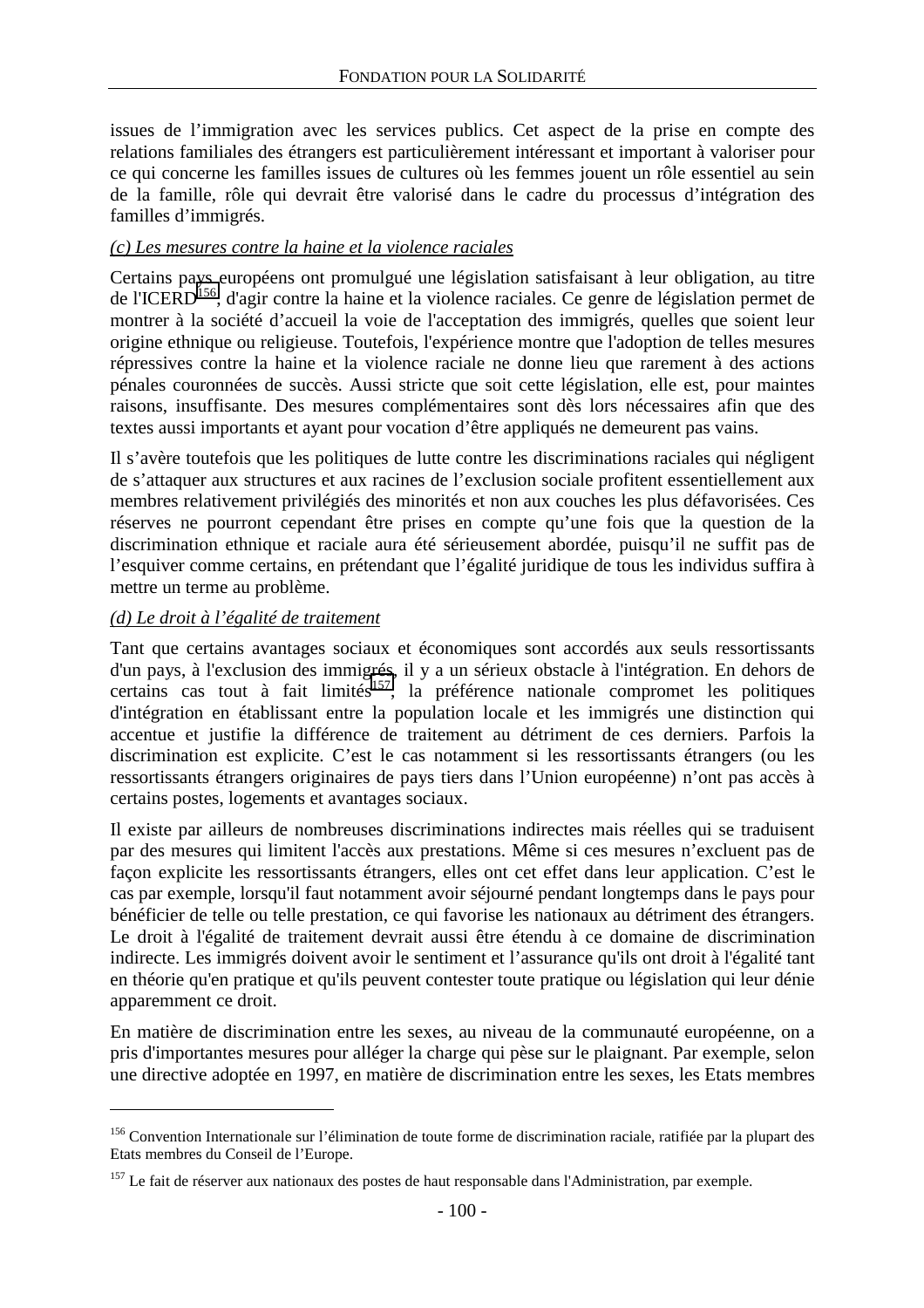sont tenus de veiller à ce que, lorsqu'une personne s'estimant lésée parce que le principe de l'égalité de traitement ne lui a pas été appliqué établit des faits dont on peut présumer la nature discriminatoire, c'est au contrevenant supposé de prouver l'absence de toute discrimination. En outre, lorsque les faits ne sont pas clairs, la présomption de discrimination s'applique. Il suffit qu'il y ait eu réellement discrimination. Si ces règles étaient étendues à la discrimination dans d'autres domaines qui concernent plus directement la situation des immigrés, ce serait véritablement un instrument efficace pour parvenir à instaurer l'égalité, condition préalable à l'intégration.

Les politiques doivent s'attaquer aux schémas structurels de l'inégalité et de l'exclusion et non pas se contenter de lutter contre le fait que beaucoup d'immigrés occupent les échelons inférieurs de la société. Si l'on veut extirper les causes de l'exclusion et de la « non intégration » des minorités ethniques, il faut certes que les politiques sociales aient de grands objectifs concrets comme la nouvelle réglementation du marché de la main-d'œuvre dans les secteurs où les salaires et les conditions de travail ne respectent pas des normes minimales ou encore l'amélioration des infrastructures et des logements dans certains quartiers sinistrés. Mais lorsque l'exclusion des groupes ethniques devient un phénomène structurel et endémique dans les sociétés d'immigration, les mesures d'égalité des droits pour tous et de lutte contre les causes structurelles des inégalités doivent être associées à des programmes plus spécifiques de lutte contre les discriminations collectives dans l'ensemble de la société. Les politiques sociales devraient donc aller au-delà de la garantie de droits égaux et se préoccuper des problèmes de ségrégation dans l'emploi, le logement et l'éducation notamment.

Il serait intéressant de créer des institutions indépendantes des pouvoirs publics au niveau administratif afin de superviser les programmes, d'assigner l'administration en justice ou défendre les victimes des discriminations. La remarque pourrait s'appliquer concernant la lutte contre la discrimination à l'embauche et à l'avancement professionnel, ou la discrimination au logement pratiquée par certains propriétaires par exemple.

## *(e) L'acquisition de la citoyenneté, le droit de vote, la citoyenneté européenne*

L'acquisition de la citoyenneté permet à un immigré de s'identifier à la vie politique du pays d'accueil et d'y participer de telle façon que son intégration s'en trouve favorisée.

Le projet de Convention du Conseil européen sur la participation des étrangers à la vie publique au niveau local devrait être pris comme point de départ pour débloquer la situation en ce qui concerne l'extension des possibilités de participation politique des ressortissants étrangers, actuellement dans l'impasse.

On considère souvent que la faible participation électorale ou la polarisation ethnique du vote des immigrés sont des indices de désintégration politique, lesquels servent alors volontiers d'arguments contre l'extension ou l'introduction des droits politiques des immigrés dans d'autres pays. On mélange ainsi les deux aspects de la question d'une manière qui paraîtrait inacceptable si elle était appliquée à un autre groupe de la population autochtone. Dans une démocratie libérale, l'argument en faveur des droits politiques généralisés fondés sur la résidence doit être considéré comme indépendant des modes et des taux de participation, même si ces derniers influent certainement sur les chances politiques de l'extension de ces droits.

Comme avec le droit de vote aux élections locales, on a sans doute manqué d'excellentes occasions de profiter de l'extension de certaines prérogatives jusqu'alors réservées aux ressortissants du pays pour accorder les mêmes droits aux étrangers des pays extra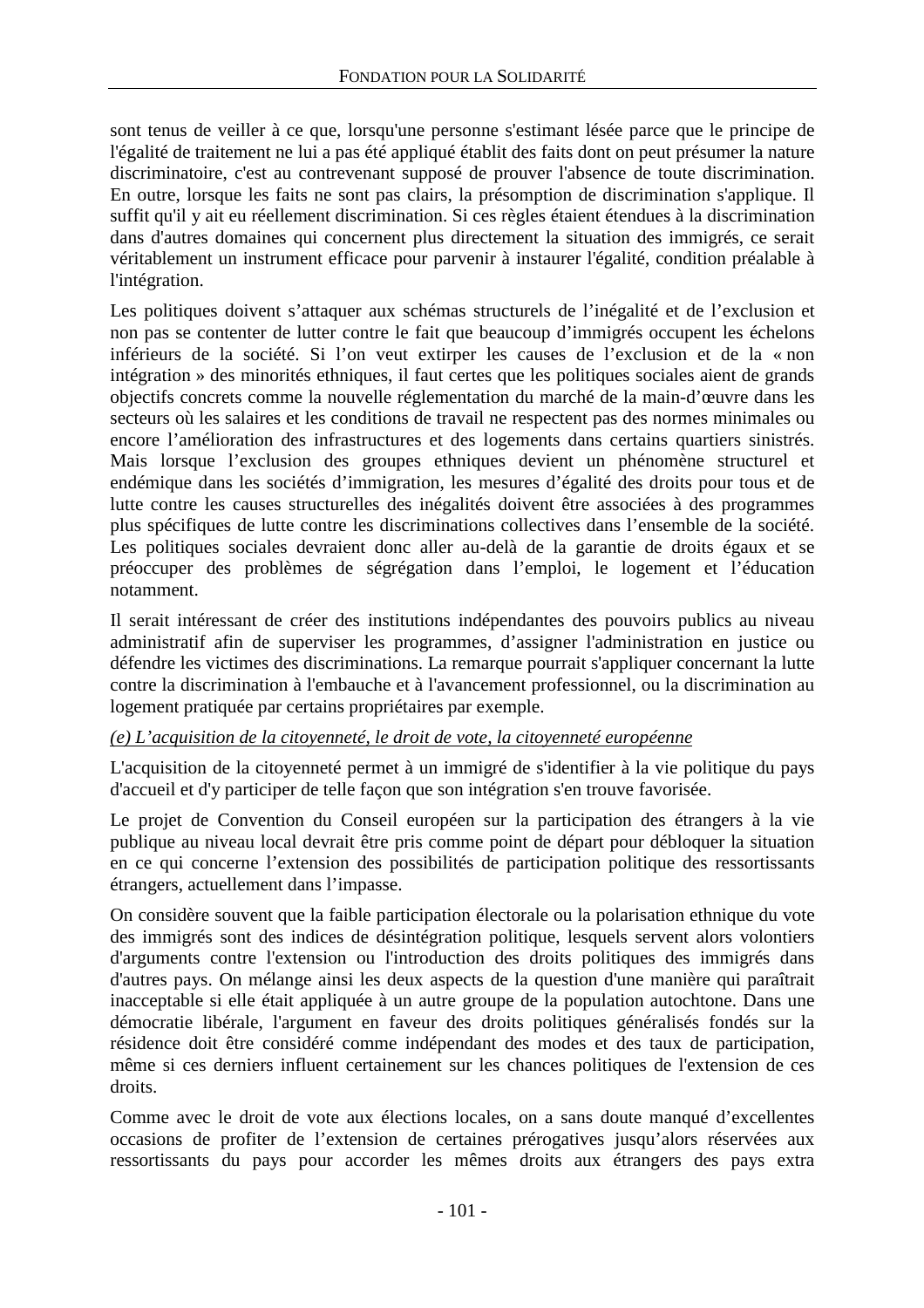communautaires. Si elle accorde effectivement des droits politiques aux ressortissants de l'Union, la récente révision des constitutions allemande et française, par exemple, confirme en revanche l'exclusion de la majorité des immigrés en instaurant un système de citoyenneté à trois niveaux : pleins droits politiques pour les ressortissants du pays, droits élargis pour les ressortissants des autres pays de l'Union, exclusion pour les étrangers des pays tiers.

Beaucoup d'efforts restent à faire en matière de droit de vote et d'accès à la naturalisation notamment. Il serait à cet égard utile d'élaborer des indicateurs d'inclusion et d'intégration juridique pouvant servir à mesurer les progrès accomplis dans la voie de rapprochement des droits fondamentaux des immigrés et des nationaux.

La gestion des migrations n'a cessé jusqu'à aujourd'hui de répondre aux seules exigences d'un libéralisme ne prenant en considération que la question de profit financier à court terme. L'économie a besoin de sans papiers, y compris au moment où elle s'apprête à embaucher des « élites » venues de l'étranger. Le préalable d'un nouveau contrat social devra passer par l'égalité des droits sans condition de nationalité.

### *(f) Les discriminations positives*

L'action positive a été envisagée en Europe surtout dans le contexte de l'égalité de traitement entre les sexes. Elle a été présentée comme un traitement préférentiel conçu exclusivement et de manière spécifique pour « *permettre l'adoption de mesures qui, bien que discriminatoires en apparence, visent à éliminer ou à réduire certaines inégalités existant de fait dans la vie*  sociale ».<sup>12</sup> Le but de l'action positive est de permettre l'adoption de mesures législatives rendant possible ou exigeant un traitement différentiel afin de remédier aux inégalités réelles.

La question de l'action positive n'a pas été uniquement l'objet de discussions de fond en Europe. Elle fait parfois aussi l'objet d'attaques lui reprochant de perpétuer précisément le type de comportement que les dispositions anti-discriminatoires visent à éliminer, ou encore de stigmatiser celles et ceux qui sont susceptibles d'en bénéficier. C'est pourquoi son inclusion dans des conventions comportant des dispositions en matière de droits de l'homme a été remise en cause.

Il reste que ces arguments sont de peu de fondement selon nous, et qu'il s'agit là d'un instrument tout à fait pertinent dont il serait dommageable de se priver. Un des rôles essentiels de tout état de droit consiste précisément créer de la justice là où elle n'existe pas et à la rétablir là ou elle n'existe plus. C'est là même une des raisons d'être de l'Etat sans lequel nous serions exclusivement dépendants des lois de la nature ou de celles du marché.

### *(g) Les politiques d'accueil*

La réussite de l'accueil des étrangers dans leur pays d'accueil, est une condition primordiale pour une bonne intégration, les premiers contacts avec cette société d'accueil étant décisifs pour la suite du processus d'intégration. L'enjeu de la politique d'accueil est de faciliter l'insertion de ces personnes à un moment où elles sont souvent fragilisées et où des besoins d'accompagnement s'expriment en matière de connaissance des règles de la vie dans le pays d'accueil, d'apprentissage de la langue ou d'accès aux droits sociaux, à l'emploi et au logement.

En France, la relance de la politique d'accueil en juin 1999 a notamment permis d'élargir le public concerné par la politique d'accueil précédemment menée. En effet, il a été élargi aux familles de réfugiés, ainsi qu'aux membres étrangers de familles de français. Des plates formes ont également été mises en place dans quinze départements français. La plate-forme d'accueil s'organise en plusieurs phases comprenant une présentation de la vie en France à partir d'un support audiovisuel, une visite médicale, un entretien social qui a pour objectif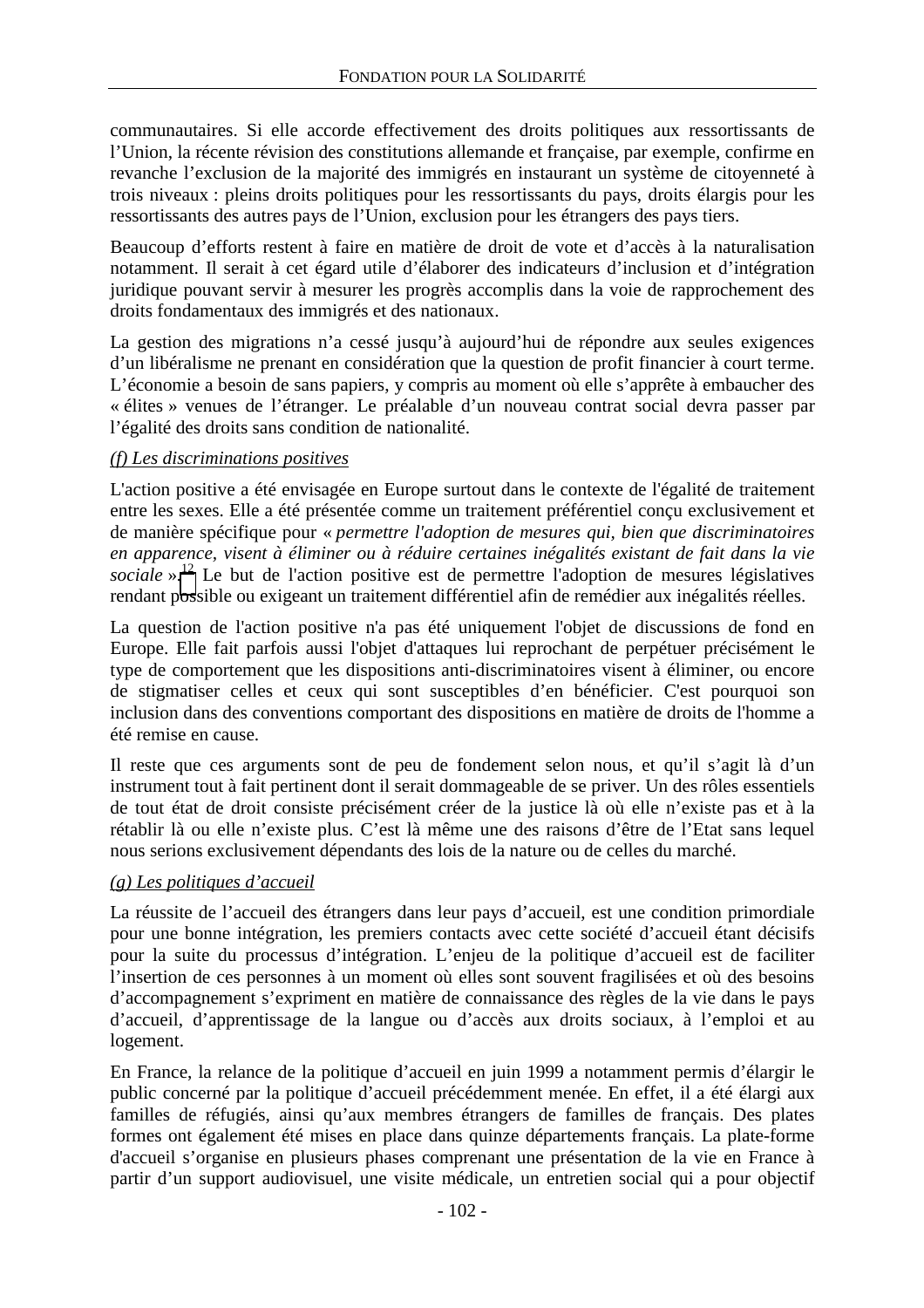d'établir un diagnostic personnalisé des besoins des nouveaux arrivants et de délivrer une information sur les différentes démarches à entreprendre, un positionnement linguistique destiné à évaluer les besoins de formation avec orientation si nécessaire vers des structures d'alphabétisation ou des cours de français.

En 2001, la France a recensé une quarantaine de plans départementaux d'accueil, et un projet d'élaboration dans trente autres départements. Les quinze plates formes d'accueil ont reçu 26.336 personnes dont 19.434 dans les 8 départements d'Ile-de-France. Parmi elles, 9.745 personnes ont passé un bilan linguistique (37%) et 7.551 un entretien avec une assistante de service social spécialisé (soit 28,7% des accueillis). Les statistiques par catégorie d'étrangers montrent que les membres étrangers de famille de Français représentent 75% des personnes accueillies sur les plates-formes.

Il est par ailleurs intéressant de remarquer que les principaux thèmes abordés par les primoarrivants au cours du premier accueil concernaient plus particulièrement : la formation professionnelle, l'accès à la formation professionnelle et l'accès à l'emploi ; le logement ; l'enfance (modes de garde, scolarité…) ; l'équivalence des diplômes ; l'accès à la nationalité française ; la situation des jeunes de plus de seize ans ; la peur de l'isolement et des écarts culturels au sein de la famille. Toutes ces questions mériteraient donc bien d'être systématiquement envisagées sous l'angle de l'intégration.

#### *(h) L'apprentissage de la langue*

Les premiers programmes d'accueil ont négligé cet aspect de l'intégration puisqu'on a considéré que les immigrés n'occuperaient que des emplois non qualifiés et retourneraient rapidement chez eux. A partir du constat que la maîtrise insuffisante de la langue constitue un grave handicap à bien des égards, voire une discrimination, la Direction française de la Population et des Migrations (DPM), d'autres ministères français ainsi que des représentants de la société civile organisée, ont entrepris une vaste réflexion, notamment pour faire naître une réflexion sur la possibilité de la naissance d'un droit à l'apprentissage de la langue du pays d'accueil, l'enjeu étant de faire naître, à terme, un véritable droit à la langue pour les immigrés.

Il est intéressant de noter que les sociétés industrialisées modernes ne requièrent pas d'homogénéité linguistique. Il existe très peu de pays du monde contemporain où l'homogénéité linguistique soit réellement menacée par l'immigration. Et si dans certaines régions et zones urbaines des Etats-Unis, les membres de certaines communautés de langue espagnole ne communiquent pratiquement pas avec les anglophones, cela s'explique bien plus par une ségrégation territoriale presque totale plutôt que par l'opiniâtreté des immigrés à vouloir garder leur propre langue. Dans des structures sociales où la ségrégation est moindre, les immigrés sont fort enclins à apprendre la langue du pays où ils vivent et travaillent. L'apprentissage de la langue devrait donc être vigoureusement encouragé dans le cadre de programmes d'éducation des adultes.

### *(i) La culture et les médias*

Le soutien aux actions et aux manifestations culturelles participant à l'intégration et à la lutte contre les discriminations constitue également un élément essentiel. Le soutien au financement de productions cinématographiques sensibilisant tant la population étrangère que les membres de la société d'accueil à une meilleure connaissance des cultures est essentiel.

#### *(j) Le système éducatif*

Dans nos sociétés, c'est dans le système éducatif que les enfants non seulement acquièrent des connaissances et des aptitudes mais entament et développent également leur processus de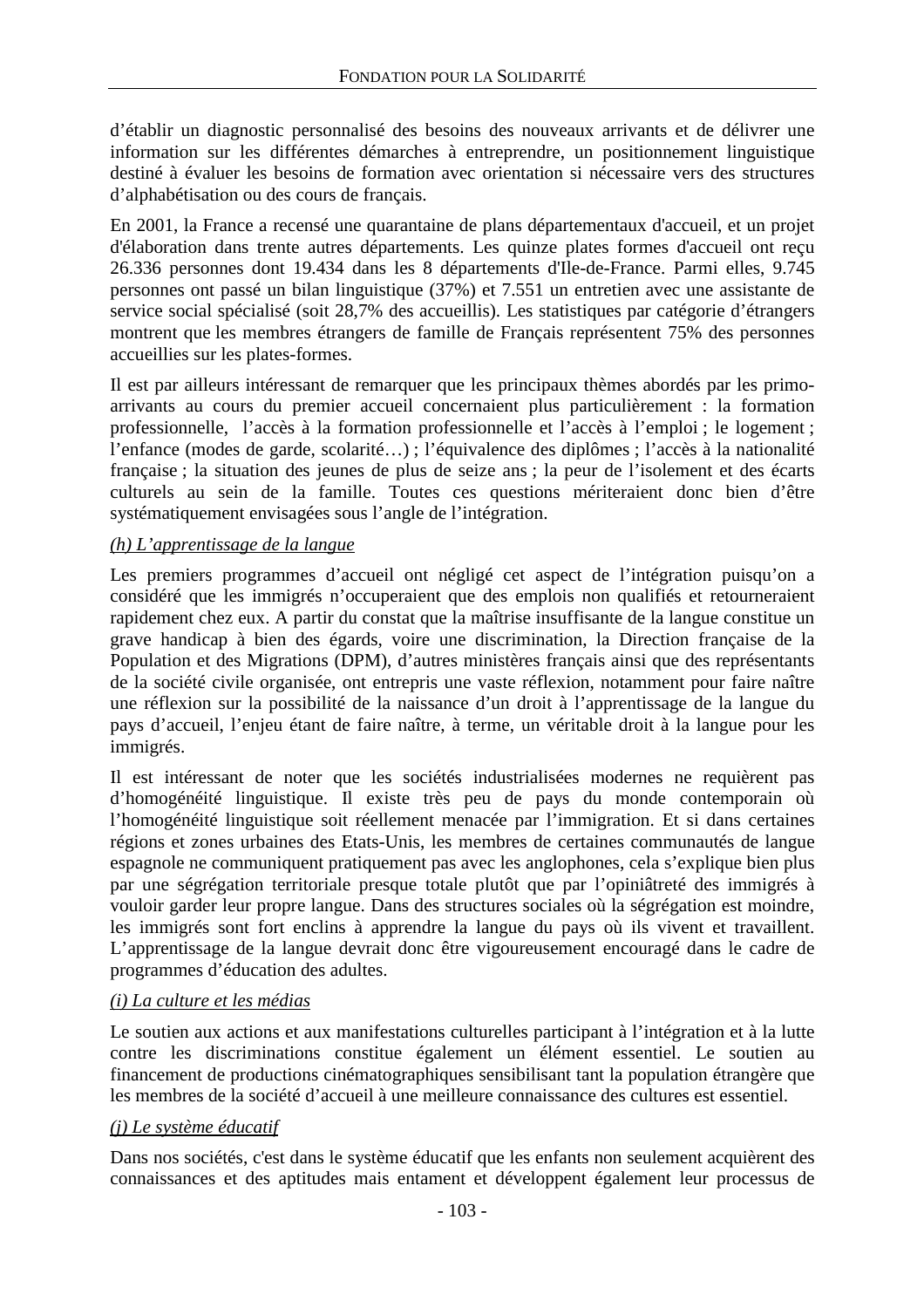socialisation et font l'apprentissage de la citoyenneté. C'est également à travers celui-ci que se transmettent les valeurs sociales et culturelles. De plus, en tant qu'instrument essentiel pour favoriser l'égalité des chances, il revêt une très grande importance politique.

Garantir l'accès au système éducatif dans des conditions d'égalité, dès la phase préscolaire, aux enfants d'immigrés est une priorité pour progresser sur la voie de l'intégration sociale. Il faut attacher une importance particulière à la formation des femmes immigrées. L'apprentissage de la langue, la connaissance des droits de l'Homme, des droits civiques et sociaux existants dans la société d'accueil et la formation professionnelle sont des outils essentiels pour l'intégration sociale de celles-ci et de leurs familles, en raison de l'effet multiplicateur de l'éducation des femmes. Les syndicats et les associations d'enseignants, les employeurs et l'initiative sociale doivent veiller, aux côtés des autorités publiques, à ce que les systèmes éducatifs servent de vecteurs pour la transmission des valeurs de tolérance et de pluralité. Il faut analyser les contenus des textes et des autres matériels pédagogiques pour en éliminer toute considération négative vis-à-vis des immigrés et toute considération directe ou indirecte à contenu raciste ou xénophobe, même de nature subliminale, ainsi que toute appréciation dévalorisante des cultures différentes. L'un des problèmes les plus importants que les enfants d'immigrés doivent affronter à l'école est le passage à l'enseignement professionnel et universitaire.

La formation des adultes dans le système éducatif revêt une grande importance dans les politiques d'intégration sociale. La langue maternelle des personnes immigrées est une valeur culturelle pour ceux qui l'utilisent comme pour la société réceptrice, raison pour laquelle il faut que les pouvoirs publics encouragent son enseignement et son utilisation dans le système éducatif. Les accords passés avec les autorités des pays d'origine des immigrés pour la promotion de leur langue et de leur culture constituent une démarche positive.

## *(k) L'emploi et la formation continue, l'insertion professionnelle*

L'accès à l'emploi est également un élément essentiel de l'intégration. Un emploi fournit des revenus réguliers et une indépendance économique, la sécurité, et de nombreuses opportunités en termes d'intégration et d'interaction avec la population du pays d'accueil<sup>158</sup>. L'intégration des immigrés et des minorités ethniques défavorisées dans la société passe obligatoirement par une stratégie visant à améliorer leur accès à l'emploi qui peut s'articuler autour de cinq erandes mesures $^{159}$  :

- Informer l'opinion publique sur la discrimination et la sensibiliser à la nécessité de se montrer tolérant et respectueux vis-à-vis des autres, de manière à ce qu'elle soutienne les actions menées ;
- Combattre la discrimination et promouvoir l'égalité des chances sur une base juridique qui fixe des normes minimales de comportement pour les employeurs et les formateurs et restreigne la discrimination systématique ;
- Concevoir et développer des programmes de formation susceptibles de pouvoir répondre aux besoins particuliers des immigrés et des minorités ethniques. Les gouvernements doivent en la matière favoriser et soutenir les programmes du secteur privé ;

<sup>158</sup> Mary COUSSEY (2000), op. cit., p. 15

<sup>159</sup> Mary Coussey (1999), *L'accès des immigrés à l'emploi*, Editions du Conseil de l'Europe, Université de Cambridge, Royaumé-Uni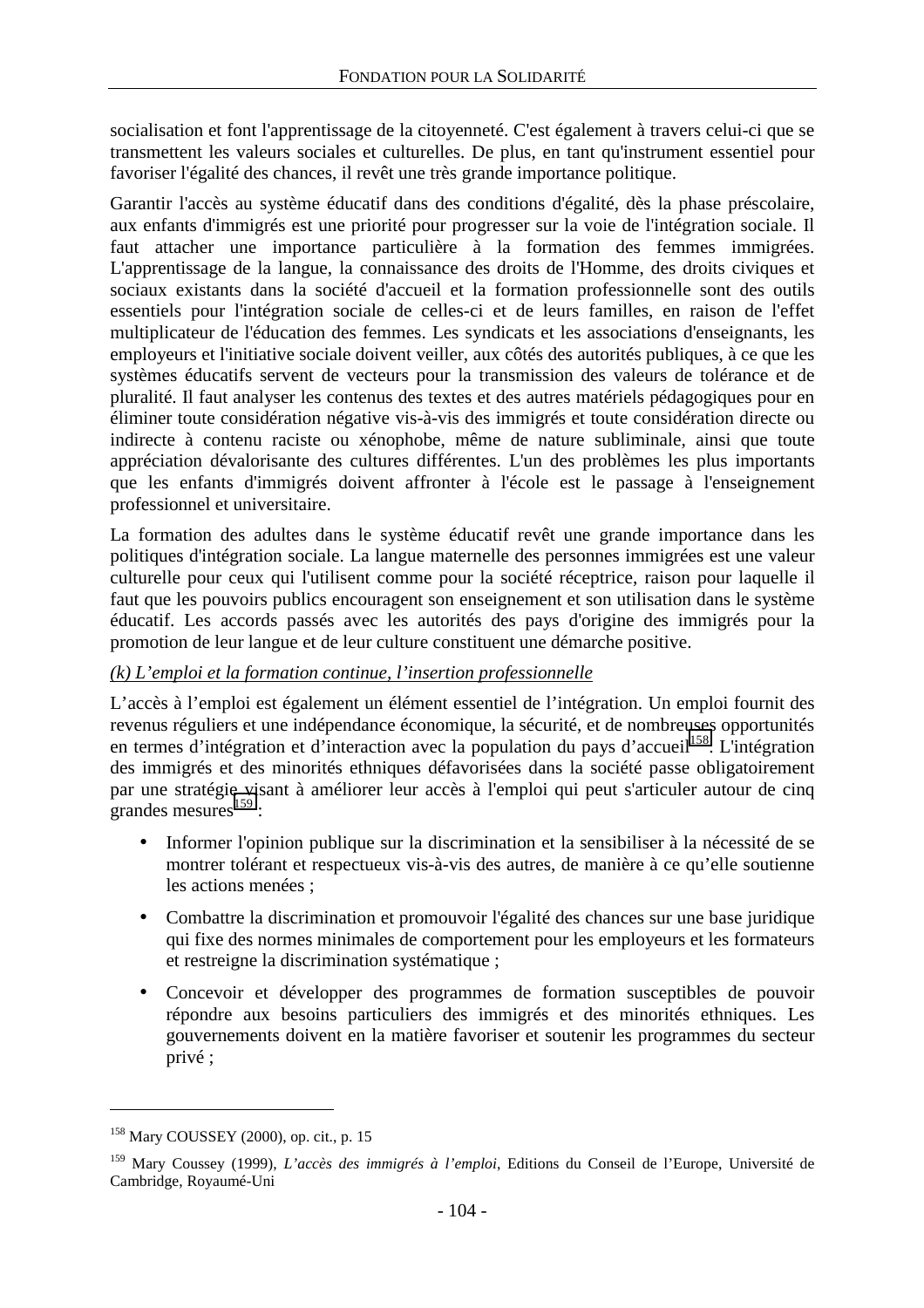- Les gouvernements doivent travailler activement avec les employeurs, les organisations patronales et les syndicats pour les associer aux plans visant à garantir l'avenir des jeunes, à la transmission de savoir-faire, à la formation en matière de recherche d'emploi, ainsi que pour influer sur les politiques de recrutement et d'emploi des employeurs. Le gouvernement doit montrer la voie en adoptant des programmes actifs de recrutement, de formation et de promotion du personnel appartenant à des minorités ethniques dans l'administration ;
- Il convient d'évaluer l'ampleur et la nature des obstacles qui entravent l'accès à l'emploi ainsi que l'efficacité des mesures prises.

Les initiatives communautaires mises en oeuvre sur le terrain sont diverses, les plus importantes sont $^{160}$  :

- o Le programme INTEGRA relatif à l'intégration sur le marché du travail des groupes menacés d'exclusion qui a permis de réaliser un grand nombre de projets centrés sur l'immigration
- $\circ$  Le programme actuel EQUAL<sup>161</sup> qui poursuit des objectifs similaires
- o La stratégie européenne en faveur de l'emploi, définie lors du sommet de Luxembourg de 1997et qui s'attache notamment à la lutte contre la discrimination sur le terrain de l'emploi

### *(l) Les contrats locaux*

La création d'un Ministère de la Politique des Grandes Villes en Belgique ou en France, par exemple, constitue une à y répondre d'un point de vue local en se donnant les moyens d'agir sur tous les fronts. Malgré l'absence de données statistiques sur une durée suffisamment longue pour être significative, les politiques menées dans ce cadre méritent d'être encouragées et poursuivies en raison du succès qu'elles semblent rencontrer.

### *(m) Les associations diverses*

 $\overline{a}$ 

Les associations ont toujours été et sont toujours des ferments d'intégration.

Les associations des Droits de l'Homme et des droits civiles ont par exemple une grande expérience de la lutte pour l'égalité sociale et les droits civiques. Leur travail de prévention pour éviter les comportements racistes et xénophobes mérite d'être souligné.

Comme montré pour le cas de la Belgique dans les chapitres précédents, les associations d'immigrés ont également joué un rôle important dans le processus d'intégration. Dès lors les pouvoirs publics et les organisations de la société civile doivent coopérer avec les associations d'immigrés, qui jouent un rôle important de médiation sociale et qui constituent un instrument privilégié pour la transmission de l'information parmi les immigrés.

Pour finir, on peut encore citer les associations de femmes. Dans la population immigrée, ce sont souvent les femmes qui rencontrent des difficultés spécifiques : dans l'accès au travail, dans la formation, dans l'utilisation des services sociaux de même qu'en ce qui concerne les droits fondamentaux.

<sup>&</sup>lt;sup>160</sup> Voir COMITE ECONOMIQUE ET SOCIAL (2002), *AVIS sur L'immigration, l'intégration et le rôle de la société civile organisée*, Bruxelles, 21 mars 2002

<sup>&</sup>lt;sup>161</sup> Voir à ce propos l'avis du CES dans le JO C 75 du 15.3.2000 (rapporteur : M. SHARMA).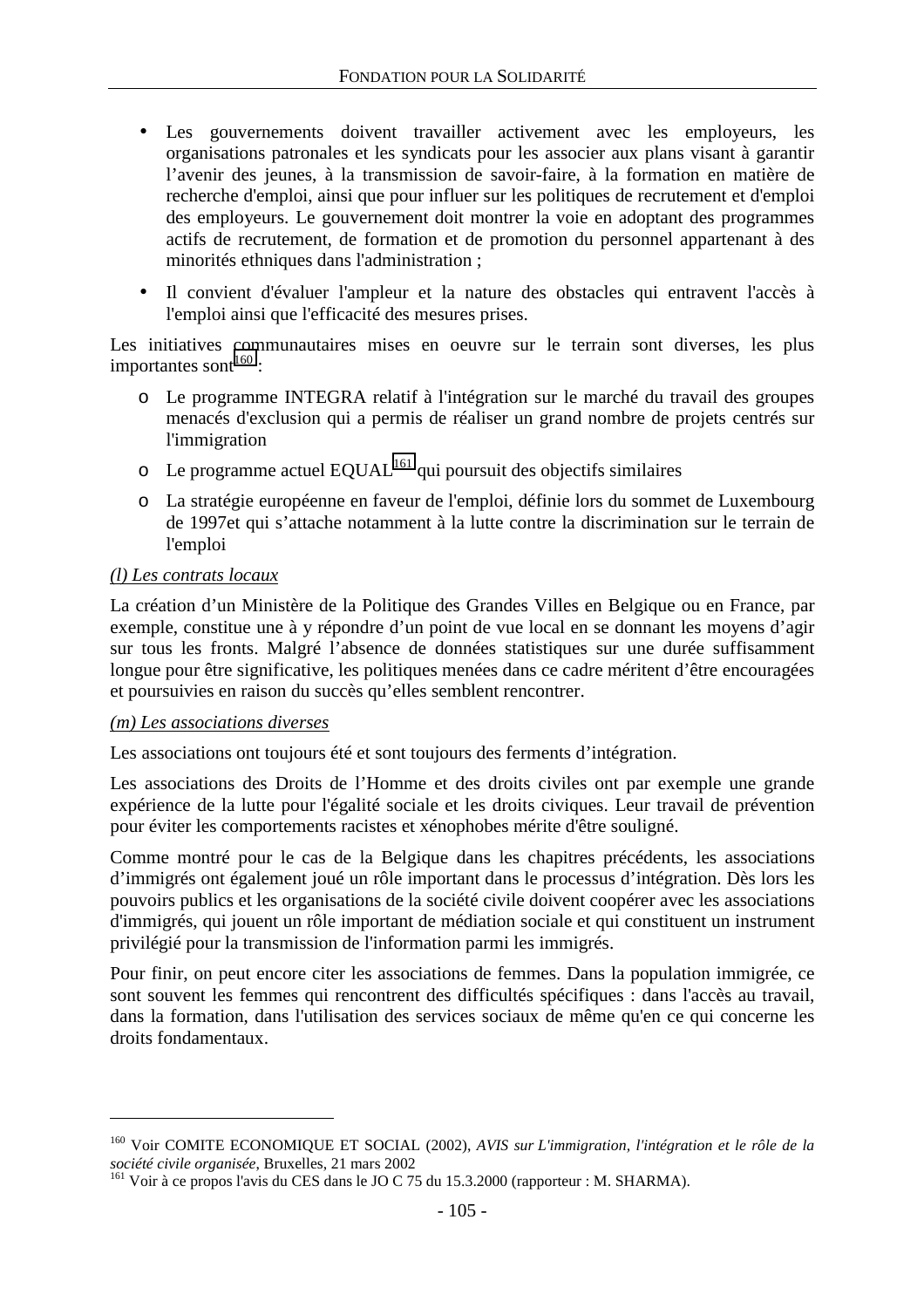# 4. Conclusion

L'Europe a connu trois grandes périodes de mouvements migratoires, les Première et Deuxième guerres mondiales et la dernière décennie. Aujourd'hui, les débats sur la politique migratoire en Europe s'articulent autour de trois propositions : une migration de remplacement sera nécessaire pour parer au vieillissement de la population et aux déficits démographiques ; il existe un marché mondial sur lequel l'immigration est considérée comme un moteur de croissance économique ; des pénuries de compétences spécifiques freinent la croissance économique. Parmi les problèmes soulevés l'Europe envisage essentiellement le vieillissement des populations, la trop faible proportion de la population active, le paiement des pensions et peut-être même une pénurie de main-d'œuvre qualifiée et moins qualifiée.

Il faut cependant noter qu'une bonne partie du débat actuel sur l'immigration en Europe, est limitée par la difficulté de se procurer des données à jour, sans ambiguïté et cohérentes sur les populations étrangères et les flux de migrants internationaux. L'élaboration de politiques migratoires a pourtant grand besoin de cette solide base statistique qu'on est en train de mettre en place en Europe.

La maîtrise des flux migratoires vit sur deux illusions démenties par les faits : la croyance d'un pouvoir de fermeture au Nord et le fait que les migrations s'expliqueraient par les seules causes économiques et notamment la pauvreté. En effet, d'une part la fermeture des frontières ne tient pas ses promesses de diminution du nombre d'étrangers installés sur le territoire européen et aucun gouvernement, en aurait-il le désir, n'est en mesure d'empêcher l'immigration. D'autre part, la croyance que l'aspiration la plus courante des ressortissants du tiers monde est de migrer relève du préjugé ethnocentriste. Les aspects historiques, politiques, culturels, la pression sociale, le contexte politique, le goût du voyage, la tradition de l'émigration conçue comme une étape nécessaire à l'émancipation et au passage à l'âge adulte jouent un rôle très important dans les migrations. Par ailleurs, plus de développement implique généralement plus de migrations.

Les observations statistiques sur la place et l'évolution des étrangers sur le marché du travail apparaissent décalées par rapport à l'opinion commune attribuant à l'immigration une responsabilité, même très partielle, au chômage des nationaux. Un autre fait, top rarement mis en évidence, est l'effet que l'immigration produit sur la taille de l'économie. En effet, en augmentant l'offre et la demande, les immigrants influent nécessairement sur le volume de l'emploi. Les immigrants sont eux aussi des consommateurs.

Aucune analyse économique sérieuse ne permet de confirmer l'existence d'un lien direct entre le volume de l'immigration et le niveau de chômage. Il apparaît dès lors difficile de justifier une politique migratoire restrictive par l'impératif de lutte contre le chômage. Les diverses discriminations que l'on prétend vouloir combattre trouvent justement une caution très forte dans le discours ou le présupposé particulièrement contestable, selon lequel la présence de l'étranger ne serait légitime que dans la mesure où il nous serait utile.

Toute immigration provisoire acquiert toujours un caractère permanent. Tout autant que l'Europe a été, est et sera un continent d'immigration, elle est et sera un continent toujours plus multiculturel, multiethnique et multiconfessionnel. En prendre acte, c'est simplement « *ouvrir les yeux sur le monde d'aujourd'hui et sur celui que nous construisons pour demain* ». En définitive et quoi qu'on en dise, les flux migratoires en direction de l'Europe restent étonnamment modérés. Démarche néocolonialiste pour assurer la survie de nos sociétés vieillissantes, la « maîtrise des flux migratoires » reste un impératif des gouvernements. S'il y a ouverture, elle ne peut qu'être sélective et bénéficier à ceux dont les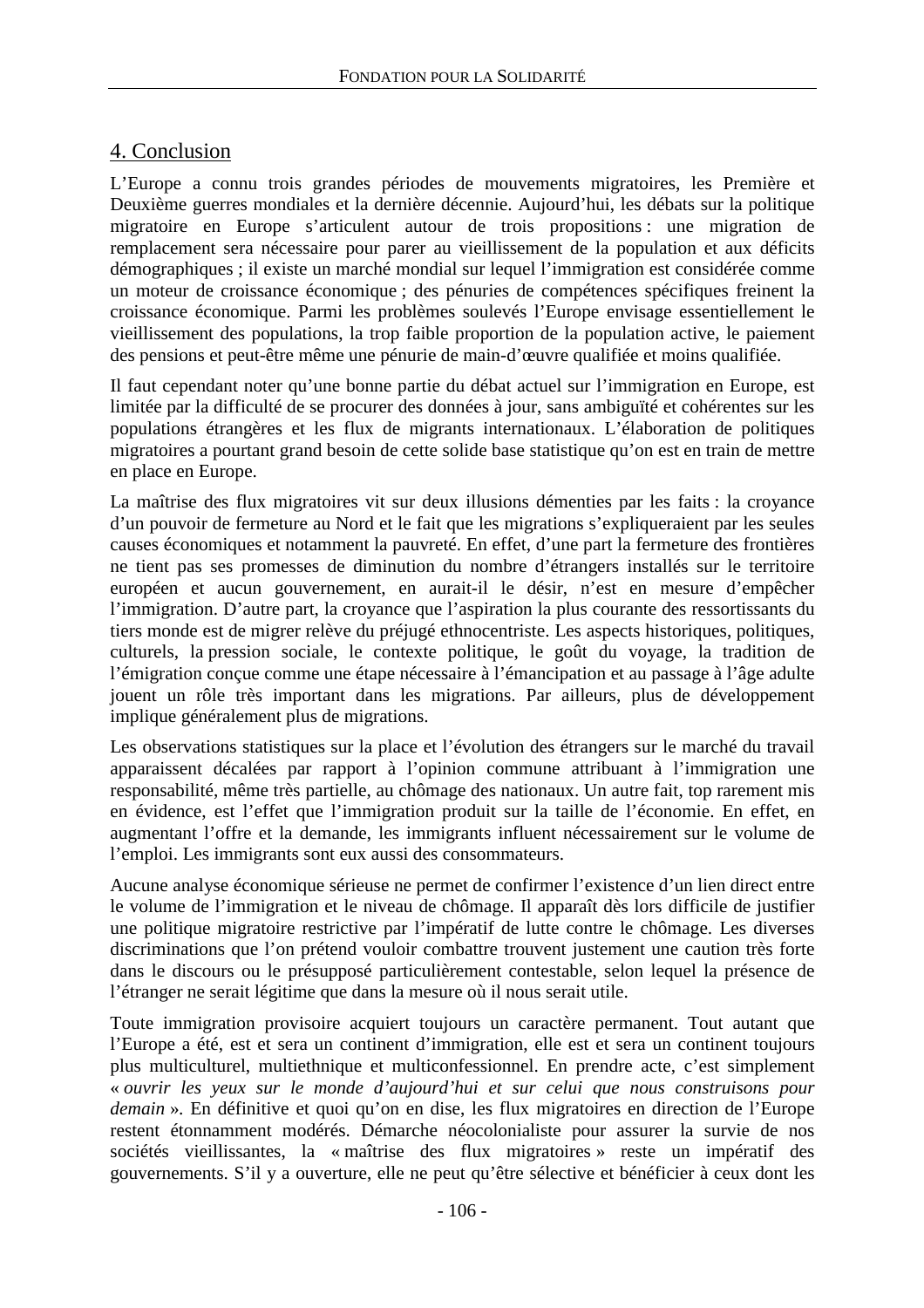pays industriels ont besoin dans un contexte provisoire de reprise économique. Les autres étrangers restent interdits d'entrée ou sans papiers. La désinvolture avec laquelle on use du droit relatif à l'immigration rend compte de la fragilité des droits des étrangers. Il suffit aux autorités de les juger économiquement inutiles pour rayer d'un trait de plume la possibilité pour eux de s'installer et de travailler en Europe. Ou l'inverse…

Le modèle de politique appliqué aujourd'hui en Europe se fonde d'une part sur la fermeture des frontières aux nouveaux flux de main-d'œuvre immigrée et d'autre part sur des mesures visant à favoriser l'intégration sociale des populations immigrées déjà présentes sur le territoire européen. Ce modèle s'est révélé incapable de résoudre la question des groupes et des flux existants et il est peu probable qu'il sera assez souple pour répondre à la nouvelle situation. En conséquence, il est indispensable d'élaborer de nouveaux modèles tenant compte de la situation actuelle et permettant d'éviter de reproduire les erreurs commises.

Dans un monde qui se caractérise par de plus en plus de globalisation des réseaux de production et d'échanges de biens, de services et d'informations, des mesures visant essentiellement à contrôler les flux de main-d'œuvre ont peu de chance d'être couronnées de succès. Il est évident aussi qu'un grand nombre de nouveaux emplois non qualifiés continuent d'être crées, souvent dans le secteur « non officiel », et qu'ils sont occupés par des immigrés qui acceptent de travailler pour des salaires que refuseraient les nationaux.

Les politiques migratoires restent réactives et non proactives et sont toujours caractérisées par la gestion des crises et non par la cohérence et le souci d'entamer une réflexion plus large et à plus long terme sur la question. Les politiques menées jusqu'ici n'étaient pas intégrées, le résultat est donc que les politiques d'emploi, de regroupement familial ou d'asile ont connu une évolution indépendante. Seule une approche stratégique globale et intégrée serait pourtant susceptible de porter des fruits.

Trop longtemps décriée en raison de son caractère prétendument « irréaliste » ou « libéral », le principe de libre circulation devrait constituer le socle d'une politique, susceptible de répondre aux problèmes d'aujourd'hui et de demain. L'ouverture d'un vaste débat sur l'immigration est nécessaire. Il permettrait d'aborder ouvertement la question du volume réel des flux migratoires, de ses causes, de ses effets et des moyens qui permettraient à l'Europe de vivre en bonne intelligence avec les immigrés présents et à venir. Beaucoup des migrants ne restent indéfiniment en Europe que parce qu'il est trop difficile pour eux d'y revenir une fois qu'ils en sont partis. Pour régler nombre de difficultés liées au séjour des étrangers dans les pays européens, il suffirait de faciliter l'accès des étrangers au territoire européen. « *A l'heure où les mouvements transnationaux de résistance au processus de marchandisation généralisé ne cessent de gagner du terrain, l'abandon des politiques de « maîtrise des flux migratoires* » *peut contribuer à la fondation de nouvelles valeurs, en remettant en question le primat de l'économie financière pour replacer la personne humaine au cœur des échanges entre les pays.* ». L'immigration est un phénomène ancien sur lequel tout contrôle n'a que peu d'efficacité. C'est une réalité complexe, une somme d'histoires individuelles et collectives, de déracinements, de rencontres…, c'est pourquoi il est aujourd'hui indispensable de cesser de voir l'immigration comme « un problème » ou « une solution ». Pour bien comprendre le débat actuel sur l'immigration, il ne suffit pas d'examiner les potentiels migratoires et les flux d'immigrés. Ce sont souvent des événements internes survenus dans les pays d'accueil qui modifient la manière dont le public perçoit ces problèmes et les réponses politiques qui y sont apportées. L'immigration n'est en général pas la cause principale des crises politiques et sociales dont on lui attribue la responsabilité.

Il est intéressant de remarquer que la répartition structurelle des positions sociales est souvent présentée comme un fait accompli et qu'elle ne constitue donc pas un objectif des politiques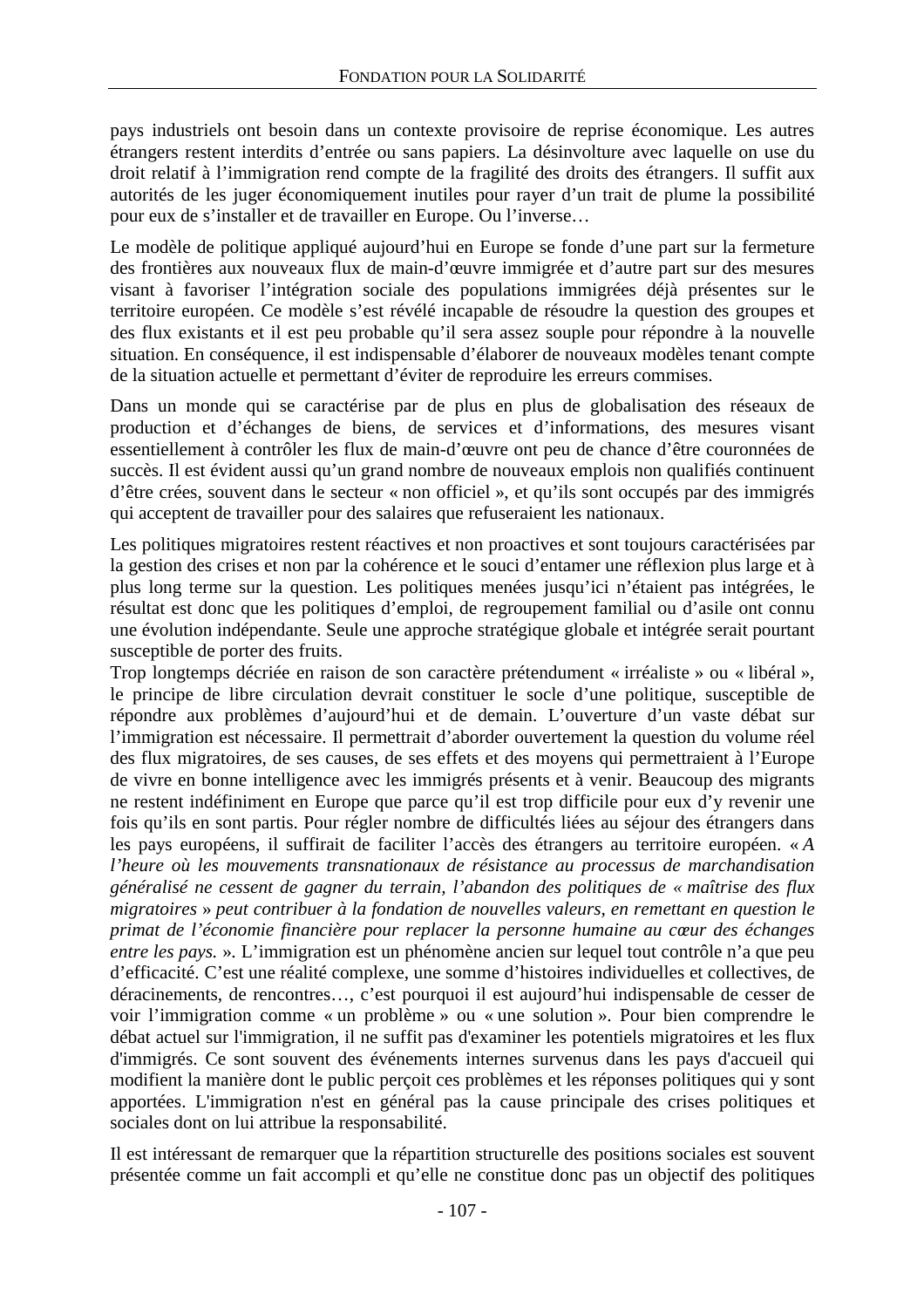d'intégration. Dans certains pays d'immigration par exemple, il existe des écoles pour les enfants qui ont un retard mental ou scolaire. Très souvent, on y trouve un nombre disproportionné d'enfants issus de l'immigration. Cette surreprésentation peut avoir plusieurs raisons : maîtrise insuffisante de la langue dans laquelle se fait l'enseignement, parents qui n'ont pas le temps ou les capacités d'aider leurs enfants dans leur travail scolaire, milieu urbain sous-prolétarisé, etc. Il y a plusieurs manières de traiter ce problème du retard scolaire : la plus expéditive consiste à relever le quota d'entrée des enfants d'immigrés dans ces établissements spécialisés, la deuxième serait de donner aux enfants une aide scolaire spéciale de façon à diminuer le nombre de ceux qui échouent dans les écoles spéciales ou de les aider à retourner dans un établissement normal dès que possible. Il existe toutefois une troisième possibilité : remettre en cause le bien-fondé de ces écoles séparées et réintégrer les enfants d'immigrés aux établissements normaux. On opterait alors pour une politique d'intégration qui modifierait la structure des positions plutôt que la répartition des individus dans cette structure. Cette approche structurelle peut s'appliquer à bien d'autres domaines dans lesquels c'est le type d'emploi ou de logement qui constitue un problème social et non simplement le fait que des immigrés occupent ces emplois ou ces logements.

Afin, par ailleurs, de répondre aux mieux aux défis qui émergent en matière de migrations et d'intégration des populations immigrées, il serait intéressant de développer des indicateurs statistiques pertinents en matière d'emploi, de logement et d'éducation notamment. Dans chaque cas, l'analyse devrait être décomposée par sexe, groupe d'âge, origine nationale ou nationalité. Les indicateurs les plus importants concernent le taux de chômage, la main d'œuvre non qualifiée, les conditions de travail dangereuses et pénibles, le pourcentage d'emplois indépendants et de professions libérales pour ce qui concerne l'emploi ; la concentration et la ségrégation par quartiers, la qualité du logement, le degré de surpeuplement, le pourcentage d'individus propriétaires de leur maison ou appartement pour ce qui concerne le logement ; et la répartition par types d'écoles ; le pourcentage d'enfants en difficulté ; les résultats scolaires; la maîtrise de la langue chez les adultes, la participation aux programmes de formation et de recyclage professionnels, pour ce qui concerne l'éducation.

Pour ce qui est des droits civils fondamentaux, les plus importants pour l'intégration sont le droit de résidence permanente, le droit au regroupement familial et de libre accès à l'emploi. Pour chacun de ces droits il devrait exister une norme internationale déterminant la période d'attente maximum. Pour tous les droits civils et sociaux, il devrait y avoir une présomption générale en faveur de l'égalité de traitement des étrangers et des ressortissants, de façon à ce que les exceptions à cette règle nécessitent des justifications et des mesures législatives expresses.

Les catégories visées par les politiques d'intégration doivent faire l'objet d'une définition large couvrant *les immigrés*, nés à l'étranger, les *étrangers* c'est-à-dire non ressortissants et les *minorités d'origine immigrée*, c'est-à-dire les membres de groupes que l'on distingue ou qui se distinguent de la majorité nationale par des marqueurs culturels, religieux, linguistiques ou « raciaux ». La priorité attachée à ces trois groupes dans les pays européens varie considérablement. Dans une optique européenne il importe de combiner ces trois catégories et de reconnaître que le fait d'être né à l'étranger, celui d'avoir une nationalité étrangère et les différences culturelles peuvent faire obstacle à l'intégration de différentes manières dont chacune appelle, au niveau des politiques, une réponse adaptée.

Il paraît impératif pour les gouvernements d'établir un équilibre entre objectifs concurrents en prenant en considération l'intérêt général. Il faudrait donc que l'intégration cesse d'être sacrifiée de manière systématique aux autres politiques, comme le strict contrôle de l'immigration notamment. L'intégration sociale étant particulièrement dépendante des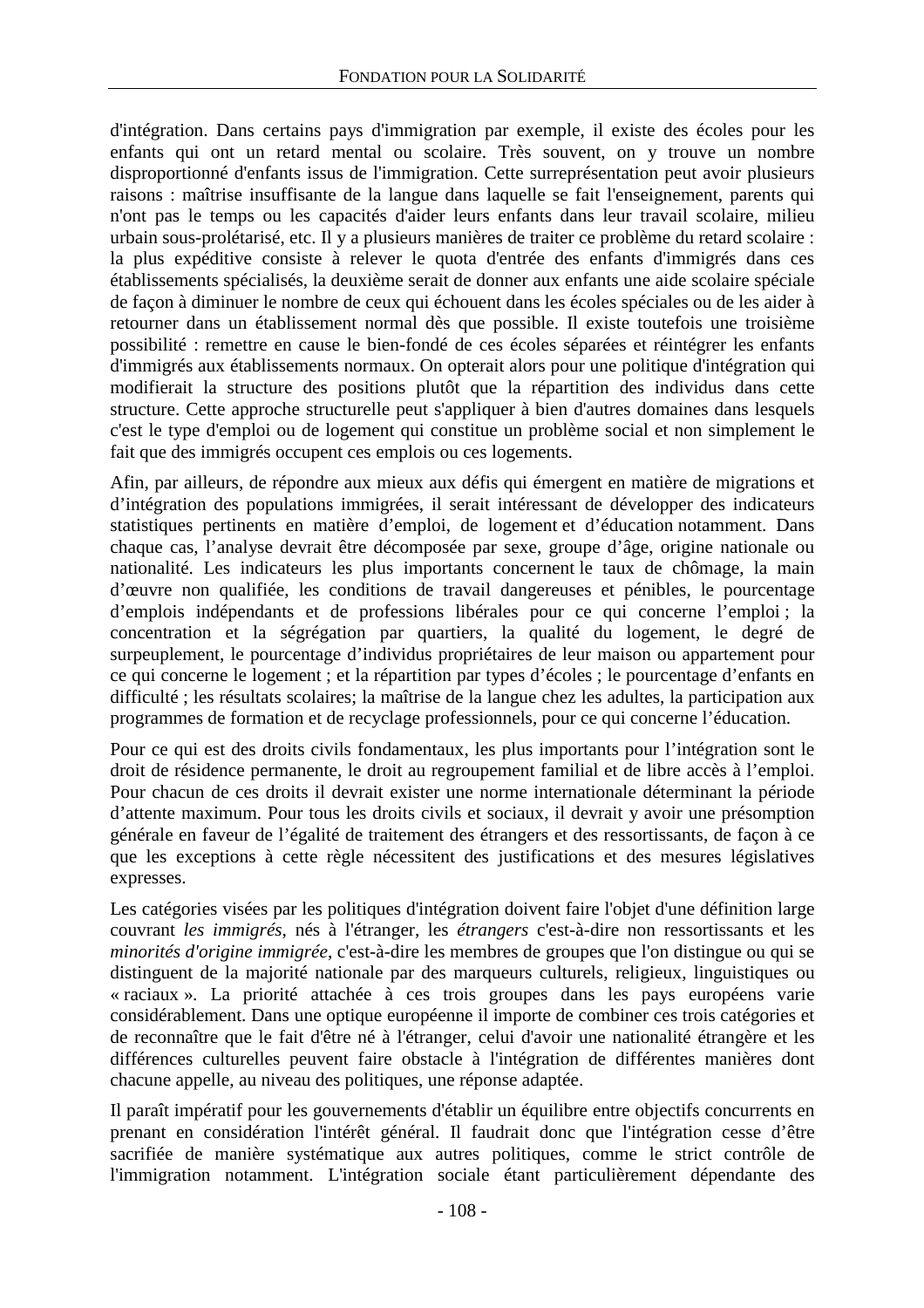politiques menées en matière d'immigration et d'asile, elle devrait coïncider dans le temps avec celui de l'immigration même. C'est raison pour laquelle le mode d'entrée des immigrés ou des demandeurs d'asile et les droits qui leur sont accordés dès les premiers moments revêtent une grande importance : le recours aux canaux irréguliers d'entrée et l'insertion dans le marché du travail via l'économie souterraine entravent leur insertion sociale. En d'autres termes, il importe d'élaborer des politiques d'immigration qui rendent accessibles les canaux réguliers d'entrée et définissent largement les droits des personnes immigrées.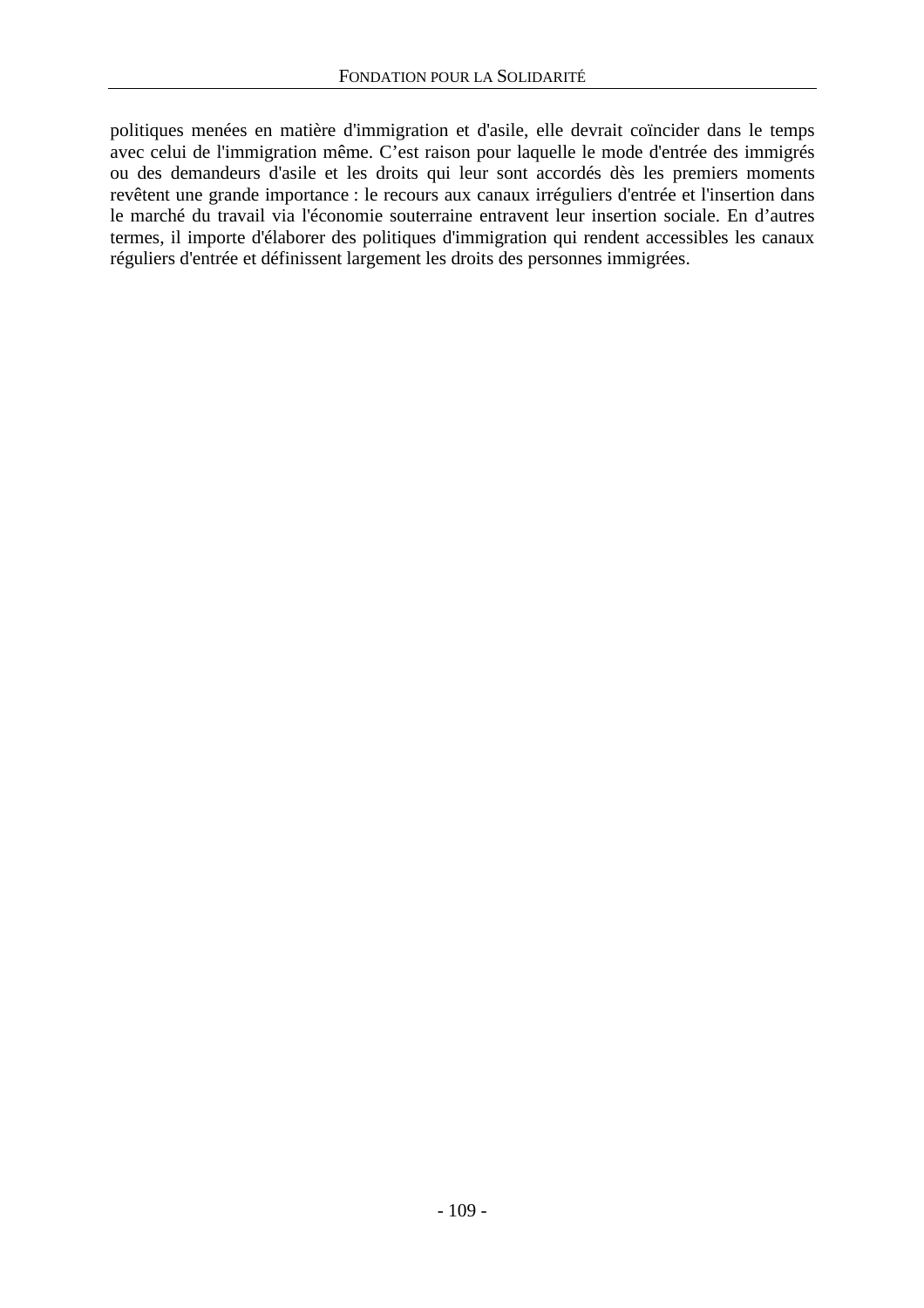## Conclusion générale

En 2001, la population étrangère représentait 27% de la population bruxelloise. Si on approxime la part représentée par la population immigrée et d'origine immigrée, cette part atteignait les 43%. La répartition de la population immigrée entre les différentes communes bruxelloises est hétérogène : dans les communes de l'Est de Bruxelles, ce sont les ressortissants communautaires qui sont majoritaires alors que dans celles de l'Ouest de Bruxelles, on observe une plus large diversité au niveau de la représentation des différentes nationalités communautaires et extra-communautaires. Il est par ailleurs intéressant de constater que ce sont dans ces dernières communes que l'on observe les revenus les plus faibles.

Ainsi à Bruxelles, la question des politiques d'intégration revêt de son intérêt. Cependant, l'immigration a longtemps été considérée comme un moyen de répondre aux ajustements conjoncturels du marché du travail. Dès lors, pensant que cette immigration serait temporaire, aucune politique d'intégration n'a pris place pendant de nombreuses années. L'absence de politiques d'intégration n'a toutefois pas empêché qu'une certaine intégration se réalise par le biais du travail. Ainsi de nombreuses associations d'immigrés sont nées dans le cadre des mouvements d'ouvriers.

Il faut attendre le début des années 80 pour observer un début de politique d'intégration par l'octroi de certains droits sociaux et civils aux immigrés. La véritable politique d'intégration commence réellement en 1989 au niveau fédéral et l'intégration est ici définie par l'assimilation. On peut considérer que c'est approximativement à la même époque que débute la politique d'intégration à Bruxelles. En effet, bien que non compétente, la Région institue un fonds afin de promouvoir l'intégration et la cohabitation harmonieuse des communautés locales. Pour finir, le dernier changement institutionnel en matière d'intégration permet à la Commission communautaire française de développer une politique en matière d'intégration. Bien que sa politique se base largement sur la politique mise en œuvre par la Région quelques années plus tôt, l'accent est mis sur la cohésion sociale, l'égalité des chances et l'interculturalisme.

Les changements qui sont intervenus au niveau de la politique d'intégration en Région bruxelloise depuis le début des années 80 s'observent principalement à deux niveaux. Premièrement, les politiques d'intégration sont passées d'une logique d'intégration des populations immigrées à une logique d'intégration des populations défavorisées. Ce glissement s'explique : d'une part par la crise économique et sociale, touchant l'ensemble de la population qu'elle soit belge, immigrée ou d'origine immigrée ; d'autre part, par la montée de l'extrême droite qui a également engendré ce changement dans le but d'éviter de stigmatiser la population immigrée. Selon A. Réa (2002), si cette option politique permet de ne pas stigmatiser les populations étrangères ou d'origine étrangère, elle met cependant de côté l'aspect discriminatoire auquel sont confrontées ces populations dans les domaines du logement, de l'emploi, de l'enseignement…. En effet, que l'on cite les études du CECLR, de A. Martens ou du MRAX, il paraît évident que les discriminations en tous genres n'ont pas disparu. C'est probablement la raison pour laquelle la circulaire PIC 2003 accorde une attention particulière aux actions favorisant l'égalité des chances.

Deuxièmement, et découlant du constat précédent, les politiques ont graduellement délaissé les aspects de reconnaissance des spécificités culturelles et d'interculturel, se concentrant sur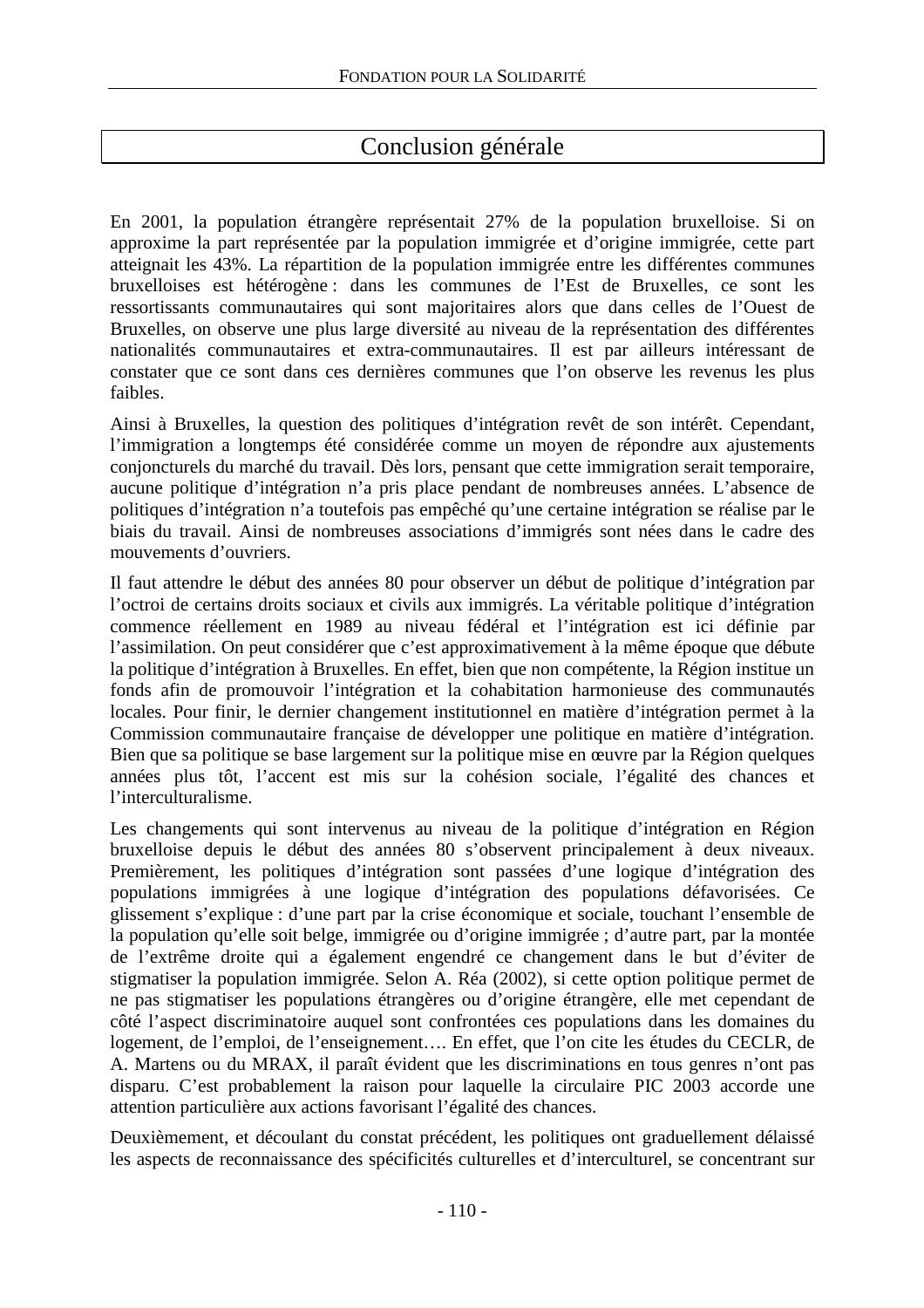l'intégration sociale. Ce constat établi sur base des objectifs définis dans les différentes circulaires se vérifie au travers des résultats chiffrés de l'enquête du CBAI. Cette enquête montre en effet que pour la Région de Bruxelles-Capitale en 2001, le péri et le parascolaire concernaient près de 48% des projets PIC, soit près de 40% du financement du programme. Au sein même de ce secteur, 74.50% des projets concernaient des écoles de devoirs, l'alphabétisation des adultes représentant 16.30%. Le nombre de projets relatifs à l'interculturel représentait 4.80% du total des projets PIC, soit 4% du financement du programme. Cette évolution s'explique d'abord par le constat précédent. En effet, si les politiques ciblent la population défavorisée dans son ensemble, il paraît alors plus difficile de mettre en avant l'aspect interculturel de l'intégration. Ensuite, la crise économique a aussi engendré ce changement dans la mesure où le problème principal à résoudre était le chômage et non la reconnaissance des spécificités de chacun. Finalement, le dernier élément expliquant ce phénomène est la séparation du culturel et du social par la régionalisation de la politique d'accueil et d'intégration et la communautarisation du culturel. Rappelons que ce contexte de non reconnaissance des diversités culturelles et d'absence d'échanges interculturels est, selon Alain Touraine, favorable à la montée de l'intégrisme et du nationalisme

Il faut à nouveau noter que la circulaire PIC 2003 tente de combler cette lacune en y intégrant comme activité prioritaire l'aspect interculturel.

Ainsi, après l'utilisation du concept d'assimilation caractérisant la première politique fédérale en matière d'intégration où l'immigration est vue comme un problème, en passant par le concept d'insertion et puis d'intégration et de cohabitation harmonieuse caractérisant une Région en crise économique et sociale et touchée par la montée de l'extrême droite, les politiques d'intégration en Région bruxelloise se sont petit à petit rapprochées de la vision égalitaire de l'intégration en mettant dernièrement en avant les objectifs de cohésion sociale et d'interculturalisme.

Pour rappel, la vision « égalitaire » de l'intégration, définie par la Haut Conseil à l'intégration, est celle selon laquelle l'intégration est considérée comme un processus permettant de susciter la participation active à la société nationale d'éléments variés et différents, tout en acceptant la subsistance de spécificités culturelles, sociales et morales et en tenant pour vrai que l'ensemble s'enrichit de cette variété (…) afin, dans l'égalité des droits et des obligations, de rendre solidaires les différentes composantes ethniques et culturelles de notre société et de donner à chacun, quelle que soit son origine, la possibilité de vivre dans cette société dont il a accepté les règles et dont il devient un élément constituant.

Si maintenant, on se réfère à l'objectif de cohésion sociale, on constate que la définition égalitaire de l'intégration participe à cet objectif. D'abord, les stratégies politiques de cohésion sociale passent par le rôle de l'individu en tant qu'acteur primordial pour le renforcement du lien social, et plus largement par l'implication de la société dans son ensemble. Ensuite, la diversité, dont la diversité socioculturelle, est un élément qui peut enrichir et renforcer cette cohésion sociale.

Les politiques d'intégration qui engendrent une reconnaissance des diversités et favorisent les échanges interculturels permettent que les différences ne deviennent pas des facteurs de division. Dès lors, elles jouent un rôle actif dans l'objectif de cohésion sociale. Pour rappel, la cohésion sociale est *« l'ensemble des processus sociaux qui contribuent à assurer à tous les individus l'égalité des chances et des conditions, le bien-être économique, social et culturel, afin de permettre à chacun de participer activement à la société et d'y être reconnu »*.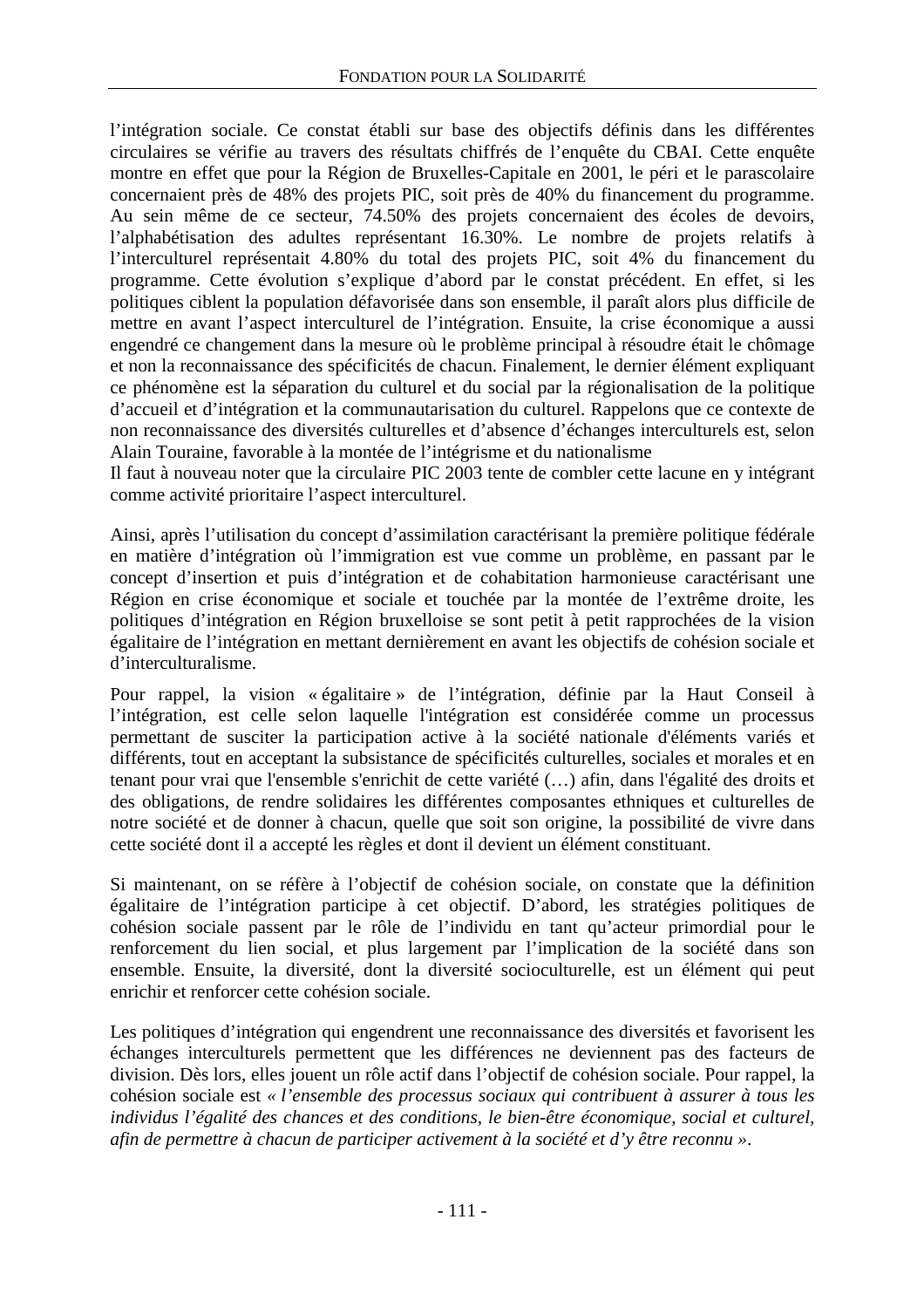La politique d'intégration bruxelloise a rempli partiellement ce rôle de cohésion sociale. Tout d'abord elle a mis en place des mécanismes et des institutions dont le but premier était de gérer les différents facteurs de division. Pour ce faire, la politique s'est appuyée depuis le début sur le milieu associatif. Cela s'explique par le fait que le milieu associatif fut le premier réseau d'entraide et de solidarité créé par la population immigrée au début de son histoire en raison de l'absence de politiques d'accueil et d'intégration. Il paraissait donc logique de s'appuyer sur le réseau existant et l'objectif politique consiste alors à renforcer la cohérence de ce système mis en place par les immigrés eux-mêmes.

Ensuite la politique d'intégration bruxelloise s'est appuyée d'une part sur la participation de chacun (les individus qu'ils soient directement ou indirectement concernés, le pouvoir concerné, les associations et le niveau local) et d'autre part sur le partenariat entre ces différents acteurs. De plus, l'accent a été mis sur le renforcement du sentiment de citoyenneté.

On peut noter que la prise en compte du réseau associatif dans la politique d'intégration et l'importance accordée au partenariat dans cette politique sont également des éléments caractérisant la politique flamande. Plus encore, la Flandre a introduit des représentants des associations d'immigrés à tous les niveaux de sa politique. Si on peut comparer dès lors la politique flamande et bruxelloise, n'oublions pas qu'en Flandre, les associations sont principalement celles issues des populations immigrées elles-mêmes, alors qu'à Bruxelles, elles ont un caractère nettement moins culturel. Autre différence : si la politique flamande entend faire participer les allochtones à leur intégration, la politique bruxelloise préfère impliquer l'ensemble des communautés locales.

Concernant ce dernier point, le Comité économique et social (2002) pense que : « *Ces politiques d'intégration doivent également s'adresser à la société d'accueil, pour réduire les attitudes discriminatoires qu'elle peut avoir et favoriser la communication et la bonne entente entre immigrants et société hôte, et promouvoir les échanges culturels, la connaissance mutuelle et la participation réciproque aux espaces de la vie sociale les plus divers. Aussi, les politiques d'intégration doivent-elles comporter des actions destinées tant à la population immigrée qu'à la population autochtone* ».

A côté de ces deux éléments (les structures ayant permis de gérer en partie les divisions et la participation de la société civile au processus d'intégration) favorisant la cohésion sociale, la politique d'intégration en Région bruxelloise a négligé certains aspects favorables à une plus grande cohésion sociale.

Primo, comme évoqué plus haut, la politique d'intégration bruxelloise (et wallonne) menée depuis plus de dix ans a relativement laissé de côté la reconnaissance et la promotion des diversités culturelles, ainsi que l'optique interculturelle en découlant, à l'inverse de la Flandre.

Secundo, l'approche généraliste des politiques permettant de ne pas stigmatiser les populations immigrées ou d'origine immigrée n'a pas été suffisamment complétée par des politiques d'égalité des chances afin d'éliminer les diverses discriminations existantes<sup>162</sup>. Or, le repli identitaire et l'existence de discriminations sont deux facteurs menaçant la cohésion sociale. On remarque que la Circulaire de la Cocof de 2003 ainsi que le Décret wallon de 1996 ont tenu compte de cet état de fait.

 $\overline{a}$ 

<sup>&</sup>lt;sup>162</sup> Ces discriminations concernent non seulement les discriminations ethniques et culturelles, mais également celles de genre, qui peuvent entre autres s'enchevêtrer l'une l'autre.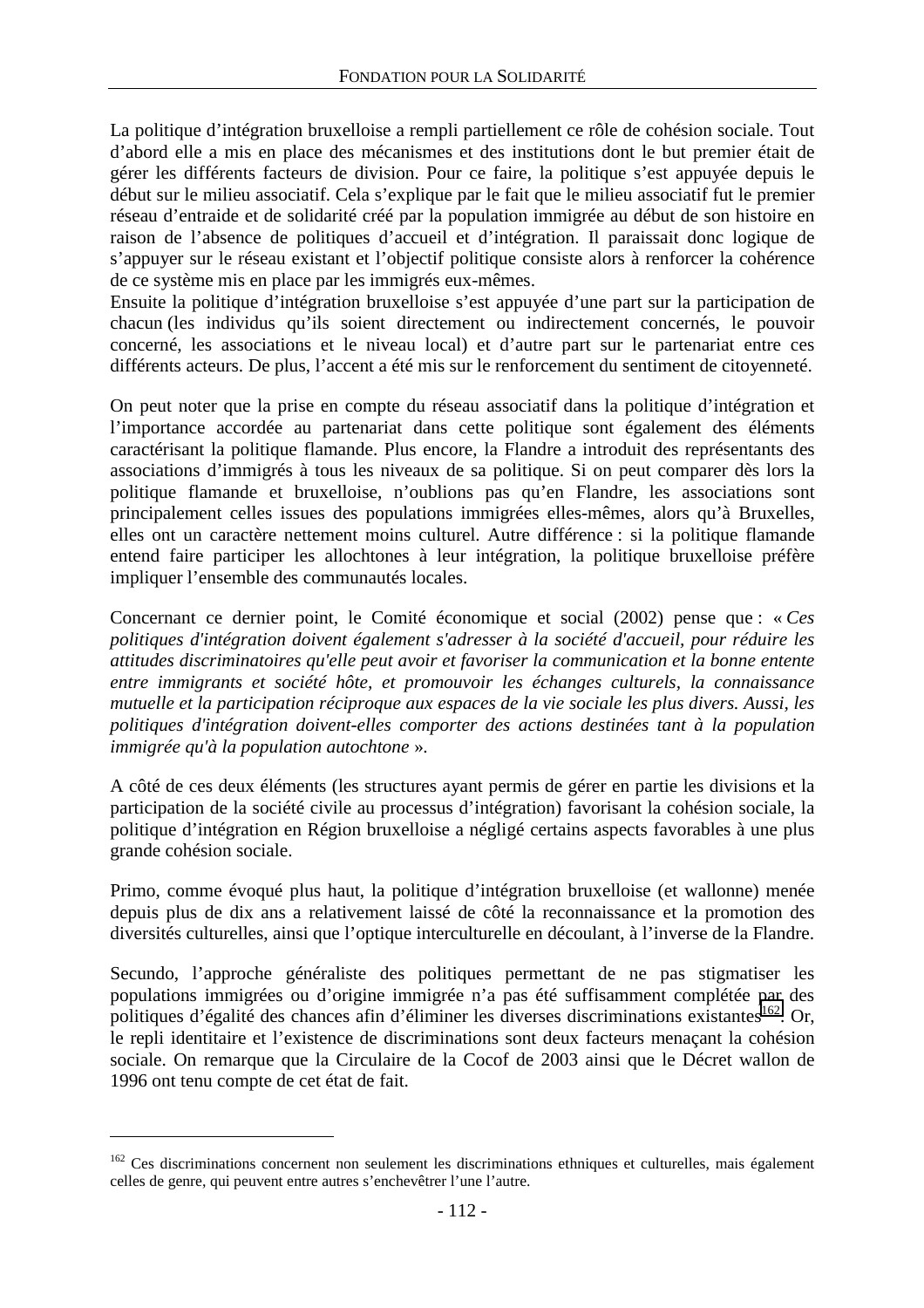Tertio, bien que les plus jeunes aient particulièrement fait l'objet d'attention par le biais du para et périscolaire, ce n'est pas le cas des personnes âgées alors que les statistiques montrent un vieillissement de la population, qu'elle soit belge ou étrangère.

Et pour finir, si la stratégie politique de cohésion sociale implique une évaluation claire des objectifs politiques, cette évaluation a fait défaut ces dernières années.

Si l'on reprend les facteurs nécessaires à la cohésion sociale, énoncés par le Comité européen pour la cohésion sociale, on constate que la cohésion sociale implique d'agir dans différents domaines (l'emploi, le logement, l'enseignement…) et à différents échelons. Quand on observe les différentes politiques sociales mises en œuvre sur le territoire de Bruxelles-Capitale, on peut en conclure, qu'ensemble, elles concourent à l'objectif de cohésion sociale et que la politique d'intégration constitue l'un des maillons de cette chaîne.

Non seulement elles font partie d'un ensemble mais en plus, elles interagissent dans la mesure où elles s'adressent aux mêmes populations et qu'elles ont la même finalité de cohésion sociale. Par ailleurs, les mécanismes de leur mise en œuvre sont similaires. Toutes s'appuient sur les principes de participation des habitants, de territorialité et de partenariat public-privé.

Ces divers éléments impliquent qu'il est nécessaire de créer une certaine transversalité au sein de ces différentes politiques. Bien que le cadre institutionnel belge ne soit pas le plus propice pour un développement maximal de cette transversalité, certains efforts devraient être faits au niveau de la politique d'intégration pour rassembler les différentes synergies qui travaillent à l'intégration des populations immigrées. A cet égard, on peut dire que la Flandre a assuré une certaine transversalité à sa politique dans son Décret de 1998.

Toutes ces observations sont autant d'éléments à prendre en compte pour l'élaboration d'une politique d'intégration cohérente favorisant la cohésion sociale. La politique doit par ailleurs veiller non seulement à s'adresser aux personnes immigrées ou d'origine immigrée établies depuis longtemps sur le territoire mais également aux nouveaux arrivants afin de ne pas reproduire les erreurs du passé car s'il est difficile de prévoir les flux migratoires futurs, il est par contre sûr que l'immigration ne stoppera pas. Par ailleurs, comme largement démontré par le passé dans de nombreux pays, toute immigration provisoire acquiert toujours un caractère permanent.

Enfin, soulignons que si la politique d'intégration en Région bruxelloise a jusqu'ici été caractérisée par des éléments relevant de la vision wallonne ou républicaine française, elle contient également des éléments témoignant d'une vision « multiculturaliste » plus proche de la vision flamande ou britannique. En raison de cette double influence témoignant d'une volonté de dépasser les prises de position figées en faveur de tel ou tel courant théorique et des caractéristiques propres à la Région bruxelloise, celle-ci gagnerait à mette en œuvre une politique d'intégration susceptible à la fois de reconnaître les particularités de chacun et de permettre aux différentes communautés (étrangères ou autochtone) de se rencontrer de façon profonde et harmonieuse. A cet égard, il nous semble intéressant d'approfondir les opportunités offertes par le nouveau concept britannique de « cohésion communautaire », tentant d'allier le respect des cultures à la rencontre réussie entre communautés, à la manière du concept de « diversité socioculturelle » développé dans le présent ouvrage.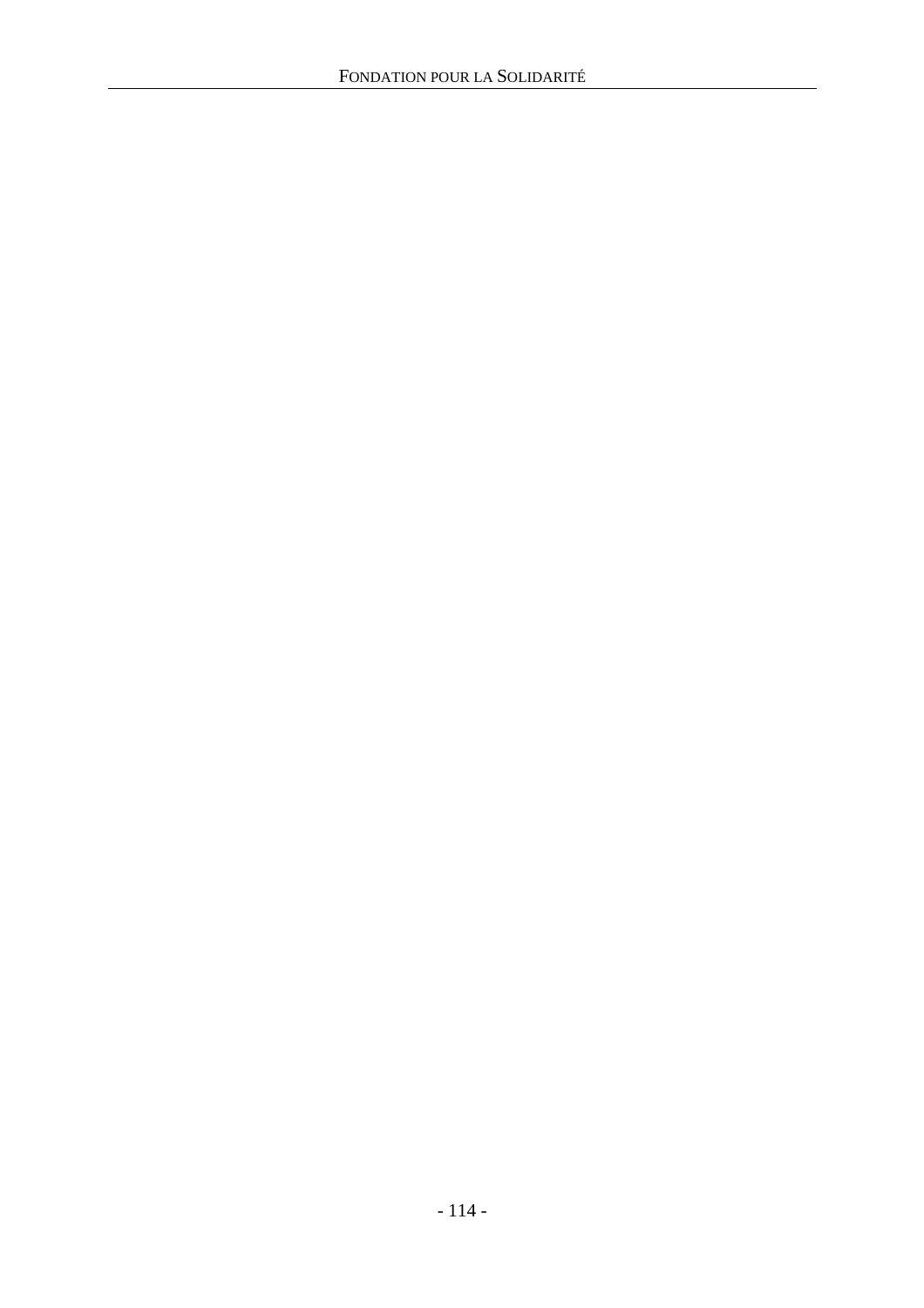## Bibliographie

ALALUF Mateo (1996), *Les immigrés dans la société wallonne. Les registres de l'intégration*, Extrait du catalogue de l'exposition *Wallons d'ici et d'ailleurs. La société wallonne depuis la libération*, Charleroi, Institut Jules Destrée, disponible sur le site <http://www.wallonie-en-ligne.net/wallonie-societe/WIA-Ala.htm>

ANCIAUX V. (1978), *Nota aan de ministerraad : betreft het beleid inzake immigratie*, 5 mai 1978, Ronéo

ARFAOUI Hassan (2001), *L'immigration, métaphore de la diversité culturelle*, Contribution à la IIIe conférence ministérielle sur la culture, Cotonou, Bénin, 14 et 15 juin 2001, pp.4, disponible sur le site <http://confculture.francophonie.org/>

BAUBÖCK Rainer (1994), *Intégration juridique, sociale et culturelle*, in *L'intégration des immigrés*, Rapport rédigé pour le Conseil de l'Europe, disponible sur le site [http://www.social.coe.int](http://www.social.coe.int/)

BEN MOHAMMED Nadia et REA Andréa (2000), *Politiques multiculturelles et modes de citoyenneté à Bruxelles (Partie II)*, Recherche effectuée à la demande de la Région de Bruxelles-Capitale, Rapport final, GERME – Institut de Sociologie, Université Libre de Bruxelles, novembre 2000

BERNARD Philippe (2002), *Immigration : le défi mondial*, Editions Gallimard, coll. Folio / Actuel, pp. 183-193

BIETLOT Mathieu et REA Andrea (2001), *Temps Métis*, Rapport effectué pour la Fondation Roi Baudoin, GERME – Institut de Sociologie, Université Libre de Bruxelles, 30 mai 2001, pp.24

BOUQUIN S., CASTELAIN-KINET F., DELAGRANGE H. et DENUTTE T. (1998), « Pratiques de formations antidiscriminatoires en Belgique », *Cahiers de Migrations internationales*, ILO, Genève, pp.13-16.

BOUSETTA Hassan, JACOBS Dirk, KAGNE Bonaventure, MARTINIELLO Marco, Nys Mylène, REA Andrea et SWYNGEDOUW Marc (2000), *Politiques multiculturelles et modes de citoyenneté à Bruxelles (Partie II)*, Recherche effectuée à la demande de la Région de Bruxelles-Capitale, Rapport final, GERME – Institut de Sociologie, Université Libre de Bruxelles, novembre 2000

BRUYNINCKX Frans, PERRIN Nicolas, POULAIN Michel et WETS Johan (1999), *Immigration et intégration à l'aube de l'an 2000, état de la question*, Rapport effectué à la demande du Centre pour l'égalité des chances et la lutte contre le racisme, disponible sur le site <http://www.antiracisme.be/>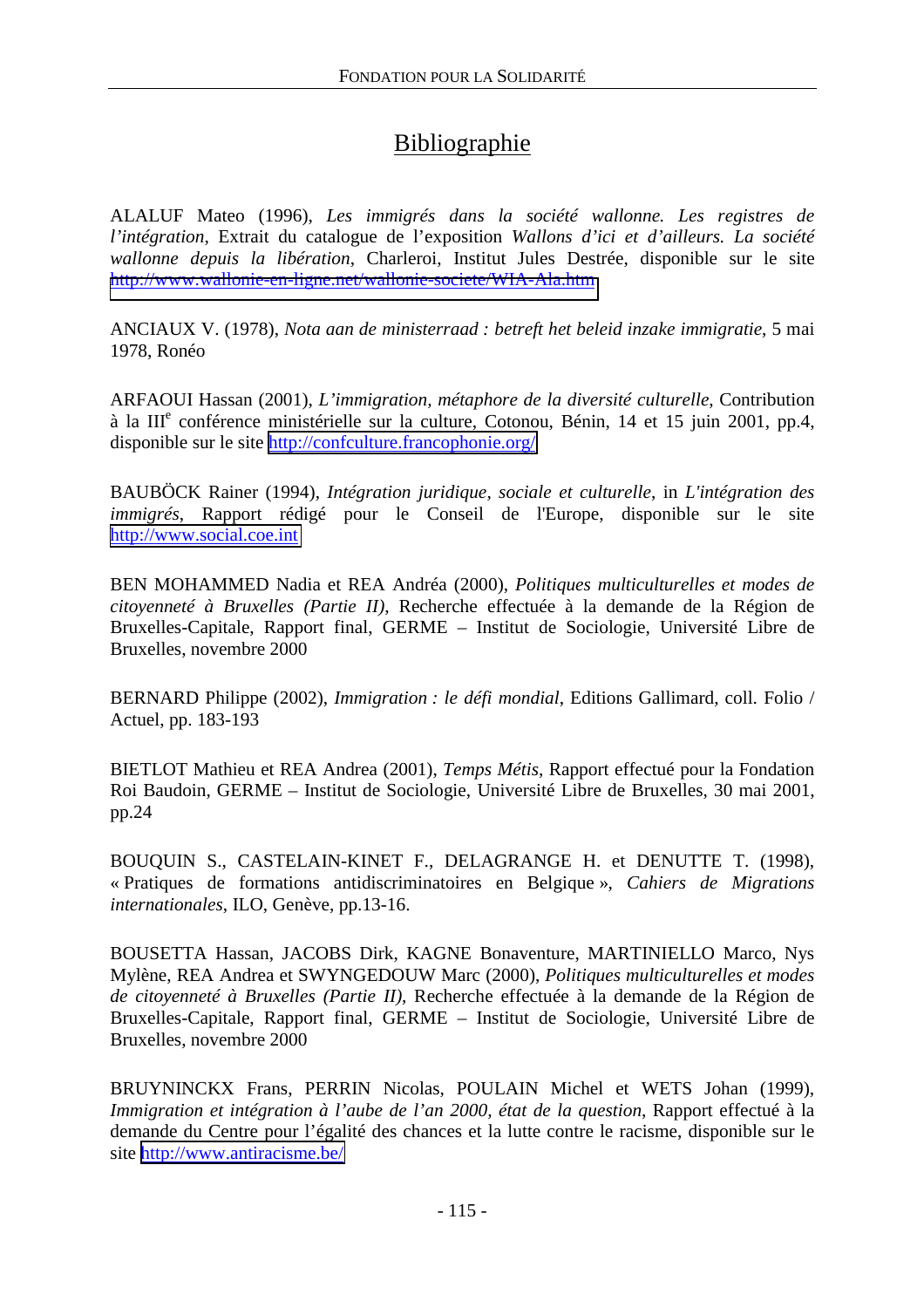CANTLE Ted (2001), *Community Cohesion – A Report of the Independent Review Team*, Home Office, England

CAREWIJN Véronique et OUALI Nouria (1998), « Politique flamande à l'égard des minorités ethniques : l'apport du nouveau décret », *L'Année Sociale 1998*, pp.297-301, disponible sur le site <http://www.ulb.ac.be/socio/germe/>

CARLIER Jean-Yves et REA Andréa (2001), « Les étrangers en Belgique. Etrangers, immigrés, réfugiés, sans-papiers ? », *Dossier du CRISP*, CRISP, n°54

CENTRE POUR L'EGALITE DES CHANCES ET LA LUTTE CONTRE LE RACISME (1998), *Rapport annuel 1998 : Bilan 1993 - 1999 et perspectives de la politique des immigrés et de la lutte contre le racisme*, disponible sur le site<http://www.antiracisme.be/>

CENTRE POUR L'EGALITE DES CHANCES ET LA LUTTE CONTRE LE RACISME (2000), *Rapport annuel 2000 : Un combat pour les droits*, disponible sur le site <http://www.antiracisme.be/>

CENTRE POUR L'EGALITE DES CHANCES ET LA LUTTE CONTRE LE RACISME (2003), Rapport annuel *1993-2003, Vers l'égalité, Annexe 2 : Politique d'intégration des immigrés*, disponible sur le site <http://www.antiracisme.be/>

CERC – ASSOCIATION (1999), *Immigration, emploi et chômage*, dossier n° 3, Paris

COMITE ECONOMIQUE ET SOCIAL (2002), *AVIS sur L'immigration, l'intégration et le rôle de la société civile organisée*, Bruxelles, 21 mars 2002, disponible sur le site [http://www.esc.eu.int](http://www.esc.eu.int/)

COMITE EUROPEEN POUR LA COHESION SOCIALE, *Stratégie pour la cohésion sociale et qualité de vie*, disponible sur le site<http://www.social.coe.int/fr/cohesion/strategie.htm>

COMITÉ EUROPÉEN SUR LES MIGRATIONS (2002), *Vers une stratégie des flux migratoires*, Strasbourg, novembre 2002.

COMMISSION COMMUNAUTAIRE FRANCAISE (2003), *Circulaire aux communes. Programme Intégration Cohabitation 2003*, disponible sur le site <http://www.cocof.be/affsoc/integcohab.htm>

COMMISSION COMMUNAUTAIRE FRANCAISE (2003), *Circulaire Insertion sociale Associations 2003*, disponible sur le site<http://www.cocof.be/affsoc/integcohab.htm>

CONSEIL DE L'EUROPE, *Etude transversale : politique culturelle et diversité culturelle. Belgique*, Rapport préparé par le Ministère de la Communauté française, Service de la Jeunesse et de l'Education permanente, disponible sur le site [www.coe.int/](http://www.coe.int/)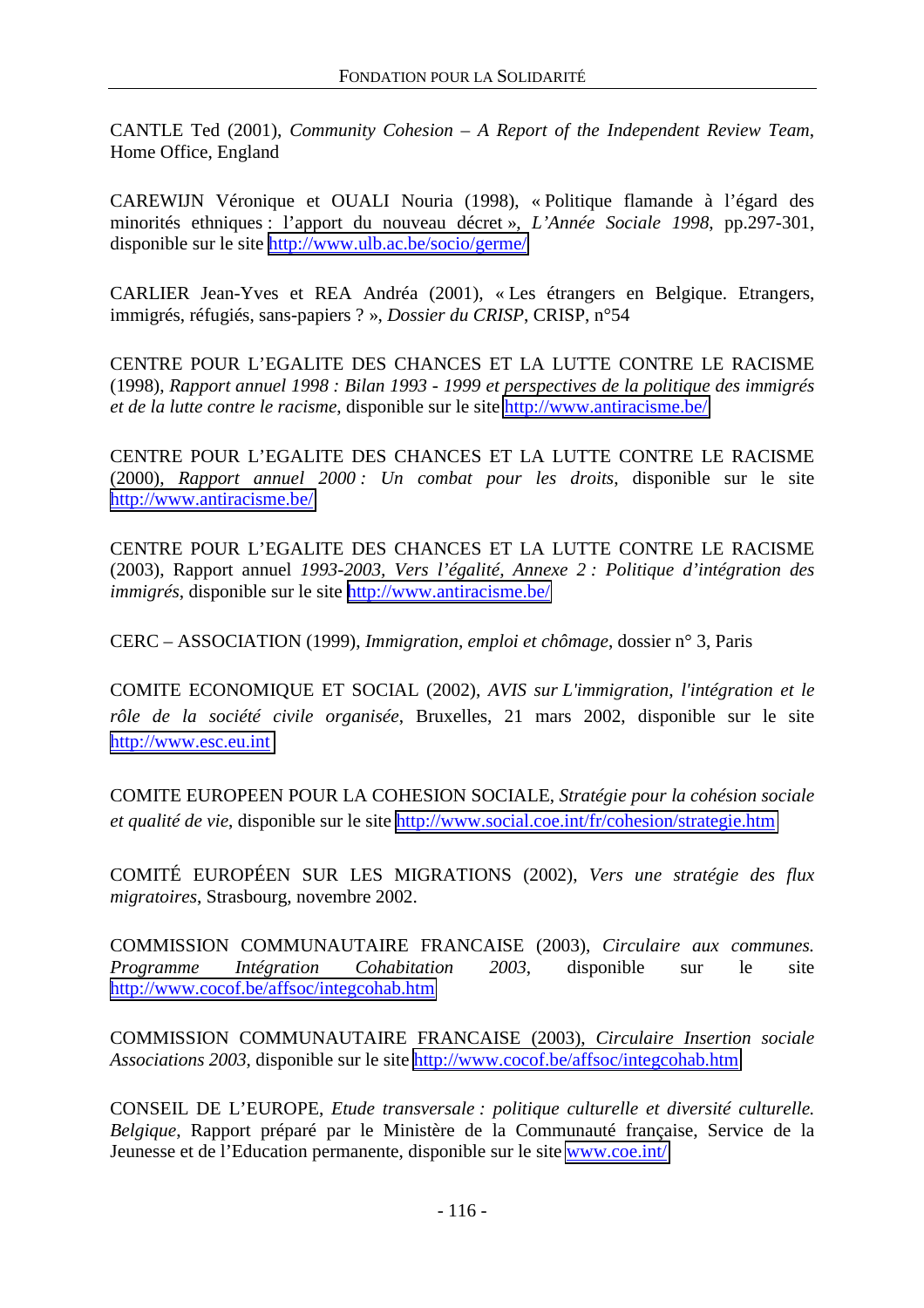CONSEIL DE L'EUROPE (2000), « Cohésion sociale : développement », *Bulletin électronique*, n°1, Novembre 2000, p.3, disponible sur le site<http://www.coe.int/>

CONSEIL DE L'EUROPE (2001), « Cohésion sociale : développement », *Bulletin électronique*, n°3, Novembre 2001, p.10, disponible sur le site<http://www.coe.int/>

CONSEIL EUROPEEN DE LISBONNE (2000), *Conclusion de la Présidence*, 23 et 24 mars 2000, disponible sur le site <http://europa.eu.int/council/off/conclu/index.htm>

COSTA-LASCOUX Jaqueline (1989), *De l'immigré au citoyen*, La documentation française, coll. « Notes et études documentaires »

COUSSEY Mary (2000), *Cadre des politiques d'intégration*, Editions du Conseil de l'Europe, Strasbourg

COUSSEY Mary (1999), *L'accès des immigrés à l'emploi*, Editions du Conseil de l'Europe Université de Cambridge, Royaumé-Uni

DEBOOSERE P., Lesthaeghe R. et Willaert D. (2001), *The Brussels Capital Region : Demographic and Social Futures*, Paper prepared for the Euro-conference on « Urban Futures », Sweden, May 10-12 2001, disponible sur le site <http://www.vub.ac.be/SOCO/demo/papersonline/IPDWP2001-3.pdf>

DEGRAEF Véronique et NOEL Françoise (2001), *Problématique sociale dans la Région de Bruxelles-Capitale*, Etude réalisée pour le compte de la Région de Bruxelles-Capitale, Centre de Recherche Urbaine – Institut de Sociologie, Université Libre de Bruxelles, Rapport final, Mars 2001, pp.120-150

DELVAINQUIERE Jean-Cédric (2002), « Diversité culturelle et cohésion sociale », *Circular*, n°14, Octobre 2002, p.30, disponible sur le site [http://www.culture.fr/dep/telechrg/circular14/babel14\\_fr.pdf](http://www.culture.fr/dep/telechrg/circular14/babel14_fr.pdf)

ECODATA, disponible sur le site<http://ecodata.mineco.fgov.be/>

ENTZINGER Hans (1999), *Différents et égaux : modèles pour l'analyse des politiques d'intégration*, Conseil de l'Europe

EUROPEAN ANTI-POVERTY NETWORK (1999), *Une Europe pour tous : pour une stratégie européenne de lutte contre l'exclusion sociale*, Contribution à la Conférence des 6-7 mai 1999 organisée par la Commission européenne.

FONDATION COPERNIC (2001), « Egalité sans frontière, Les immigrés ne sont pas une marchandise », *Les notes de la Fondation Copernic*, Editions Syllepse et Fondation Copernic, Paris, 2001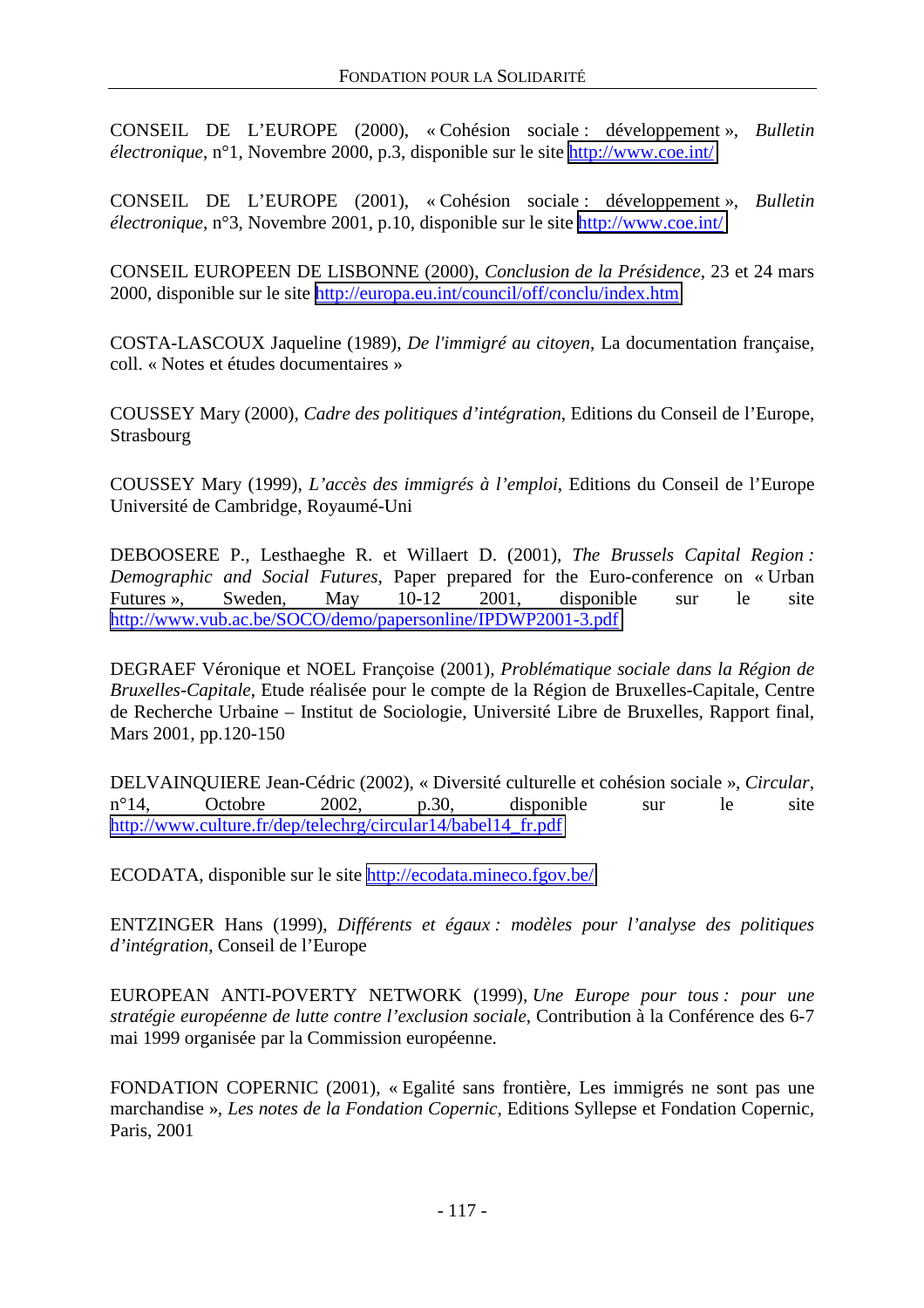FRANCE 3 (2003), *Débats en région : Black, blanc, beur*, le 18/03/2003, 22h30

GUENIF – SOUILAMAS (2002), « Immigration/Intégration : le grand découplage *»*, *Ville-Ecole-Intégration Enjeux*, n°131, décembre 2002.

GOUVERNEMENT DE LA RÉGION DE BRUXELLES-CAPITALE (2001), *Plan Régional de Développement*, disponible sur le site [www.prd.irisnet.be/](http://www.prd.irisnet.be/)

GOUVERNEMENT FLAMAND (1999), *Vlaamse beleid t.a.v. et nisch-culturele minderheden, Jaarrapport 1999*, disponible sur le site <http://www.wvc.vlaanderen.be/minderheden/index.htm>

HENRIQUEZ Sarella (2000), *La communication interculturelle : entre ethnocentrismes et relativismes*, Europe Plurilanguees, pp.19-30, disponible sur le site <http://home.fr.inter.net/barbier/commintercHenriquez.html>

INSTITUT NATIONAL DE STATISTIQUES, *Changements de nationalités pour la Région Bruxelloise, 1990-2001*, Statistiques demandées

JACOBS Thérèse (2000), *Mécanismes de suivi et d'évaluation : les mesures mises en œuvre pour valoriser la diversité*, Contribution à la Conférence « La diversité et cohésion : de nouveaux défis pour l'intégration des immigrés et des minorités », Namur, 7 et 8 septembre 2000, Bruxelles, 9 septembre 2000, disponible sur le site <http://www.social.coe.int/fr/cohesion/action/publi/migrants/namtab.htm>

KELCHTERMANS T. (1987), *Beleidsverklaring met bettrekking tot onderwijs en vorming voor migranten*

LAMBERT Pierre-Yves (2001), « Les conseils consultatifs communaux des immigrés en Belgique », *Migrations Société*, 13 (73), pp.75-81

LEDUC Alain (2002), *Vers plus de cohésion sociale*, Contribution au comité d'accompagnement du PCD du 6 mars 2002.

LES NOTES de la Fondation Copernic (2001), *Egalité sans frontière, les immigrés ne sont pas une marchandise*, Editions Syllepse et Fondation Copernic

LORIAUX Michel (2002), *Les enjeux démographiques des migrations vers l'Europe : Réflexions autour d'un rapport des Nations Unies*, in « Les Nouvelles Migrations – Un enjeu européen », sous la direction d'Emmanuelle BRIBOSIA et Andrea REA, Editions Complexe

LYNCH Rosalyn Dr (2001), *An Analysis of the concept of community cohesion,* Development and Statistics Directorate, Home Office, England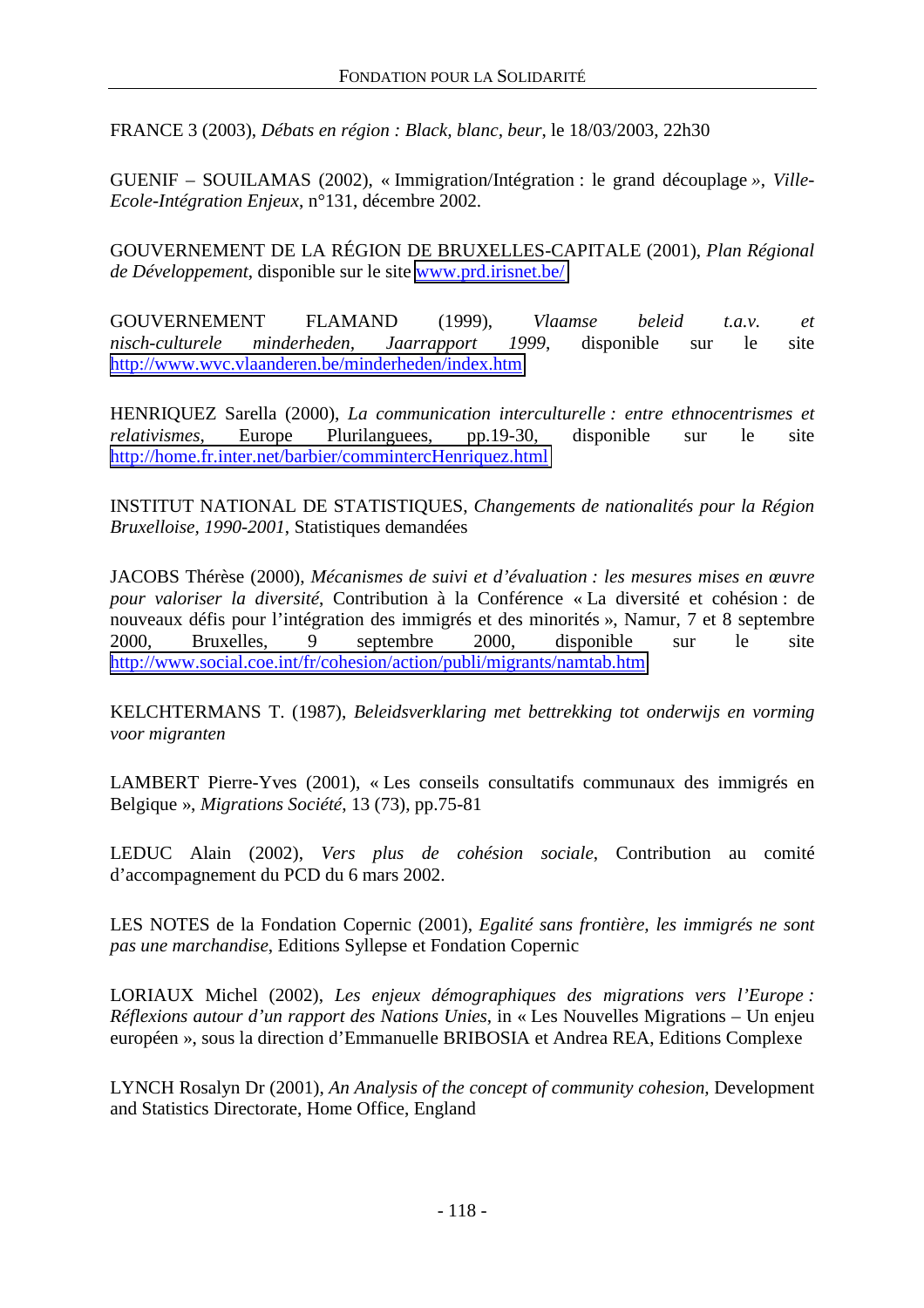MAISSIN Gabriel, *Les défis de l'Insertion socioprofessionnelle en Région de Bruxelles-Capitale*, disponible sur le site [www.febisp.be](http://www.febisp.be/)

MANCO Altay (2000), *Identités culturelles : Rôle de l'éducation et de la langue*, Contribution à la Conférence « La diversité et cohésion : de nouveaux défis pour l'intégration des immigrés et des minorités », Namur, 7 et 8 septembre 2000, Bruxelles, 9 septembre 2000, disponible sur le site <http://www.social.coe.int/fr/cohesion/action/publi/migrants/namtab.htm>

MARTINIELLO Marco (1999), *Diversité dans la société*, Actes de la table ronde « Immigration, diversité culturelle et démocratie », 24 avril 1998, Editions Luc Pire et le PAC, p.44

MARTINIELLO Marco (2001), *La nouvelle Europe migratoire., Pour une politique proactive de l'immigration*, Editions Labor, Coll. Quartier Libre, p.47

MINISTERE de la Politique des Grandes Villes (2003), *Rapport d'évaluation de la Politique des Grandes Villes 2002 - 2003* 

MINSITERE DE LA REGION WALLONNE, Direction interdépartementale de l'Intégration sociale (2001), *Premier rapport sur la cohésion sociale en Région wallonne*, Ministère de la Région wallonne, p.16

MINISTÈRE DE LA RÉGION WALLONNE, Direction générale de l'Action sociale et de la Santé (2003), *Intégration sociale des immigrés – Année 2003 – Activités éligibles*, disponible sur le site [http://mrw.wallonie.be/DGASS/forms\\_dgass/dgass/dasi/dasi/form\\_activ\\_eligibles2001.pdf](http://mrw.wallonie.be/DGASS/forms_dgass/dgass/dasi/dasi/form_activ_eligibles2001.pdf)

MONITEUR BELGE (13/02/1996), *Circulaire du Collège de la Commission communautaire française adressée aux communes, relative à la subvention spéciale en vue de promouvoir l'intégration sociale et la cohabitation des différentes communauté locales,* Commission communautaire française*.*

MONITEUR BELGE (04/07/1996), *Décret relatif à l'intégration des personnes étrangères ou d'origine étrangère,* Région wallonne*.* 

MONITEUR BELGE (19/10/1996), *Fonds d'impulsion pour le politique de l'immigration, Avis officiel des services du Premier Ministre – Conférence interministérielle de la politique de l'immigration « Fonds d'impulsion pour la politique de l'immigration ».* 

MONITEUR BELGE (07/11/1997), *Décret fixant les règles d'agrément et d'octroi des subventions aux Centres d'action sociale globale,* Commission communautaire française.

MONITEUR BELGE (28/04/1998), *Décret relatif à la politique flamande à l'encontre des minorités ethno-culturelles,* Communauté flamande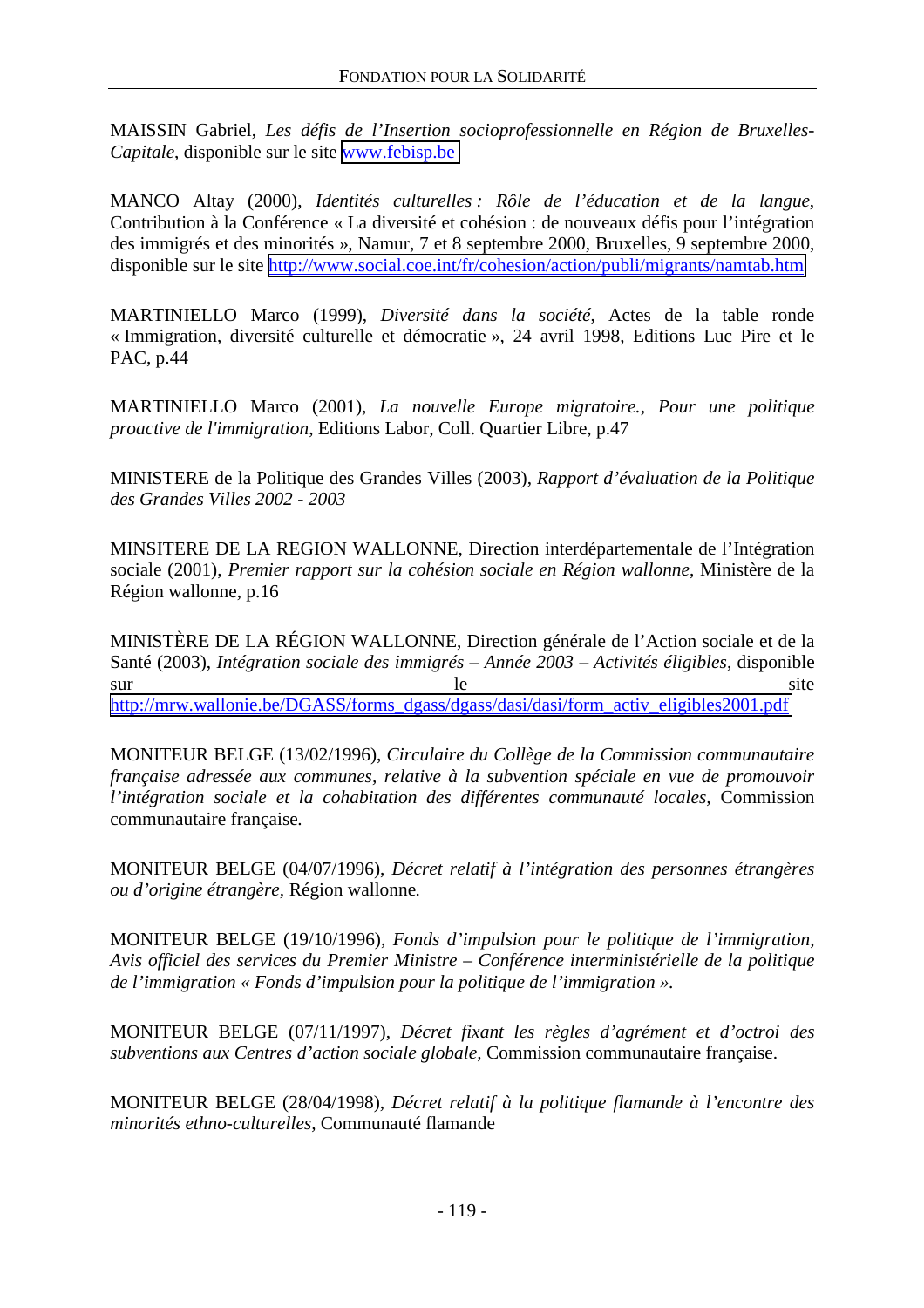NATIONS UNIES, Division de la Population, *Replacement Migration. Is it a Solution to Declining and Ageing Populations*, New York, 2000

NIESSEN Jan (2000), *Diversité et cohésion : de nouveaux défis pour l'intégration des immigrés et des minorités*, Editions du Conseil de l'Europe, Strasbourg, disponible sur le site [http://www.social.coe.int/fr/cohesion/action/publi/migrants/FDéfis.pdf](http://www.social.coe.int/fr/cohesion/action/publi/migrants/FD�fis.pdf)

ORBEM (2000), « Populations issues de l'immigration, marché de l'emploi et discrimination : situation en Région de Bruxelles-Capitale », *Les Cahiers de l'Observatoire*, n°3, juin 2000, disponible sur le site [www.orbem.be](http://www.orbem.be/)

PUNCH A. et PEARCE D. (2000), *Europe's Population and Labour Market Beyond 2000* , Strasbourg, Conseil de l'Europe

REA Andrea (2002), *Les jeunes d'origine immigrés : intégrés et discriminés*, Working paper présenté lors de la rencontre du CEDEM du 7 mars 2002, Ulg, Liège, disponible sur le site <http://www.ulg.ac.be/cedem/downloads/ARWP.PDF>

REA Andrea (2003), « L'intégration des immigrés et la lutte contre les discriminations : bilans et perspectives », *Nouvelle Tribune*, n°31/32, Mars/Mai 2003, p.8

SALT John (1993), *Migration and Population Change in Europe*, Research Paper n°19, United Nations Institute for Disarmemnt Research, New York

SALT John (2001), *Evolution actuelle des migrations internationales en Europe*, CDMG (Nov. 2001) 33

SANDERSON Jean-Pierre (2000), *Les politiques de cohésion sociale et la construction d'indicateurs en Wallonie*, Contribution à la Conférence « Brainstorming sur les indicateurs sociaux », Strasbourg, 14-15/09/2000, p.4, disponible sur le site [http://www.coe.int/T/F/coh%E9sion\\_sociale/Analyse\\_et\\_Recherche/Activit%E9s/Indicateurs/](http://www.coe.int/T/F/coh%E9sion_sociale/Analyse_et_Recherche/Activit%E9s/Indicateurs/Brainstorming.asp) [Brainstorming.asp](http://www.coe.int/T/F/coh%E9sion_sociale/Analyse_et_Recherche/Activit%E9s/Indicateurs/Brainstorming.asp)

SANTANGELO François (2000), *Lutte contre les formes de discrimination et promotion de la tolérance à travers la mise en valeur de la diversité*, Contribution à la Conférence « La diversité et cohésion : de nouveaux défis pour l'intégration des immigrés et des minorités », Namur, 7 et 8 septembre 2000, Bruxelles, 9 septembre 2000, disponible sur le site <http://www.social.coe.int/fr/cohesion/action/publi/migrants/namtab.htm>

SECRÉTARIAT PERMANENT À LA POLITIQUE DE PRÉVENTION, *Les contrats de sécurité et de prévention*, disponible sur le site<http://vspp.fgov.be/>

SELOD Harris (2003), « La mixité sociale et économique », in F. Maurel, A. Perrot, J-C. Prager, J-F. Thisse (eds.), *Villes et Economie*, Institut des Villes, pp.7, disponible sur le site <http://www.crest.fr/pageperso/lei/selod/mixite.pdf>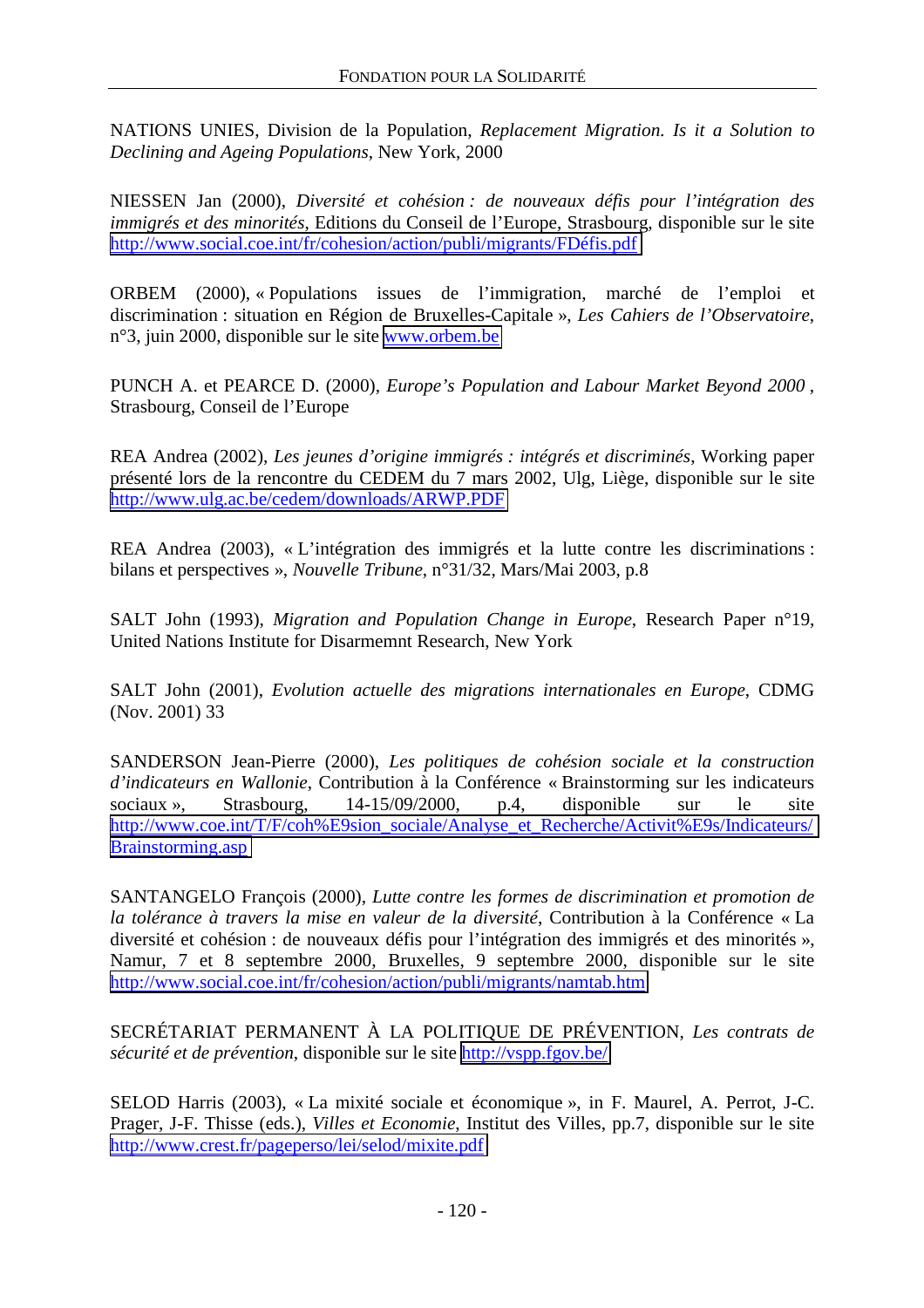SCHNAPPER Dominique (1994), *La communauté des citoyens*, Gallimard, Paris

STEYAERT R. (1981), *Voorstel tot migrantenbeleid. Ontwerp beleidsnota*

STICS (1999), *Politique des Villes*, Documents préparatoires, Journée du 31 mai 1999

TRIBALAT Michèle (1995), *Mobilité géographique et insertion sociale*, Etude conduite avec le concours de l'Institut National d'Etudes Démographiques (INED) et l'Institut National de la Statistique et des Etudes Economiques

VANDERKAM Michel (2000), *Les aspects économiques et sociaux : accès à l'emploi et aux formations professionnelles, avantage de la diversité*, Contribution à la Conférence « La diversité et cohésion : de nouveaux défis pour l'intégration des immigrés et des minorités », Namur, 7 et 8 septembre 2000, Bruxelles, 9 septembre 2000, disponible sur le site <http://www.social.coe.int/fr/cohesion/action/publi/migrants/namtab.htm>

VAN DE VLOET Yves (1998), *La politique spécifique de la Région bruxelloise*, Actes de la table ronde « Immigration, diversité culturelle et démocratie », 24 avril 1998, Editions Luc Pire et le PAC, pp. 45-55

VAN WERSCH Sandra (1993), *Integration Policies of Immigrants*, p.169

WEIDEL Christina (2002), « Migration und Integration », World of NGO's, étude disponible sur le site Internet <http://www.europaforum.or.at/dt/PUBL/MING/ming.htm>

WICHT Bernard (2001), *La diversité culturelle : recherche sur le sens d'une idée*, Contribution à la III<sup>e</sup> conférence ministérielle sur la culture, Cotonou, Bénin, 14 et 15 juin 2001, disponible sur le site <http://confculture.francophonie.org/>

WIHTOL de WENDEN Catherine (2001), *L'Europe des Migrations*, La Documentation française, Paris, p. 51

WORLDWIDE REFUGEE INFORMATION (2002), *Country Report : United Kingdom*, disponible sur le site [http://www.refugees.org](http://www.refugees.org/)